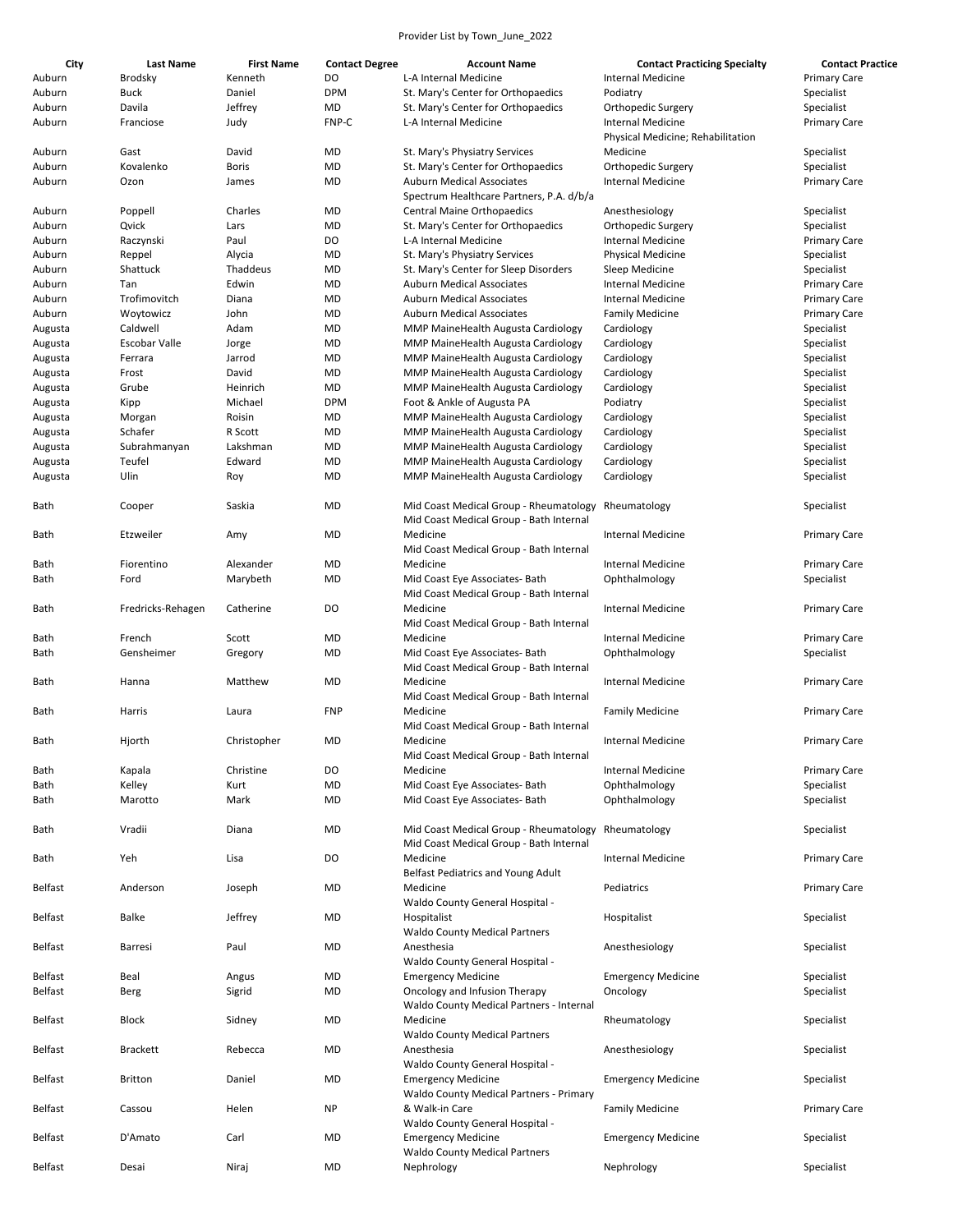| City                             | <b>Last Name</b>   | <b>First Name</b>  | <b>Contact Degree</b> | <b>Account Name</b>                                                                               | <b>Contact Practicing Specialty</b>                    | <b>Contact Practice</b>  |
|----------------------------------|--------------------|--------------------|-----------------------|---------------------------------------------------------------------------------------------------|--------------------------------------------------------|--------------------------|
| <b>Belfast</b>                   | Doerfler           | Walter             | DO                    | Waldo County General Hospital -<br><b>Emergency Medicine</b>                                      | <b>Emergency Medicine</b>                              | Specialist               |
| <b>Belfast</b>                   | Domit              | Fadi               | MD                    | Waldo County General Hospital -<br>Hospitalist                                                    | Hospitalist                                            | Specialist               |
| <b>Belfast</b>                   | Dotson             | Suzanna            | MD                    | Waldo County General Hospital -<br>Hospitalist                                                    | Hospitalist                                            | Specialist               |
| <b>Belfast</b>                   | Ettinger           | David              | <b>MD</b>             | Waldo County General Hospital -<br><b>Emergency Medicine</b>                                      | <b>Emergency Medicine</b>                              | Specialist               |
| <b>Belfast</b>                   | Floreani           | Anthony            | MD                    | <b>Waldo County Medical Partners</b><br>Pulmonology                                               | Pulmonology                                            | Specialist               |
| <b>Belfast</b>                   | Gochioco           | Michelle           | MD                    | Waldo County General Hospital -<br>Hospitalist                                                    | Hospitalist                                            | Specialist               |
| <b>Belfast</b>                   | Gowesky            | Michael            | MD                    | <b>Waldo County Medical Partners</b><br>Anesthesia<br><b>Waldo County Medical Partners Family</b> | Anesthesiology                                         | Specialist               |
| <b>Belfast</b>                   | Grant              | Corinne            | DO                    | Medicine<br>Waldo County General Hospital -                                                       | <b>Family Medicine</b>                                 | <b>Primary Care</b>      |
| <b>Belfast</b>                   | Gregory-Martin     | Heather            | MD                    | <b>Emergency Medicine</b><br><b>Waldo County Medical Partners -</b>                               | <b>Emergency Medicine</b>                              | Specialist               |
| <b>Belfast</b>                   | Grondahl           | Robert             | MD                    | Women's Health                                                                                    | <b>Obstetrics - Gynecology</b>                         | Specialist               |
|                                  |                    |                    |                       |                                                                                                   |                                                        |                          |
| <b>Belfast</b>                   | Grotz              | Gregory            | MD                    | Belfast Bay Radiology, P.A.                                                                       | Radiology                                              | Specialist               |
| <b>Belfast</b>                   | Helmholz           | Randolph           | MD                    | Waldo County Medical Partners Surgical<br>Associates                                              | <b>General Surgery</b>                                 | Specialist               |
|                                  |                    |                    |                       | <b>Waldo County Medical Partners</b>                                                              |                                                        |                          |
| <b>Belfast</b>                   | Hobson             | Steven             | MD                    | Cardiovascular Medicine<br>Waldo County Medical Partners - Primary                                | Cardiology                                             | Specialist               |
| <b>Belfast</b>                   | Hutton Lykling     | Elizabeth          | MD                    | & Walk-in Care<br><b>Waldo County Medical Partners</b>                                            | <b>Family Medicine</b>                                 | <b>Primary Care</b>      |
| Belfast                          | Jamal              | Faisal             | MD                    | Nephrology                                                                                        | Neurology                                              | Specialist               |
| <b>Belfast</b>                   | Jones              | John               | MD                    | Belfast Bay Radiology, P.A.<br><b>Waldo County Medical Partners</b>                               | Radiology                                              | Specialist               |
| <b>Belfast</b>                   | Kirkpatrick        | Richard            | MD                    | Anesthesia<br><b>Waldo County Medical Partners</b>                                                | Anesthesiology                                         | Specialist               |
| Belfast                          | Kizor              | Russell            | <b>MD</b>             | Anesthesia<br>Waldo County Medical Partners - Ear,                                                | Anesthesiology                                         | Specialist               |
| <b>Belfast</b><br><b>Belfast</b> | Krivitsky          | Paul<br>Bruce      | MD<br>DO              | Nose and Throat<br><b>Waldo County Medical Partners -</b><br>Women's Health                       | Otolaryngology                                         | Specialist<br>Specialist |
| <b>Belfast</b>                   | Lastra             |                    | MD                    | Waldo County General Hospital -                                                                   | Obstetrics - Gynecology                                | Specialist               |
| <b>Belfast</b>                   | Lex<br>Libby       | Carolyn<br>Brandon | MD                    | <b>Emergency Medicine</b><br>Waldo County General Hospital -<br><b>Emergency Medicine</b>         | <b>Emergency Medicine</b><br><b>Emergency Medicine</b> | Specialist               |
| <b>Belfast</b>                   | Lydon              | Shane              | <b>MD</b>             | <b>Waldo County Medical Partners Surgical</b><br>Associates                                       | <b>General Surgery</b>                                 | Specialist               |
| <b>Belfast</b>                   | MacCausland        | Christopher        | DO                    | Waldo County General Hospital -<br>Hospitalist                                                    | Hospitalist                                            | Specialist               |
| Belfast                          | Madore             | Samuel             | DO                    | Waldo County Medical Partners - Primary<br>& Walk-in Care                                         | Neuromusculoskeletal Medicine                          | Specialist               |
| <b>Belfast</b>                   | Mailloux           | Benjamin           | MD                    | <b>Waldo County Medical Partners - Primary</b><br>& Walk-in Care                                  | <b>Family Medicine</b>                                 | <b>Primary Care</b>      |
| Belfast                          | Moran              | Mary               | MD                    | <b>Waldo County Medical Partners</b><br>Rheumatology                                              | Rheumatology                                           | Specialist               |
| Belfast                          |                    | Lyndon             | MD                    | Lyndon W Morgan, MD                                                                               | Ophthalmology                                          | Specialist               |
|                                  | Morgan             |                    |                       |                                                                                                   | Ophthalmology                                          | Specialist               |
| Belfast<br><b>Belfast</b>        | Morrison<br>Nelson | Serena<br>Benjamin | MD<br>MD              | Lyndon W Morgan, MD<br><b>Waldo County Medical Partners Surgical</b><br>Associates                | <b>General Surgery</b>                                 | Specialist               |
| Belfast                          | Nelson             | Owen               | <b>MD</b>             | <b>Waldo County Medical Partners</b><br>Orthopedics & Sports Medicine                             | Orthopedic Surgery                                     | Specialist               |
| Belfast                          | Newsom             | Jeffrey            | MD                    | Waldo County Medical Partners - Primary<br>& Walk-in Care                                         | <b>Family Medicine</b>                                 | <b>Primary Care</b>      |
| <b>Belfast</b>                   | Noonan, Jr         | Joseph             | MD                    | <b>Waldo County Medical Partners</b><br>Orthopedics & Sports Medicine                             | Orthopedic Surgery                                     | Specialist               |
| <b>Belfast</b>                   | Pagonis            | John               | MD                    | Waldo County General Hospital -<br><b>Emergency Medicine</b>                                      | <b>Emergency Medicine</b>                              | Specialist               |
| Belfast                          | Parlin             | Susan              | MD                    | Waldo County General Hospital -<br><b>Emergency Medicine</b>                                      | <b>Emergency Medicine</b>                              | Specialist               |
| Belfast                          | Paul               | Jennifer           | MD                    | Waldo County General Hospital -<br>Hospitalist                                                    | Hospitalist                                            | Specialist               |
| Belfast                          | Prokopius          | Ronald             | M.D.                  | Waldo County General Hospital -<br>Hospitalist                                                    | Hospitalist                                            | Specialist               |
| <b>Belfast</b>                   | Ramkissoon         | Rishi              | MD                    | Waldo County General Hospital -<br>Hospitalist                                                    | Hospitalist                                            | Specialist               |
| Belfast                          | Reinke             | Daniel             | MD                    | Waldo County General Hospital -<br><b>Emergency Medicine</b>                                      | <b>Emergency Medicine</b>                              | Specialist               |
|                                  |                    |                    |                       |                                                                                                   |                                                        |                          |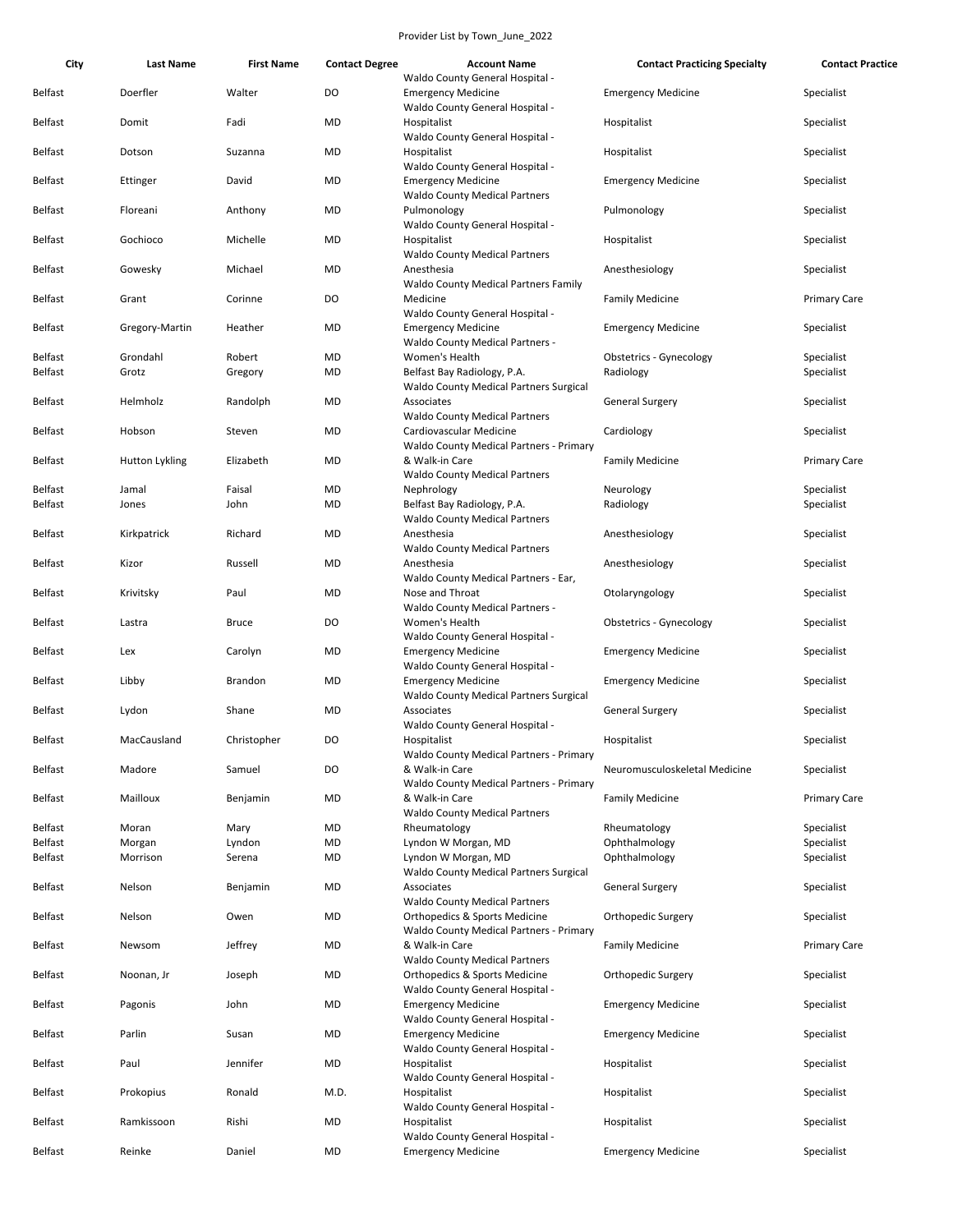| City           | Last Name      | <b>First Name</b> | <b>Contact Degree</b> | <b>Account Name</b>                                                                    | <b>Contact Practicing Specialty</b> | <b>Contact Practice</b> |
|----------------|----------------|-------------------|-----------------------|----------------------------------------------------------------------------------------|-------------------------------------|-------------------------|
| <b>Belfast</b> | Samojla        | Brad              | <b>DPM</b>            | <b>Waldo County Medical Partners Podiatry</b><br><b>Waldo County Medical Partners</b>  | Podiatry                            | Specialist              |
| <b>Belfast</b> | Sidou          | Vickie            | MD                    | Anesthesia                                                                             | Anesthesiology                      | Specialist              |
| <b>Belfast</b> | Smith          | Curtis            | MD                    | Waldo County General Hospital -<br>Hospitalist<br><b>Waldo County Medical Partners</b> | Hospitalist                         | Specialist              |
| <b>Belfast</b> | Smith          | Terrance          | MD                    | Anesthesia<br>Waldo County General Hospital -                                          | Anesthesiology                      | Specialist              |
| <b>Belfast</b> | Todd           | Sophie            | DO                    | <b>Emergency Medicine</b><br><b>Waldo County Medical Partners</b>                      | <b>Emergency Medicine</b>           | Specialist              |
| <b>Belfast</b> | Voisine        | Rodney            | MD                    | Anesthesia<br>Waldo County Medical Partners Family                                     | Anesthesiology                      | Specialist              |
| <b>Belfast</b> | Ward           | Heather           | MD                    | Medicine                                                                               | <b>Family Medicine</b>              | <b>Primary Care</b>     |
| <b>Belfast</b> | Webb           | Nancy             | MD                    | Belfast Bay Radiology, P.A.                                                            | Radiology                           | Specialist              |
|                |                |                   |                       | Waldo County Medical Partners - Primary                                                |                                     |                         |
| <b>Belfast</b> | Wilson         | Steven            | MD                    | & Walk-in Care<br>Southern Maine Health Care Internal                                  | <b>Family Medicine</b>              | <b>Primary Care</b>     |
| Biddeford      | Abboud         | George            | MD                    | Medicine - Biddeford<br>Southern Maine Health Care Hospitalist                         | <b>Internal Medicine</b>            | <b>Primary Care</b>     |
| Biddeford      | Akay           | Aylin             | MD                    | Services<br>Southern Maine Health Care Internal                                        | Hospitalist                         | Specialist              |
| Biddeford      | Albaum         | Michael           | MD                    | Medicine - Biddeford<br><b>SMHC Cardiac and Vascular Services -</b>                    | <b>Internal Medicine</b>            | <b>Primary Care</b>     |
| Biddeford      | Ash-Bernal     | Rachel            | MD                    | Biddeford<br>Southern Maine Health Care Hospitalist                                    | Cardiology                          | Specialist              |
| Biddeford      | Bambara        | Anthony           | MD                    | Services<br>Southern Maine Health Care Pulmonary -                                     | Hospitalist                         | Specialist              |
| Biddeford      | Bandara        | Mahesh            | MD                    | Biddeford<br>Southern Maine Health Care Orthopedics                                    | Pulmonology                         | Specialist              |
| Biddeford      | Basque         | Christian         | MD                    | Surgery - Biddeford<br>Southern Maine Health Care Hospitalist                          | <b>Sports Medicine</b>              | Specialist              |
| Biddeford      | Batra          | Mona              | <b>MD</b>             | Services<br>Southern Maine Health Care Emergency                                       | Hospitalist                         | Specialist              |
| Biddeford      | Beil           | Elizabeth         | MD                    | Department<br>Southern Maine Health Care Emergency                                     | <b>Emergency Medicine</b>           | Specialist              |
| Biddeford      | <b>Biggs</b>   | Diana             | MD                    | Department<br>Southern Maine Health Care Women's                                       | <b>Emergency Medicine</b>           | Specialist              |
| Biddeford      | <b>Bittler</b> | Tammi             | MD                    | Health - Biddeford<br><b>SMHC Cardiac and Vascular Services -</b>                      | Obstetrics - Gynecology             | Specialist              |
| Biddeford      | Blomberg       | Christopher       | DO                    | Biddeford<br>Southern Maine Health Care Pediatrics -                                   | Cardiology                          | Specialist              |
| Biddeford      | Bordeau        | Margaret          | DO                    | Biddeford<br>Southern Maine Health Care Hospitalist                                    | Pediatrics                          | <b>Primary Care</b>     |
| Biddeford      | Brady IV       | John              | MD                    | Services<br>Southern Maine Health Care Emergency                                       | Hospitalist                         | Specialist              |
| Biddeford      | Brown          | Robert            | DO                    | Department<br>Southern Maine Health Care Emergency                                     | <b>Emergency Medicine</b>           | Specialist              |
| Biddeford      | Burla          | Michael           | DO                    | Department<br>Southern Maine Health Care Orthopedics                                   | <b>Emergency Medicine</b>           | Specialist              |
| Biddeford      | Bush           | Matthew           | MD                    | Surgery - Biddeford<br>Southern Maine Health Care Orthopedics                          | Orthopedic Surgery                  | Specialist              |
| Biddeford      | Bush           | Jeffrey           | MD                    | Surgery - Biddeford<br>Southern Maine Health Care Internal                             | Orthopedic Surgery                  | Specialist              |
| Biddeford      | Carpenter      | Lisa              | DO                    | Medicine - Biddeford<br>Southern Maine Health Care Surgery -                           | <b>Internal Medicine</b>            | <b>Primary Care</b>     |
| Biddeford      | Carroll        | Michael           | MD                    | Biddeford<br>Southern Maine Health Care Internal                                       | <b>General Surgery</b>              | Specialist              |
| Biddeford      | Cohen          | Hal               | DO                    | Medicine - Biddeford<br>Southern Maine Health Care Hospitalist                         | <b>Internal Medicine</b>            | <b>Primary Care</b>     |
| Biddeford      | Collard        | Jamie             | DO                    | Services<br>Southern Maine Health Care Women's                                         | Hospitalist                         | Specialist              |
| Biddeford      | Conover        | Lillian           | MD                    | Health - Biddeford<br>Southern Maine Health Care Infectious                            | Obstetrics - Gynecology             | Specialist              |
| Biddeford      | Courtney       | Thomas            | MD                    | <b>Disease</b><br>Southern Maine Health Care Emergency                                 | <b>Infectious Disease</b>           | Specialist              |
| Biddeford      | Crouter        | Andrew            | MD                    | Department<br>Southern Maine Health Care Emergency                                     | <b>Emergency Medicine</b>           | Specialist              |
| Biddeford      | D'Angelo       | Michael           | <b>MD</b>             | Department<br>Southern Maine Health Care Internal                                      | <b>Emergency Medicine</b>           | Specialist              |
| Biddeford      | Digby          | Charles           | DO                    | Medicine - Biddeford<br>Southern Maine Health Care Surgery -                           | Pediatrics                          | <b>Primary Care</b>     |
| Biddeford      | Doiron         | Robert            | MD                    | Biddeford<br>Southern Maine Health Care Neurology -                                    | <b>General Surgery</b>              | Specialist              |
| Biddeford      | Dolan          | John              | DO                    | Biddeford                                                                              | Neurology                           | Specialist              |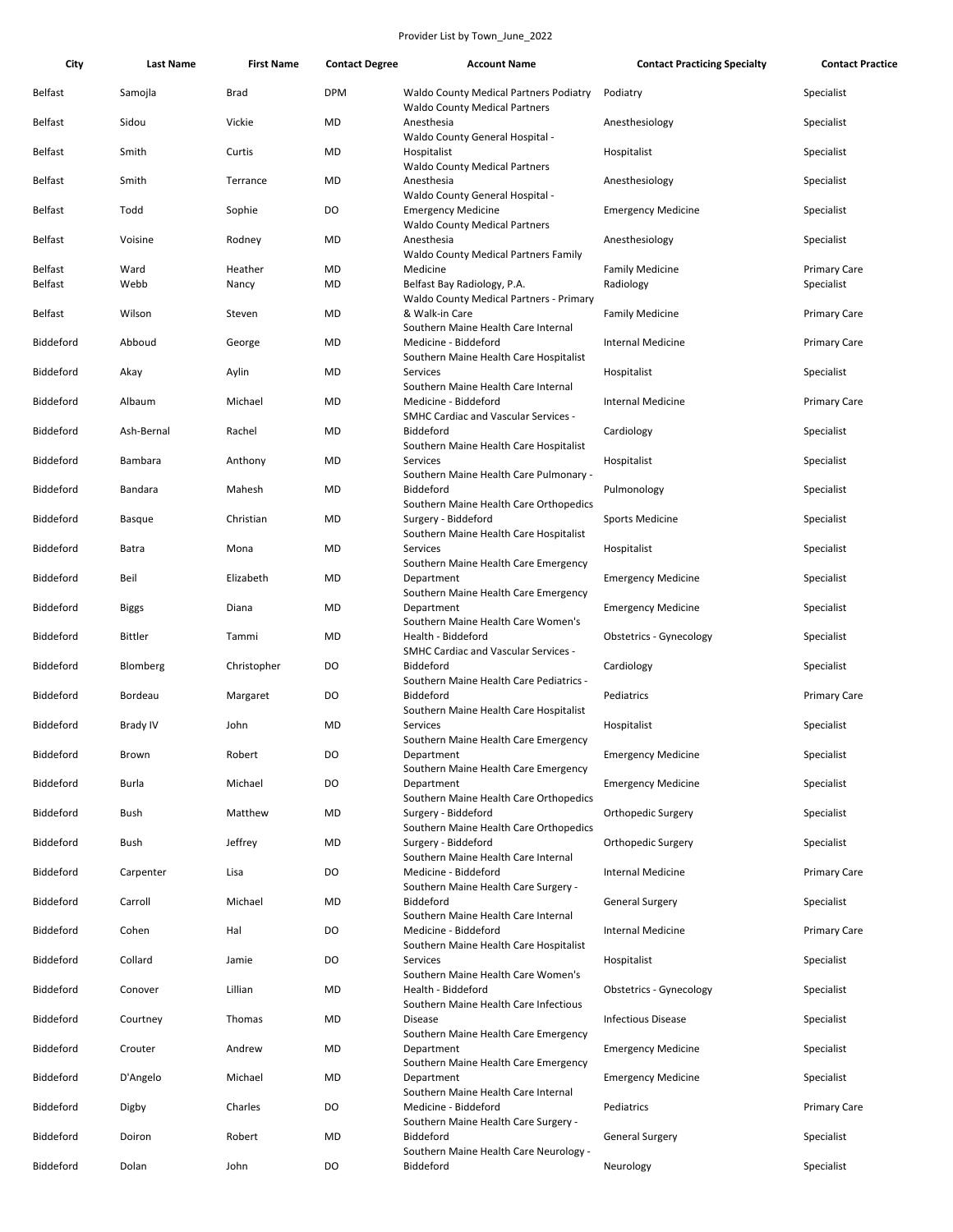| City                   | <b>Last Name</b>       | <b>First Name</b>    | <b>Contact Degree</b> | <b>Account Name</b>                                                                        | <b>Contact Practicing Specialty</b>      | Cont                     |
|------------------------|------------------------|----------------------|-----------------------|--------------------------------------------------------------------------------------------|------------------------------------------|--------------------------|
| Biddeford              | Dube                   | Lauren               | DO                    | Southern Maine Health Care Emergency<br>Department                                         | <b>Emergency Medicine</b>                | Specialist               |
| Biddeford              | Eid                    | Tarek                | MD                    | Southern Maine Health Care Pulmonary -<br>Biddeford                                        | Pulmonology                              | Specialist               |
| Biddeford              | Erickson               | Russell              | MD                    | Southern Maine Health Care Neurology -<br>Biddeford                                        | Neurology                                | Specialist               |
| Biddeford              | Faller                 | Alicia               | MD                    | Southern Maine Health Care Emergency<br>Department<br>Southern Maine Health Care Emergency | <b>Emergency Medicine</b>                | Specialist               |
| Biddeford              | Farrell                | Scott                | MD                    | Department<br>Southern Maine Health Care Emergency                                         | <b>Emergency Medicine</b>                | Specialist               |
| Biddeford              | Fling                  | Nicholas             | MD                    | Department<br>Southern Maine Health Care Internal                                          | <b>Emergency Medicine</b>                | Specialist               |
| Biddeford              | Foote                  | Katherine            | DO                    | Medicine - Biddeford<br>Southern Maine Health Care Hospitalist                             | <b>Internal Medicine</b>                 | Primary (                |
| Biddeford              | Goldman                | Andrew               | MD                    | Services<br>Southern Maine Health Care Emergency                                           | Hospitalist                              | Specialist               |
| Biddeford              | Good                   | Katrina              | DO                    | Department<br>Southern Maine Health Care Emergency                                         | <b>Emergency Medicine</b>                | Specialist               |
| Biddeford              | Gordon                 | Marc                 | MD                    | Department<br>Southern Maine Health Care Emergency                                         | <b>Emergency Medicine</b>                | Specialist               |
| Biddeford              | Gorlen                 | Daniel               | MD                    | Department<br>Southern Maine Health Care Surgery -                                         | <b>Emergency Medicine</b>                | Specialist               |
| Biddeford              | Grubb                  | David                | MD                    | Biddeford<br>Southern Maine Health Care Emergency                                          | <b>General Surgery</b>                   | Specialist               |
| Biddeford              | Gunyan                 | Holly                | MD                    | Department<br>Southern Maine Health Care Hospitalist                                       | <b>Emergency Medicine</b>                | Specialist               |
| Biddeford<br>Biddeford | Habibullah<br>Hamilton | Masud                | MD<br>MD              | Services<br>Southern Maine Health Care Emergency                                           | Hospitalist                              | Specialist               |
| Biddeford              | Hamoda                 | Scott<br>Ahmed       | MD                    | Department<br>Southern Maine Health Care Hospitalist<br>Services                           | <b>Emergency Medicine</b><br>Hospitalist | Specialist<br>Specialist |
| Biddeford              | Handanos               | Nicholas             | MD                    | Southern Maine Health Care Internal<br>Medicine - Biddeford                                | <b>Internal Medicine</b>                 | Primary (                |
| Biddeford              | Handanos               | Christine            | MD                    | Southern Maine Health Care Internal<br>Medicine - Biddeford                                | Endocrinology; Internal Medicine         | Primary (                |
| Biddeford              | Harrod                 | Katherine            | MD                    | Southern Maine Health Care Pediatrics -<br>Biddeford                                       | Pediatrics                               | Primary (                |
| Biddeford              | Hine                   | Jason                | MD                    | Southern Maine Health Care Emergency<br>Department                                         | <b>Emergency Medicine</b>                | Specialist               |
|                        |                        |                      |                       | Southern Maine Health Care Hospitalist                                                     |                                          |                          |
| Biddeford<br>Biddeford | Hintermeister          | Charles<br>Nathaniel | DO<br>MD              | Services                                                                                   | Hospitalist                              | Specialist<br>Specialist |
|                        | Johnson                |                      |                       | Southern Maine Health Care - Urology<br>Southern Maine Health Care Orthopedics             | Urology                                  |                          |
| Biddeford              | Johnson                | David                | MD                    | Surgery - Biddeford<br>Southern Maine Health Care Hospitalist                              | Orthopedic Surgery                       | Specialist               |
| Biddeford              | King                   | Brian                | MD                    | Services                                                                                   | Hospitalist                              | Specialist               |
| Biddeford              | Kurta                  | Jordan               | MD                    | Southern Maine Health Care - Urology<br>Southern Maine Health Care Emergency               | Urology                                  | Specialist               |
| Biddeford              | Kurucz, Jr             | John                 | DO                    | Department<br>Southern Maine Health Care Emergency                                         | <b>Emergency Medicine</b>                | Specialist               |
| Biddeford              | Lanoue                 | Christopher          | MD                    | Department<br>Southern Maine Health Care Hospitalist                                       | <b>Emergency Medicine</b>                | Specialist               |
| Biddeford              | Laurent                | Vency                | MD                    | Services<br>Southern Maine Health Care Hospitalist                                         | Hospitalist                              | Specialist               |
| Biddeford              | Leach                  | Gregory<br>Michael   | MD                    | Services<br>Southern Maine Health Care Emergency                                           | Hospitalist<br><b>Emergency Medicine</b> | Specialist               |
| Biddeford<br>Biddeford | Leslie<br>Lucas        | Karen                | MD<br>MD              | Department<br>Southern Maine Health Care Women's<br>Health - Biddeford                     | <b>Obstetrics - Gynecology</b>           | Specialist<br>Specialist |
| Biddeford              | Lyman                  | Robert               | DO                    | Southern Maine Health Care Internal<br>Medicine - Biddeford                                | <b>Internal Medicine</b>                 | Primary (                |
| Biddeford              | Mahal                  | Yasmin               | DO                    | Southern Maine Health Care Pulmonary -<br>Biddeford                                        | Pulmonology                              | Specialist               |
| Biddeford              | Manning                | Peter                | MD                    | Southern Maine Health Care Women's<br>Health - Biddeford                                   | <b>Obstetrics - Gynecology</b>           | Specialist               |
| Biddeford              | Manning                | Christina            | MD                    | Southern Maine Health Care Pediatrics -<br>Biddeford                                       | Pediatrics                               | Primary (                |
| Biddeford              | McCaffrey              | Ryan                 | MD                    | Southern Maine Health Care Hospitalist<br>Services                                         | Hospitalist                              | Specialist               |
| Biddeford              | McDonough              | Amanda               | MD                    | Southern Maine Health Care Women's<br>Health - Biddeford                                   | Obstetrics - Gynecology                  | Specialist               |
| Biddeford              | McKee IV               | James                | DO                    | Southern Maine Health Care Emergency<br>Department                                         | <b>Emergency Medicine</b>                | Specialist               |

| <b>Account Name</b>                                             | <b>Contact Practicing Specialty</b> | <b>Contact Practice</b>        |
|-----------------------------------------------------------------|-------------------------------------|--------------------------------|
| Southern Maine Health Care Emergency<br>Department              | <b>Emergency Medicine</b>           | Specialist                     |
| Southern Maine Health Care Pulmonary -<br>Biddeford             | Pulmonology                         | Specialist                     |
| Southern Maine Health Care Neurology -<br>Biddeford             | Neurology                           | Specialist                     |
| Southern Maine Health Care Emergency<br>Department              | <b>Emergency Medicine</b>           | Specialist                     |
| Southern Maine Health Care Emergency<br>Department              | <b>Emergency Medicine</b>           | Specialist                     |
| Southern Maine Health Care Emergency<br>Department              | <b>Emergency Medicine</b>           | Specialist                     |
| Southern Maine Health Care Internal                             |                                     |                                |
| Medicine - Biddeford<br>Southern Maine Health Care Hospitalist  | <b>Internal Medicine</b>            | <b>Primary Care</b>            |
| Services<br>Southern Maine Health Care Emergency                | Hospitalist                         | Specialist                     |
| Department<br>Southern Maine Health Care Emergency              | <b>Emergency Medicine</b>           | Specialist                     |
| Department<br>Southern Maine Health Care Emergency              | <b>Emergency Medicine</b>           | Specialist                     |
| Department                                                      | <b>Emergency Medicine</b>           | Specialist                     |
| Southern Maine Health Care Surgery -<br>Biddeford               | <b>General Surgery</b>              | Specialist                     |
| Southern Maine Health Care Emergency<br>Department              | <b>Emergency Medicine</b>           | Specialist                     |
| Southern Maine Health Care Hospitalist<br>Services              | Hospitalist                         | Specialist                     |
| Southern Maine Health Care Emergency<br>Department              | <b>Emergency Medicine</b>           | Specialist                     |
| Southern Maine Health Care Hospitalist<br>Services              | Hospitalist                         | Specialist                     |
| Southern Maine Health Care Internal                             |                                     |                                |
| Medicine - Biddeford<br>Southern Maine Health Care Internal     | <b>Internal Medicine</b>            | <b>Primary Care</b>            |
| Medicine - Biddeford<br>Southern Maine Health Care Pediatrics - | Endocrinology; Internal Medicine    | <b>Primary Care/Specialist</b> |
| Biddeford<br>Southern Maine Health Care Emergency               | Pediatrics                          | <b>Primary Care</b>            |
| Department<br>Southern Maine Health Care Hospitalist            | <b>Emergency Medicine</b>           | Specialist                     |
| Services<br>Southern Maine Health Care - Urology                | Hospitalist<br>Urology              | Specialist<br>Specialist       |
| Southern Maine Health Care Orthopedics                          |                                     |                                |
| Surgery - Biddeford<br>Southern Maine Health Care Hospitalist   | Orthopedic Surgery                  | Specialist                     |
| Services<br>Southern Maine Health Care - Urology                | Hospitalist<br>Urology              | Specialist<br>Specialist       |
| Southern Maine Health Care Emergency<br>Department              | <b>Emergency Medicine</b>           | Specialist                     |
| Southern Maine Health Care Emergency<br>Department              | <b>Emergency Medicine</b>           | Specialist                     |
| Southern Maine Health Care Hospitalist                          |                                     |                                |
| Services<br>Southern Maine Health Care Hospitalist              | Hospitalist                         | Specialist                     |
| Services<br>Southern Maine Health Care Emergency                | Hospitalist                         | Specialist                     |
| Department<br>Southern Maine Health Care Women's                | <b>Emergency Medicine</b>           | Specialist                     |
| Health - Biddeford<br>Southern Maine Health Care Internal       | Obstetrics - Gynecology             | Specialist                     |
| Medicine - Biddeford<br>Southern Maine Health Care Pulmonary -  | <b>Internal Medicine</b>            | <b>Primary Care</b>            |
| Biddeford                                                       | Pulmonology                         | Specialist                     |
| Southern Maine Health Care Women's<br>Health - Biddeford        | <b>Obstetrics - Gynecology</b>      | Specialist                     |
| Southern Maine Health Care Pediatrics -<br>Biddeford            | Pediatrics                          | <b>Primary Care</b>            |
| Southern Maine Health Care Hospitalist<br>Services              | Hospitalist                         | Specialist                     |
| Southern Maine Health Care Women's<br>Health - Biddeford        | <b>Obstetrics - Gynecology</b>      | Specialist                     |
| Southern Maine Health Care Emergency<br>Department              | <b>Emergency Medicine</b>           | Specialist                     |
|                                                                 |                                     |                                |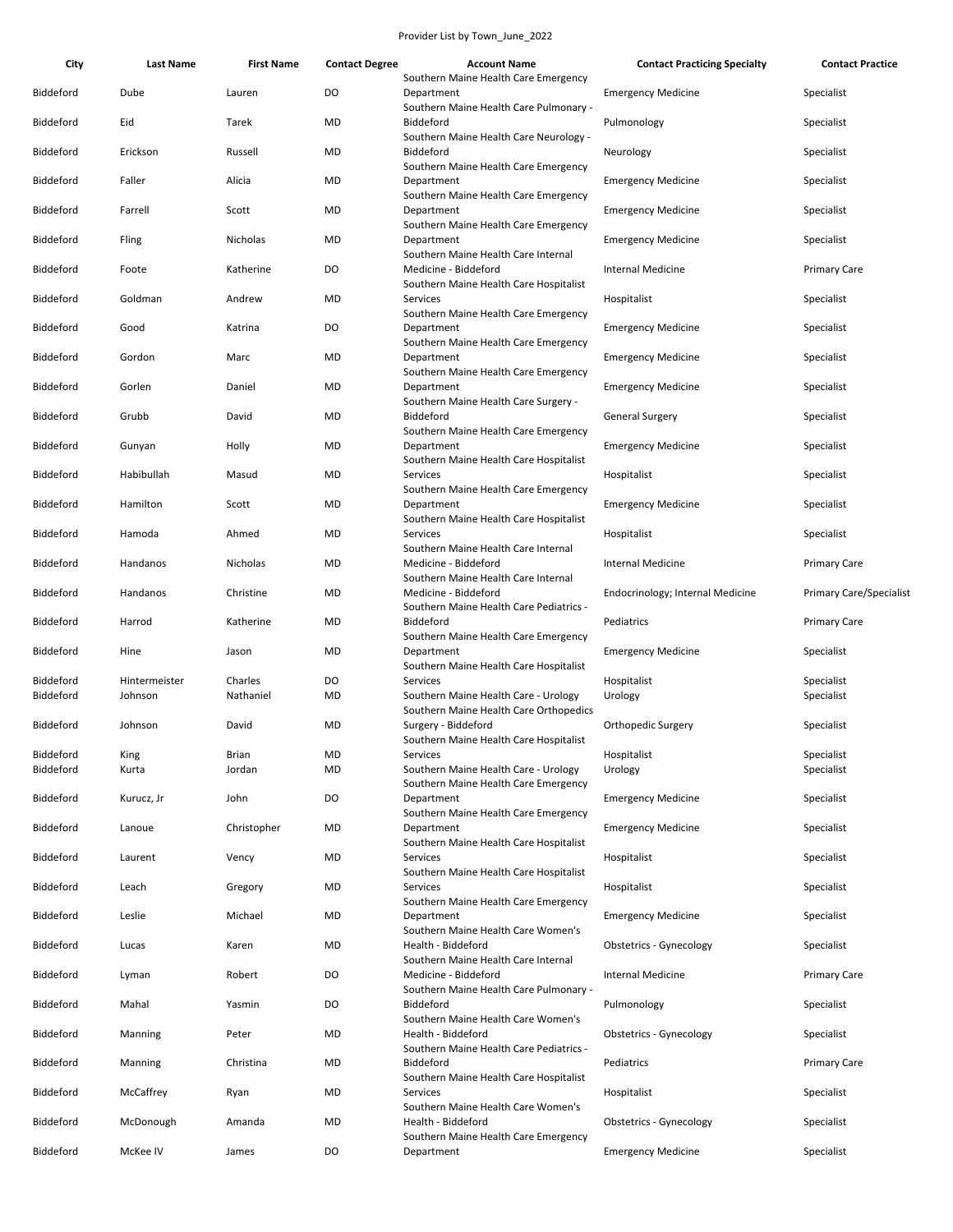| City      | <b>Last Name</b>  | <b>First Name</b> | <b>Contact Degree</b> | <b>Account Name</b>                                                           | <b>Contact Practicing Specialty</b> | Cont       |
|-----------|-------------------|-------------------|-----------------------|-------------------------------------------------------------------------------|-------------------------------------|------------|
| Biddeford | McNally           | Jane              | DO                    | Southern Maine Health Care Hospitalist<br>Services                            | Hospitalist                         | Specialist |
| Biddeford | Meehan-Cousse     | Kelly             | MD                    | Southern Maine Health Care Emergency<br>Department                            | <b>Emergency Medicine</b>           | Specialist |
| Biddeford | Menard            | Kirstie           | DO                    | Southern Maine Health Care Hospitalist<br>Services                            | Hospitalist                         | Specialist |
| Biddeford | Milligan          | lan               | MD                    | Southern Maine Health Care Hospitalist<br>Services                            | Hospitalist                         | Specialist |
| Biddeford | Morin             | Scott             | DO                    | Southern Maine Health Care Pulmonary -<br>Biddeford                           | Pulmonology                         | Specialist |
| Biddeford | Mueller           | Catherine         | MD                    | Southern Maine Health Care Hospitalist<br>Services                            | Hospitalist                         | Specialist |
| Biddeford | Munawar           | Sadia             | MD                    | Southern Maine Health Care Hospitalist<br>Services                            | Hospitalist                         | Specialist |
| Biddeford | O'Hare            | Mary              | MD                    | Southern Maine Health Care Women's<br>Health - Biddeford                      | Obstetrics - Gynecology             | Specialist |
| Biddeford | Palmer            | Allison           | MD                    | Southern Maine Health Care Emergency<br>Department                            | <b>Emergency Medicine</b>           | Specialist |
| Biddeford | Paolino           | Nathalie          | DO                    | Southern Maine Health Care Hospitalist<br>Services                            | Hospitalist                         | Specialist |
| Biddeford | Paranya Mackenzie | Gretchen          | MD                    | Southern Maine Health Care Women's<br>Health - Biddeford                      | <b>Obstetrics - Gynecology</b>      | Specialist |
| Biddeford | Patraitis         | Cynthia           | DO                    | Southern Maine Health Care Pediatrics -<br>Biddeford                          | Pediatrics                          | Primary (  |
| Biddeford | Payne             | Michael           | NP                    | Southern Maine Health Care Pediatrics -<br>Biddeford                          | <b>Family Medicine</b>              | Primary (  |
| Biddeford | Payonk            | Elizabeth         | MD                    | Southern Maine Health Care Emergency<br>Department                            | <b>Emergency Medicine</b>           | Specialist |
| Biddeford | Pelletier         | Joan              | DO                    | Southern Maine Health Care Pediatrics -<br>Biddeford                          | Pediatrics                          | Primary (  |
| Biddeford | Pringle           | Dwight            | MD                    | Southern Maine Health Care Hospitalist<br>Services                            | Hospitalist                         | Specialist |
| Biddeford | Prokopiw          | Igor              | MD                    | Southern Maine Health Care<br>Gastroenterology - Biddeford                    | Gastroenterology                    | Specialist |
| Biddeford | Ramirez           | Michelle          | DO                    | Southern Maine Health Care - Urology                                          | Urology                             | Specialist |
|           |                   |                   |                       | <b>SMHC Cardiac and Vascular Services -</b>                                   |                                     |            |
| Biddeford | Reza              | Shabir            | MD                    | Biddeford<br>Southern Maine Health Care Hospitalist                           | Cardiology                          | Specialist |
| Biddeford | Rhoden            | Riana             | MD                    | Services                                                                      | Hospitalist                         | Specialist |
| Biddeford | Rubin             | Peter             | MD                    | MaineHealth Cancer Care - Biddeford<br>Southern Maine Health Care Hospitalist | Oncology                            | Specialist |
| Biddeford | Savatteri         | Miriam            | MD                    | Services<br><b>SMHC Cardiac and Vascular Services -</b>                       | Hospitalist                         | Specialist |
| Biddeford | Sherman           | Howard            | MD                    | Biddeford<br>Southern Maine Health Care Surgery -                             | Cardiology                          | Specialist |
| Biddeford | Skavdahl          | David             | MD                    | <b>Biddeford</b><br>Southern Maine Health Care Palliative                     | <b>General Surgery</b>              | Specialist |
| Biddeford | Slobodnjak        | JoAnna            | MD                    | Care                                                                          | Hospice and Palliative Medicine     | Specialist |
| Biddeford | Smith             | Jillian           | MD                    | MaineHealth Cancer Care - Biddeford                                           | Oncology                            | Specialist |
| Biddeford | Solari            | John              | MD                    | Southern Maine Health Care Orthopedics<br>Surgery - Biddeford                 | Orthopedic Surgery                  | Specialist |
| Biddeford | Southworth        | Michael           | MD                    | Southern Maine Health Care Wound and<br><b>Ostomy Center</b>                  | Vascular/General surgery            | Specialist |
| Biddeford | Subramanian       | Vinodhini         | MD                    | Southern Maine Health Care Hospitalist<br>Services                            | Hospitalist                         | Specialist |
| Biddeford | Swayze            | Ava               | DO                    | Southern Maine Health Care Hospitalist<br>Services                            | Hospitalist                         | Specialist |
| Biddeford | Taggart           | Gregory           | MD                    | Southern Maine Health Care Orthopedics<br>Surgery - Biddeford                 | Orthopedic Surgery                  | Specialist |
| Biddeford |                   |                   | MD                    | Southern Maine Health Care Hospitalist<br>Services                            | Hospitalist                         | Specialist |
|           | Taj               | Majid             |                       |                                                                               |                                     |            |
| Biddeford | Upham             | Paul              | MD                    | Southern Maine Health Care Work Well<br>Southern Maine Health Care            | <b>Occupational Medicine</b>        | Specialist |
| Biddeford | Walker            | John              | DO                    | Gastroenterology - Biddeford<br>Southern Maine Health Care Emergency          | Gastroenterology                    | Specialist |
| Biddeford | Watts             | Michael           | MD                    | Department<br>Southern Maine Health Care Women's                              | <b>Emergency Medicine</b>           | Specialist |
| Biddeford | White             | Wayne             | MD                    | Health - Biddeford<br>Southern Maine Health Care Pediatrics -                 | <b>Obstetrics - Gynecology</b>      | Specialist |
| Biddeford | Yanagisawa        | Katherine         | DO                    | Biddeford<br>Southern Maine Health Care Emergency                             | Pediatrics                          | Primary (  |
| Biddeford | Yannopoulos       | Paul              | MD                    | Department<br>Southern Maine Health Care Hospitalist                          | <b>Emergency Medicine</b>           | Specialist |
| Biddeford | Zaslavsky         | Andrei            | DO                    | Services                                                                      | Hospitalist                         | Specialist |

| <b>Account Name</b>                                                                 | <b>Contact Practicing Specialty</b> | <b>Contact Practice</b> |
|-------------------------------------------------------------------------------------|-------------------------------------|-------------------------|
| Southern Maine Health Care Hospitalist<br>Services                                  | Hospitalist                         | Specialist              |
| Southern Maine Health Care Emergency<br>Department                                  | <b>Emergency Medicine</b>           | Specialist              |
| Southern Maine Health Care Hospitalist<br>Services                                  | Hospitalist                         | Specialist              |
| Southern Maine Health Care Hospitalist<br>Services                                  | Hospitalist                         | Specialist              |
| Southern Maine Health Care Pulmonary -<br>Biddeford                                 | Pulmonology                         | Specialist              |
| Southern Maine Health Care Hospitalist<br>Services                                  | Hospitalist                         | Specialist              |
| Southern Maine Health Care Hospitalist<br>Services                                  | Hospitalist                         | Specialist              |
| Southern Maine Health Care Women's<br>Health - Biddeford                            | Obstetrics - Gynecology             | Specialist              |
| Southern Maine Health Care Emergency<br>Department                                  | <b>Emergency Medicine</b>           | Specialist              |
| Southern Maine Health Care Hospitalist<br>Services                                  | Hospitalist                         | Specialist              |
| Southern Maine Health Care Women's<br>Health - Biddeford                            | <b>Obstetrics - Gynecology</b>      |                         |
| Southern Maine Health Care Pediatrics -<br>Biddeford                                | Pediatrics                          | Specialist              |
| Southern Maine Health Care Pediatrics -                                             |                                     | <b>Primary Care</b>     |
| Biddeford<br>Southern Maine Health Care Emergency                                   | <b>Family Medicine</b>              | <b>Primary Care</b>     |
| Department<br>Southern Maine Health Care Pediatrics -                               | <b>Emergency Medicine</b>           | Specialist              |
| Biddeford<br>Southern Maine Health Care Hospitalist                                 | Pediatrics                          | <b>Primary Care</b>     |
| Services<br>Southern Maine Health Care                                              | Hospitalist                         | Specialist              |
| Gastroenterology - Biddeford                                                        | Gastroenterology                    | Specialist              |
| Southern Maine Health Care - Urology<br><b>SMHC Cardiac and Vascular Services -</b> | Urology                             | Specialist              |
| Biddeford<br>Southern Maine Health Care Hospitalist                                 | Cardiology                          | Specialist              |
| Services                                                                            | Hospitalist                         | Specialist              |
| MaineHealth Cancer Care - Biddeford                                                 | Oncology                            | Specialist              |
| Southern Maine Health Care Hospitalist<br>Services                                  | Hospitalist                         | Specialist              |
| <b>SMHC Cardiac and Vascular Services -</b><br>Biddeford                            | Cardiology                          | Specialist              |
| Southern Maine Health Care Surgery -<br>Biddeford                                   | General Surgery                     | Specialist              |
| Southern Maine Health Care Palliative<br>Care                                       | Hospice and Palliative Medicine     | Specialist              |
| MaineHealth Cancer Care - Biddeford                                                 | Oncology                            | Specialist              |
| Southern Maine Health Care Orthopedics<br>Surgery - Biddeford                       | Orthopedic Surgery                  | Specialist              |
| Southern Maine Health Care Wound and<br><b>Ostomy Center</b>                        | Vascular/General surgery            | Specialist              |
| Southern Maine Health Care Hospitalist<br>Services                                  | Hospitalist                         | Specialist              |
| Southern Maine Health Care Hospitalist                                              | Hospitalist                         |                         |
| Services<br>Southern Maine Health Care Orthopedics                                  |                                     | Specialist              |
| Surgery - Biddeford<br>Southern Maine Health Care Hospitalist                       | Orthopedic Surgery                  | Specialist              |
| Services                                                                            | Hospitalist                         | Specialist              |
| Southern Maine Health Care Work Well<br>Southern Maine Health Care                  | <b>Occupational Medicine</b>        | Specialist              |
| Gastroenterology - Biddeford<br>Southern Maine Health Care Emergency                | Gastroenterology                    | Specialist              |
| Department<br>Southern Maine Health Care Women's                                    | <b>Emergency Medicine</b>           | Specialist              |
| Health - Biddeford<br>Southern Maine Health Care Pediatrics -                       | <b>Obstetrics - Gynecology</b>      | Specialist              |
| Biddeford<br>Southern Maine Health Care Emergency                                   | Pediatrics                          | <b>Primary Care</b>     |
| Department<br>Southern Maine Health Care Hospitalist                                | <b>Emergency Medicine</b>           | Specialist              |
| Services                                                                            | Hospitalist                         | Specialist              |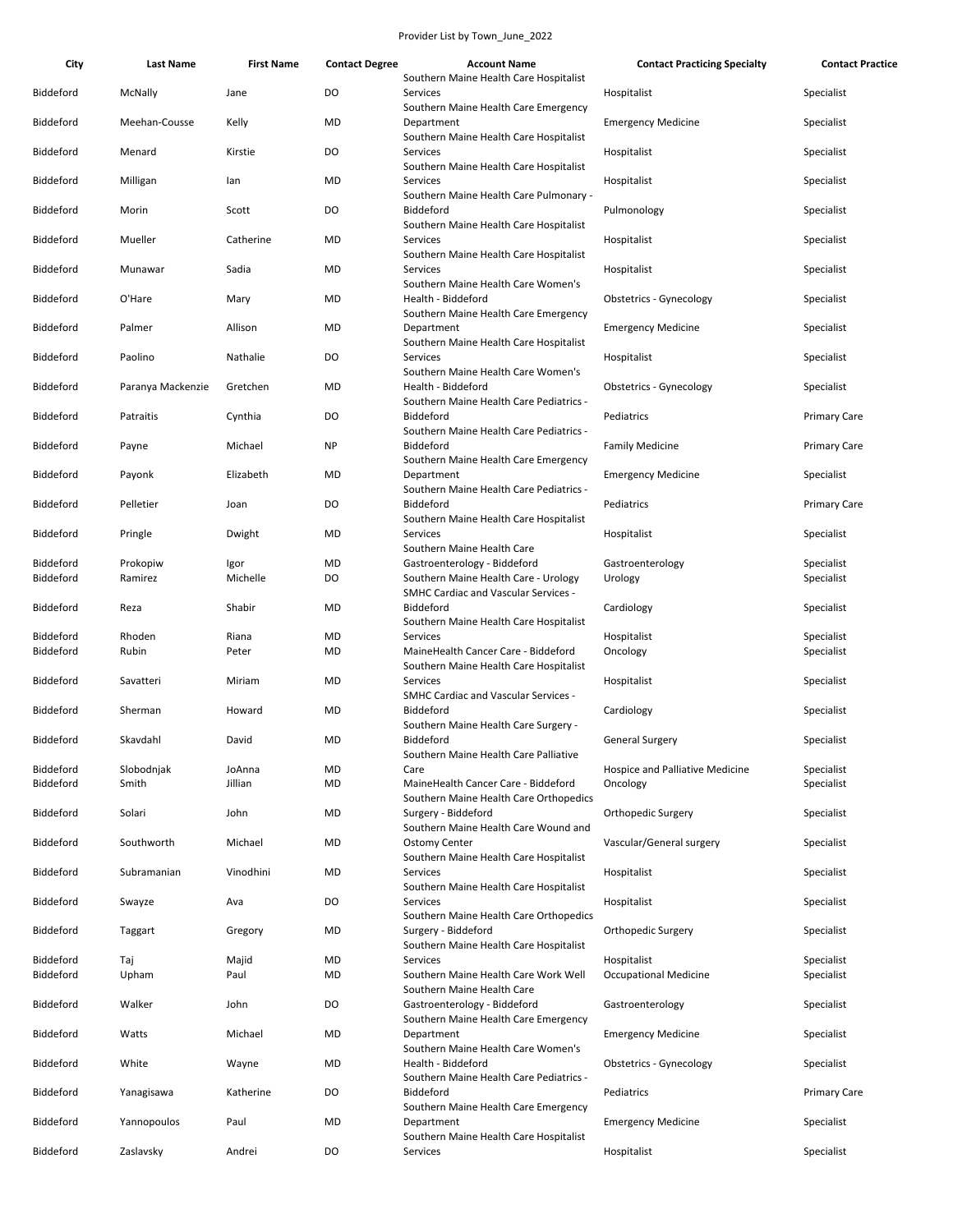| City                     | Last Name         | <b>First Name</b> | <b>Contact Degree</b> | <b>Account Name</b>                      | <b>Contact Practicing Specialty</b> | <b>Contact Practice</b> |
|--------------------------|-------------------|-------------------|-----------------------|------------------------------------------|-------------------------------------|-------------------------|
|                          |                   |                   |                       | LincolnHealth - Family Medicine,         |                                     |                         |
| Boothbay Harbor Barker   |                   | Alan              | MD                    | Boothbay                                 | <b>Family Medicine</b>              | <b>Primary Care</b>     |
| BoothBay Harbor Curtis   |                   | James             | MD                    | Lincolnhealth- Urgent care               | Hospitalist                         | Specialist              |
|                          |                   |                   |                       | LincolnHealth - Family Medicine,         |                                     |                         |
| Boothbay Harbor Dechenes |                   | Cynthia           | MD                    | Boothbay                                 | <b>Family Medicine</b>              | <b>Primary Care</b>     |
|                          |                   |                   |                       | LincolnHealth - Family Medicine,         |                                     |                         |
| Boothbay Harbor Taylor   |                   | Paul              | MD                    | Boothbay                                 | <b>Family Medicine</b>              | <b>Primary Care</b>     |
| Boothbay Harbor          | Teel              | Allan             | <b>MD</b>             | Boothbay Region Health Care Inc          | <b>Family Medicine</b>              | <b>Primary Care</b>     |
| Boothbay Harbor          | Tranchemontagne   | Whitney           | ΝP                    | Boothbay Region Health Care Inc          | <b>Family Medicine</b>              | <b>Primary Care</b>     |
| <b>Bridgton</b>          | Muller            | Liane             | DO                    | Liane M Muller, DO, PA - Bridgton        | Neuromusculoskeletal Medicine       | Specialist              |
| Bridgton                 | Sullivan          | Dennis            | <b>MD</b>             | Dennis J. Sullivan, MD, PA               | Orthopedic Surgery                  | Specialist              |
|                          |                   |                   |                       | Waldo County Medical Partners - Arthur   |                                     |                         |
| <b>Brooks</b>            | Carin             | Dorothy           | MD                    | Jewell Community Health Center           | <b>Family Medicine</b>              | Primary Care            |
|                          |                   |                   |                       | Mid Coast Medical Group - Brunswick      |                                     |                         |
| <b>Brunswick</b>         | Ackley-Pozzessere | Lindsey           | DO                    | <b>Primary Care</b>                      | <b>Family Medicine</b>              | <b>Primary Care</b>     |
| <b>Brunswick</b>         | Advani            | Tari              | MD                    | Mid Coast Walk-In Clinic                 | <b>Emergency Medicine</b>           | Specialist              |
|                          |                   |                   |                       |                                          |                                     |                         |
|                          | Andress           | Reid              | MD                    | Mid Coast Medical Group - Cooks Corner   |                                     | Specialist              |
| Brunswick                |                   |                   |                       |                                          | Hospitalist                         |                         |
|                          |                   |                   |                       | Mid Coast Medical Group -                |                                     |                         |
| <b>Brunswick</b>         | Arguedas          | Miguel            | MD                    | Gastroenterology                         | Gastroenterology                    | Specialist              |
| <b>Brunswick</b>         | Bird              | Ira               | MD                    | Mid Coast Medical Group - Surgical Care  | <b>General Surgery</b>              | Specialist              |
| <b>Brunswick</b>         | <b>Buckner</b>    | Jessica           | <b>DPM</b>            | Foot and Ankle Associates of Maine, PA   | Podiatry                            | Specialist              |
| <b>Brunswick</b>         | <b>Burns</b>      | Paul              | MD                    | Mid Coast Medical Group - Cardiology     | Cardiology                          | Specialist              |
| <b>Brunswick</b>         | <b>Bussone</b>    | Justin            | DO                    | Mid Coast Hospitalist Service            | Hospitalist                         | Specialist              |
|                          |                   |                   |                       | Coastal Orthopedics and Sports Medicine, | Physical Medicine; Rehabilitation   |                         |
| <b>Brunswick</b>         | Carl              | Michael           | MD                    | P. A.                                    | Medicine                            | Specialist              |
|                          |                   |                   |                       | Mid Coast Medial Group - Family Practice |                                     |                         |
|                          | Carr              | Suzanne           | MD                    | at Parkview                              |                                     |                         |
| <b>Brunswick</b>         |                   |                   |                       |                                          | <b>Family Medicine</b>              | <b>Primary Care</b>     |
|                          |                   |                   |                       | Mid Coast Medical Group - Women's        |                                     |                         |
| <b>Brunswick</b>         | Collard           | Melissa           | MD                    | <b>Health Care</b>                       | Obstetrics - Gynecology             | Specialist              |
| Brunswick                | Corbett           | Matthew           | MD                    | Mid Coast Medical Group - Cardiology     | Cardiology                          | Specialist              |
| <b>Brunswick</b>         | Crabtree          | Brian             | MD                    | Mid Coast Hospitalist Service            | Hospitalist                         | Specialist              |
| <b>Brunswick</b>         | Curtis            | Michael           | MD                    | Mid Coast Medical Group - Urology        | Urology                             | Specialist              |
| <b>Brunswick</b>         | DeMars            | Carl              | MD                    | Mid Coast Hospital - Palliative Care     | Internal Medicine - Non PCP         | Specialist              |
| <b>Brunswick</b>         | Desmarais         | Lauren            | DO                    | Mid Coast Hospitalist Service            | Hospitalist                         | Specialist              |
| <b>Brunswick</b>         | Dumont            | David             | MD                    | Mid Coast Hospital - Palliative Care     | <b>Palliative Care</b>              | Specialist              |
| <b>Brunswick</b>         | Enright           | David             | MD                    | Mid Coast Medical Group Pediatrics       | Pediatrics                          | <b>Primary Care</b>     |
|                          |                   |                   |                       |                                          |                                     |                         |
|                          |                   |                   |                       | Mid Coast Medial Group - Family Practice |                                     |                         |
| <b>Brunswick</b>         | Faraci            | Jessica           | MD                    | at Parkview                              | <b>Family Medicine</b>              | <b>Primary Care</b>     |
| <b>Brunswick</b>         | Furey             | Jacob             | <b>MD</b>             | Mid Coast Medical Group - Orthopedics    | Orthopedic Surgery                  | Specialist              |
| Brunswick                | Godara            | Geeta             | MD                    | Mid Coast Hospitalist Service            | Hospitalist                         | Specialist              |
| <b>Brunswick</b>         | Goodman           | Daniel            | MD                    | Mid Coast Hospitalist Service            | Hospitalist                         | Specialist              |
|                          |                   |                   |                       | Mid Coast Medical Group Ear, Nose &      |                                     |                         |
| <b>Brunswick</b>         | Griffith          | Shane             | DO                    | Throat - Brunswick                       | Otolaryngology                      | Specialist              |
|                          |                   |                   |                       | Mid Coast Medical Group - Women's        |                                     |                         |
| <b>Brunswick</b>         | Grohs             | Stephanie         | MD                    | <b>Health Care</b>                       | Obstetrics - Gynecology             | Specialist              |
| <b>Brunswick</b>         | Gullo             | John              | MD                    | MaineHealth Cancer Care - Brunswick      | Oncology                            | Specialist              |
| <b>Brunswick</b>         | Hagler            | Deborah           | MD                    | Mid Coast Medical Group Pediatrics       | Pediatrics                          | <b>Primary Care</b>     |
| <b>Brunswick</b>         | Hanley            | Sean              | MD                    | Mid Coast Medical Group - Orthopedics    | Orthopedics                         | Specialist              |
|                          | Hanna             | Amina             |                       | Mid Coast Medical Group Pediatrics       | Pediatrics                          |                         |
| <b>Brunswick</b>         |                   |                   | MD                    |                                          |                                     | <b>Primary Care</b>     |
| <b>Brunswick</b>         | Harris            | Michelle          | MD                    | Mid Coast Eye Associates- Brunswick      | Ophthalmology                       | Specialist              |
| <b>Brunswick</b>         | Hawkins           | Craig             | MD                    | Mid Coast Medical Group - Urology        | Urology                             | Specialist              |
|                          |                   |                   |                       | Mid Coast Medical Group - Women's        |                                     |                         |
| <b>Brunswick</b>         | Hill-Verrochi     | Catherine         | DO                    | <b>Health Care</b>                       | Obstetrics - Gynecology             | Specialist              |
| <b>Brunswick</b>         | Ho                | Vu                | MD                    | Mid Coast Medical Group - Pulmonary      | Pulmonology                         | Specialist              |
|                          |                   |                   |                       | Mid Coast Medical Group Internal         |                                     |                         |
| <b>Brunswick</b>         | Howe              | Timothy           | MD                    | Medicine - Parkview                      | <b>Internal Medicine</b>            | <b>Primary Care</b>     |
| <b>Brunswick</b>         | Hutchinson        | Peter             | MD                    | Mid Coast Medical Group - Orthopedics    | Orthopedic Surgery                  | Specialist              |
|                          |                   |                   |                       | Mid Coast Medial Group - Family Practice |                                     |                         |
| <b>Brunswick</b>         | Hyman             | Paul              | MD                    | at Parkview                              | <b>Internal Medicine</b>            | <b>Primary Care</b>     |
|                          |                   |                   |                       |                                          |                                     |                         |
|                          |                   |                   |                       | Mid Coast Medical Group - Women's        |                                     |                         |
| <b>Brunswick</b>         | Jacovetty         | Erica             | MD                    | <b>Health Care</b>                       | Obstetrics - Gynecology             | Specialist              |
| Brunswick                | Jobe              | Lora              | MD                    | Mid Coast Hospitalist Service            | Hospitalist                         | Specialist              |
| <b>Brunswick</b>         | Johnson           | Stemple           | MD                    | Mid Coast Medical Group - Surgical Care  | General Surgery                     | Specialist              |
|                          |                   |                   |                       | Mid Coast Medical Group - Brunswick      |                                     |                         |
| <b>Brunswick</b>         | Kaplan            | Allan             | MD                    | <b>Primary Care</b>                      | <b>Family Medicine</b>              | Primary Care            |
|                          |                   |                   |                       | Coastal Orthopedics and Sports Medicine, |                                     |                         |
| <b>Brunswick</b>         | Katz              | Stephen           | MD                    | P.A.                                     | Orthopedic Surgery                  | Specialist              |
| <b>Brunswick</b>         | Keaney            | Patrick           | MD                    | Mid Coast Medical Group - Pulmonary      | Pulmonology                         | Specialist              |
|                          |                   |                   |                       |                                          |                                     |                         |
|                          |                   |                   |                       | Mid Coast Medial Group - Family Practice |                                     |                         |
| <b>Brunswick</b>         | Kelly             | Nichole           | <b>FNP</b>            | at Parkview                              | <b>Family Medicine</b>              | <b>Primary Care</b>     |
| <b>Brunswick</b>         | Khoury            | Lisa              | MD                    | Mid Coast Medical Group - Orthopedics    | Orthopedics                         | Specialist              |
|                          |                   |                   |                       | Coastal Orthopedics and Sports Medicine, |                                     |                         |
| <b>Brunswick</b>         | Kulju             | Michael           | MD                    | P.A.                                     | <b>Sports Medicine</b>              | Specialist              |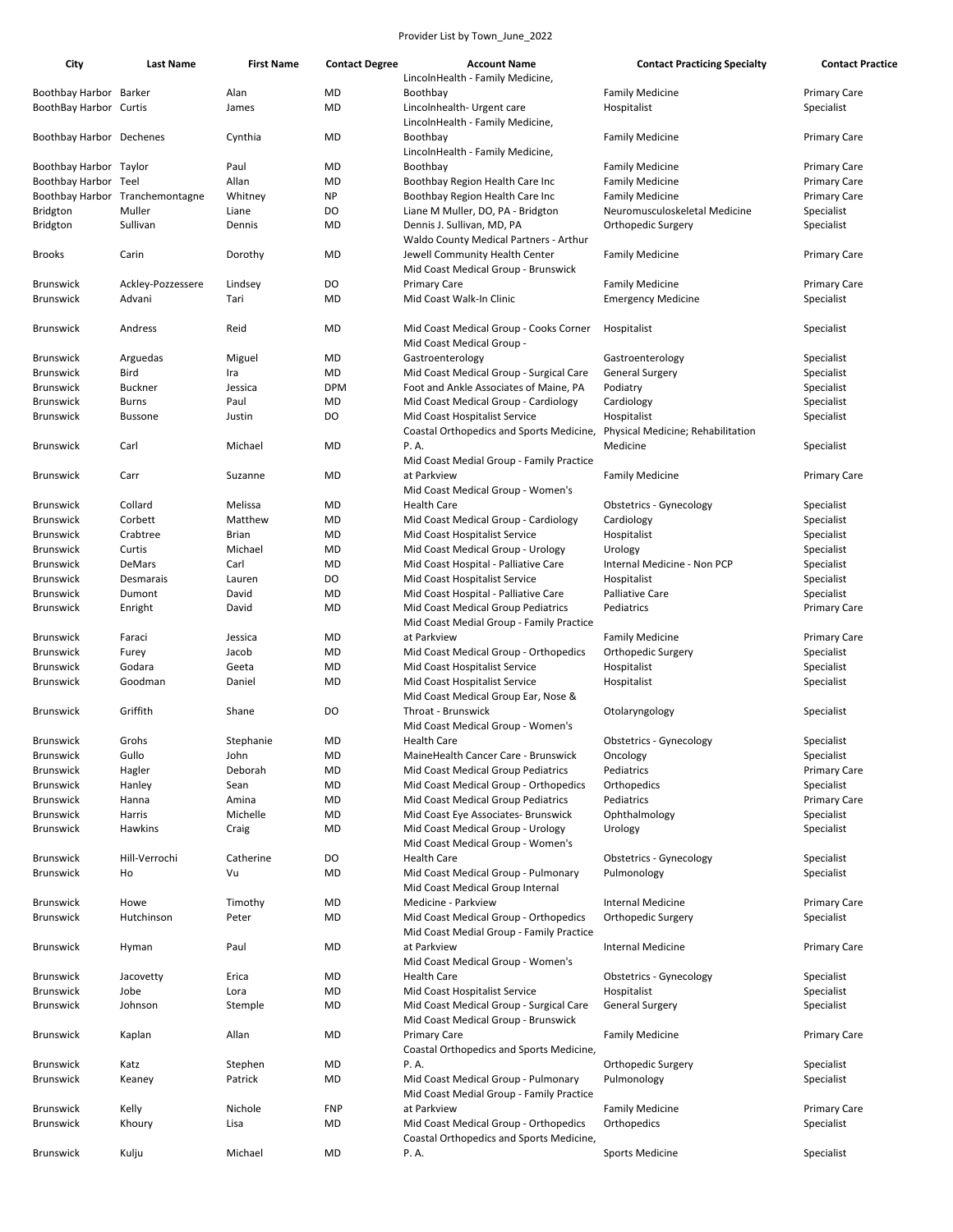| City             | Last Name    | <b>First Name</b> | <b>Contact Degree</b> | <b>Account Name</b>                                                                 | <b>Contact Practicing Specialty</b> | <b>Contact Practice</b> |
|------------------|--------------|-------------------|-----------------------|-------------------------------------------------------------------------------------|-------------------------------------|-------------------------|
| Brunswick        | LaPrad       | Paul              | MD                    | Mid Coast Medical Group - Pulmonary                                                 | Pulmonology                         | Specialist              |
|                  |              |                   |                       | Mid Coast Medical Group - Women's                                                   |                                     |                         |
| <b>Brunswick</b> | Leighton     | Darcey            | DO                    | <b>Health Care</b>                                                                  | Obstetrics - Gynecology             | Specialist              |
| <b>Brunswick</b> | Lewis III    | Robert            | MD                    | Mid Coast Medical Group - Orthopedics                                               | Orthopedic Surgery                  | Specialist              |
|                  |              |                   |                       |                                                                                     |                                     |                         |
| Brunswick        | Losey        | Lawrence          | MD                    | Mid Coast Medical Group Pediatrics                                                  | Pediatrics                          | <b>Primary Care</b>     |
| <b>Brunswick</b> | Lowenstein   | Benjamin          | MD                    | Mid Coast Medical Group - Cardiology                                                | Cardiology                          | Specialist              |
| <b>Brunswick</b> | MacDonald    | Brian             | <b>DPM</b>            | Foot and Ankle Associates of Maine, PA<br>Mid Coast Medical Group - Brunswick       | Podiatry                            | Specialist              |
| <b>Brunswick</b> | Maher        | Jeffrey           | MD                    | <b>Primary Care</b>                                                                 |                                     |                         |
|                  |              |                   |                       |                                                                                     | <b>Family Medicine</b>              | <b>Primary Care</b>     |
| <b>Brunswick</b> | Mason        | Michael           | MD                    | Mid Coast Medical Group - Surgical Care<br>Mid Coast Medial Group - Family Practice | General Surgery                     | Specialist              |
| Brunswick        | McConnell    | lan               | MD                    | at Parkview                                                                         | <b>Internal Medicine/Pediatrics</b> | <b>Primary Care</b>     |
| <b>Brunswick</b> | McCormick    | James             | MD                    | Mid Coast Medical Group - Pulmonary                                                 | Pulmonology                         | Specialist              |
| Brunswick        | Mullen       | James             | MD                    | Mid Coast Walk-In Clinic                                                            | <b>Emergency Medicine</b>           | Specialist              |
|                  |              |                   |                       |                                                                                     |                                     |                         |
| Brunswick        | Mullin       | Brady             | MD                    | Mid Coast Medical Group - Surgical Care                                             | <b>General Surgery</b>              | Specialist              |
| <b>Brunswick</b> | Napiorkowska | Hanna             | MD                    | Mid Coast Hospitalist Service                                                       | Hospitalist                         | Specialist              |
| Brunswick        | Nuki         | Guy               | MD                    | Mid Coast Hospital<br>Mid Coast Medical Group Ear, Nose &                           | Hospitalist                         | Specialist              |
| Brunswick        | O'Connor     | Peter             | MD                    | Throat - Brunswick                                                                  | Otolaryngology                      | Specialist              |
| Brunswick        | Opolinsky    | Dmitry            | DO                    | Mid Coast Hospitalist Service                                                       | Hospitalist                         | Specialist              |
|                  |              |                   |                       |                                                                                     |                                     |                         |
| Brunswick        | Penner       | Gregory           | MD                    | Mid Coast Hospital - MCMG ENT                                                       | Otolaryngology                      | Specialist              |
| <b>Brunswick</b> | Perkowski    | Matthew           | DO                    | Mid Coast Hospital                                                                  | Physiatry                           | Specialist              |
| <b>Brunswick</b> | Phelps       | Stephanie         | MD                    | Mid Coast Medical Group Pediatrics                                                  | Pediatrics                          | <b>Primary Care</b>     |
| Brunswick        | Pleacher     | Michael           | MD                    | Mid Coast Medical Group - Orthopedics                                               | <b>Sports Medicine</b>              | Specialist              |
| <b>Brunswick</b> | Pouliot      | Deanna            | MD                    | Mid Coast Hospitalist Service                                                       | Hospitalist                         | Specialist              |
|                  |              |                   |                       | Mid Coast Medial Group - Family Practice                                            |                                     |                         |
| Brunswick        | Prince       | Hallie            | <b>NP</b>             | at Parkview                                                                         | <b>Family Medicine</b>              | <b>Primary Care</b>     |
| <b>Brunswick</b> | Ranten       | Carolyn           | DO                    | Mid Coast Medical Group Pediatrics                                                  | Pediatrics                          | <b>Primary Care</b>     |
| <b>Brunswick</b> | Regnier      | Christopher       | DO                    | Spectrum Orthopaedics - Brunswick                                                   | <b>Sports Medicine</b>              | Specialist              |
| Brunswick        | Reynolds     | Jacques           | DO                    | Mid Coast Medical Group - Neurology                                                 | Neurology                           | Specialist              |
| Brunswick        | Riemann      | Helge             | MD                    | Mid Coast Dermatology LLC                                                           | Dermatology                         | Specialist              |
| <b>Brunswick</b> | Ringo        | Preston           | <b>DPM</b>            | Foot and Ankle Associates of Maine, PA                                              | Podiatry                            | Specialist              |
| Brunswick        | Rivas        | Enrique           | MD                    | Mid Coast Medical Group - Cardiology                                                | Cardiology                          | Specialist              |
|                  | Rubashkin    |                   |                       |                                                                                     |                                     |                         |
| Brunswick        |              | Jessica           | <b>NP</b>             | Mid Coast Medical Group Pediatrics<br>Mid Coast Medical Group - Women's             | Pediatrics                          | <b>Primary Care</b>     |
| Brunswick        | Salhany      | Danielle          | DO                    | <b>Health Care</b>                                                                  | <b>Obstetrics - Gynecology</b>      | Specialist              |
| <b>Brunswick</b> | Saraydarian  | Michael           | <b>DPM</b>            | Foot and Ankle Associates of Maine, PA                                              | Podiatry                            | Specialist              |
| Brunswick        | Seasholtz    | Kathryn           | DO                    | Mid Coast Medical Group - Neurology                                                 | Neurology                           | Specialist              |
| Brunswick        | Sherwin      | Scott             |                       | Mid Coast Hospitalist Service                                                       | Hospitalist                         | Specialist              |
|                  |              |                   | MD                    |                                                                                     |                                     |                         |
| <b>Brunswick</b> | Simon        | Ellen             | MD                    | Mid Coast Medical Group - Cardiology                                                | Cardiology                          | Specialist              |
| <b>Brunswick</b> | Stamey       | William           | MD                    | Mid Coast Medical Group - Neurology<br>Mid Coast Medical Group -                    | Neurology                           | Specialist              |
| Brunswick        | Stoicov      | Calin             | MD, PhD               | Gastroenterology                                                                    | Gastroenterology                    | Specialist              |
|                  |              |                   |                       | Mid Coast Medical Group - Women's                                                   |                                     |                         |
| <b>Brunswick</b> | Streeter     | Melissa           | MD                    | <b>Health Care</b>                                                                  | <b>Obstetrics - Gynecology</b>      | Specialist              |
| Brunswick        | Taylor       | John              | DO                    | Mid Coast Medical Group - Neurology                                                 | Neurology                           | Specialist              |
| <b>Brunswick</b> | Tebaldi      |                   | <b>DPM</b>            |                                                                                     |                                     |                         |
|                  |              | Angela            |                       | Foot and Ankle Associates of Maine, PA                                              | Podiatry                            | Specialist              |
| Brunswick        | Unia         | Roople            | MD                    | Mid Coast Medical Group - Neurology                                                 | Neurology                           | Specialist              |
| Brunswick        | Van Orden    | John              | MD                    | Mid Coast Medical Group - Orthopedics                                               | Orthopedics                         | Specialist              |
| Brunswick        | Ventura      | Jose              | MD                    | Mid Coast Hospitalist Service                                                       | Hospitalist                         | Specialist              |
| Brunswick        | Welch        | Caitlin           | MD                    | Mid Coast Medical Group - Pulmonary                                                 | Pulmonology                         | Specialist              |
|                  |              |                   |                       | Mid Coast Medial Group - Family Practice                                            |                                     |                         |
| Brunswick        | Wheeler      | Margaret          | DO                    | at Parkview                                                                         | <b>Family Medicine</b>              | <b>Primary Care</b>     |
| Brunswick        | Wiley        | Elise             | <b>NP</b>             | Mid Coast Medical Group Pediatrics                                                  | Pediatrics                          | <b>Primary Care</b>     |
| Brunswick        | Wotkowicz    | Chad              | MD                    | Mid Coast Medical Group - Urology                                                   | Urology                             | Specialist              |
| Brunswick        | Young        | Benjamin          | MD                    | <b>Mid Coast Geriatrics</b>                                                         | Geriatric Medicine                  | Specialist              |
|                  |              |                   |                       | Mid Coast Medical Group -                                                           |                                     |                         |
| Brunswick        | Yu           | Joseph            | MD                    | Gastroenterology<br>PenBay Long Term Care Services - Quarry                         | Gastroenterology                    | Specialist              |
| Camden           | Sauvage      | Maureen           | DO                    | Hill                                                                                | Internal Medicine                   | <b>Primary Care</b>     |
| Cape Elizabeth   | Haskell      | Eric              | DO                    | MMP Cape Elizabeth Internal Medicine                                                | Internal Medicine                   |                         |
|                  |              |                   |                       |                                                                                     |                                     | <b>Primary Care</b>     |
| Cape Elizabeth   | Kabaeva      | Zhyldyz           | MD                    | MMP Cape Elizabeth Internal Medicine                                                | Internal Medicine                   | <b>Primary Care</b>     |
| Cape Elizabeth   | McInerney    | Thomas            | MD                    | MMP Cape Elizabeth Internal Medicine                                                | <b>Internal Medicine</b>            | <b>Primary Care</b>     |
| Cape Elizabeth   | Reynolds     | John              | MD                    | MMP Cape Elizabeth Internal Medicine                                                | Internal Medicine                   | Primary Care            |
| Cape Elizabeth   | Wellins      | Christopher       | MD                    | MMP Cape Elizabeth Internal Medicine                                                | <b>Internal Medicine</b>            | Primary Care            |
|                  |              |                   |                       | Lincoln Medical Partners Primary Care -                                             |                                     |                         |
| Damariscotta     | Alamo        | Aquilino          | MD                    | Damariscotta                                                                        | Internal Medicine                   | <b>Primary Care</b>     |
| Damariscotta     | <b>Bates</b> | Daniel            | MD                    | LincolnHealth - Emergency Department                                                | <b>Emergency Medicine</b>           | Specialist              |
| Damariscotta     | Bhe          | Leticia           | MD                    | LincolnHealth - Hospital Medicine<br>Lincoln Medical Partners Primary Care -        | Hospitalist                         | Specialist              |
| Damariscotta     | Carroll      | Sheila            | MD                    | Damariscotta                                                                        | Pediatrics                          | <b>Primary Care</b>     |
|                  |              |                   |                       | Lincoln Medical Partners Primary Care -                                             |                                     |                         |
| Damariscotta     | Cavanaugh    | Catherine         | DO                    | Damariscotta                                                                        | <b>Internal Medicine</b>            | <b>Primary Care</b>     |
| Damariscotta     | Cicoria      | Anthony           | MD                    | LincolnHealth - Orthopaedics                                                        | Orthopedic Surgery                  | Specialist              |
|                  |              |                   |                       |                                                                                     |                                     |                         |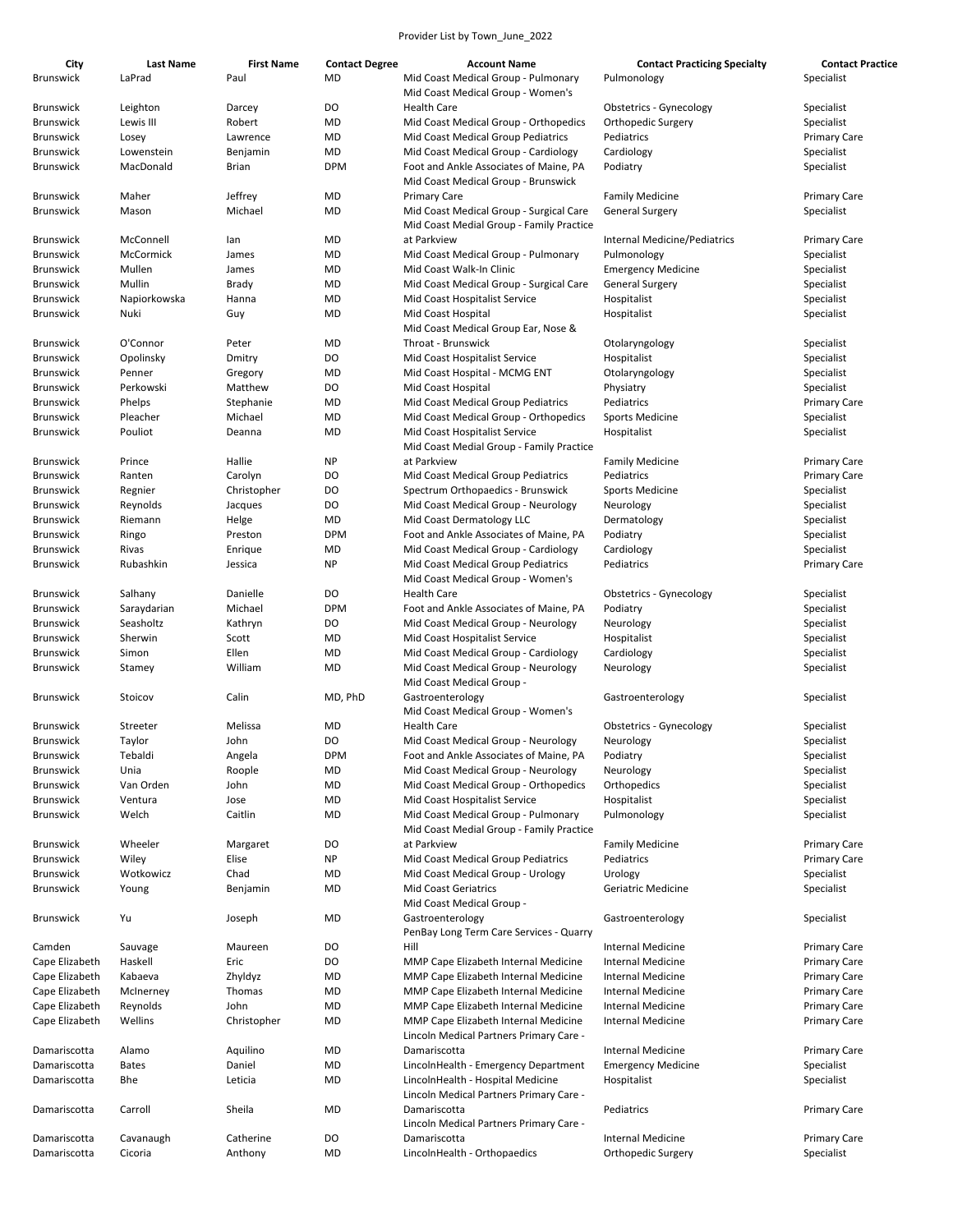| City           | <b>Last Name</b> | <b>First Name</b> | <b>Contact Degree</b> | <b>Account Name</b>                     | <b>Contact Practicing Specialty</b> | <b>Contact Practice</b> |
|----------------|------------------|-------------------|-----------------------|-----------------------------------------|-------------------------------------|-------------------------|
| Damariscotta   | Coburn           | Sarah             | <b>MD</b>             | LincolnHealth - Emergency Department    | <b>Emergency Medicine</b>           | Specialist              |
|                |                  |                   |                       | Lincoln Medical Partners Primary Care - |                                     |                         |
| Damariscotta   | Donohue          | Valerie           | <b>MD</b>             | Damariscotta                            | <b>Family Medicine</b>              | <b>Primary Care</b>     |
|                |                  |                   |                       | Lincoln Medical Partners Primary Care - |                                     |                         |
|                |                  |                   |                       |                                         |                                     |                         |
| Damariscotta   | Donohue          | Ryan              | <b>MD</b>             | Damariscotta                            | Pediatrics                          | <b>Primary Care</b>     |
|                |                  |                   |                       | Lincoln Medical Partners Primary Care - |                                     |                         |
| Damariscotta   | Dudzik           | Mary              | <b>MD</b>             | Damariscotta                            | <b>Family Medicine</b>              | <b>Primary Care</b>     |
| Damariscotta   | Duff             | Thomas            | DO                    | LincolnHealth - Emergency Department    | <b>Emergency Medicine</b>           | Specialist              |
| Damariscotta   | Eisenberg        | Deborah           | M.D.                  | LincolnHealth - Women's Center          | <b>Obstetrics - Gynecology</b>      | Specialist              |
| Damariscotta   | Elias            | Leah              | MD                    | LincolnHealth - Emergency Department    | <b>Emergency Medicine</b>           | Specialist              |
|                |                  |                   |                       |                                         |                                     |                         |
| Damariscotta   | Fowle            | Janet             | <b>MD</b>             | LincolnHealth - Emergency Department    | <b>Emergency Medicine</b>           | Specialist              |
| Damariscotta   | Fox              | Timothy           | MD                    | LincolnHealth - Emergency Department    | <b>Emergency Medicine</b>           | Specialist              |
| Damariscotta   | Gewanter         | Dena              | MD                    | LincolnHealth - Hospital Medicine       | Hospitalist                         | Specialist              |
|                |                  |                   |                       | Lincoln Medical Partners Primary Care - |                                     |                         |
| Damariscotta   | Goltz            | Timothy           | MD                    | Damariscotta                            | <b>Family Medicine</b>              | <b>Primary Care</b>     |
|                |                  |                   |                       |                                         |                                     |                         |
| Damariscotta   | Guarnieri        | Frank             | MD                    | LincolnHealth - Hospital Medicine       | Hospitalist                         | Specialist              |
| Damariscotta   | Hasan            | Samira            | DO                    | LincolnHealth - General Surgery         | <b>General Surgery</b>              | Specialist              |
| Damariscotta   | Herman           | Benjamin          | MD                    | LincolnHealth - Hospital Medicine       | Hospitalist                         | Specialist              |
|                |                  |                   |                       | Lincoln Medical Partners Primary Care - |                                     |                         |
| Damariscotta   | Hunold           | Robert            | DO                    | Damariscotta                            | <b>Family Medicine</b>              | <b>Primary Care</b>     |
|                | Kahn             | Robert            | M.D.                  |                                         | <b>General Surgery</b>              |                         |
| Damariscotta   |                  |                   |                       | LincolnHealth - General Surgery         |                                     | Specialist              |
| Damariscotta   | Kanard           | Roly              | MD                    | LincolnHealth - Hospital Medicine       | Hospitalist                         | Specialist              |
|                |                  |                   |                       | Lincoln Medical Partners Primary Care - |                                     |                         |
| Damariscotta   | Keeport          | Melissa           | MD                    | Damariscotta                            | Pediatrics                          | <b>Primary Care</b>     |
| Damariscotta   | Koch             | Kari              | MD                    | LincolnHealth - Hospital Medicine       | Hospitalist                         | Specialist              |
| Damariscotta   | Laufer           | Leopold           | MD                    |                                         |                                     |                         |
|                |                  |                   |                       | LincolnHealth - General Surgery         | Dermatology                         | Specialist              |
| Damariscotta   | Lucas            | Romeo             | DO                    | LincolnHealth - Women's Center          | Obstetrics - Gynecology             | Specialist              |
| Damariscotta   | Mack             | Russell           | MD                    | LincolnHealth - Anesthesiology          | Anesthesiology                      | Specialist              |
| Damariscotta   | Mainella         | Mark              | DO                    | LincolnHealth - General Surgery         | <b>General Surgery</b>              | Specialist              |
| Damariscotta   | Marcincin        | Meredith          | DO                    | LincolnHealth - Ophthalmology           | Ophthalmology                       | Specialist              |
| Damariscotta   | Merkow           | Steven            | MD                    | LincolnHealth - Orthopaedics            | Orthopedic Surgery                  | Specialist              |
|                |                  |                   |                       |                                         |                                     |                         |
| Damariscotta   | Mesrobian        | Alexander         | <b>MD</b>             | LincolnHealth - Emergency Department    | <b>Emergency Medicine</b>           | Specialist              |
|                |                  |                   |                       | Lincoln Medical Partners Primary Care - |                                     |                         |
| Damariscotta   | Mills            | Keith             | MD                    | Damariscotta                            | Oncology                            | Specialist              |
| Damariscotta   | Moran            | Sean              | MD                    | LincolnHealth - Orthopaedics            | Orthopedic Surgery                  | Specialist              |
| Damariscotta   | Murray           | John              | MD                    | LincolnHealth - Emergency Department    | <b>Emergency Medicine</b>           | Specialist              |
|                |                  |                   |                       |                                         |                                     |                         |
| Damariscotta   | Nolan            | Kaitlyn           | MD                    | LincolnHealth - Ophthalmology           | Ophthalmology                       | Specialist              |
| Damariscotta   | O'Donnell        | Sean              | MD                    | LincolnHealth - Hospital Medicine       | Hospitalist                         | Specialist              |
| Damariscotta   | Piotrowski       | Theresa           | MD                    | LincolnHealth - Hospital Medicine       | Hospitalist                         | Specialist              |
|                |                  |                   |                       | Lincoln Medical Partners Primary Care - |                                     |                         |
| Damariscotta   | Reddy            | Greeshma          | MD                    | Damariscotta                            | <b>Internal Medicine</b>            | <b>Primary Care</b>     |
| Damariscotta   | Ruehsen          | Hans              | MD                    | LincolnHealth - Hospital Medicine       | Hospitalist                         | Specialist              |
|                |                  |                   |                       |                                         |                                     |                         |
|                |                  |                   |                       | Lincoln Medical Partners Primary Care - |                                     |                         |
| Damariscotta   | Russ             | Andrew            | MD                    | Damariscotta                            | Pediatrics                          | <b>Primary Care</b>     |
| Damariscotta   | Smith            | Jennifer          | <b>MD</b>             | LincolnHealth - Hospital Medicine       | Hospitalist                         | Specialist              |
| Damariscotta   | Swall            | Marion            | <b>MD</b>             | LincolnHealth - Orthopaedics            | Orthopedic Surgery                  | Specialist              |
| Damariscotta   | Tembreull        | Jarrod            | MD                    | LincolnHealth - Hospital Medicine       | Hospitalist                         | Specialist              |
|                |                  |                   |                       |                                         |                                     |                         |
| Damariscotta   | Tippie           | Tracy             | <b>MD</b>             | LincolnHealth - Emergency Department    | <b>Emergency Medicine</b>           | Specialist              |
| Damariscotta   | Walter           | Nicholas          | <b>MD</b>             | LincolnHealth - Emergency Department    | <b>Emergency Medicine</b>           | Specialist              |
| Damariscotta   | White            | Edward            | MD                    | LincolnHealth - Orthopaedics            | Orthopedic Surgery                  | Specialist              |
|                |                  |                   |                       | Lincoln Medical Partners Primary Care - |                                     |                         |
| Damariscotta   | Worthing         | Eric              | MD                    | Damariscotta                            | Internal Medicine                   | <b>Primary Care</b>     |
| Damariscotta   |                  | Yinlee            | MD                    | Lincoln Medical Partners Oncology       | Oncology                            | Specialist              |
|                | Yoong            |                   |                       |                                         |                                     |                         |
| Damariscotta   | Zaidi            | Syed Rifat        | MD                    | LincolnHealth - Orthopaedics            | Orthopedic Surgery                  | Specialist              |
| East Waterboro | Bickford         | Laura             | APRN-FNP              | <b>Waterboro Village Pediatrics</b>     | Pediatrics                          | <b>Primary Care</b>     |
| East Waterboro | <b>Brooks</b>    | Ann               | MD                    | <b>Waterboro Village Pediatrics</b>     | Pediatrics                          | <b>Primary Care</b>     |
|                |                  |                   |                       | Southern Maine Health Care Walk-In Care |                                     |                         |
| East Waterboro | Clark            | Peter             | DO                    | Waterboro                               | Urgent Care (walk-ins)              | Specialist              |
|                |                  |                   |                       |                                         |                                     |                         |
| East Waterboro | Marescot         | Keasha            | MD                    | <b>Waterboro Village Pediatrics</b>     | Pediatrics                          | <b>Primary Care</b>     |
|                |                  |                   |                       | Southern Maine Health Care Walk-In Care |                                     |                         |
| East Waterboro | Meadows          | Rhianna           | DO                    | Waterboro                               | Urgent Care (walk-ins)              | Specialist              |
|                |                  |                   |                       | Southern Maine Health Care Walk-In Care |                                     |                         |
| East Waterboro | Morin            | Jessika           | MD                    | Waterboro                               | Urgent Care (walk-ins)              | Specialist              |
|                |                  |                   |                       |                                         |                                     |                         |
|                |                  |                   |                       | Southern Maine Health Care Walk-In Care |                                     |                         |
| East Waterboro | Sullivan         | Christine         | MD                    | Waterboro                               | Urgent Care (walk-ins)              | Specialist              |
| East Waterboro | Walsh            | Mary              | DO                    | <b>Waterboro Village Pediatrics</b>     | Pediatrics                          | <b>Primary Care</b>     |
| Falmouth       | Aalberg          | Jeffrey           | MD                    | MMP Falmouth Family Medicine            | <b>Family Medicine</b>              | <b>Primary Care</b>     |
| Falmouth       | Babikian         | George            | MD                    | MMP Orthopedics- Falmouth               | Orthopedic Surgery                  | Specialist              |
| Falmouth       | Baker            |                   | DO                    | Leigh Baker, DO                         | Neuromusculoskeletal Medicine       | Specialist              |
|                |                  | Leigh             |                       |                                         |                                     |                         |
| Falmouth       | Becker           | Michael           | MD                    | MMP Orthopedics- Falmouth               | Orthopedic Surgery                  | Specialist              |
| Falmouth       | Bouchard         | Mark              | MD                    | MMP Falmouth Family Medicine            | <b>Family Medicine</b>              | <b>Primary Care</b>     |
| Falmouth       | Brennan          | Kathleen          | MD                    | MMP Falmouth Family Medicine            | <b>Family Medicine</b>              | <b>Primary Care</b>     |
| Falmouth       | Colacchio        | Nicholas          | MD                    | MMP Orthopedics- Falmouth               | Orthopedic Surgery                  | Specialist              |
| Falmouth       | Dardeno          | Marie             | DO                    | Osteopathic Healthcare of Maine         | Family Medicine/OMT                 | Specialist              |
|                |                  |                   |                       |                                         |                                     |                         |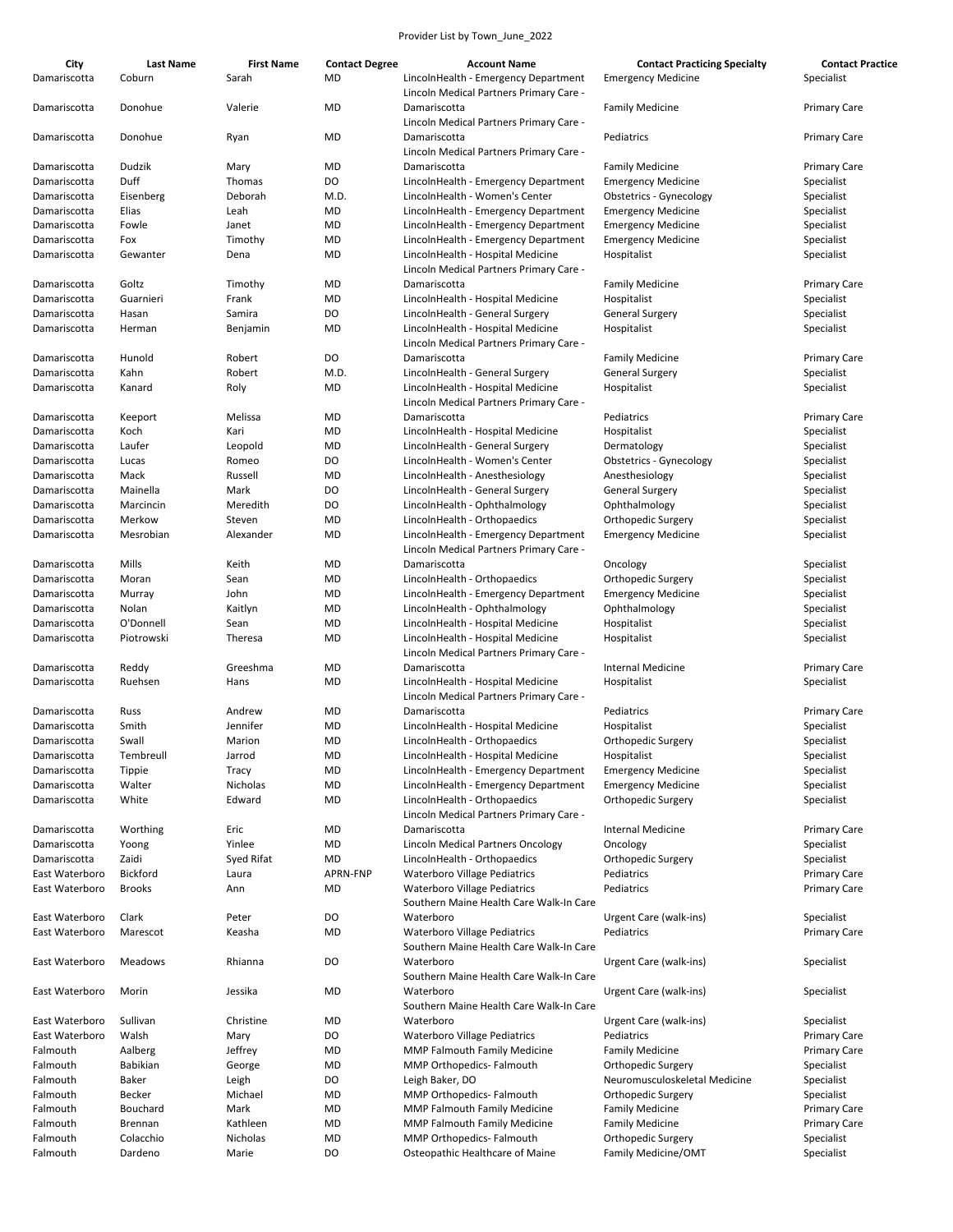| City       | <b>Last Name</b> | <b>First Name</b> | <b>Contact Degree</b> | <b>Account Name</b>                       | <b>Contact Practicing Specialty</b> | <b>Contact Practice</b> |
|------------|------------------|-------------------|-----------------------|-------------------------------------------|-------------------------------------|-------------------------|
| Falmouth   | Der Simonian     | Kohar             | MD                    | <b>MMP Falmouth Family Medicine</b>       | <b>Family Medicine</b>              | <b>Primary Care</b>     |
| Falmouth   | Dewey            | Dayle             | MD                    | <b>MMP Falmouth Pediatrics</b>            | Pediatrics                          | <b>Primary Care</b>     |
| Falmouth   | Doehne           | Karin             | MD                    | MMP Falmouth Internal Medicine            | <b>Internal Medicine</b>            | <b>Primary Care</b>     |
|            |                  |                   |                       |                                           |                                     |                         |
| Falmouth   | Emery            | Karen             | MD                    | <b>MMP Falmouth Pediatrics</b>            | Pediatrics                          | <b>Primary Care</b>     |
| Falmouth   | Farrell          | Chloe             | <b>FNP</b>            | MMP Falmouth Family Medicine              | <b>Family Medicine</b>              | <b>Primary Care</b>     |
| Falmouth   | Feller           | Ross              | MD                    | MMP Orthopedics- Falmouth                 | Orthopedic Surgery                  | Specialist              |
| Falmouth   | Fulton           | Robert            | MD                    | <b>MMP Falmouth Internal Medicine</b>     | <b>Family Medicine</b>              | <b>Primary Care</b>     |
| Falmouth   | Gass             | Leslie            | DO                    | Leslie Gass, DO                           | Neuromusculoskeletal Medicine       | Specialist              |
| Falmouth   | Gilson           | Thomas            | DO                    | Osteopathic Healthcare of Maine           | <b>Manipulative Medicine</b>        | Specialist              |
| Falmouth   | Greenfield       | Jeffrey           | DO                    | Osteopathic Healthcare of Maine           | Neuromusculoskeletal Medicine       | Specialist              |
| Falmouth   | Hagopian         | Benjamin          | MD                    | MMP Falmouth Family Medicine              | <b>Family Medicine</b>              | <b>Primary Care</b>     |
| Falmouth   | Hankinson        | Donald            | DO                    | Osteopathic Healthcare of Maine           | Neuromusculoskeletal Medicine       | Specialist              |
| Falmouth   | Hemphill         | Rebecca           | MD                    | MMP Falmouth Internal Medicine            | <b>Internal Medicine</b>            | <b>Primary Care</b>     |
| Falmouth   | Hilton           | Jennifer          | DO                    | Osteopathic Healthcare of Maine           | Neuromusculoskeletal Medicine       | Specialist              |
| Falmouth   | Markham          | Abby              | MD                    | <b>MMP Falmouth Pediatrics</b>            | Pediatrics                          | <b>Primary Care</b>     |
| Falmouth   | Martin           |                   | MD                    | <b>MMP Falmouth Family Medicine</b>       | <b>Family Medicine</b>              | <b>Primary Care</b>     |
|            |                  | Ingrid            |                       |                                           |                                     |                         |
| Falmouth   | McAteer          | Carly             | MD                    | <b>MMP Falmouth Family Medicine</b>       | <b>Family Medicine</b>              | <b>Primary Care</b>     |
| Falmouth   | McGarr           | Kathleen          | MD                    | <b>MMP Falmouth Family Medicine</b>       | <b>Family Medicine</b>              | <b>Primary Care</b>     |
| Falmouth   | McGrory          | Brian             | MD                    | MMP Orthopedics- Falmouth                 | Orthopedic Surgery                  | Specialist              |
| Falmouth   | Power            | Jennifer          | MD                    | <b>MMP Falmouth Pediatrics</b>            | Pediatrics                          | <b>Primary Care</b>     |
| Falmouth   | Rana             | Adam              | MD                    | MMP Orthopedics- Falmouth                 | Orthopedic Surgery                  | Specialist              |
| Falmouth   | Roberts          | Karen             | DO                    | Karen Roberts, DO, PC                     | <b>Manipulative Medicine</b>        | Specialist              |
| Falmouth   | Samitt           | Alison            | MD                    | <b>MMP Falmouth Family Medicine</b>       | <b>Family Medicine</b>              | <b>Primary Care</b>     |
| Falmouth   | Schneider        | Craig             | MD                    | <b>MMP Falmouth Family Medicine</b>       | <b>Family Medicine</b>              | <b>Primary Care</b>     |
| Falmouth   | Thieme           | Ralph             | DO                    | Falmouth Osteopathy & Acupuncture         | <b>Manipulative Medicine</b>        | Specialist              |
| Falmouth   | Toma             | Nicoleta          | MD                    | <b>MMP Falmouth Family Medicine</b>       | <b>Family Medicine</b>              | <b>Primary Care</b>     |
| Falmouth   | Watling          | Jonathan          | MD                    | <b>MMP Orthopedics-Falmouth</b>           | Orthopedic Surgery                  | Specialist              |
| Falmouth   | Wissink          | Theodore          | MD                    |                                           | <b>Family Medicine</b>              |                         |
|            |                  |                   |                       | <b>MMP Falmouth Family Medicine</b>       |                                     | <b>Primary Care</b>     |
| Falmouth   | Wu               | Keelyn            | DO                    | Osteopathic Healthcare of Maine           | <b>Manipulative Medicine</b>        | Specialist              |
| Farmington | Abbott           | Christopher       | DO                    | Franklin Memorial Hospital - Hospitalists | Hospitalist                         | Specialist              |
|            |                  |                   |                       | Franklin Memorial Hospital dba Franklin   |                                     |                         |
| Farmington | Aumand           | Tara              | MD                    | Health Women's Care                       | Obstetrics - Gynecology             | Specialist              |
| Farmington | Batstone         | Griffith          | <b>MD</b>             | Franklin Health Urology                   | Urology                             | Specialist              |
|            |                  |                   |                       | Franklin Memorial Hospital dba Franklin   |                                     |                         |
| Farmington | Batt             | Lorien            | MD                    | <b>Health Pediatrics</b>                  | Pediatrics                          | <b>Primary Care</b>     |
|            |                  |                   |                       | Franklin Memorial Hospital dba Franklin   |                                     |                         |
| Farmington | Biermann         | Marly             | MD                    | <b>Health Pediatrics</b>                  | Pediatrics                          | <b>Primary Care</b>     |
|            |                  |                   |                       | Franklin Memorial Hospital dba Franklin   |                                     |                         |
| Farmington | Blakeman         | Zachary           | <b>DPM</b>            | <b>Health Orthopaedics</b>                | Podiatry                            | Specialist              |
| Farmington | Bonham           | Shulamith         | MD                    | Franklin Memorial Hospital - Hospitalists | Hospitalist                         | Specialist              |
|            |                  |                   |                       | Franklin Health Primary Care              |                                     |                         |
| Farmington | Burchfield       | Deborah           | APRN-FNP              |                                           | <b>Family Medicine</b>              | <b>Primary Care</b>     |
|            |                  |                   |                       | Franklin Memorial Hospital - Farmington   |                                     |                         |
| Farmington | Caldwell         | Jacqueline        | MD                    | <b>Family Practice</b>                    | <b>Family Medicine</b>              | <b>Primary Care</b>     |
|            |                  |                   |                       | Franklin Memorial Hospital- Emergency     |                                     |                         |
| Farmington | Canto            | Christopher       | DO                    | Department                                | <b>Emergency Medicine</b>           | Specialist              |
|            |                  |                   |                       | Franklin Memorial Hospital dba Franklin   |                                     |                         |
| Farmington | Caruso           | Joseph            | <b>MD</b>             | <b>Health Surgery</b>                     | <b>General Surgery</b>              | Specialist              |
|            |                  |                   |                       | Franklin Memorial Hospital dba Franklin   |                                     |                         |
| Farmington | Civiello         | Gabriel           | MD                    | <b>Health Pediatrics</b>                  | Pediatrics                          | <b>Primary Care</b>     |
|            |                  |                   |                       | Franklin Memorial Hospital- Emergency     |                                     |                         |
| Farmington | Colbenson        | Cheryl            | DO                    | Department                                | <b>Emergency Medicine</b>           | Specialist              |
|            |                  |                   |                       | Franklin Memorial Hospital- Emergency     |                                     |                         |
| Farmington | Conrad           | Jodi              | DO                    | Department                                | <b>Emergency Medicine</b>           | Specialist              |
|            |                  |                   |                       | Franklin Memorial Hospital Anesthesia     |                                     |                         |
|            |                  |                   |                       |                                           |                                     |                         |
| Farmington | Curtis           | Kyle              | MD                    | Department                                | Anesthesiology                      | Specialist              |
|            |                  |                   |                       | Franklin Memorial Hospital Anesthesia     |                                     |                         |
| Farmington | DeCarolis        | Heather           | DO                    | Department                                | Anesthesiology                      | Specialist              |
|            |                  |                   |                       | Franklin Memorial Hospital- Emergency     |                                     |                         |
| Farmington | Denoncourt       | Jacob             | MD                    | Department                                | <b>Emergency Medicine</b>           | Specialist              |
|            |                  |                   |                       | Franklin Memorial Hospital- Emergency     |                                     |                         |
| Farmington | Ditmer           | Bailey            | DO                    | Department                                | <b>Emergency Medicine</b>           | Specialist              |
|            |                  |                   |                       | Franklin Memorial Hospital dba Franklin   |                                     |                         |
| Farmington | Donahue          | Nicole            | APRN-PNP              | <b>Health Pediatrics</b>                  | Pediatrics                          | <b>Primary Care</b>     |
| Farmington | Dubois           | Donald            | MD                    | Franklin Memorial Hospital - Hospitalists | Hospitalist                         | Specialist              |
|            |                  |                   |                       | Franklin Memorial Hospital dba Franklin   |                                     |                         |
|            |                  |                   |                       |                                           |                                     |                         |
| Farmington | Elliott          | Dawn              | MD                    | Health Women's Care                       | Obstetrics - Gynecology             | Specialist              |
| Farmington | Field            | Joseph            | DO                    | Franklin Imaging, PLLC                    | Radiology                           | Specialist              |
|            |                  |                   |                       | Franklin Memorial Hospital- Emergency     |                                     |                         |
| Farmington | Gammons          | David             | MD                    | Department                                | <b>Emergency Medicine</b>           | Specialist              |
|            |                  |                   |                       | Franklin Memorial Hospital dba Franklin   |                                     |                         |
| Farmington | Goss             | Stephen           | DO                    | <b>Health Internal Medicine</b>           | Internal Medicine                   | <b>Primary Care</b>     |
|            |                  |                   |                       | Franklin Memorial Hospital- Emergency     |                                     |                         |
| Farmington | Govind           | Abhishekh         | <b>MD</b>             | Department                                | <b>Emergency Medicine</b>           | Specialist              |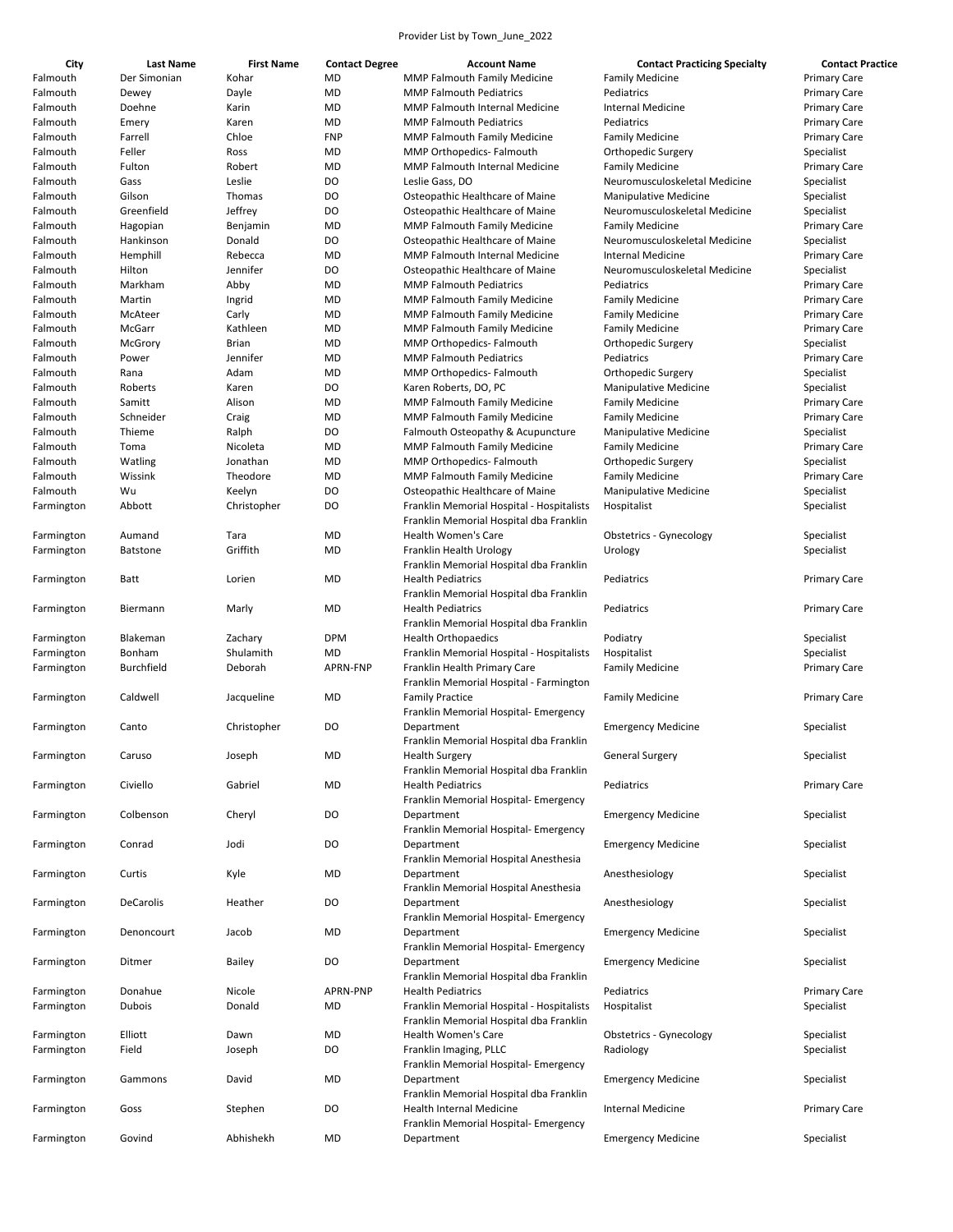| City       | Last Name | <b>First Name</b>     | <b>Contact Degree</b> | <b>Account Name</b>                                                                                         | <b>Contact Practicing Specialty</b> | <b>Contact Practice</b> |
|------------|-----------|-----------------------|-----------------------|-------------------------------------------------------------------------------------------------------------|-------------------------------------|-------------------------|
|            |           |                       |                       | Franklin Memorial Hospital dba Franklin                                                                     |                                     |                         |
| Farmington | Gunther   | Eric                  | MD                    | <b>Health Surgery</b>                                                                                       | <b>General Surgery</b>              | Specialist              |
| Farmington | Gupta     | Ridhi                 | MD                    | Franklin Memorial Hospital Cancer Center Hematology & Oncology<br>Franklin Memorial Hospital dba Franklin   |                                     | Specialist              |
| Farmington | Gutman    | Stacey                | MD                    | <b>Health Surgery</b>                                                                                       | <b>General Surgery</b>              | Specialist              |
| Farmington | Hamilton  | Deborah               | MD                    | Franklin Health Primary Care                                                                                | <b>Family Medicine</b>              | <b>Primary Care</b>     |
|            |           |                       |                       |                                                                                                             |                                     |                         |
| Farmington | Hathaway  | Lindsey               | MD                    | Franklin Memorial Hospital Oncology<br>Franklin Memorial Hospital dba Franklin                              | Oncology                            | Specialist              |
| Farmington | Hayward   | R. Bradley            | MD                    | <b>Health Surgery</b><br>Franklin Memorial Hospital dba Franklin                                            | General Surgery                     | Specialist              |
| Farmington | Hershfeld | Stacy                 | DO                    | <b>Health Internal Medicine</b>                                                                             | Internal Medicine                   | <b>Primary Care</b>     |
| Farmington | Hilton    | Kristy                | <b>NP</b>             | Franklin Health Primary Care                                                                                | <b>Family Medicine</b>              | <b>Primary Care</b>     |
| Farmington | Hunter    | George                | MD                    | Franklin Imaging, PLLC                                                                                      | Radiology                           | Specialist              |
| Farmington | Hyde      | David                 | DO                    | Franklin Memorial Hospital                                                                                  | Hospitalist                         | Specialist              |
|            |           |                       |                       | Franklin Memorial Hospital dba Franklin                                                                     |                                     |                         |
| Farmington | Jacobs    | Emily                 | DO                    | <b>Health Pediatrics</b><br>Franklin Memorial Hospital dba Franklin                                         | Pediatrics                          | <b>Primary Care</b>     |
| Farmington | Kearing   | Susan                 | DO                    | <b>Health Women's Care</b><br>Franklin Memorial Hospital dba Franklin                                       | Obstetrics - Gynecology             | Specialist              |
| Farmington | Knapp     | Kaitlin               | <b>NP</b>             | <b>Health Internal Medicine</b>                                                                             | <b>Family Medicine</b>              | <b>Primary Care</b>     |
|            |           |                       |                       |                                                                                                             |                                     |                         |
| Farmington | Kumar     | Rachit                | MD                    | Franklin Memorial Hospital Cancer Center                                                                    | Hematology & Oncology               | Specialist              |
| Farmington | Labul     | Larry                 | DO                    | Franklin Memorial Hospital - Hospitalists                                                                   | Hospitalist                         | Specialist              |
|            |           |                       |                       | Franklin Memorial Hospital dba Franklin                                                                     |                                     |                         |
| Farmington | Lahren    | Rodney                | MD                    | <b>Health Surgery</b><br>Franklin Memorial Hospital- Emergency                                              | <b>General Surgery</b>              | Specialist              |
| Farmington | Lamb      | Gail                  | DO                    | Department                                                                                                  | Hospitalist                         | Specialist              |
|            |           |                       |                       | Franklin Memorial Hospital Anesthesia                                                                       |                                     |                         |
| Farmington | Lancaster | James                 | MD                    | Department<br>Franklin Memorial Hospital dba Franklin                                                       | Anesthesiology                      | Specialist              |
| Farmington | Ledesma   | Jacob                 | MD                    | Health Internal Medicine<br>Franklin Memorial Hospital dba Franklin                                         | <b>Internal Medicine</b>            | <b>Primary Care</b>     |
| Farmington | Lever     | Tanya                 | <b>NP</b>             | <b>Health Pediatrics</b>                                                                                    | Pediatrics                          | Primary Care            |
| Farmington | Lynds     | Jeffrey               | MD                    | Franklin Health Farmington Family<br>Practice                                                               | <b>Family Medicine</b>              | <b>Primary Care</b>     |
|            |           |                       |                       | Franklin Memorial Hospital dba Franklin                                                                     |                                     |                         |
| Farmington | Lynn      | Heather               | MD                    | <b>Health Pediatrics</b>                                                                                    | Pediatrics                          | Primary Care            |
| Farmington | Marshall  | <b>Gregory Thomas</b> | MD                    | Franklin Memorial Hospital dba Franklin<br><b>Health Surgery</b><br>Franklin Memorial Hospital dba Franklin | <b>General Surgery</b>              | Specialist              |
| Farmington | Martin    | Walter                | MD                    | <b>Health Internal Medicine</b>                                                                             | Family Medicine - Non PCP           | <b>Primary Care</b>     |
| Farmington | McCall    | Kathleen              | <b>MD</b>             | Franklin Memorial Hospital - Hospitalists                                                                   | Hospitalist                         | Specialist              |
|            | Miller    | Susan                 | MD                    | Franklin Memorial Hospital - Hospitalists                                                                   | Hospitalist                         | Specialist              |
| Farmington |           |                       |                       | Franklin Memorial Hospital Anesthesia                                                                       |                                     |                         |
| Farmington | Neil      | Jay                   | MD                    | Department<br>Franklin Memorial Hospital dba Franklin                                                       | Anesthesiology                      | Specialist              |
| Farmington | O'Reilly  | Robert                | DO                    | <b>Health Internal Medicine</b><br>Franklin Memorial Hospital- Emergency                                    | <b>Internal Medicine</b>            | Primary Care            |
| Farmington | Peredy    | Tamas                 | M.D.                  | Department                                                                                                  | <b>Emergency Medicine</b>           | Specialist              |
|            |           |                       |                       | Franklin Memorial Hospital- Emergency                                                                       |                                     |                         |
| Farmington | Peter     | Joanie                | MD                    | Department<br>Franklin Memorial Hospital dba Franklin                                                       | <b>Emergency Medicine</b>           | Specialist              |
| Farmington | Pulling   | Thomas                | MD                    | <b>Health Orthopaedics</b><br>Franklin Memorial Hospital- Emergency                                         | Orthopedics                         | Specialist              |
| Farmington | Rattray   | Kyle                  | MD                    | Department<br>Franklin Memorial Hospital Anesthesia                                                         | Hospitalist                         | Specialist              |
| Farmington | Renaud    | Christopher           | DO                    | Department                                                                                                  | Anesthesiology                      | Specialist              |
| Farmington | Rice      | Andrew                | MD                    | Franklin Memorial Hospital- Emergency<br>Department                                                         | <b>Emergency Medicine</b>           | Specialist              |
| Farmington | Ryan      | Thomas                | DO                    | Franklin Memorial Hospital - Hospitalists                                                                   | Hospitalist                         | Specialist              |
| Farmington | Sanden    | Kristine              | DO                    | Franklin Memorial Hospital - Farmington<br><b>Family Practice</b>                                           | <b>Family Medicine</b>              | Primary Care            |
| Farmington | Seely     | Karren                | MD                    | Franklin Memorial Hospital - Farmington<br><b>Family Practice</b>                                           | <b>Family Medicine</b>              | <b>Primary Care</b>     |
|            |           |                       |                       | Franklin Memorial Hospital dba Franklin                                                                     |                                     |                         |
| Farmington | Smith     | Vanessa               | <b>NP</b>             | <b>Health Internal Medicine</b><br>Franklin Memorial Hospital Anesthesia                                    | <b>Internal Medicine</b>            | <b>Primary Care</b>     |
| Farmington | Soliman   | Loran                 | MD                    | Department                                                                                                  | Anesthesiology                      | Specialist              |
| Farmington | Stanhiser | Daniel                | MD                    | Franklin Memorial Hospital - Hospitalists                                                                   | Hospitalist                         | Specialist              |
|            |           |                       |                       | Franklin Memorial Hospital- Emergency                                                                       |                                     |                         |
| Farmington | Stoner    | Jason                 | MD                    | Department                                                                                                  | <b>Emergency Medicine</b>           | Specialist              |
| Farmington | Torgersen | Lisa                  | MD                    | Franklin Memorial Hospital - Hospitalists                                                                   | Hospitalist                         | Specialist              |
| Farmington | Ueda      | Robert                | MD                    | Franklin Imaging, PLLC                                                                                      | Radiology                           | Specialist              |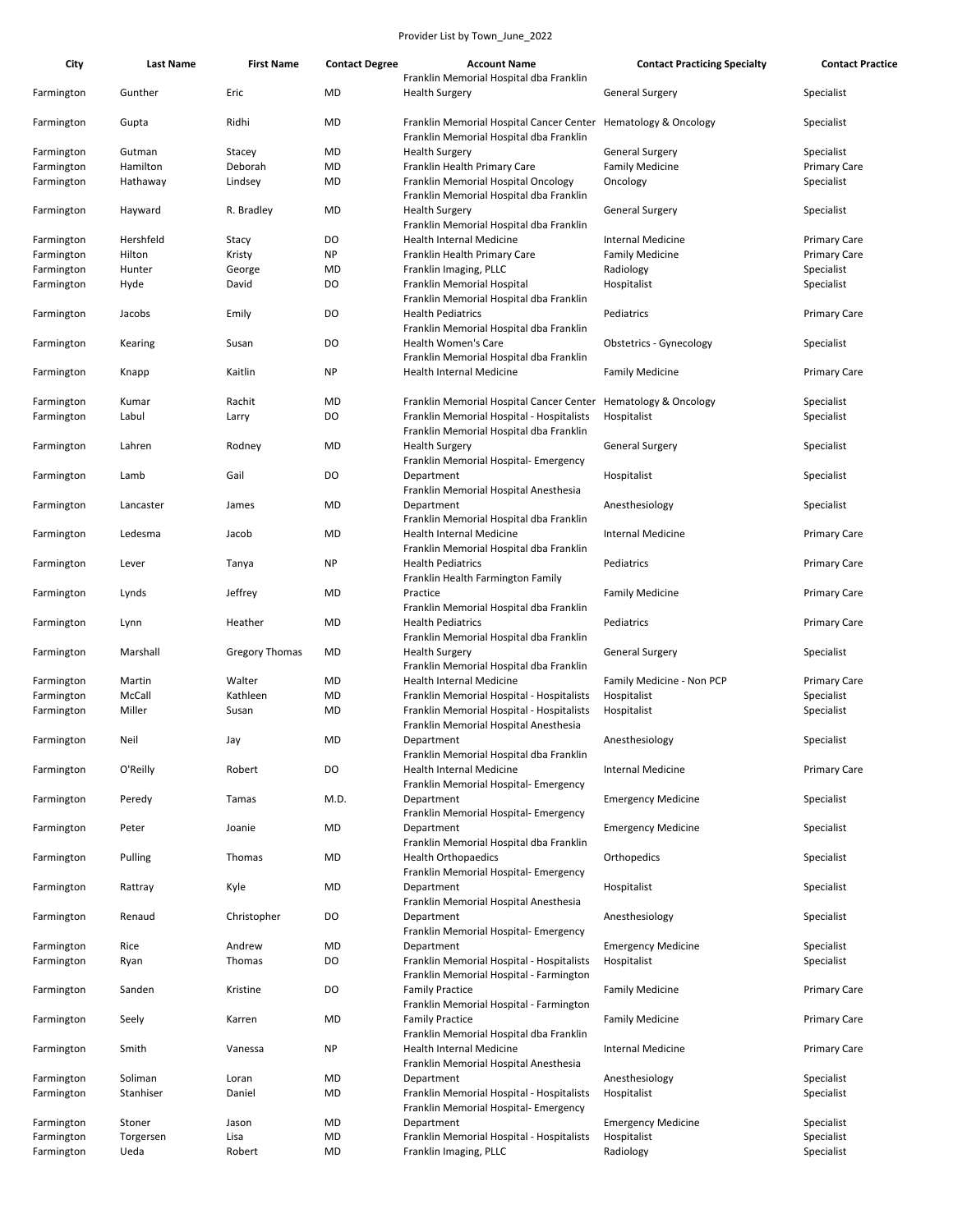| City       | Last Name        | <b>First Name</b> | <b>Contact Degree</b> | <b>Account Name</b>                                                               | <b>Contact Practicing Specialty</b> | <b>Contact Practice</b> |
|------------|------------------|-------------------|-----------------------|-----------------------------------------------------------------------------------|-------------------------------------|-------------------------|
| Farmington | Whiting          | Cecily            | MD                    | Franklin Memorial Hospital- Emergency<br>Department                               | <b>Emergency Medicine</b>           | Specialist              |
|            |                  |                   |                       | Franklin Memorial Hospital dba Franklin                                           |                                     |                         |
| Farmington | Whitt            | Ryan              | MD                    | <b>Health Pediatrics</b><br>Franklin Memorial Hospital- Emergency                 | Pediatrics                          | <b>Primary Care</b>     |
| Farmington | Zanella          | Stephen           | DO                    | Department<br>Franklin Memorial Hospital dba Franklin                             | <b>Emergency Medicine</b>           | Specialist              |
| Farmington | Zeliger          | Jennifer          | MD                    | Health Women's Care<br>Southern Maine Health Care - Pain                          | Obstetrics - Gynecology             | Specialist              |
| Kennebunk  | Beverley-Waters  | Korrie            | DO                    | Management - Kennebunk<br>Southern Maine Health Care Health                       | Neuromusculoskeletal Medicine       | Specialist              |
| Kennebunk  | <b>Bourgeois</b> | Keith             | <b>FNP</b>            | Center Kennebunk<br>Southern Maine Health Care Pediatrics -                       | <b>Family Medicine</b>              | <b>Primary Care</b>     |
| Kennebunk  | <b>Burgess</b>   | Donald            | MD                    | Kennebunk                                                                         | Developmental Behavioral Pediatrics | Specialist              |
| Kennebunk  | Cannon           | Cecily            | DO                    | Kennebunk Family Practice, LLC                                                    | <b>Family Medicine</b>              | <b>Primary Care</b>     |
|            |                  |                   |                       | Southern Maine Health Care Health                                                 |                                     |                         |
| Kennebunk  | Carpenter        | Robert            | MD                    | Center Kennebunk                                                                  | Internal Medicine                   | <b>Primary Care</b>     |
| Kennebunk  | Creighton-Smith  | Malcolm           | MD                    | Southern Maine Health Care Dermatology<br>Southern Maine Health Care Health       | Dermatology                         | Specialist              |
| Kennebunk  | Cullen           | William           | MD                    | Center Kennebunk<br>Southern Maine Health Care Pediatrics -                       | <b>Internal Medicine</b>            | <b>Primary Care</b>     |
| Kennebunk  | Daigle           | Heather           | MD                    | Kennebunk<br>Southern Maine Health Care Health                                    | Pediatrics                          | <b>Primary Care</b>     |
| Kennebunk  | Del Prete        | Elisabeth         | DO                    | Center Kennebunk<br>Southern Maine Health Care Health                             | <b>Family Medicine</b>              | <b>Primary Care</b>     |
| Kennebunk  | Fasolino         | Matthew           | DO                    | Center Kennebunk                                                                  | <b>Family Medicine</b>              | <b>Primary Care</b>     |
| Kennebunk  | Gouldsbrough     | Lisa              | DO                    | Southern Maine Health Care Pediatrics -<br>Kennebunk                              | Pediatric - Non PCP                 | <b>Primary Care</b>     |
| Kennebunk  | Han              | Laurie            | MD                    | Southern Maine Health Care Bariatrics                                             | <b>Obesity Medicine</b>             | Specialist              |
| Kennebunk  | Hughes           | Christopher       | MD                    | Southern Maine Health Care Sleep Lab                                              | Neurology                           | Specialist              |
|            |                  |                   |                       | Maine Center for Cancer Medicine and<br>Blood Disorders d/b/a New England         |                                     |                         |
| Kennebunk  | Ilyas            | Can               | MD                    | Cancer Specialists - Kennebunk<br>Southern Maine Health Care - Pain               | Hematology & Oncology               | Specialist              |
| Kennebunk  | Khan             | Muhammad Amir     | MD                    | Management - Kennebunk<br>Southern Maine Health Care Health                       | Pain Medicine                       | Specialist              |
| Kennebunk  | King             | Karyn             | MD                    | Center Kennebunk<br>Southern Maine Health Care Health                             | <b>Family Medicine</b>              | <b>Primary Care</b>     |
| Kennebunk  | North            | Daniel            | DO                    | Center Kennebunk                                                                  | <b>Family Medicine</b>              | <b>Primary Care</b>     |
| Kennebunk  | Pratt            | Loretta           | MD                    | Southern Maine Health Care Dermatology<br>Southern Maine Health Care Pediatrics - | Dermatology                         | Specialist              |
| Kennebunk  | Rogers           | Christopher       | DO                    | Kennebunk<br>Southern Maine Health Care Health                                    | Pediatrics                          | <b>Primary Care</b>     |
| Kennebunk  | Schwemm          | Heather           | MD                    | Center Kennebunk<br>Southern Maine Health Care Health                             | <b>Internal Medicine</b>            | <b>Primary Care</b>     |
| Kennebunk  | Segal            | Paul              | DO                    | Center Kennebunk<br>Southern Maine Health Care - Pain                             | <b>Internal Medicine</b>            | <b>Primary Care</b>     |
| Kennebunk  | Temkin           | Leonid            | MD                    | Management - Kennebunk<br>Southern Maine Health Care                              | Pain Medicine                       | Specialist              |
| Kennebunk  | Thompson         | John              | DO                    | Gastroenterology - Kennebunk<br>Southern Maine Health Care Health                 | Gastroenterology                    | Specialist              |
| Kennebunk  | Wolfson          | Joseph            | MD                    | Center Kennebunk<br>St. Mary's Center for Family Medicine at                      | <b>Family Medicine</b>              | <b>Primary Care</b>     |
| Lewiston   | Alto             | Sarah             | NP                    | Mollison Way                                                                      | <b>Family Medicine</b>              | <b>Primary Care</b>     |
| Lewiston   | Assadollahzadeh  | Mina              | DO                    | St. Mary's Center for Family Medicine at<br>Mollison Way                          | <b>Family Medicine</b>              | <b>Primary Care</b>     |
| Lewiston   | Aziz             | Osama             | MD                    | St. Mary's Regional Medical Center<br>St. Mary's Pulmonary Medicine and           | Critical Care Medicine; Pulmonology | Specialist              |
| Lewiston   | <b>Bagley</b>    | Peter             | MD                    | <b>Infectious Disease</b>                                                         | Pulmonology                         | Specialist              |
| Lewiston   | <b>Barnes</b>    | Michael           | MD                    | St. Mary's Anesthesia                                                             | Anesthesiology                      | Specialist              |
| Lewiston   | Boucher          | Nan               | GNP, ANP              | St. Mary's Medical Associates                                                     | <b>Internal Medicine</b>            | <b>Primary Care</b>     |
| Lewiston   | <b>Brewer</b>    | Megan             | DO                    | CCS B - Street Health Center<br>St. Mary's Rheumatology and Integrative           | <b>Family Medicine</b>              | <b>Primary Care</b>     |
| Lewiston   | Brown            | Anne              | MD                    | Medicine                                                                          | Intergrative Medicine               | Specialist              |
| Lewiston   | Brown            | Jeffrey           | MD                    | St. Mary's Medical Associates                                                     | Internal Medicine                   | <b>Primary Care</b>     |
| Lewiston   | <b>Burke</b>     | David             | MD                    | St. Mary's Neurology Associates<br>St. Mary's Pulmonary Medicine and              | Neurology                           | Specialist              |
| Lewiston   | Carroll          | Matthew           | MD                    | <b>Infectious Disease</b>                                                         | <b>Infectious Disease</b>           | Specialist              |
| Lewiston   | Chicoine         | Ronald            | MD                    | St. Mary's Anesthesia                                                             | Anesthesiology                      | Specialist              |
| Lewiston   | Collins          | William           | MD                    | St. Mary's Emergency Department                                                   | <b>Emergency Medicine</b>           | Specialist              |
| Lewiston   | Copertino        | Leonard           | MD                    | St. Mary's Surgical Associates                                                    | <b>General Surgery</b>              | Specialist              |
| Lewiston   | Daigle           | Alison            | DO                    | St. Mary's Neurology Associates                                                   | Neurology                           | Specialist              |
| Lewiston   | Di Salvo         | Louis             | MD                    | St. Mary's Neurology Associates                                                   | Neurology                           | Specialist              |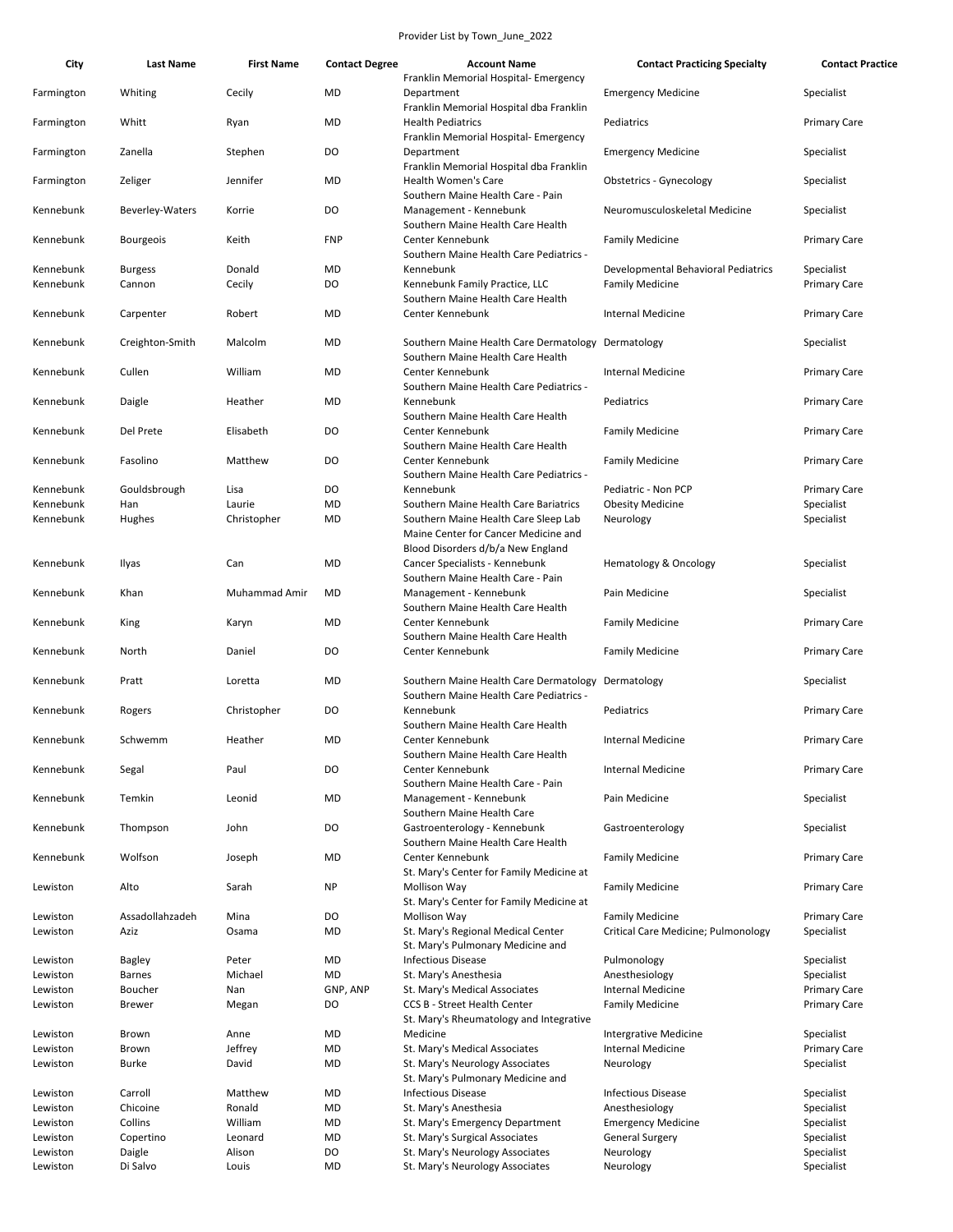| City                 | <b>Last Name</b>  | <b>First Name</b> | <b>Contact Degree</b> | <b>Account Name</b>                                                                | <b>Contact Practicing Specialty</b> | <b>Contact Practice</b> |
|----------------------|-------------------|-------------------|-----------------------|------------------------------------------------------------------------------------|-------------------------------------|-------------------------|
|                      |                   |                   |                       | St. Mary's Center for Family Medicine at                                           |                                     |                         |
| Lewiston             | Dobrinick         | Robin             | <b>FNP</b>            | <b>Mollison Way</b>                                                                | <b>Family Medicine</b>              | Specialist              |
| Lewiston             | Dombroski         | Eric              | DO                    | Pediatric Associates of Lewiston, P.A.                                             | Pediatrics                          | <b>Primary Care</b>     |
| Lewiston             | Dutton            | Timothy           | MD                    | St. Mary's Regional Medical Center                                                 | Anesthesiology                      | Specialist              |
| Lewiston             | Flint             | Joan              | MD                    | St. Mary's Emergency Department<br>St. Mary's Center Hyperbaric and Wound          | <b>Emergency Medicine</b>           | Specialist              |
| Lewiston             | Gallagher         | Stephen           | MD                    | care                                                                               | <b>Hyperbaric Medicine</b>          | Specialist              |
| Lewiston             | Ghimire           | Avinash           | MD                    | Nephrology Associates of Central Maine<br>St. Mary's Pulmonary Medicine and        | Nephrology                          | Specialist              |
| Lewiston             | Ghosh             | Sreeparna         | MD                    | <b>Infectious Disease</b>                                                          | <b>Critical Care Medicine</b>       | Specialist              |
| Lewiston             | Glass             | Linda             | <b>MD</b>             | Pediatric Associates of Lewiston, P.A.                                             | Pediatrics                          | <b>Primary Care</b>     |
| Lewiston             | Glass, Jr.        | George            | MD                    | Pediatric Associates of Lewiston, P.A.<br>St. Mary's Center for Family Medicine at | Pediatrics                          | <b>Primary Care</b>     |
| Lewiston             | Harnden           | Matthew           | APRN-FNP              | <b>Mollison Way</b>                                                                | <b>Family Medicine</b>              | <b>Primary Care</b>     |
| Lewiston             | Hassan            | Ansar             | MD                    | MMP Cardiovascular Surgery - Lewiston                                              | Cardiovascular Surgery              | Specialist              |
| Lewiston             | Hilty             | Andrew            | <b>FNP</b>            | CCS B - Street Health Center                                                       | <b>Family Medicine</b>              | Primary Care            |
| Lewiston             | Hohl              | Patrick           | DO                    | MMP MaineHealth Lewiston Cardiology                                                | Cardiology                          | Specialist              |
| Lewiston             | Ikossi            | Maria             | MD, PhD, FACS         | St. Mary's Surgical Associates                                                     | <b>General Surgery</b>              | Specialist              |
| Lewiston             | Iskandar          | Aline             | MD                    | MMP MaineHealth Lewiston Cardiology                                                | Cardiology                          | Specialist              |
| Lewiston             | Jordan            | Dashiell          | MD                    | St. Mary's Medical Associates<br>St. Mary's Center Hyperbaric and Wound            | <b>Family Medicine</b>              | <b>Primary Care</b>     |
| Lewiston             | Kaplan            | Lane              | DO                    | care                                                                               | Hyperbaric Medicine                 | Specialist              |
| Lewiston             | Kappelmann        | Richard           | MD                    | Richard Kapplemann MD                                                              | <b>Internal Medicine</b>            | <b>Primary Care</b>     |
| Lewiston             | Kvasic            | Jessica           | MD                    | MMP MaineHealth Lewiston Cardiology                                                | Cardiology                          | Specialist              |
| Lewiston             | Lageroos          | Kenneth           | DO                    | St. Mary's Anesthesia                                                              | Anesthesiology                      | Specialist              |
| Lewiston             | Landry            | Daniel            | MD                    | St. Mary's Anesthesia                                                              | Anesthesiology                      | Specialist              |
| Lewiston             | Lee               | Clara             | DO                    | Women's Health Associates                                                          | Obstetrics - Gynecology             | Specialist              |
| Lewiston             | Libby             | Jonathan          | NP                    | <b>CCS Pediatrics</b>                                                              | Pediatrics                          | <b>Primary Care</b>     |
| Lewiston             | Linnell           | Elizabeth         | MD                    | Women's Health Associates<br>St. Mary's Center for Cancer & Blood                  | Obstetrics - Gynecology             | Specialist              |
| Lewiston             | Liu               | Na                | MD                    | <b>Disorders</b>                                                                   | Oncology                            | Specialist              |
| Lewiston             | Madore            | Elizabeth         | DO                    | St. Mary's Emergency Department<br>St. Mary's Pulmonary Medicine and               | <b>Emergency Medicine</b>           | Specialist              |
|                      |                   | Teresita          | MD                    | <b>Infectious Disease</b>                                                          | <b>Infectious Disease</b>           | Specialist              |
| Lewiston<br>Lewiston | Maguire<br>Martin | Kathleen          | MD                    | Women's Health Associates                                                          | <b>Obstetrics - Gynecology</b>      | Specialist              |
|                      |                   |                   |                       | St. Mary's Pulmonary Medicine and                                                  |                                     |                         |
| Lewiston             | McArdle           | Robert            | DO                    | <b>Infectious Disease</b>                                                          | Pulmonology                         | Specialist              |
| Lewiston             | McNamara          | Carolyn           | ARNP-FNP              | CCS B - Street Health Center                                                       | <b>Family Medicine</b>              | <b>Primary Care</b>     |
| Lewiston             | McQuillen         | Kemedy            | MD                    | St. Mary's Emergency Department                                                    | <b>Emergency Medicine</b>           | Specialist              |
| Lewiston             | Mellen            | Stephanie         | <b>APRN</b>           | <b>CCS Pediatrics</b><br>St. Mary's Center for Family Medicine at                  | Pediatrics                          | <b>Primary Care</b>     |
| Lewiston             | Michaud           | Jeffrey           | DO                    | Mollison Way                                                                       | <b>Family Medicine</b>              | <b>Primary Care</b>     |
| Lewiston             | Miller            | Erica             | DO                    | Pediatric Associates of Lewiston, P.A.                                             | Pediatrics                          | <b>Primary Care</b>     |
| Lewiston             | Miller            | Darleen           | MD                    | Richard Kapplemann MD                                                              | <b>Internal Medicine</b>            | <b>Primary Care</b>     |
| Lewiston             | Miskovsky         | Emil              | MD                    | St. Mary's Endoscopy Department                                                    | Gastroenterology                    | Specialist              |
| Lewiston             | Nam               | Douglas           | MD                    | St. Mary's Emergency Department<br>St. Mary's Rheumatology and Integrative         | <b>Emergency Medicine</b>           | Specialist              |
| Lewiston             | O'Connell         | Erik              | DO                    | Medicine                                                                           | Rheumatology                        | Specialist              |
| Lewiston             | Parker            | Amy               | MD                    | St. Mary's Emergency Department                                                    | <b>Emergency Medicine</b>           | Specialist              |
| Lewiston             | Parker            | James             | MD                    | MMP MaineHealth Lewiston Cardiology                                                | Cardiology                          | Specialist              |
| Lewiston             | Parsons           | Lisa              | DO                    | Women's Health Associates                                                          | <b>Obstetrics - Gynecology</b>      | Specialist              |
| Lewiston             | Pelletier         | Julie             | MD                    | St. Mary's Emergency Department                                                    | <b>Emergency Medicine</b>           | Specialist              |
| Lewiston             | Pelletier         | Scott             | MD                    | St. Mary's Emergency Department                                                    | <b>Emergency Medicine</b>           | Specialist              |
| Lewiston             | Perdue            | Maureen           | DO                    | Women's Health Associates                                                          | <b>Obstetrics - Gynecology</b>      | Specialist              |
| Lewiston             | Pivirotto         | Mia               | DO                    | Pediatric Associates of Lewiston, P.A.                                             | Pediatrics                          | <b>Primary Care</b>     |
| Lewiston             | Pruthi            | Dafina            | MD                    | MMP MaineHealth Lewiston Cardiology                                                | Cardiology                          | Specialist              |
| Lewiston             | Pyenta            | Matthew           | DO                    | Nephrology Associates of Central Maine                                             | Nephrology                          | Specialist              |
| Lewiston             | Reilly            | Ronald            | MD                    | St. Mary's Emergency Department                                                    | <b>Emergency Medicine</b>           | Specialist              |
| Lewiston             | Robinson          | Carl              | MD                    | St. Mary's Neurology Associates<br>St. Mary's Rheumatology and Integrative         | Neurology                           | Specialist              |
| Lewiston             | Scott             | Amanda            | MD                    | Medicine                                                                           | Rheumatology                        | Specialist              |
| Lewiston             | Sivulich          | Michael           | MD                    | St. Mary's Endoscopy Department                                                    | Gastroenterology                    | Specialist              |
| Lewiston             | Steinkeler        | Sidney            | MD                    | St. Mary's Emergency Department                                                    | <b>Emergency Medicine</b>           | Specialist              |
| Lewiston             | <b>Strauss</b>    | Daniel            | <b>FNP</b>            | CCS B - Street Health Center                                                       | <b>Internal Medicine</b>            | <b>Primary Care</b>     |
| Lewiston             | Sweeney           | Christopher       | MD                    | St. Mary's Emergency Department                                                    | <b>Emergency Medicine</b>           | Specialist              |
| Lewiston             | Thompson          | Jon               | MD                    | St. Mary's Anesthesia                                                              | Anesthesiology                      | Specialist              |
| Lewiston             | Thornton          | Andrew            | MD                    | Nephrology Associates of Central Maine                                             | Nephrology                          | Specialist              |
| Lewiston             | Weeman-Fahnestock | Lynette           | DO                    | MMP MaineHealth Lewiston Cardiology                                                | Cardiology                          | Specialist              |
| Lewiston             | Wright            | Jeremy            | DO                    | Nephrology Associates of Central Maine                                             | Nephrology                          | Specialist              |
| Lewiston             | Yerid             | Steven            | MD                    | St. Mary's Emergency Department                                                    | <b>Emergency Medicine</b>           | Specialist              |
| Lewsiton             | Parker            | Michael           | MD                    | St. Mary's Center for Family Urology<br>Waldo County Medical Partners - Donald     | Urology                             | Specialist              |
| Liberty              | Molison           | Matthew           | DO                    | S. Walker Health Center                                                            | <b>Family Medicine</b>              | <b>Primary Care</b>     |
| Limerick             | Galbraith         | David             | MD                    | Galbraith Family Medicine, LLC                                                     | <b>Family Medicine</b>              | <b>Primary Care</b>     |
|                      |                   |                   |                       |                                                                                    |                                     |                         |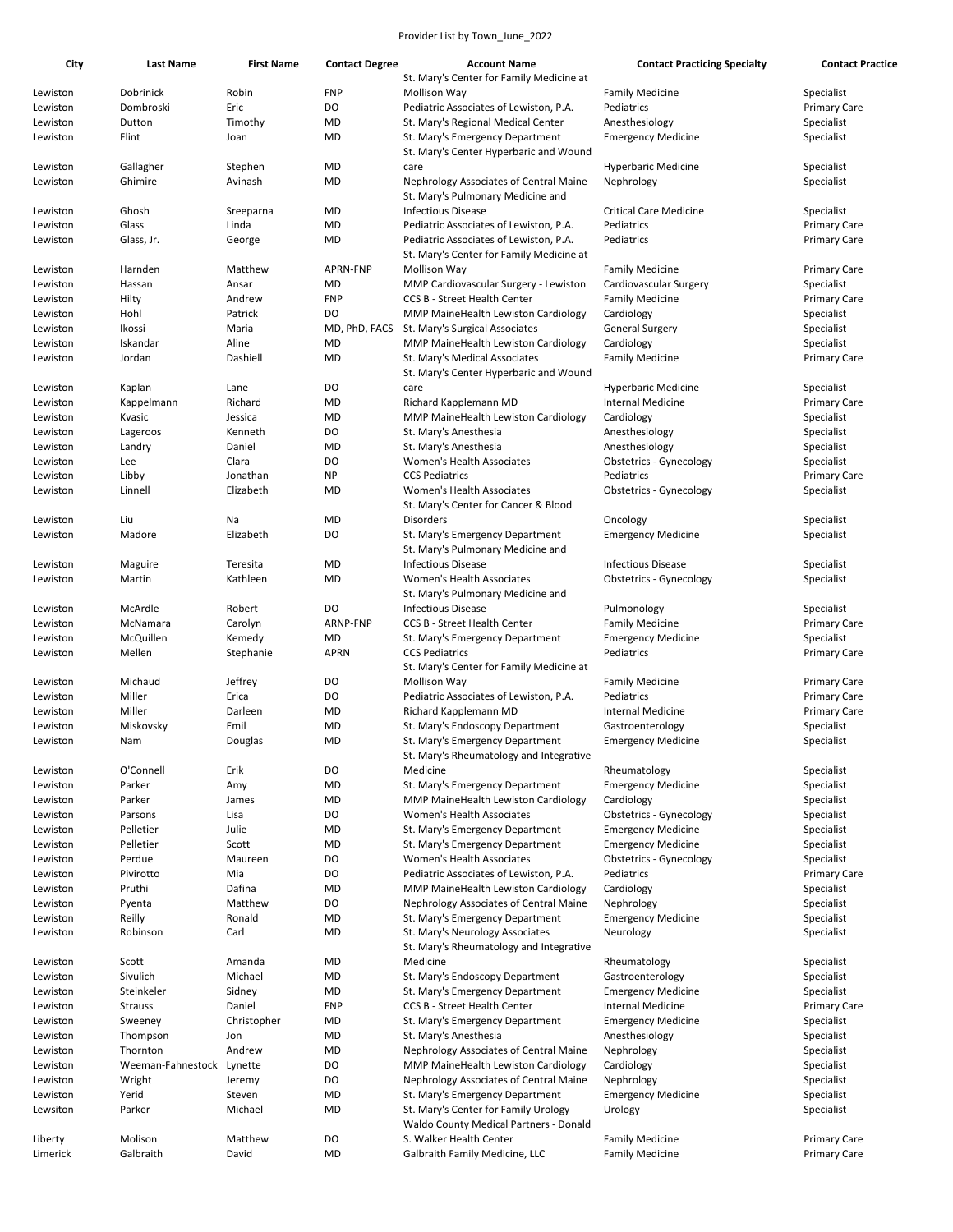| City            | <b>Last Name</b>    | <b>First Name</b> | <b>Contact Degree</b> | <b>Account Name</b>                                                             | <b>Contact Practicing Specialty</b> | <b>Contact Practice</b> |
|-----------------|---------------------|-------------------|-----------------------|---------------------------------------------------------------------------------|-------------------------------------|-------------------------|
| Limerick        | Galbraith           | Kathryn           | MD                    | Galbraith Family Medicine, LLC<br><b>Waldo County Medical Partners -</b>        | <b>Family Medicine</b>              | <b>Primary Care</b>     |
| Lincolnville    | Hurley              | Julie             | DO                    | Lincolnville Regional Health Center<br><b>Waldo County Medical Partners -</b>   | <b>Family Medicine</b>              | <b>Primary Care</b>     |
| Lincolnville    | Presutto            | Leigh             | MD                    | Lincolnville Regional Health Center<br>Franklin Memorial Hospital dba Livermore | <b>Family Medicine</b>              | <b>Primary Care</b>     |
| Livermore Falls | Cota                | Linda             | MD                    | <b>Falls Family Practice</b><br>Franklin Memorial Hospital dba Livermore        | <b>Family Medicine</b>              | <b>Primary Care</b>     |
| Livermore Falls | Decker              | Heidi             | <b>MD</b>             | <b>Falls Family Practice</b><br>Franklin Memorial Hospital dba Livermore        | <b>Family Medicine</b>              | <b>Primary Care</b>     |
| Livermore Falls | Dunlap              | Mary              | APRN-ANP              | <b>Falls Family Practice</b><br>Franklin Memorial Hospital dba Livermore        | <b>Family Medicine</b>              | <b>Primary Care</b>     |
| Livermore Falls | Rowland             | Michael           | MD                    | <b>Falls Family Practice</b><br>Franklin Memorial Hospital dba Livermore        | Occupational Medicine               | Specialist              |
| Livermore Falls | Wooden              | Paul              | MD                    | <b>Falls Family Practice</b>                                                    | <b>Family Medicine</b>              | <b>Primary Care</b>     |
| Newcastle       | Clark               | Michael           | MD                    | Lifespan Family Healthcare, LLC                                                 | <b>Family Medicine</b>              | <b>Primary Care</b>     |
| Newcastle       | Feder               | Steven            | DO                    | Lifespan Family Healthcare, LLC<br>Memorial Hospital - Hospitalist              | Pediatrics                          | <b>Primary Care</b>     |
| North Conway    | Abkowitz            | Suzanne           | MD                    | Department<br>Memorial Hospital dba Orthopedics at                              | Hospitalist                         | Specialist              |
| North Conway    | Ames                | Andrew            | DO                    | <b>Memorial Hospital</b><br>Memorial Hospital Emergency                         | Orthopedic Surgery                  | Specialist              |
| North Conway    | Armellino           | Nicholas          | DO                    | Department<br>Memorial Hospital Emergency                                       | <b>Emergency Medicine</b>           | Specialist              |
| North Conway    | Arnold              | Jeremy            | MD                    | Department<br>Memorial Hospital Emergency                                       | <b>Emergency Medicine</b>           | Specialist              |
| North Conway    | Arnold              | Samantha          | DO                    | Department<br>Memorial Hospital Emergency                                       | <b>Emergency Medicine</b>           | Specialist              |
| North Conway    | Arters              | Harry             | DO                    | Department                                                                      | <b>Emergency Medicine</b>           | Specialist              |
| North Conway    | Badger              | Michael           | MD                    | Mount Washington Valley Rural Health<br>Memorial Hospital Emergency             | <b>Family Medicine</b>              | <b>Primary Care</b>     |
| North Conway    | Benedict            | Joseph            | MD                    | Department<br>Memorial Hospital dba Surgery at                                  | <b>Emergency Medicine</b>           | Specialist              |
| North Conway    | Bishop-Bartolomei   | Kelly             | MD                    | <b>Memorial Hospital</b><br>Memorial Hospital Emergency                         | <b>General Surgery</b>              | Specialist              |
| North Conway    | Brown               | Samuel            | DO                    | Department<br>Memorial Hospital Emergency                                       | <b>Emergency Medicine</b>           | Specialist              |
| North Conway    | Cohen               | Paul              | MD                    | Department<br>Memorial Hospital - Hospitalist                                   | <b>Emergency Medicine</b>           | Specialist              |
| North Conway    | Daigle              | Marc              | MD                    | Department<br>Memorial Hospital Emergency                                       | Hospitalist                         | Specialist              |
| North Conway    | Davitt              | Erik              | MD                    | Department<br>Memorial Hospital dba Surgery at                                  | <b>Emergency Medicine</b>           | Specialist              |
| North Conway    | Dennery             | Morice            | MD                    | <b>Memorial Hospital</b><br>Memorial Hospital Emergency                         | Urology                             | Specialist              |
| North Conway    | Diaz                | Maria             | MD                    | Department<br>Memorial Hospital Emergency                                       | <b>Emergency Medicine</b>           | Specialist              |
| North Conway    | Dunn                | Matthew           | DO                    | Department                                                                      | <b>Emergency Medicine</b>           | Specialist              |
| North Conway    | Fekete              | Kathryn           | DO                    | Mount Washington Valley Rural Health<br>Memorial Hospital dba Women's Health at | Pediatrics                          | <b>Primary Care</b>     |
| North Conway    | Frye                | Lauren            | DO                    | <b>Memorial Hospital</b>                                                        | <b>Obstetrics - Gynecology</b>      | Specialist              |
| North Conway    | Goldenhar           | Alan              | <b>DPM</b>            | Mount Washington Valley Rural Health<br>Memorial Hospital Emergency             | Podiatry                            | Specialist              |
| North Conway    | Goodwin             | Kimberly          | MD                    | Department                                                                      | <b>Emergency Medicine</b>           | Specialist              |
| North Conway    | Goss                | Jill              | <b>FNP</b>            | Mount Washington Valley Rural Health                                            | <b>Family Medicine</b>              | <b>Primary Care</b>     |
| North Conway    | Hamilton            | Rachel            | DO                    | Mount Washington Valley Rural Health<br>Memorial Hospital Emergency             | <b>Family Medicine</b>              | <b>Primary Care</b>     |
| North Conway    | Hansford            | Joel              | <b>MD</b>             | Department                                                                      | <b>Emergency Medicine</b>           | Specialist              |
| North Conway    | Helvie              | Charlotte         | MD                    | Mount Washington Valley Rural Health<br>Memorial Hospital dba Orthopedics at    | Adolescent Medicine; Pediatrics     | <b>Primary Care</b>     |
| North Conway    | Hoeft               | David             | <b>DPM</b>            | <b>Memorial Hospital</b>                                                        | Podiatry                            | Specialist              |
| North Conway    | Hoffmann            | Greer             | <b>NP</b>             | Mount Washington Valley Rural Health<br>Memorial Hospital dba Orthopedics at    | <b>Family Medicine</b>              | <b>Primary Care</b>     |
| North Conway    | Instrum             | Khaled            | MD                    | <b>Memorial Hospital</b><br>Memorial Hospital - Hospitalist                     | Orthopedic Surgery                  | Specialist              |
| North Conway    | Karouni             | Ghaleb            | MD                    | Department                                                                      | Hospitalist                         | Specialist              |
| North Conway    | Kenosi              | Thabo             | MD                    | Mount Washington Valley Rural Health<br>Memorial Hospital dba Women's Health at | Endocrinology                       | Specialist              |
| North Conway    | Labudde             | Jennifer          | MD                    | <b>Memorial Hospital</b><br>Memorial Hospital dba Surgery at                    | <b>Obstetrics - Gynecology</b>      | Specialist              |
| North Conway    | Lazaron             | Victor            | MD                    | <b>Memorial Hospital</b><br>Memorial Hospital dba Women's Health at             | <b>General Surgery</b>              | Specialist              |
| North Conway    | Madnick<br>Marvelli | Marni             | MD<br>MD              | <b>Memorial Hospital</b><br>Memorial Hospital dba Surgery at                    | <b>Obstetrics - Gynecology</b>      | Specialist              |
| North Conway    |                     | Christopher       |                       | <b>Memorial Hospital</b>                                                        | <b>General Surgery</b>              | Specialist              |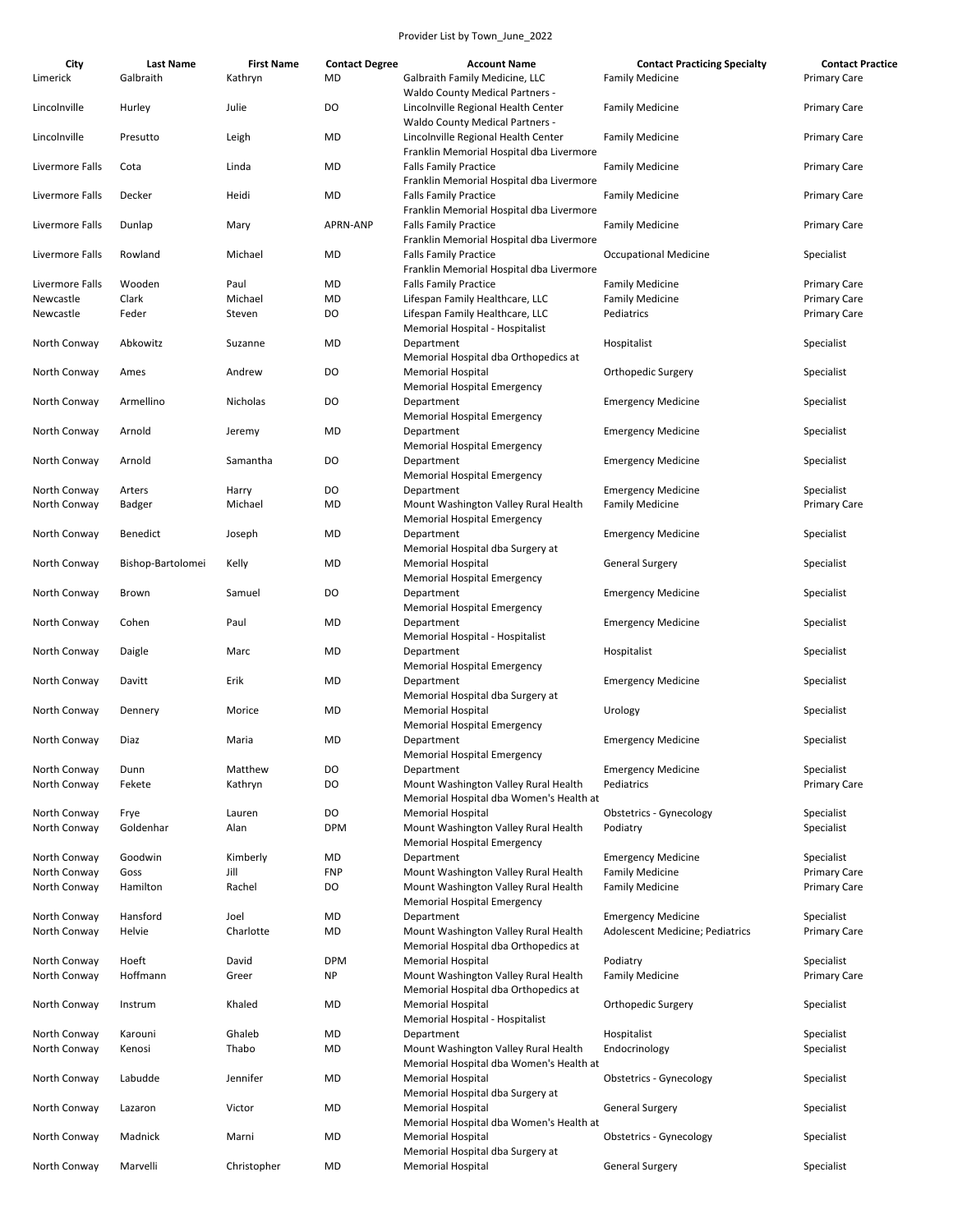| City                         | Last Name         | <b>First Name</b> | <b>Contact Degree</b> | <b>Account Name</b>                                                      | <b>Contact Practicing Specialty</b>                   | <b>Contact Practice</b>           |
|------------------------------|-------------------|-------------------|-----------------------|--------------------------------------------------------------------------|-------------------------------------------------------|-----------------------------------|
| North Conway                 | Morrison          | Joshua            | DO                    | <b>Memorial Hospital Emergency</b><br>Department                         | <b>Emergency Medicine</b>                             | Specialist                        |
|                              |                   |                   |                       | Memorial Hospital Emergency                                              |                                                       |                                   |
| North Conway                 | Mrozowski         | Arlene            | DO                    | Department                                                               | <b>Emergency Medicine</b>                             | Specialist                        |
| North Conway                 | Murphy            | Peter             | MD                    | Mount Washington Valley Rural Health                                     | <b>Family Medicine</b>                                | <b>Primary Care</b>               |
|                              |                   |                   |                       | Memorial Hospital - Hospitalist                                          |                                                       |                                   |
| North Conway                 | Nguyen            | Myhanh            | MD                    | Department                                                               | <b>Internal Medicine</b>                              | Specialist                        |
|                              |                   |                   |                       | Memorial Hospital dba Orthopedics at                                     |                                                       |                                   |
| North Conway                 | Phinney           | Danielle          | DO                    | <b>Memorial Hospital</b>                                                 | Orthopedic Surgery                                    | Specialist                        |
| North Conway                 | Rabideau          | Raymond           | MD                    | Mount Washington Valley Rural Health                                     | <b>Family Medicine</b>                                | Primary Care                      |
|                              |                   |                   |                       | Memorial Hospital Emergency                                              |                                                       |                                   |
| North Conway                 | Rapp III          | Kenneth           | MD                    | Department                                                               | <b>Emergency Medicine</b>                             | Specialist                        |
|                              |                   |                   |                       | Memorial Hospital dba Orthopedics at                                     |                                                       |                                   |
| North Conway                 | Rubins            | David             | MD                    | <b>Memorial Hospital</b>                                                 | Orthopedic Surgery                                    | Specialist                        |
|                              |                   | Elie              |                       | Memorial Hospital - Hospitalist                                          |                                                       |                                   |
| North Conway<br>North Conway | Salem<br>Saunders | Wenda             | MD<br>MD              | Department<br>Mount Washington Valley Rural Health                       | Hospitalist<br>Pediatrics                             | Specialist<br><b>Primary Care</b> |
| North Conway                 | Smith             | Craig             | DO                    | Mount Washington Valley Rural Health                                     | <b>Family Medicine</b>                                | <b>Primary Care</b>               |
| North Conway                 | Smith             | Jennifer          | DO                    | Mount Washington Valley Rural Health                                     | <b>Family Medicine</b>                                | Primary Care                      |
|                              |                   |                   |                       | <b>Memorial Hospital Emergency</b>                                       |                                                       |                                   |
| North Conway                 | Steele            | Daniel            | MD                    | Department                                                               | <b>Emergency Medicine</b>                             | Specialist                        |
|                              |                   |                   |                       | Memorial Hospital dba Orthopedics at                                     |                                                       |                                   |
| North Conway                 | Taylor            | Douglas           | MD                    | <b>Memorial Hospital</b>                                                 | Orthopedic Surgery                                    | Specialist                        |
|                              |                   |                   |                       | Memorial Hospital - Hospitalist                                          |                                                       |                                   |
| North Conway                 | Vipulananda       | Nimalan           | MD                    | Department                                                               | Hospitalist                                           | Specialist                        |
|                              |                   |                   |                       | <b>Memorial Hospital Emergency</b>                                       |                                                       |                                   |
| North Conway                 | Warden            | Matthew           | MD                    | Department                                                               | <b>Emergency Medicine</b>                             | Specialist                        |
|                              |                   |                   |                       | <b>Memorial Hospital Emergency</b>                                       |                                                       |                                   |
| North Conway                 | Williams          | Joseph            | MD                    | Department                                                               | <b>Emergency Medicine</b>                             | Specialist                        |
| Norway                       | Andrews           | Jeannette         | DO                    | Western Maine Obstetrics & Gynecology                                    | <b>Obstetrics - Gynecology</b>                        | Specialist                        |
| Norway                       | Baril             | Robert            | DO                    | <b>Western Maine Radiology</b>                                           | Radiology                                             | Specialist                        |
| Norway                       | Brown             | Jacob             | MD                    | Western Maine Obstetrics & Gynecology                                    | <b>Obstetrics - Gynecology</b>                        | Specialist                        |
|                              | Callender         | G. Sean           | MD                    | Stephens Memorial Hospital Association -<br><b>Hospitalist Group</b>     |                                                       | Specialist                        |
| Norway<br>Norway             | Choo              | Jean              | MD                    | Stephens Memorial Hospital                                               | Hospitalist<br><b>Family Medicine</b>                 | <b>Primary Care</b>               |
| Norway                       | Cleveland         | Laura             | <b>NP</b>             | Western Maine Primary Care                                               | <b>Family Medicine</b>                                | <b>Primary Care</b>               |
| Norway                       | Dargis            | Booth             | MD                    | Western Maine Primary Care                                               | <b>Family Medicine</b>                                | <b>Primary Care</b>               |
| Norway                       | Eastman           | Gillian           | MD                    | Western Maine Primary Care                                               | <b>Family Medicine</b>                                | Primary Care                      |
| Norway                       | Faloon            | Jordan            | DO                    | Western Maine Obstetrics & Gynecology                                    | <b>Obstetrics - Gynecology</b>                        | Specialist                        |
| Norway                       | Ferguson          | Samuel            | DO                    | Western Maine Primary Care                                               | <b>Internal Medicine</b>                              | <b>Primary Care</b>               |
|                              |                   |                   |                       | Stephens Memorial Hospital Association -                                 |                                                       |                                   |
| Norway                       | Gallea            | James             | MD                    | <b>Emergency Department</b>                                              | <b>Emergency Medicine</b>                             | Specialist                        |
|                              |                   |                   |                       | Stephens Memorial Hospital Association -                                 |                                                       |                                   |
| Norway                       | Haley             | Timothy           | DO                    | <b>Emergency Department</b>                                              | <b>Emergency Medicine</b>                             | Specialist                        |
| Norway                       | Harbage           | Peter             | MD                    | Western Maine Primary Care                                               | Internal Medicine                                     | <b>Primary Care</b>               |
| Norway                       | Harding           | Halina            | DO                    | Western Maine Primary Care                                               | <b>Family Medicine</b>                                | <b>Primary Care</b>               |
| Norway                       | Hardy             | Gregory           | <b>MD</b>             | Western Maine Obstetrics & Gynecology                                    | Obstetrics - Gynecology                               | Specialist                        |
| Norway                       | Herlihy           | Kathleen          | MD                    | <b>Western Maine Pediatrics</b>                                          | Pediatrics                                            | <b>Primary Care</b>               |
|                              | Hewson            | Thomas            | MD                    | Stephens Memorial Hospital Association -<br><b>Emergency Department</b>  |                                                       | Specialist                        |
| Norway                       | Johannesson       |                   | DO                    | Western Maine Primary Care                                               | <b>Emergency Medicine</b><br><b>Internal Medicine</b> | <b>Primary Care</b>               |
| Norway<br>Norway             | Johnson           | Inga<br>Thomas    | MD                    | Western Maine Primary Care                                               | <b>Family Medicine</b>                                | Primary Care                      |
| Norway                       | Karonis           | Emily             | <b>NP</b>             | <b>Western Maine Pediatrics</b>                                          | Pediatrics                                            | Primary Care                      |
|                              |                   |                   |                       | Stephens Memorial Hospital Association -                                 |                                                       |                                   |
| Norway                       | Kerr              | Matthew           | MD                    | <b>Emergency Department</b>                                              | <b>Emergency Medicine</b>                             | Specialist                        |
|                              |                   |                   |                       | Stephens Memorial Hospital Association -                                 |                                                       |                                   |
| Norway                       | Knapp             | Ryan              | MD                    | <b>Emergency Department</b>                                              | <b>Emergency Medicine</b>                             | Specialist                        |
| Norway                       | Kumaki            | David             | MD                    | Western Maine Primary Care                                               | Internal Medicine                                     | <b>Primary Care</b>               |
| Norway                       | Langevin          | Jocelyn           | DO                    | <b>Western Maine Pediatrics</b>                                          | Pediatrics                                            | <b>Primary Care</b>               |
| Norway                       | LaRosa            | Laura             | MD                    | Western Maine Primary Care                                               | <b>Family Medicine</b>                                | <b>Primary Care</b>               |
|                              |                   |                   |                       | Stephens Memorial Hospital Association -                                 |                                                       |                                   |
| Norway                       | Lavoie            | David             | MD                    | <b>Hospitalist Group</b>                                                 | Hospitalist                                           | Specialist                        |
| Norway                       | Long              | Stephenie         | MD                    | <b>Western Maine Surgery</b>                                             | <b>General Surgery</b>                                | Specialist                        |
| Norway                       | McMahon           | Ellen             | MD                    | Western Maine Primary Care                                               | <b>Family Medicine</b>                                | <b>Primary Care</b>               |
| Norway                       | Miller            | Lisa              | MD                    | Western Maine Primary Care                                               | <b>Family Medicine</b>                                | <b>Primary Care</b>               |
| Norway                       | Nolan             | <b>Brian</b>      | MD                    | Western Maine Primary Care                                               | <b>Internal Medicine</b>                              | <b>Primary Care</b>               |
| Norway                       | Osborne           | Eric              | DO                    | <b>Western Maine Surgery</b><br>Stephens Memorial Hospital Association - | <b>General Surgery</b>                                | Specialist                        |
| Norway                       | Piker             | Tobin             | MD                    | <b>Emergency Department</b>                                              | <b>Emergency Medicine</b>                             | Specialist                        |
| Norway                       | Plourde           | Carolyn           | MD                    | Western Maine Obstetrics & Gynecology                                    | <b>Obstetrics - Gynecology</b>                        | Specialist                        |
| Norway                       | Razdan            | Shantanu          | MD                    | <b>Western Maine Surgery</b>                                             | <b>General Surgery</b>                                | Specialist                        |
|                              |                   |                   |                       | Stephens Memorial Hospital Association -                                 |                                                       |                                   |
| Norway                       | Root              | Kathleen          | MD                    | <b>Emergency Department</b>                                              | <b>Emergency Medicine</b>                             | Specialist                        |
| Norway                       | Schneider         | <b>Brett</b>      | <b>MD</b>             | <b>Western Maine Radiology</b>                                           | Radiology                                             | Specialist                        |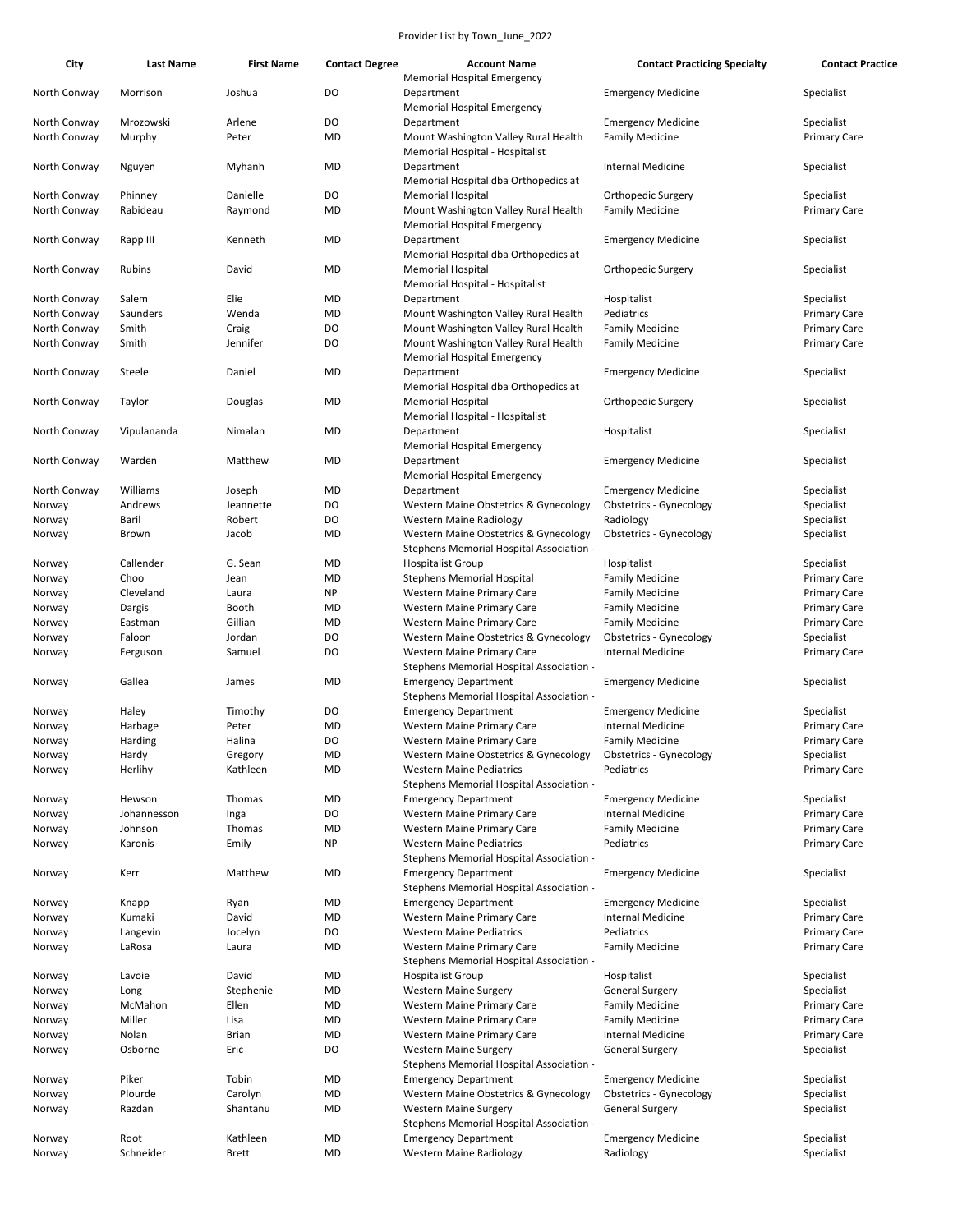| City                 | Last Name          | <b>First Name</b> | <b>Contact Degree</b> | <b>Account Name</b>                                                             | <b>Contact Practicing Specialty</b>     | <b>Contact Practice</b> |
|----------------------|--------------------|-------------------|-----------------------|---------------------------------------------------------------------------------|-----------------------------------------|-------------------------|
|                      |                    |                   |                       | Stephens Memorial Hospital Association -                                        |                                         |                         |
| Norway               | Schoengold         | Jeffrey           | MD                    | <b>Emergency Department</b>                                                     | <b>Emergency Medicine</b>               | Specialist              |
| Norway               | Sledge             | Albert            | MD                    | Stephens Memorial Hospital Association -<br><b>Emergency Department</b>         |                                         | Specialist              |
| Norway               | Sunday             | Jennifer          | DO                    | <b>Western Maine Pediatrics</b>                                                 | <b>Emergency Medicine</b><br>Pediatrics | Primary Care            |
|                      |                    |                   |                       | Stephens Memorial Hospital Association -                                        |                                         |                         |
| Norway               | Toussaint          | Sean              | MD                    | <b>Emergency Department</b>                                                     | <b>Emergency Medicine</b>               | Specialist              |
| Norway               | Tran               | Danielle          | MD                    | <b>Western Maine Pediatrics</b>                                                 | Pediatrics                              | <b>Primary Care</b>     |
| Norway               | Turnquist          | Matthew           | MD                    | Western Maine Primary Care                                                      | <b>Family Medicine</b>                  | Primary Care            |
| Norway               | Weems              | Patricia          | MD                    | <b>Stephens Memorial Hospital</b>                                               | <b>Emergency Medicine</b>               | Specialist              |
| Norway               | Whitaker           | Martin            | MD                    | Riverside Eye Center                                                            | Ophthalmology                           | Specialist              |
| Norway               | Wilson             | Sarah             | MD                    | <b>Western Maine Pediatrics</b>                                                 | Pediatrics                              | <b>Primary Care</b>     |
| Oakland              | Chalmers           | David             | MD                    | MMP Urology - Oakland                                                           | Urogynecology                           | Specialist              |
| Oakland              | Jumper             | Brian             | MD                    | MMP Urology - Oakland                                                           | Urology                                 | Specialist              |
|                      |                    |                   |                       | MMC dba MMP Peaks Island Family                                                 |                                         |                         |
| Peaks Island         | Gilbert            | Katherine         | <b>NP</b>             | Medicine                                                                        | <b>Family Medicine</b>                  | Primary Care            |
| Poland               | Elbrolosy          | Basem             | MD                    | <b>Poland Family Practice</b>                                                   | <b>Family Medicine</b>                  | <b>Primary Care</b>     |
| Poland               | Smith              | Douglas           | MD                    | <b>Poland Family Practice</b>                                                   | <b>Family Medicine</b>                  | <b>Primary Care</b>     |
| Portland             | Abbott             | Megan             | MD                    | <b>MMP Otolaryngology</b>                                                       | Otolaryngology                          | Specialist              |
| Portland             | Abrahamsen         | Robert            | MD                    | <b>Advanced Vein Center</b>                                                     | <b>Hyperbaric Medicine</b>              | Specialist              |
| Portland             | Akom               | Michael           | MD                    | <b>MMP Nephrology</b>                                                           | Nephrology                              | Specialist              |
| Portland             | Almeder            | Lisa              | MD                    | MMP Adult Hospital Medicine                                                     | Hospitalist                             | Specialist              |
| Portland             | Amar-Dolan         | Laura             | MD                    | MMC Pediatric Intensive Care Unit                                               | Pediatric Critical Care                 | Specialist              |
| Portland             | Anderson           | Laura             | MD                    | MMP Adult Hospital Medicine                                                     | Hospitalist                             | Specialist              |
| Portland             | Anderson           | Robert            | MD                    | MMC Emergency Medicine Dept                                                     | <b>Emergency Medicine</b>               | Specialist              |
| Portland             | Anwar              | Hadi              | MD                    | MMC Pediatric Hospital Medicine                                                 | Hospitalist                             | Specialist              |
| Portland             | Aranson            | Nathan            | <b>MD</b>             | <b>MMP Surgical Care</b>                                                        | Vascular/General surgery                | Specialist              |
|                      |                    |                   |                       | MMP Clinic Internal Medicine and                                                |                                         |                         |
| Portland             | Aronson            | Jennifer          | MD                    | Pediatrics                                                                      | <b>Internal Medicine</b>                | <b>Primary Care</b>     |
|                      | Asherman           | Dirk              | MD                    |                                                                                 |                                         |                         |
| Portland<br>Portland | Baffy              | Noemi             | MD                    | Spectrum Orthopaedics - Portland<br><b>Portland Gastroenterology Associates</b> | Orthopedic Surgery                      | Specialist              |
|                      |                    |                   |                       |                                                                                 | Gastroenterology                        | Specialist              |
| Portland             | Bagwell            | Sandra            | MD                    | MMC Pediatric Intensive Care Unit                                               | <b>Critical Care Medicine</b>           | Specialist              |
| Portland             | Bailyn             | Ronald            | MD                    | MMC Psychiatry Dept.                                                            | Psychiatry                              | Specialist              |
| Portland             | Baldwin            | Jennifer          | DO                    | MMP Adult Hospital Medicine                                                     | Hospitalist                             | Specialist              |
| Portland             | Barnathan          | Evan              | MD                    | MMP Adult Hospital Medicine                                                     | Hospitalist                             | Specialist              |
| Portland             | Barr               | Stephen           | MD                    | Spectrum Orthopaedics - Portland                                                | Orthopedic Surgery                      | Specialist              |
| Portland             | Baumann            | Michael           | MD                    | MMC Emergency Medicine Dept                                                     | <b>Emergency Medicine</b>               | Specialist              |
| Portland             | Bausman            | Jonathan          | DO                    | <b>MMC Pediatric Hospitalists</b>                                               | Hospitalist                             | Specialist              |
| Portland             | Bazarian           | Richard           | MD                    | Maine Eye Center                                                                | Ophthalmology                           | Specialist              |
| Portland             | Bennett            | Shannon           | DO                    | <b>MMC Pediatric Hospitalists</b>                                               | Hospitalist                             | Specialist              |
| Portland             | Berman             | Jeffrey           | MD                    | Maine Eye Center                                                                | Ophthalmology                           | Specialist              |
| Portland             | Best               | Ryan              | MD                    | MMP Adult Hospital Medicine                                                     | <b>Internal Medicine</b>                | Primary Care            |
|                      |                    |                   |                       | MMP Women's Health, Division of                                                 |                                         |                         |
| Portland             | Betz               | Alexandria        | DO                    | Maternal / Fetal Medicine                                                       | <b>Obstetrics - Gynecology</b>          | Specialist              |
|                      | Blaisdell          |                   |                       |                                                                                 |                                         |                         |
| Portland             |                    | Gregory           | <b>MD</b>             | MMP Orthopedic, Trauma & Fracture Care Orthopedic Surgery                       |                                         | Specialist              |
|                      |                    |                   |                       | MMP Clinic Internal Medicine and                                                |                                         |                         |
| Portland             | Blaisdell          | Laura             | MD                    | Pediatrics                                                                      | Pediatrics                              | Primary Care            |
| Portland             | Blake              | Rachael           | MD                    | <b>MMP Geriatric Medicine</b>                                                   | <b>Geriatric Medicine</b>               | Specialist              |
| Portland             | Blazick            | Elizabeth         | MD                    | <b>MMP Surgical Care</b>                                                        | Vascular/General surgery                | Specialist              |
| Portland             | Bloch              | Paul              | MD                    | <b>MMP Surgical Care</b>                                                        | Vascular/General surgery                | Specialist              |
| Portland             | Bloch              | Rebecca           | MD                    | <b>MMC Emergency Medicine Dept</b>                                              | <b>Emergency Medicine</b>               | Specialist              |
| Portland             | Bohanske           | Michael           | MD                    | MMC Emergency Medicine Dept                                                     | <b>Emergency Medicine</b>               | Specialist              |
| Portland             | <b>Bolkhir</b>     | Wesam             | MD                    | <b>MMP Hospital Medicine</b>                                                    | Hospitalist                             | Specialist              |
|                      |                    |                   |                       | MMP General Surgery, Trauma & Critical                                          |                                         |                         |
| Portland             | <b>BONIAKOWSKI</b> | Anna              | MD                    | Care                                                                            | General Surgery                         | Specialist              |
| Portland             | Botler             | Joel              | MD                    | MMP Adult Hospital Medicine                                                     | Hospitalist                             | Specialist              |
| Portland             | Botler             | Timothy           | MD                    | MMP Adult Hospital Medicine                                                     | <b>Internal Medicine</b>                | <b>Primary Care</b>     |
| Portland             | Bozorg             | Sara              | MD                    | Maine Eye Center                                                                | Ophthalmology                           | Specialist              |
| Portland             | Brady              | Thomas            | MD                    | MMP Surgical Care Casco Bay                                                     | <b>General Surgery</b>                  | Specialist              |
| Portland             | Bray               | Sarah             | MD                    | MMP Adult Hospital Medicine                                                     | <b>Internal Medicine</b>                | <b>Primary Care</b>     |
|                      |                    |                   |                       | MMP Clinic Internal Medicine and                                                |                                         |                         |
| Portland             | Breton             | Katlyn            | <b>NP</b>             | Pediatrics                                                                      | Internal Medicine                       | <b>Primary Care</b>     |
| Portland             | <b>Brett</b>       | Craig             | MD                    | <b>MMC Cardiology</b>                                                           | Cardiology                              | Specialist              |
| Portland             | <b>Brock</b>       | Julia             | MD                    | MMC Dept OB/GYN                                                                 | <b>Obstetrics - Gynecology</b>          | Specialist              |
| Portland             | <b>Brouillette</b> | Kathryn           | MD, CM                | MMP Adult Hospital Medicine                                                     | Hospitalist                             | Specialist              |
| Portland             | Buchanan           | Scott             | MD                    | MMP Cardiovascular Surgery - Portland                                           | Cardiothoracic Surgery                  | Specialist              |
| Portland             | Buczkowski         | Amy               | MD                    | MMC Pediatric Hospital Medicine                                                 | Hospitalist                             | Specialist              |
| Portland             | <b>Bullis</b>      | Eliza             | MD                    | MMP Adult Hospital Medicine                                                     | Hospitalist                             | Specialist              |
| Portland             | <b>Burke</b>       | Kevin             | MD                    | MMP Otolaryngology - Baxter                                                     | Otolaryngology                          | Specialist              |
| Portland             | <b>Burtis</b>      | Maitija           | DO                    | <b>MMC Weight and Wellness</b>                                                  | <b>Intergrative Medicine</b>            | Specialist              |
| Portland             | Buttarazzi         | Matthew           | MD                    | MMP Adult Hospital Medicine                                                     | <b>Internal Medicine</b>                | <b>Primary Care</b>     |
| Portland             | Byrt               | Erin              | MD                    | MMP Adult Hospital Medicine                                                     | Hospitalist                             | Specialist              |
| Portland             | Cady               | R Samuel          | MD                    | Maine Eye Center                                                                | Ophthalmology                           | Specialist              |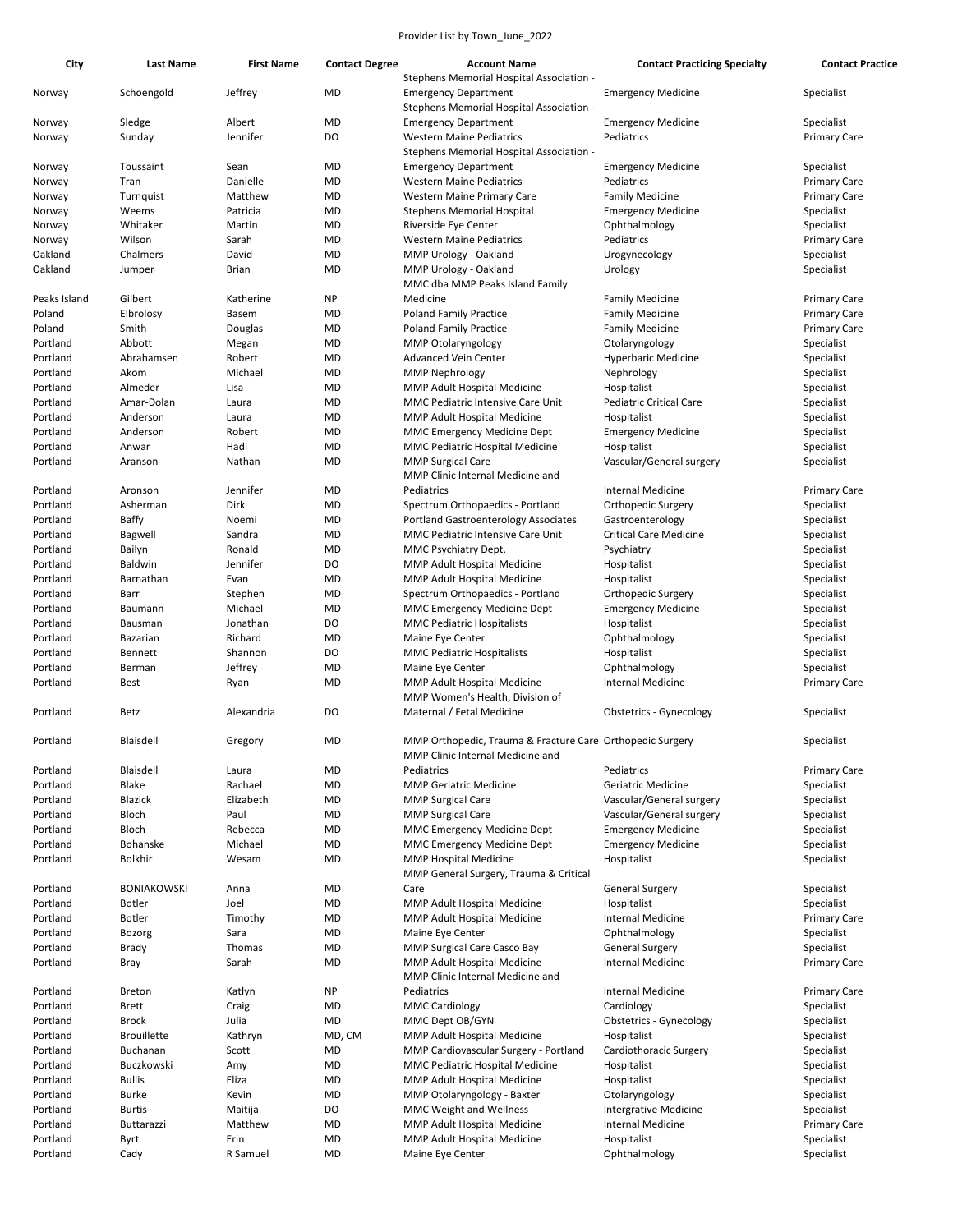| City     | <b>Last Name</b> | <b>First Name</b> | <b>Contact Degree</b> | <b>Account Name</b>                                                         | <b>Contact Practicing Specialty</b>                   | <b>Contact Practice</b> |
|----------|------------------|-------------------|-----------------------|-----------------------------------------------------------------------------|-------------------------------------------------------|-------------------------|
|          |                  |                   |                       | MMP Pediatric Specialty Care, Division of                                   |                                                       |                         |
| Portland | Cairns           | Ana               | DO                    | Pulmonary                                                                   | Pediatric Pulmonary                                   | Specialist              |
| Portland | Caldwell         | Allison           | <b>MD</b>             | MMC Center for Pain and Palliative Care                                     | Hospice and Palliative Medicine/Pediatrics Specialist |                         |
|          |                  | Matthew           |                       |                                                                             |                                                       |                         |
| Portland | Camuso           |                   | MD                    | MMP Orthopedic, Trauma & Fracture Care Orthopedic Surgery                   |                                                       | Specialist              |
| Portland | Canepa           | Carla             | MD                    | <b>MMP Hospital Medicine</b>                                                | Hospitalist                                           | Specialist              |
| Portland | Cantlin          | Patricia          | DO                    | <b>MMP Nephrology</b><br>Allergy & Asthma Associates of Maine -             | Nephrology                                            | Specialist              |
| Portland | Cardona          | Ivan              | MD                    | Portland                                                                    | Allergy                                               | Specialist              |
| Portland | Carter           | Damien            | MD                    | <b>MMP Surgical Care</b>                                                    | <b>General Surgery</b>                                | Specialist              |
| Portland | Carter           | Emily             | MD                    | <b>MMP Geriatric Medicine</b>                                               | Geriatric Medicine                                    | Specialist              |
| Portland | Cassin           | Jared             | MD                    | MMP Adult Hospital Medicine                                                 | Hospitalist                                           | Specialist              |
|          |                  |                   |                       | MMP Women's Health, Division of                                             |                                                       |                         |
| Portland | Cassling         | Caroline          | MD                    | Reproductive Endrocrinology                                                 | <b>Obstetrics - Gynecology</b>                        | Specialist              |
| Portland | Cavic            | Alexis            | MD                    | MMP Adult Hospital Medicine<br>Allergy & Asthma Associates of Maine -       | Hospitalist                                           | Specialist              |
| Portland | Chilmonczyk      | Barbara           | MD                    | Portland                                                                    | Allergy                                               | Specialist              |
| Portland | Chung            | <b>Bruce</b>      | MD                    | <b>MMP Surgical Care</b>                                                    | <b>General Surgery</b>                                | Specialist              |
| Portland | Ciraulo          | David             | DO                    | <b>MMP Surgical Care</b>                                                    | <b>General Surgery</b>                                | Specialist              |
|          | Clark            | Matthew           | DO                    |                                                                             |                                                       |                         |
| Portland |                  |                   |                       | <b>MMP Hospital Medicine</b><br>MMP Pediatric Specialty Care, Division of   | Hospitalist                                           | Specialist              |
| Portland | Coates           | Anne              | MD                    | Pulmonary                                                                   | Pediatric Pulmonary                                   | Specialist              |
| Portland | Conner           | Kristina          | MD                    | MMC Palliative Medicine - 22 Bramhall                                       | Hospice and Palliative Medicine                       | Specialist              |
|          |                  |                   |                       | MMP Women's Health, Division of                                             |                                                       |                         |
| Portland | Conroy           | Kelley            | MD                    | Maternal / Fetal Medicine                                                   | Obstetrics - Gynecology                               | Specialist              |
| Portland | Cosma            | loan              | MD                    | <b>MMP Nephrology</b>                                                       | Nephrology                                            | Specialist              |
| Portland | Cox              | David             | MD                    | <b>MMC Pediatric Hospitalists</b>                                           | Hospitalist                                           | Specialist              |
|          |                  | Michelle          |                       |                                                                             |                                                       |                         |
| Portland | Crispo           |                   | MD                    | MMC Center for Pain and Palliative Care                                     | <b>Emergency Medicine</b>                             | Specialist              |
| Portland | Croft            | Peter             | MD                    | <b>MMC Emergency Medicine Dept</b>                                          | <b>Emergency Medicine</b>                             | Specialist              |
| Portland | Cullinane        | Daniel            | MD                    | <b>MMP Acute Care Surgery</b>                                               | <b>General Surgery</b>                                | Specialist              |
| Portland | Curran           | Margaret          | MD                    | <b>MMP Portland Family Medicine</b>                                         | <b>Family Medicine</b>                                | <b>Primary Care</b>     |
| Portland | Curry            | Catherine         | MD                    | <b>MMP Portland Pediatrics</b>                                              | Pediatrics                                            | <b>Primary Care</b>     |
| Portland | Cushing          | Brad              | MD                    | <b>MMP Surgical Care</b>                                                    | <b>General Surgery</b>                                | Specialist              |
| Portland | Cyr              | Peggy             | MD                    | MMP Portland Family Medicine                                                | <b>Family Medicine</b>                                | <b>Primary Care</b>     |
| Portland | Daly             | Robert            | MD                    | Eyecare Medical Group                                                       | Ophthalmology                                         | Specialist              |
|          |                  |                   |                       | MMP Pediatric Specialty Care, Division of                                   |                                                       |                         |
| Portland | Dalzell          | Victoria          | MD                    | Developmental & Behavioral Pediatrics                                       | <b>Developmental Pediatrics</b>                       | Specialist              |
|          |                  |                   |                       | MMP Clinic Internal Medicine and                                            |                                                       |                         |
| Portland | Davidson         | Nathalie          | <b>FNP</b>            | Pediatrics                                                                  |                                                       | <b>Primary Care</b>     |
|          |                  | Anne              | MD                    | MMP Adult Hospital Medicine                                                 | <b>Family Medicine</b><br>Hospitalist                 |                         |
| Portland | Dean             |                   |                       |                                                                             |                                                       | Specialist              |
| Portland | Debiegun         | Garreth           | MD                    | <b>MMC Emergency Medicine Dept</b>                                          | <b>Emergency Medicine</b>                             | Specialist              |
| Portland | DeBlock          | Heidi             | MD                    | MMP Adult Hospital Medicine                                                 | <b>Internal Medicine</b>                              | <b>Primary Care</b>     |
| Portland | Dedekian         | Michael           | <b>MD</b>             | MMP Pediatric Specialty Care - Suite 320<br>MMP Women's Health, Division of | Pediatric Endocrinology                               | Specialist              |
| Portland | Deeran           | Elisabeth         | MD                    | Maternal / Fetal Medicine                                                   | <b>Obstetrics - Gynecology</b>                        | Specialist              |
| Portland | Deery            | Sarah             | MD                    | <b>MMP Surgical Care</b>                                                    | <b>General Surgery</b>                                | Specialist              |
| Portland | DeMatteo         | Christina         | DO                    | MMP Adult Hospital Medicine                                                 | Hospitalist                                           | Specialist              |
| Portland | Demers           | Marc              | MD                    | <b>MMP Surgical Care</b>                                                    | <b>General Surgery</b>                                | Specialist              |
| Portland | DeNino           | Walter            | MD                    | MMP Cardiovascular Surgery - Portland                                       | <b>Thoracic Surgery</b>                               | Specialist              |
|          |                  |                   |                       | MMP Women's Health, Division of                                             |                                                       |                         |
| Portland | Dersch           | Candice           | MD                    | Maternal / Fetal Medicine                                                   | <b>Obstetrics - Gynecology</b>                        | Specialist              |
| Portland | Diamond-Falk     | Kathryn           | MD                    | MMP Adult Hospital Medicine                                                 | Hospitalist                                           | Specialist              |
| Portland | Dietz            | Pamela            | MD                    | MMP Clinic Internal Medicine and<br>Pediatrics                              | Pediatrics                                            | Primary Care            |
|          |                  |                   |                       | MMP Clinic Internal Medicine and                                            |                                                       |                         |
| Portland | DiGiovanni       | Stephen           | MD                    | Pediatrics                                                                  | Pediatrics                                            | <b>Primary Care</b>     |
| Portland | Diminick         | Noah              | MD                    | <b>MMC Pediatric Hospitalists</b>                                           | Hospitalist                                           | Specialist              |
| Portland | Dmytrasz         | Karen             | MD                    | <b>MMP Geriatric Medicine</b>                                               | Geriatric Medicine                                    | Specialist              |
| Portland | Dolinsek Razsa   | Benjamina         | MD                    | <b>MMP Hospital Medicine</b>                                                | Hospitalist                                           | Specialist              |
| Portland | <b>Dreifus</b>   | Jonathan          | MD                    | <b>MMP Surgical Care</b>                                                    | <b>General Surgery</b>                                | Specialist              |
| Portland | Dubail           | Jennifer          | MD                    | <b>MMP Portland Pediatrics</b>                                              | Pediatrics                                            | <b>Primary Care</b>     |
| Portland | Dunn             | Samantha          | DO                    | <b>MMP Pediatric Specialty Care</b>                                         | Developmental Behavioral Pediatrics                   | Specialist              |
| Portland | Dupuis           | Nicholas          | DO                    | MMP Adult Hospital Medicine                                                 | Hospitalist                                           | Specialist              |
|          |                  |                   |                       |                                                                             |                                                       |                         |
| Portland | Dur              | Jillian           | DO                    | <b>MMP Geriatric Medicine</b>                                               | Geriatric Medicine                                    | Specialist              |
| Portland | Earnshaw         | Mark              | MD                    | <b>MMC Emergency Medicine Dept</b><br>MMP Clinic Internal Medicine and      | <b>Emergency Medicine</b>                             | Specialist              |
| Portland | Eisenhardt       | Elizabeth         | MD                    | Pediatrics                                                                  | Internal Medicine                                     | <b>Primary Care</b>     |
| Portland | Erickson         | John              | MD                    | MMP Clinic Internal Medicine and<br>Pediatrics                              | Internal Medicine - Non PCP                           | Specialist              |
|          |                  |                   |                       | MMP Clinic Internal Medicine and                                            |                                                       |                         |
| Portland | Faherty          | Laura             | MD                    | Pediatrics                                                                  | Pediatrics                                            | <b>Primary Care</b>     |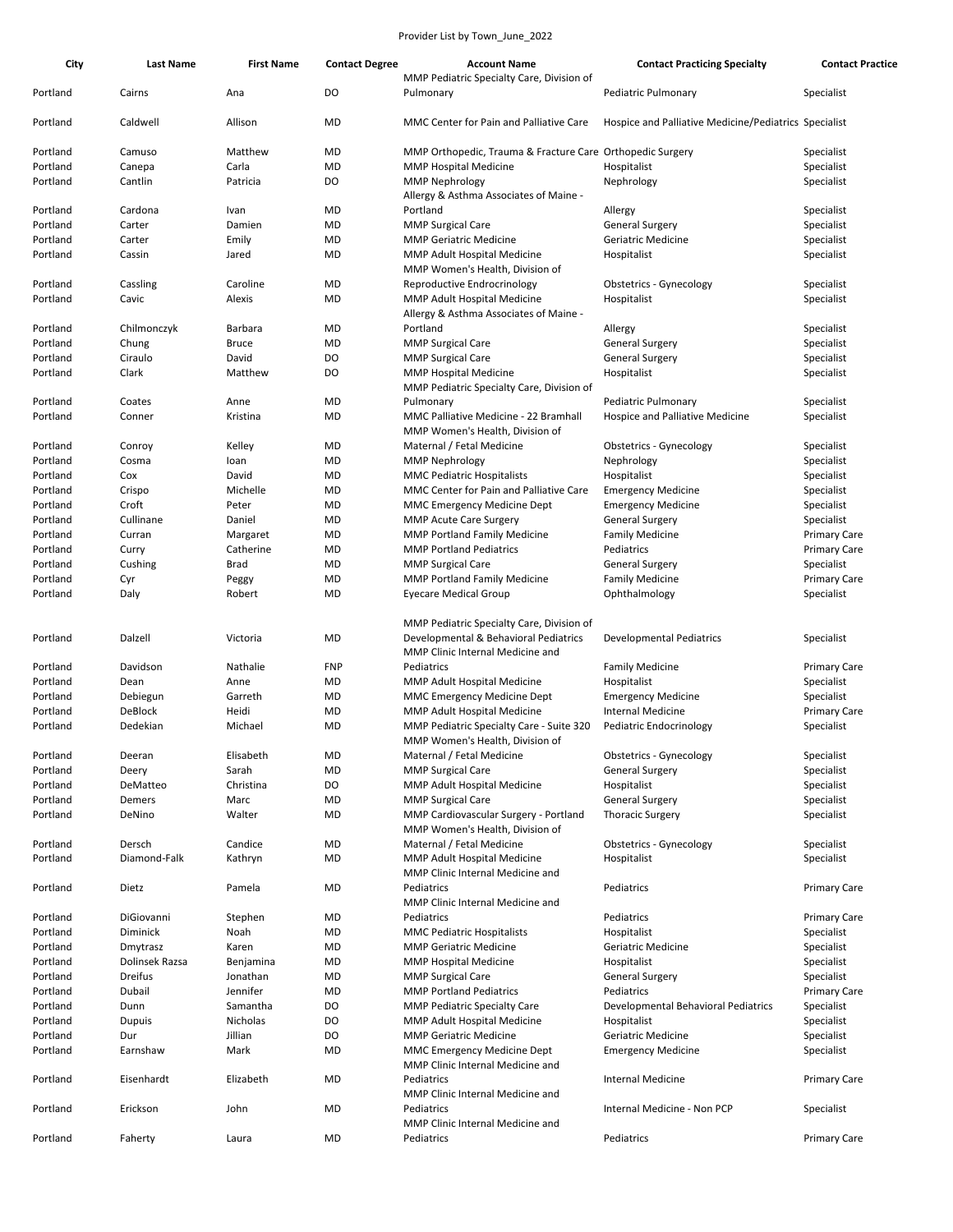| City     | Last Name       | <b>First Name</b> | <b>Contact Degree</b> | <b>Account Name</b>                                                                  | <b>Contact Practicing Specialty</b> | <b>Contact Practice</b> |
|----------|-----------------|-------------------|-----------------------|--------------------------------------------------------------------------------------|-------------------------------------|-------------------------|
|          |                 |                   |                       | MMP Clinic Internal Medicine and                                                     |                                     |                         |
| Portland | Fairfield       | Kathleen          | MD                    | Pediatrics                                                                           | <b>Internal Medicine</b>            | <b>Primary Care</b>     |
| Portland | Fallon          | Timothy           | MD                    | <b>MMC Emergency Medicine Dept</b>                                                   | <b>Emergency Medicine</b>           | Specialist              |
| Portland | Fallon II       | John              | MD                    | MMP Cardiovascular Surgery - Portland                                                | <b>Thoracic Surgery</b>             | Specialist              |
| Portland | Fatima          | Saeeda            | MD                    | <b>MMP Hospital Medicine</b><br>MMP Clinic Internal Medicine and                     | Hospitalist                         | Specialist              |
| Portland | Felix           | Benjamin          | MD                    | Pediatrics                                                                           | Internal Medicine                   | <b>Primary Care</b>     |
| Portland | Ferguson        | Michael           | MD                    | MMC Pediatric Intensive Care Unit                                                    | Hospitalist                         | Specialist              |
| Portland | Fey             | Jamie             | MD                    | MMC Pediatric Hospital Medicine                                                      | Hospitalist                         | Specialist              |
| Portland | Fitzgerald      | Timothy           | MD                    | <b>MMP Surgical Care</b><br>MMP Women's Health, Division of                          | <b>General Surgery</b>              | Specialist              |
| Portland | Fitzgerald      | Toby              | DO                    | Maternal / Fetal Medicine                                                            | Obstetrics - Gynecology             | Specialist              |
| Portland | Flanigan, III   | K Paul            | <b>DPM</b>            | Portland Foot & Ankle                                                                | Podiatry                            | Specialist              |
| Portland | Fleisch         | Abby              | MD                    | MMP Pediatric Specialty Care - Suite 320                                             | Pediatric Endocrinology             | Specialist              |
| Portland | Foianini        | Anthony           | MD                    | <b>MMC Emergency Medicine Dept</b>                                                   | <b>Emergency Medicine</b>           | Specialist              |
| Portland | Fox             | Crystal           | MD                    | <b>MMP Hospital Medicine</b>                                                         | Hospitalist                         | Specialist              |
| Portland | France          | Richard           | MD                    | <b>Eyecare Medical Group</b><br>MMP Pediatric Specialty Care, Division of            | Ophthalmology                       | Specialist              |
| Portland | Fremont         | Oliver            | MD                    | Nephrology                                                                           | Pediatric Nephrology                | Specialist              |
| Portland | Fridman         | Fred              | DO                    | Rehabilitation Associates - Brighton                                                 | Hospitalist                         | Specialist              |
| Portland | Fried           | Andrew            | MD                    | <b>MMC Emergency Medicine Dept</b>                                                   | <b>Emergency Medicine</b>           | Specialist              |
| Portland | Fritz           | Julia             | MD                    | MMP Pediatric Specialty Care - Suite 320<br><b>Hospital Osteopathic Manipulative</b> | Pediatric Gastroenterology          | Specialist              |
| Portland | Frothingham     | Christopher       | DO                    | Medicine PC - Bramhall                                                               | Neuromusculoskeletal Medicine       | Specialist              |
| Portland | Furr            | Anna              | DO                    | MMP Pediatric Specialty Care, Division of<br>Gastroenterology                        | Pediatric Gastroenterology          | Specialist              |
|          |                 |                   |                       | MMP Clinic Internal Medicine and                                                     |                                     |                         |
| Portland | Gearan          | Thomas            | MD                    | Pediatrics                                                                           | <b>Internal Medicine</b>            | <b>Primary Care</b>     |
| Portland | Gelinas         | Nathaniel         | DO                    | Maine Eye Center                                                                     | Ophthalmology                       | Specialist              |
| Portland | Germann         | Carl              | MD                    | <b>MMC Emergency Medicine Dept</b>                                                   | <b>Emergency Medicine</b>           | Specialist              |
| Portland | Giles-Magnifico | Kristina          | MD                    | <b>MMP Surgical Care</b><br>MMP Pediatric Specialty Care, Division of                | <b>General Surgery</b>              | Specialist              |
| Portland | Goddard         | Amanda            | MD                    | <b>Infectious Disease</b>                                                            | <b>Pediatric Infectious Disease</b> | Specialist              |
| Portland | Goldbas         | Stephen           | DO                    | Whole Health Osteopathic Medicine                                                    | Neuromusculoskeletal Medicine       | Specialist              |
| Portland | Goldman         | Joshua            | MD                    | Portland Gastroenterology Associates                                                 | Gastroenterology                    | Specialist              |
| Portland | Gordon          | Lesley            | MD                    | MMP Adult Hospital Medicine<br>MMP Pediatric Specialty Care, Division of             | <b>Internal Medicine</b>            | Primary Care            |
| Portland | Gordon          | Carrie            | MD                    | Nephrology                                                                           | Pediatric Nephrology                | Specialist              |
| Portland | Gregory         | Jillian           | DO                    | MMC Pediatric Intensive Care Unit                                                    | <b>Pediatric Critical Care</b>      | Specialist              |
| Portland | Grimes          | Sara              | <b>DPM</b>            | Ankle and Foot Associates P.C.                                                       | Podiatry                            | Specialist              |
| Portland | Hallagan        | Lee               | MD                    | <b>MMP Surgical Care</b>                                                             | <b>General Surgery</b>              | Specialist              |
| Portland | Hallen          | Sarah             | MD                    | <b>MMP Geriatric Medicine</b>                                                        | Geriatric Medicine                  | Specialist              |
| Portland | Halter          | Jeffrey           | MD                    | <b>MMP Pediatric Surgery</b>                                                         | Pediatric Surgery                   | Specialist              |
| Portland | Hamilton        | Elizabeth         | MD                    | MMC Emergency Medicine Dept                                                          | <b>Emergency Medicine</b>           | Specialist              |
| Portland | Hanna           | Kathryn           | MD                    | Spectrum Orthopaedics - Portland                                                     | Orthopedic Surgery                  | Specialist              |
| Portland | Hansen          | John              | MD                    | <b>MMC Emergency Medicine Dept</b>                                                   | <b>Emergency Medicine</b>           | Specialist              |
| Portland | Harre           | Julia             | MD                    | Julia Harre, MD                                                                      | Dermatology                         | Specialist              |
| Portland | Harvey          | Rebecca           | MD                    | <b>MMP Otolaryngology</b>                                                            | Otolaryngology                      | Specialist              |
| Portland | Hasslinger      | Christopher       | MD                    | <b>MMC Emergency Medicine Dept</b>                                                   | <b>Emergency Medicine</b>           | Specialist              |
| Portland | Hawkins         | Timothy           | MD                    | <b>MMP Portland Pediatrics</b>                                                       | Pediatrics                          | <b>Primary Care</b>     |
| Portland | Hawkins         | Robert            | MD                    | <b>MMP Surgical Care</b>                                                             | <b>General Surgery</b>              | Specialist              |
| Portland | Haydar          | Samir             | DO                    | <b>MMC Emergency Medicine Dept</b>                                                   | <b>Emergency Medicine</b>           | Specialist              |
| Portland | Hayman          | Jennifer          | MD                    | <b>MMC Pediatric Hospitalists</b>                                                    | Hospitalist                         | Specialist              |
| Portland | Healey          | Christopher       | MD                    | <b>MMP Surgical Care</b>                                                             | Vascular/General surgery            | Specialist              |
| Portland | Hearst          | Matthew           | M.D.                  | MMP Otolaryngology - Baxter                                                          | Otolaryngology                      | Specialist              |
| Portland | Hein            | Christine         | MD                    | MMC Emergency Medicine Dept                                                          | <b>Emergency Medicine</b>           | Specialist              |
| Portland | Hellen          | Micheal           | MD                    | MMP Adult Hospital Medicine                                                          | Hospitalist                         | Specialist              |
| Portland | Herbert         | William           | MD                    | <b>MMP Surgical Care</b>                                                             | <b>General Surgery</b>              | Specialist              |
| Portland | Herrle          | Elizabeth         | MD                    | MMP Adult Hospital Medicine                                                          | Hospitalist                         | Specialist              |
| Portland | Hess            | Steven            | MD                    | MMP Adult Hospital Medicine<br>MMP Clinic Internal Medicine and                      | Hospitalist                         | Specialist              |
| Portland | Hidu            | Erica             | MD                    | Pediatrics                                                                           | Internal Medicine                   | <b>Primary Care</b>     |
| Portland | Hiebert         | Ryan              | <b>DPM</b>            | Ankle and Foot Associates P.C.                                                       | Podiatry                            | Specialist              |
| Portland | Hoffman         | Eric              | MD                    | Spectrum Orthopaedics - Portland                                                     | Orthopedic Surgery                  | Specialist              |
| Portland | Hoffman         | Noah              | MD                    | MMP Pediatric Specialty Care - Suite 320                                             | Pediatric Gastroenterology          | Specialist              |
| Portland | Holmes          | Jeffrey           | MD                    | <b>MMC Emergency Medicine Dept</b>                                                   | <b>Emergency Medicine</b>           | Specialist              |
| Portland | Holt            | Christina         | MD                    | <b>MMP Portland Family Medicine</b>                                                  | <b>Family Medicine</b>              | <b>Primary Care</b>     |
| Portland | Howell          | Douglas           | MD                    |                                                                                      | Gastroenterology                    | Specialist              |
|          |                 |                   |                       | Portland Gastroenterology Associates                                                 |                                     |                         |
|          |                 |                   |                       | MMP Pediatric Specialty Care, Division of                                            |                                     |                         |
| Portland | Hubbard         | Carol             | MD                    | Developmental & Behavioral Pediatrics                                                | <b>Developmental Pediatrics</b>     | Specialist              |
| Portland | Huffard         | Benjamin          | MD                    | Spectrum Orthopaedics - Portland                                                     | Orthopedic Surgery                  | Specialist              |
| Portland | Huitt           | Perri             | DO                    | MMP Adult Hospital Medicine                                                          | Hospitalist                         | Specialist              |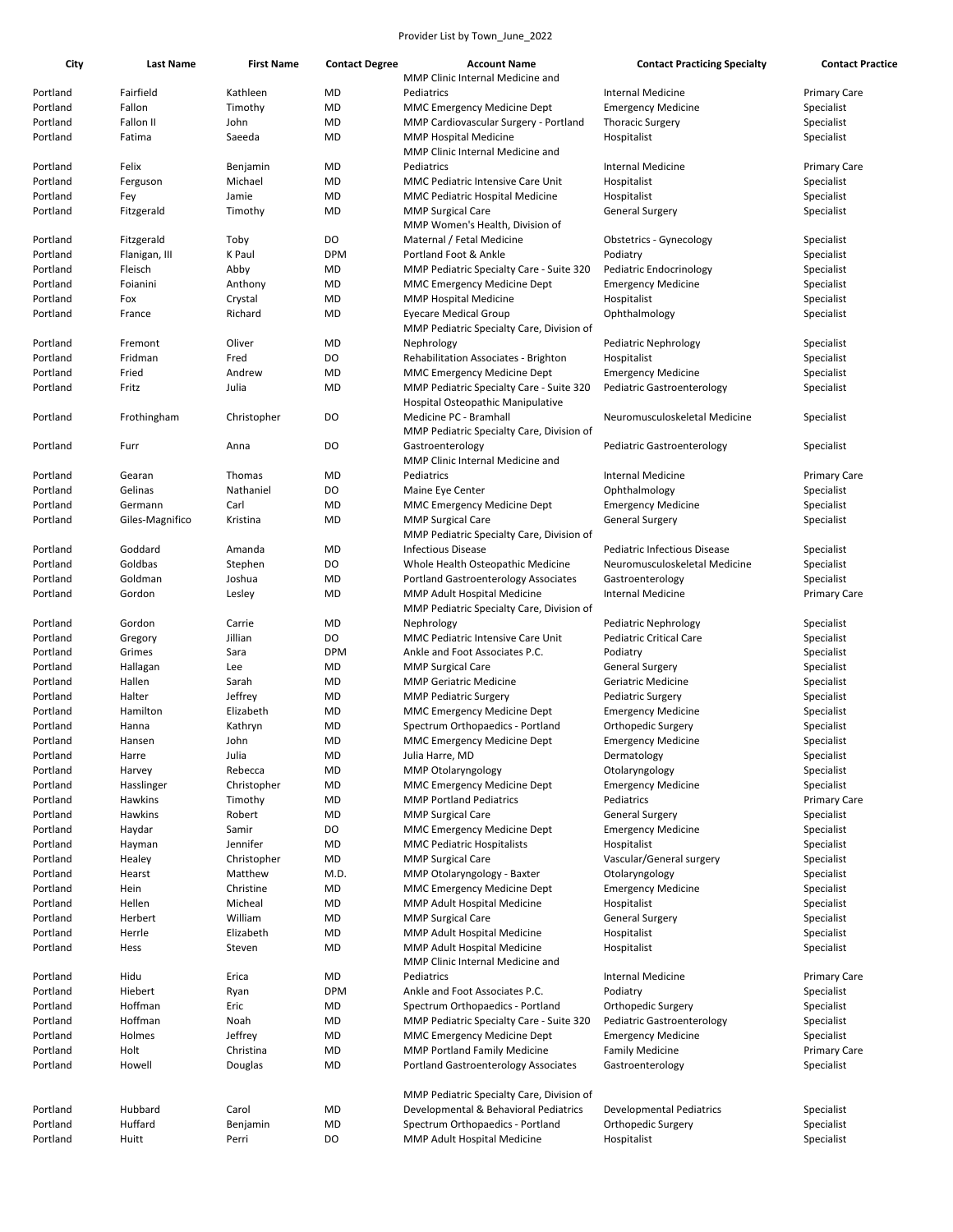| City     | Last Name           | <b>First Name</b> | <b>Contact Degree</b> | <b>Account Name</b>                         | <b>Contact Practicing Specialty</b> | <b>Contact Practice</b> |
|----------|---------------------|-------------------|-----------------------|---------------------------------------------|-------------------------------------|-------------------------|
|          |                     |                   |                       | MMP Women's Health, Division of             |                                     |                         |
| Portland | Hunt                | Rebecca           | MD                    | Maternal / Fetal Medicine                   | <b>Maternal Fetal Medicine</b>      | Specialist              |
| Portland | Hurst<br>Hutchinson | Kathryn           | MD                    | MMP Pediatric Specialty Care - Suite 320    | <b>Developmental Pediatrics</b>     | Specialist              |
| Portland |                     | Rebecca           | MD                    | MMC Center for Pain and Palliative Care     | Palliative Care                     | Specialist              |
| Portland | Huyler              | Anne              | MD                    | MMC Emergency Medicine Dept                 | <b>Emergency Medicine</b>           | Specialist              |
| Portland | Isacke              | Ross              | DO                    | MMP Adult Hospital Medicine                 | Hospitalist                         | Specialist              |
| Portland | Jablonski           | Sebastian         | DO                    | MMP Adult Hospital Medicine                 | Hospitalist                         | Specialist              |
| Portland | Jackson             | Meredith          | MD                    | <b>MMC Pediatric Hospitalists</b>           | Hospitalist                         | Specialist              |
| Portland | Jackson             | Ryan              | MD                    | MMC Emergency Medicine Dept                 | <b>Emergency Medicine</b>           | Specialist              |
| Portland | Jacquet             | Marc              | MD                    | MMP Adult Hospital Medicine                 | Hospitalist                         | Specialist              |
| Portland | Jaffee              | William           | MD                    | <b>MMP Hospital Medicine</b>                | Hospitalist                         | Specialist              |
| Portland | Jarawan             | Hani              | MD                    | MMP Adult Hospital Medicine                 | Hospitalist                         | Specialist              |
| Portland | Jewell              | Jennifer          | MD                    | <b>MMC Pediatric Hospitalists</b>           | Hospitalist                         | Specialist              |
|          |                     |                   |                       | MMP Pediatric Specialty Care, Division of   |                                     |                         |
| Portland | Jubulis             | Jennifer          | <b>MD</b>             | <b>Infectious Disease</b>                   | Pediatric Infectious Disease        | Specialist              |
| Portland | Juris               | Robert            | <b>DPM</b>            | Portland Foot & Ankle                       | Podiatry                            | Specialist              |
| Portland | Kahn                | Natan             | MD                    | Maine Eye Center                            | Ophthalmology                       | Specialist              |
| Portland | Keller              | Emily             | MD                    | MMC Pediatric Hospital Medicine             | Hospitalist                         | Specialist              |
| Portland | Keller              | David             | DO                    | David Keller, DO PC                         | Neuromusculoskeletal Medicine       | Specialist              |
| Portland | Kennedy             | Kate              | MD                    | Portland Gastroenterology Associates        | Gastroenterology                    | Specialist              |
| Portland | Kilby               | Alan              | <b>MD</b>             | <b>Portland Gastroenterology Associates</b> | Gastroenterology                    | Specialist              |
| Portland | Kim                 | Marina            | DO                    | Portland Gastroenterology Associates        | Gastroenterology                    | Specialist              |
| Portland | Klein               | Raymond           | MD                    | MMP Adult Hospital Medicine                 | Hospitalist                         | Specialist              |
| Portland | Kleinman            | Christine         | DO                    | MMP Adult Hospital Medicine                 | Hospitalist                         | Specialist              |
| Portland | Kramer              | Robert            | MD                    | MMC Cardiac Services, R-8                   | Cardiothoracic Surgery              | Specialist              |
| Portland | Kring               | Randy             | <b>MD</b>             | MMC Emergency Medicine Dept                 | <b>Emergency Medicine</b>           | Specialist              |
| Portland | Kuhn                | James             | MD                    | Spectrum Orthopaedics - Portland            | Orthopedic Surgery                  | Specialist              |
| Portland | Lakis               | Jennifer          | DO                    | Jennifer Lakis DO                           | Neuromusculoskeletal Medicine       | Specialist              |
| Portland |                     | Reynerio          | MD                    | <b>MMP Hospital Medicine</b>                | Hospitalist                         | Specialist              |
|          | Lanoy               |                   |                       |                                             |                                     |                         |
| Portland | Lanzarini Lopes     | Gabriela          | <b>MD</b>             | <b>MMC Emergency Medicine Dept</b>          | <b>Emergency Medicine</b>           | Specialist              |
| Portland | Lapham              | David             | MD                    | <b>MMP Hospital Medicine</b>                | Hospitalist                         | Specialist              |
| Portland | Lee                 | <b>Brian</b>      | DO                    | MMP Otolaryngology                          | Otolaryngology                      | Specialist              |
| Portland | Leger               | Janessa           | <b>MD</b>             | MMC Emergency Medicine Dept                 | <b>Emergency Medicine</b>           | Specialist              |
| Portland | Libby               | Curtis            | MD                    | Maine Eye Center                            | Ophthalmology                       | Specialist              |
| Portland | Linder              | Jo                | MD                    | MMC Emergency Medicine Dept                 | <b>Emergency Medicine</b>           | Specialist              |
|          |                     |                   |                       | MMP Women's Health, Division of             |                                     |                         |
| Portland | Litton              | Christian         | MD                    | Maternal / Fetal Medicine                   | Obstetrics - Gynecology             | Specialist              |
| Portland | Liu                 | Katherine         | MD                    | MMC Pediatric Hospital Medicine             | Hospitalist                         | Specialist              |
|          |                     |                   |                       | MMP Pediatric Specialty Care, Division of   |                                     |                         |
| Portland | Lombard             | Kenneth           | MD                    | Gastroenterology                            | Pediatric Gastroenterology          | Specialist              |
| Portland | Long                | Christina         | <b>DPM</b>            | Portland Foot & Ankle                       | Podiatry                            | Specialist              |
| Portland | Lowell              | Isabel            | MD                    | <b>MMP Hospital Medicine</b>                | Hospitalist                         | Specialist              |
| Portland | MacGillivray        | Dougald           | MD                    | <b>MMP Surgical Care</b>                    | <b>General Surgery</b>              | Specialist              |
| Portland | MacKenzie           | David             | MD                    | MMC Emergency Medicine Dept                 | <b>Emergency Medicine</b>           | Specialist              |
| Portland | MacVane             | Casey             | <b>MD</b>             | MMC Emergency Medicine Dept                 | <b>Emergency Medicine</b>           | Specialist              |
|          |                     |                   |                       | MMP Clinic Internal Medicine and            |                                     |                         |
| Portland | Magee               | Christa-Marie     | ΝP                    | Pediatrics                                  | <b>Internal Medicine</b>            | Primary Care            |
| Portland | Magner              | Ann               | DO                    | <b>MMP Geriatric Medicine</b>               | Geriatric Medicine                  | Specialist              |
| Portland | Maisak              | Kenneth           | <b>DPM</b>            | Portland Foot & Ankle                       | Podiatry                            | Specialist              |
| Portland | Malhotra            | Sunil             | MD                    | MMP Cardiovascular Surgery - Portland       | Cardiothoracic Surgery              | Specialist              |
| Portland | Malka               | Kimberly          | MD                    | <b>MMP Surgical Care</b>                    | Vascular/General surgery            | Specialist              |
| Portland | Mallory             | Leah              | MD                    | <b>MMC Pediatric Hospitalists</b>           | Hospitalist                         | Specialist              |
| Portland | Mallory             | <b>Baird</b>      | MD                    | <b>MMP Pediatric Surgery</b>                | Pediatric Surgery                   | Specialist              |
| Portland | Mangray             | Mahendra          | MD                    | <b>MMP Nephrology</b>                       | Nephrology                          | Specialist              |
| Portland | Marcus              | Larry             | MD                    | MMP Otolaryngology                          | Otolaryngology                      | Specialist              |
| Portland |                     |                   |                       |                                             |                                     |                         |
|          | Marino              | Richard           | MD                    | <b>MMP Geriatric Medicine</b>               | Geriatric Medicine                  | Specialist              |
| Portland | Martel              | John              | MD                    | MMC Emergency Medicine Dept                 | <b>Emergency Medicine</b>           | Specialist              |
| Portland | Matthews            | Sacha             | <b>MD</b>             | St. Mary's Orthopedics Portland             | Orthopedic Surgery                  | Specialist              |
| Portland | Maturo              | Stephen           | MD                    | <b>MMP Otolaryngology</b>                   | Otolaryngology                      | Specialist              |
| Portland | Mayes               | Thalia            | MD                    | <b>Portland Gastroenterology Associates</b> | Gastroenterology                    | Specialist              |
| Portland | McCann              | Nicole            | <b>MD</b>             | <b>MMP Hospital Medicine</b>                | Hospitalist                         | Specialist              |
|          |                     |                   |                       | MMP Pediatric Specialty Care, Division of   |                                     |                         |
| Portland | McCarthy            | Carol             | MD                    | <b>Infectious Disease</b>                   | Pediatric Infectious Disease        | Specialist              |
| Portland | McCulley            | Janet             | DO                    | MMP Adult Hospital Medicine                 | Hospitalist                         | Specialist              |
| Portland | McElwain            | Lorraine          | MD                    | <b>MMC Pediatric Hospitalists</b>           | Hospitalist                         | Specialist              |
| Portland | McGrath             | Michael           | MD                    | MMP Cardiovascular Surgery - Portland       | Cardiothoracic Surgery              | Specialist              |
|          |                     |                   |                       | MMP Pediatric Specialty Care, Division of   |                                     |                         |
| Portland | Mellow              | Thomas            | MD                    | Pulmonary                                   | Pediatric Pulmonary                 | Specialist              |
| Portland | Meyer               | Daniel            | MD                    | MMP Adult Hospital Medicine                 | Hospitalist                         | Specialist              |
|          |                     |                   |                       | Allergy & Asthma Associates of Maine -      |                                     |                         |
| Portland | Michaud             | Chelsea           | DO                    | Portland                                    | Allergy                             | Specialist              |
| Portland | Mick                | Nathan            | MD                    | MMC Emergency Medicine Dept                 | <b>Emergency Medicine</b>           | Specialist              |
| Portland | Miller              | Alison            | MD                    | <b>MMP Portland Family Medicine</b>         | <b>Family Medicine</b>              | <b>Primary Care</b>     |
| Portland | Miller              | <b>Brooke</b>     | <b>MD</b>             | Maine Eye Center                            | Ophthalmology                       | Specialist              |
|          |                     |                   |                       |                                             |                                     |                         |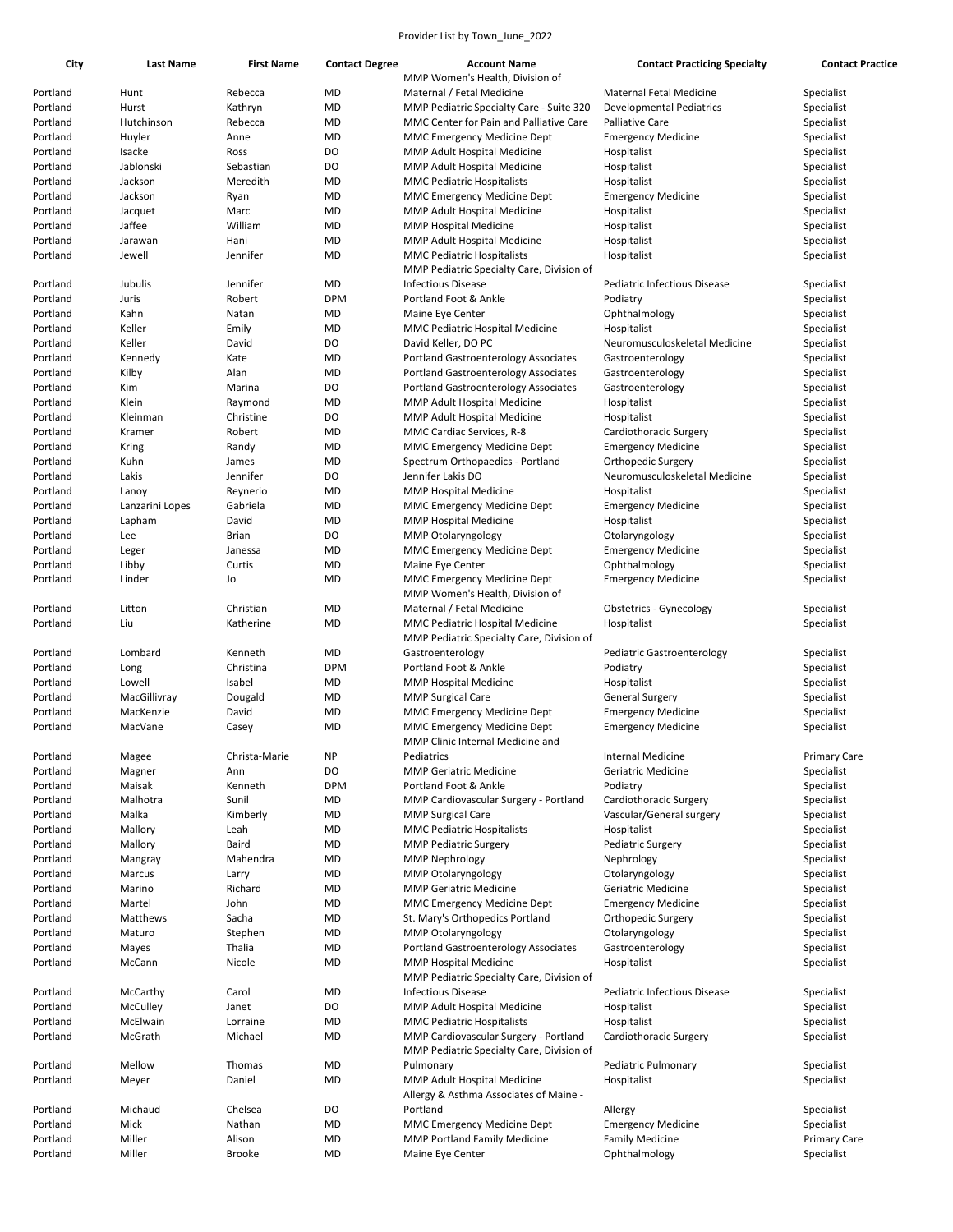| City     | <b>Last Name</b> | <b>First Name</b> | <b>Contact Degree</b> | <b>Account Name</b>                         | <b>Contact Practicing Specialty</b> | <b>Contact Practice</b>        |
|----------|------------------|-------------------|-----------------------|---------------------------------------------|-------------------------------------|--------------------------------|
| Portland | Miller           | Heidi             | MD                    | MMP Surgical Care Casco Bay                 | <b>General Surgery</b>              | Specialist                     |
| Portland | Millspaugh       | Gordon            | MD                    | <b>Portland Gastroenterology Associates</b> | Gastroenterology                    | Specialist                     |
| Portland | Mimikos          | Christina         | DO                    | <b>MMP Otolaryngology</b>                   | Otolaryngology                      | Specialist                     |
| Portland | Moore            | Jeffrey           | <b>MD</b>             | Maine Eye Center                            | Ophthalmology                       | Specialist                     |
|          |                  |                   |                       | MMP Clinic Internal Medicine and            |                                     |                                |
| Portland | Mora             | Jennifer          | APRN-FNP              | Pediatrics                                  | <b>Internal Medicine</b>            | <b>Primary Care</b>            |
| Portland | Moreno, JR       | Fernando          | MD                    | MMC Center for Pain and Palliative Care     | <b>Palliative Care</b>              | Specialist                     |
| Portland | Morrione         | Thomas            | MD                    | <b>MMP Geriatric Medicine</b>               | Geriatric Medicine                  | Specialist                     |
| Portland | Morris           | Jonathan          | MD                    | MMC Psychiatry Dept.                        | Psychiatry                          | Specialist                     |
| Portland | Morris           | Alan              | <b>MD</b>             | MMP Pediatric Specialty Care - Suite 320    | Pediatric Endocrinology             | Specialist                     |
| Portland | Morse            | James             | MD                    | <b>Portland Gastroenterology Associates</b> | Gastroenterology                    | Specialist                     |
| Portland | Morse            | Bryan             | <b>MD</b>             | <b>MMC</b>                                  | <b>General Surgery</b>              | Specialist                     |
| Portland | Motyl            | Christopher       | DO                    | <b>MMC Pediatric Hospitalists</b>           | Hospitalist                         | Specialist                     |
| Portland | Murray           | Logan             | MD                    | <b>MMC Pediatric Hospitalists</b>           | Hospitalist                         | Specialist                     |
| Portland | Murray           | Thomas            | MD                    | Spectrum Orthopaedics - Portland            | Orthopedic Surgery                  | Specialist                     |
| Portland | Murry            | Christopher       | DO                    | <b>MMP Otolaryngology</b>                   | Otolaryngology                      | Specialist                     |
|          |                  |                   |                       | Allergy & Asthma Associates of Maine -      |                                     |                                |
| Portland | Musmand          | Jonathan          | MD                    | Portland                                    | Allergy                             | Specialist                     |
| Portland | Nash             | William           | MD                    | St. Mary's Orthopedics Portland             | <b>General Surgery</b>              | Specialist                     |
|          |                  | Innocent          | DO                    | MMP Adult Hospital Medicine                 |                                     |                                |
| Portland | Ndzana           | Mark              | MD                    | <b>MMC Emergency Medicine Dept</b>          | Hospitalist                         | Specialist                     |
| Portland | Neavyn           | Lisa              | MD                    |                                             | <b>Emergency Medicine</b>           | Specialist                     |
| Portland | Neavyn           |                   |                       | Maine Eye Center                            | Ophthalmology                       | Specialist                     |
| Portland | Nelson           | Sara              | MD                    | MMC Emergency Medicine Dept                 | <b>Emergency Medicine</b>           | Specialist                     |
| Portland | Newman           | Michael           | MD                    | Spectrum Orthopaedics - Portland            | Orthopedics                         | Specialist                     |
| Portland | Newton           | Olivia            | <b>DPM</b>            | Ankle and Foot Associates P.C.              | Podiatry                            | Specialist                     |
| Portland | Nguyen           | Jackie            | MD                    | <b>Eyecare Medical Group</b>                | Ophthalmology                       | Specialist                     |
| Portland | Nolan            | Brian             | MD                    | <b>MMP Surgical Care</b>                    | Vascular/General surgery            | Specialist                     |
| Portland | Norman           | Anastasia         | MD                    | MMP Portland Family Medicine                | <b>Family Medicine</b>              | <b>Primary Care</b>            |
| Portland | Normandin        | Adam              | <b>MD</b>             | <b>MMP Portland Family Medicine</b>         | <b>Family Medicine</b>              | <b>Primary Care</b>            |
| Portland | Norwood          | Annabelle Rae     | MD                    | <b>MMP Geriatric Medicine</b>               | Geriatric Medicine                  | Specialist                     |
| Portland | O'Meara          | John              | <b>MD</b>             | <b>MMC Cardiology</b>                       | Cardiology                          | Specialist                     |
| Portland | Oakley           | Grant             | DO                    | <b>MMP Nephrology</b>                       | Nephrology                          | Specialist                     |
| Portland | Oliviero         | Vincent           | MD                    | Spectrum Orthopaedics - Portland            | Orthopedic Surgery                  | Specialist                     |
| Portland | Olshan           | Jerrold           | MD                    | MMP Pediatric Specialty Care - Suite 320    | Pediatric Endocrinology             | Specialist                     |
| Portland | Osella           | Avery             | MD                    | <b>MMP Hospital Medicine</b>                | Hospitalist                         | Specialist                     |
| Portland | Ottolini         | Mary              | MD                    | MMC Pediatric Hospital Medicine             | Hospitalist                         | Specialist                     |
| Portland | Owens            | William           | MD                    | MMC Emergency Medicine Dept                 | <b>Emergency Medicine</b>           | Specialist                     |
| Portland | Palma-Vargas     | Juan              | <b>MD</b>             | <b>MMP Surgical Care</b>                    | General Surgery                     | Specialist                     |
| Portland | Pandya           | Kartikey          | MD                    | <b>MMP Pediatric Surgery</b>                | Pediatric Surgery                   | Specialist                     |
| Portland | Parker           | Paul              | MD                    | <b>MMP Nephrology</b>                       | Nephrology                          | Specialist                     |
| Portland | Parker           | Mark              | MD                    | Maine Transplant Program                    | Nephrology                          | Specialist                     |
| Portland | Parnes           | Aaron             | MD                    | <b>Eyecare Medical Group</b>                | Ophthalmology                       | Specialist                     |
| Portland | Pavlak           | Douglas           | MD                    | Spectrum Orthopaedics - Portland            | <b>Physical Medicine</b>            | Specialist                     |
| Portland | Perlmutter       | Gary              | <b>MD</b>             | Spectrum Orthopaedics - Portland            | Orthopedic Surgery                  | Specialist                     |
| Portland | Perros           | <b>Nicholas</b>   | MD                    | MMP Adult Hospital Medicine                 | Hospitalist                         | Specialist                     |
| Portland | Picone           | Claudia           | MD                    | MMP Adult Hospital Medicine                 | Hospitalist; Internal Medicine      | <b>Primary Care/Specialist</b> |
| Portland | Piers            | Wayne             | DO                    | Spectrum Orthopaedics - Portland            | Orthopedic Surgery                  | Specialist                     |
| Portland | Pilkington III   | Edward            | MD                    | MMC                                         | <b>Infectious Disease</b>           | Specialist                     |
|          |                  |                   |                       | MMP Women's Health, Division of             |                                     |                                |
| Portland | Pinette          | Michael           | MD                    | Maternal / Fetal Medicine                   | Maternal Fetal Medicine             | Specialist                     |
| Portland | Pingitore        | Christopher       | <b>DPM</b>            | Ankle and Foot Associates P.C.              | Podiatry                            | Specialist                     |
| Portland | Piraino          | Tina              | DO                    | MMP Adult Hospital Medicine                 | Hospitalist                         | Specialist                     |
| Portland | Pizzo            | Kelly             | MD                    | Portland Gastroenterology Associates        | Gastroenterology                    | Specialist                     |
| Portland | Pleacher         | Kristine          | MD                    | MMC Pediatric Intensive Care Unit           | Hospitalist                         | Specialist                     |
| Portland | Polisner         | David             | MD                    | <b>MMP Geriatric Medicine</b>               | Geriatric Medicine                  | Specialist                     |
| Portland | Pollard          | Margaret          | MD                    | Maine Eye Center                            | Ophthalmology                       | Specialist                     |
| Portland | Potter           | Benjamin          | MD                    | <b>Portland Gastroenterology Associates</b> | Gastroenterology                    | Specialist                     |
|          |                  |                   |                       | MMP Clinic Internal Medicine and            |                                     |                                |
| Portland | Poulin           | Eileen            | MD                    | Pediatrics                                  | Pediatrics                          | <b>Primary Care</b>            |
| Portland | Powers           | Spencer           | MD                    | MMP Adult Hospital Medicine                 | <b>Internal Medicine</b>            | <b>Primary Care</b>            |
| Portland | Price            | Grace             | MD                    | <b>MMP Portland Family Medicine</b>         | <b>Family Medicine</b>              | <b>Primary Care</b>            |
| Portland | Price            | Cameron           | MD                    | MMP Adult Hospital Medicine                 | Hospitalist                         | Specialist                     |
|          |                  |                   |                       | MMP Women's Health, Division of             |                                     |                                |
| Portland | Pulvino          | John              | MD                    | Maternal / Fetal Medicine                   | Maternal Fetal Medicine             | Specialist                     |
| Portland | Quadri           | Syed              | MD                    | <b>MMP Surgical Care</b>                    | <b>Thoracic Surgery</b>             | Specialist                     |
| Portland | Quinn            | Reed              | MD                    | MMP Cardiovascular Surgery - Portland       | Cardiothoracic Surgery              | Specialist                     |
| Portland | Radke            | Frederick         | MD                    | <b>MMP Surgical Care</b>                    | <b>General Surgery</b>              | Specialist                     |
| Portland | Rand             | Melanie           | DO                    | MMC Weight and Wellness                     | Family Medicine - Non PCP           | Specialist                     |
| Portland | Rappold          | Joseph            | MD                    | <b>MMP Surgical Care</b>                    | <b>General Surgery</b>              | Specialist                     |
|          |                  |                   |                       | MMP Clinic Internal Medicine and            |                                     |                                |
| Portland | Raymond          | Gregg             | MD                    | Pediatrics                                  | <b>Internal Medicine</b>            | <b>Primary Care</b>            |
| Portland | Redding          | Julia             | DO                    | <b>MMP Geriatric Medicine</b>               | Geriatric Medicine                  | Specialist                     |
| Portland | Rehberg          | Joshua            | MD                    | MMC Emergency Medicine Dept                 | <b>Emergency Medicine</b>           | Specialist                     |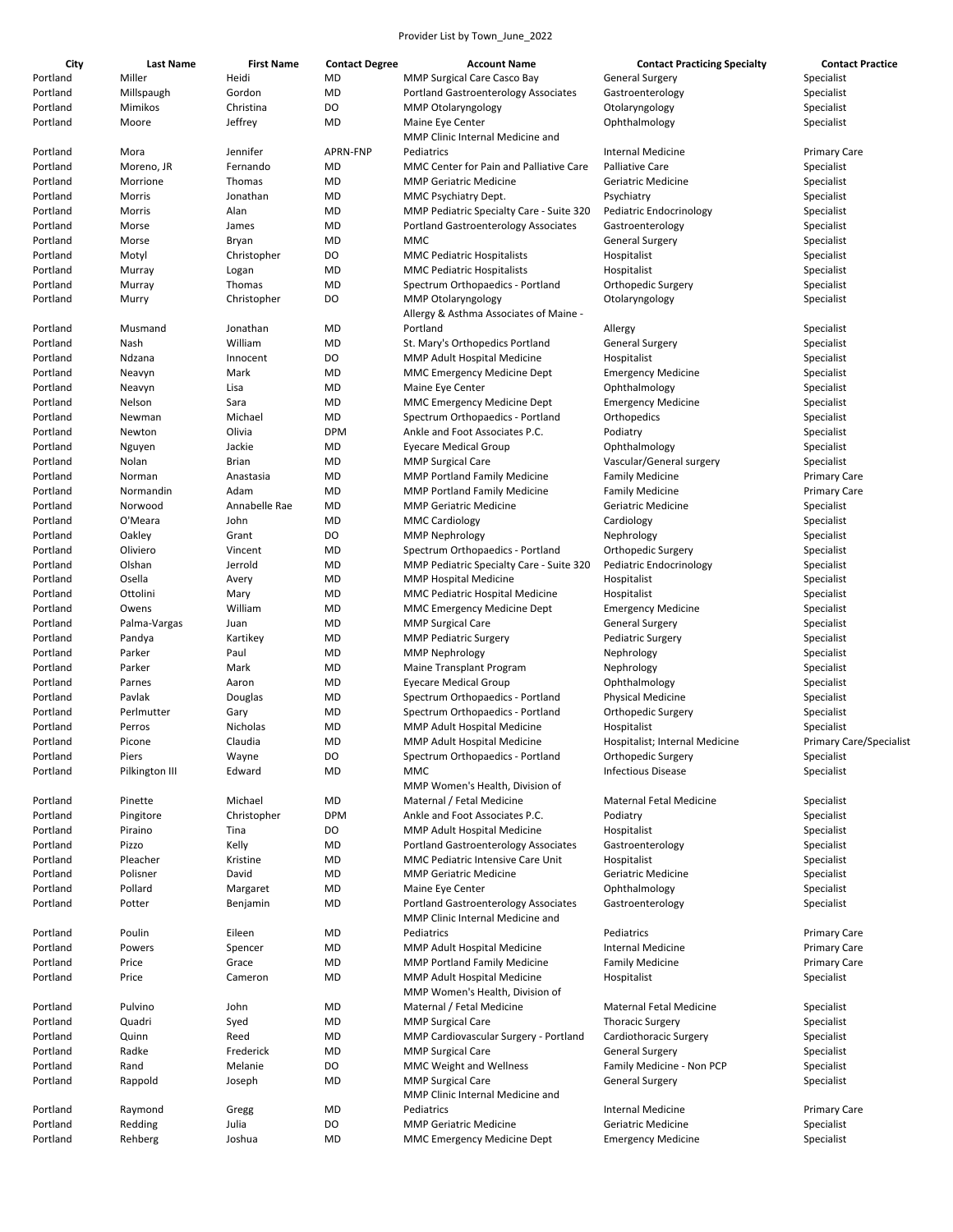| City     | Last Name    | <b>First Name</b> | <b>Contact Degree</b> | <b>Account Name</b>                                                        | <b>Contact Practicing Specialty</b>                            | <b>Contact Practice</b> |
|----------|--------------|-------------------|-----------------------|----------------------------------------------------------------------------|----------------------------------------------------------------|-------------------------|
| Portland | Richards     | Lewis             | MD                    | MMC Center for Pain and Palliative Care                                    | Hospice and Palliative Medicine/Pediatrics Specialist          |                         |
| Portland | Richards     | Amber             | MD                    | <b>MMC Emergency Medicine Dept</b>                                         | <b>Emergency Medicine</b>                                      | Specialist              |
| Portland | Riddleberger | James             | MD                    | <b>MMP Portland Family Medicine</b>                                        | Family Medicine - Non PCP                                      | <b>Primary Care</b>     |
| Portland | Riviere      | Amy               | DO                    | MMP Adult Hospital Medicine                                                | Hospitalist                                                    | Specialist              |
| Portland | Roberts      | M Parker          | MD                    | MMP Surgical Care Casco Bay                                                | Colon & Rectal Surgery                                         | Specialist              |
| Portland | Roberts      | Amanda            | DO                    | <b>MMP Hospital Medicine</b>                                               | Hospitalist                                                    | Specialist              |
| Portland | Roediger     | Frederick         | MD                    | <b>MMP Otolaryngology</b>                                                  | Otolaryngology                                                 | Specialist              |
| Portland | Rolshud      | Daniil            | MD                    | <b>Portland Gastroenterology Associates</b>                                | Gastroenterology                                               | Specialist              |
| Portland | Rothenberg   | Debra             | MD                    | <b>MMP Portland Family Medicine</b>                                        | <b>Family Medicine</b>                                         | <b>Primary Care</b>     |
| Portland | Rotta        | Stacey            | MD                    | <b>MMP Acute Care Surgery</b>                                              | <b>General Surgery</b>                                         | Specialist              |
| Portland | Roy          | Christopher       | MD                    | <b>MMP Hospital Medicine</b>                                               | Hospitalist                                                    | Specialist              |
| Portland | Royal        | Richard           | MD                    | <b>MMP Surgical Care</b>                                                   | <b>General Surgery</b>                                         | Specialist              |
| Portland | Rubin        | Clifford          | DO                    | MMP Adult Hospital Medicine<br>MMP Pediatric Specialty Care, Division of   | <b>Internal Medicine</b>                                       | <b>Primary Care</b>     |
| Portland | Russell      | George            | MD                    | Gastroenterology                                                           | Pediatric Gastroenterology                                     | Specialist              |
| Portland | Rutherford   | Cristina          | MD                    | <b>Portland Gastroenterology Associates</b>                                | Gastroenterology                                               | Specialist              |
| Portland | Saad         | Richard           | MD                    | MMP Surgical Care Casco Bay                                                | Gastroenterology                                               | Specialist              |
| Portland | Sahagian     | Kirk              | DO                    | MMP Surgical Care Casco Bay                                                | General Surgery                                                | Specialist              |
| Portland | Sanders      | Stephen           | <b>MD</b>             | <b>MMC Emergency Medicine Dept</b>                                         | <b>Emergency Medicine</b><br>Physical Medicine; Rehabilitation | Specialist              |
| Portland | Savage       | Evan              | MD                    | Physical and Functional Medicine Inc<br>Hospital Osteopathic Manipulative  | Medicine                                                       | Specialist              |
| Portland | Savernik     | Iris              | DO                    | Medicine PC - 195 Foreriver                                                | Neuromusculoskeletal Medicine                                  | Specialist              |
| Portland | Sawhney      | Jaswin            | MD                    | <b>MMP Surgical Care</b>                                                   | <b>General Surgery</b>                                         | Specialist              |
| Portland | Sawyer       | Douglas           | MD                    | <b>MMC Cardiology</b>                                                      | Cardiology                                                     | Specialist              |
| Portland | Schaumburg   | Jessica           | DO                    | <b>MMP Hospital Medicine</b><br>MMP Clinic Internal Medicine and           | Hospitalist                                                    | Specialist              |
| Portland | Sciacca      | Kristen           | <b>MD</b>             | Pediatrics                                                                 | <b>Internal Medicine</b>                                       | <b>Primary Care</b>     |
| Portland | Scott        | Samuel            | <b>MD</b>             | Spectrum Orthopaedics - Portland                                           | <b>Hand Surgery</b>                                            | Specialist              |
| Portland | Segal        | Alan              | MD                    | <b>MMP Nephrology</b>                                                      | Nephrology                                                     | Specialist              |
| Portland | Segre        | Tiffany           | MD                    | <b>MMP Portland Family Medicine</b><br>Hospital Osteopathic Manipulative   | <b>Family Medicine</b>                                         | <b>Primary Care</b>     |
| Portland | Sendzicki    | Bonnie            | DO                    | Medicine PC - Bramhall                                                     | Neuromusculoskeletal Medicine                                  | Specialist              |
| Portland | Sharpless    | Kathryn           | MD                    | MMC Dept OB/GYN                                                            | Obstetrics - Gynecology                                        | Specialist              |
| Portland | Sheppard     | Forest            | MD                    | MMP Acute Care Surgery                                                     | <b>General Surgery</b>                                         | Specialist              |
| Portland | Sholl        | Matthew           | MD                    | <b>MMC Emergency Medicine Dept</b>                                         | <b>Emergency Medicine</b>                                      | Specialist              |
| Portland | Shurtleff    | Eric              | DO                    | <b>MMP Surgical Care</b>                                                   | <b>General Surgery</b>                                         | Specialist              |
| Portland | Silco        | Edward            | DO                    | <b>MMP Portland Pediatrics</b>                                             | Pediatrics                                                     | <b>Primary Care</b>     |
| Portland | Sise         | Adam              | <b>MD</b>             | <b>Eyecare Medical Group</b>                                               | Ophthalmology                                                  | Specialist              |
| Portland | Smilowicz    | Alicia            | DO, FAAO              | <b>HealthCalls LLC</b><br>MMP Pediatric Specialty Care, Division of        | Neuromusculoskeletal Medicine                                  | Specialist              |
| Portland | Smith        | Wendy             | MD                    | Genetics & Metabolism<br>MMP Pediatric Specialty Care, Division of         | Pediatric Genetics & Metabolism                                | Specialist              |
| Portland | Smith        | Rosemarie         | MD                    | Genetics & Metabolism                                                      | Pediatric Genetics & Metabolism                                | Specialist              |
| Portland | Smith        | Robert            | <b>MD</b>             | <b>MMP Gilman Clinic</b>                                                   | <b>Infectious Disease</b>                                      | Specialist              |
| Portland | Solish       | Samuel            | MD                    | <b>Eyecare Medical Group</b><br>MMP Women's Health, Division of            | Ophthalmology                                                  | Specialist              |
| Portland | Spratt       | Daniel            | MD                    | Reproductive Endrocrinology<br>MMP Clinic Internal Medicine and            | Reproductive Endocrinology                                     | Specialist              |
| Portland | Stam         | Christine         | APRN-PNP              | Pediatrics                                                                 | <b>Internal Medicine</b>                                       | <b>Primary Care</b>     |
| Portland | Statman      | Scott             | MD                    | MMP Adult Hospital Medicine                                                | Hospitalist                                                    | Specialist              |
| Portland | Stefan       | Andreas           | MD                    | <b>Portland Gastroenterology Associates</b>                                | Gastroenterology                                               | Specialist              |
| Portland | Steidl       | Scott             | MD                    | <b>Eyecare Medical Group</b>                                               | Ophthalmology                                                  | Specialist              |
| Portland | Steinmetz    | Richard           | <b>DPM</b>            | Richard Steinmetz, DPM                                                     | Podiatry                                                       | Specialist              |
| Portland | Sterrer      | Jordan            | MD                    | <b>Eyecare Medical Group</b>                                               | Ophthalmology                                                  | Specialist              |
| Portland | Stevens      | Sandra            | MD                    | MMC Palliative Medicine - 22 Bramhall                                      | <b>Emergency Medicine</b>                                      | Specialist              |
| Portland | Stumpf       | Isabella          | DO                    | MMC Center for Pain and Palliative Care                                    | Hospitalist                                                    | Specialist              |
| Portland | Subba        | Hilamber          | MD                    | MMP Adult Hospital Medicine                                                | Hospitalist                                                    | Specialist              |
| Portland | Swartz       | Jonathan          | MD                    | MMP Pediatric Specialty Care - Suite 320                                   | Pediatric Endocrinology                                        | Specialist              |
| Portland | Sweeney      | Timothy           | MD                    | <b>MMC Emergency Medicine Dept</b>                                         | <b>Emergency Medicine</b>                                      | Specialist              |
| Portland | Sztam        | Kevin             | MD                    | MMP Pediatric Specialty Care - Suite 320                                   | Pediatric Gastroenterology                                     | Specialist              |
| Portland | Talpey       | William           | MD                    | <b>MMP Geriatric Medicine</b><br>MMP Pediatric Specialty Care, Division of | Geriatric Medicine                                             | Specialist              |
| Portland | Tanzer       | Marie             | MD                    | Nephrology                                                                 | Pediatric Nephrology                                           | Specialist              |
| Portland | Thakarar     | Kinna             | DO                    | <b>MMP Gilman Clinic</b>                                                   | <b>Infectious Disease</b>                                      | Specialist              |
| Portland | Thim         | Monica            | DO                    | MMP Adult Hospital Medicine                                                | <b>Internal Medicine</b>                                       | <b>Primary Care</b>     |
| Portland | Thomas       | Randolph Simmons  | MD                    | MMP Adult Hospital Medicine                                                | Hospitalist                                                    | Specialist              |
| Portland | Thyssen      | Andreas           | MD                    | MMP Adult Hospital Medicine                                                | Hospitalist                                                    | Specialist              |
| Portland | Tobolski     | Jared             | MD                    | <b>MMP Hospital Medicine</b>                                               | Hospitalist                                                    | Specialist              |
| Portland | Tozier       | Michael           | MD                    | <b>MMP Hospital Medicine</b>                                               | Hospitalist                                                    | Specialist              |
| Portland | Trowbridge   | Robert            | MD                    | MMP Adult Hospital Medicine<br>MMP Clinic Internal Medicine and            | Hospitalist                                                    | Specialist              |
| Portland | Truncali     | Andrea            | <b>MD</b>             | Pediatrics                                                                 | Family Medicine - Non PCP                                      | Specialist              |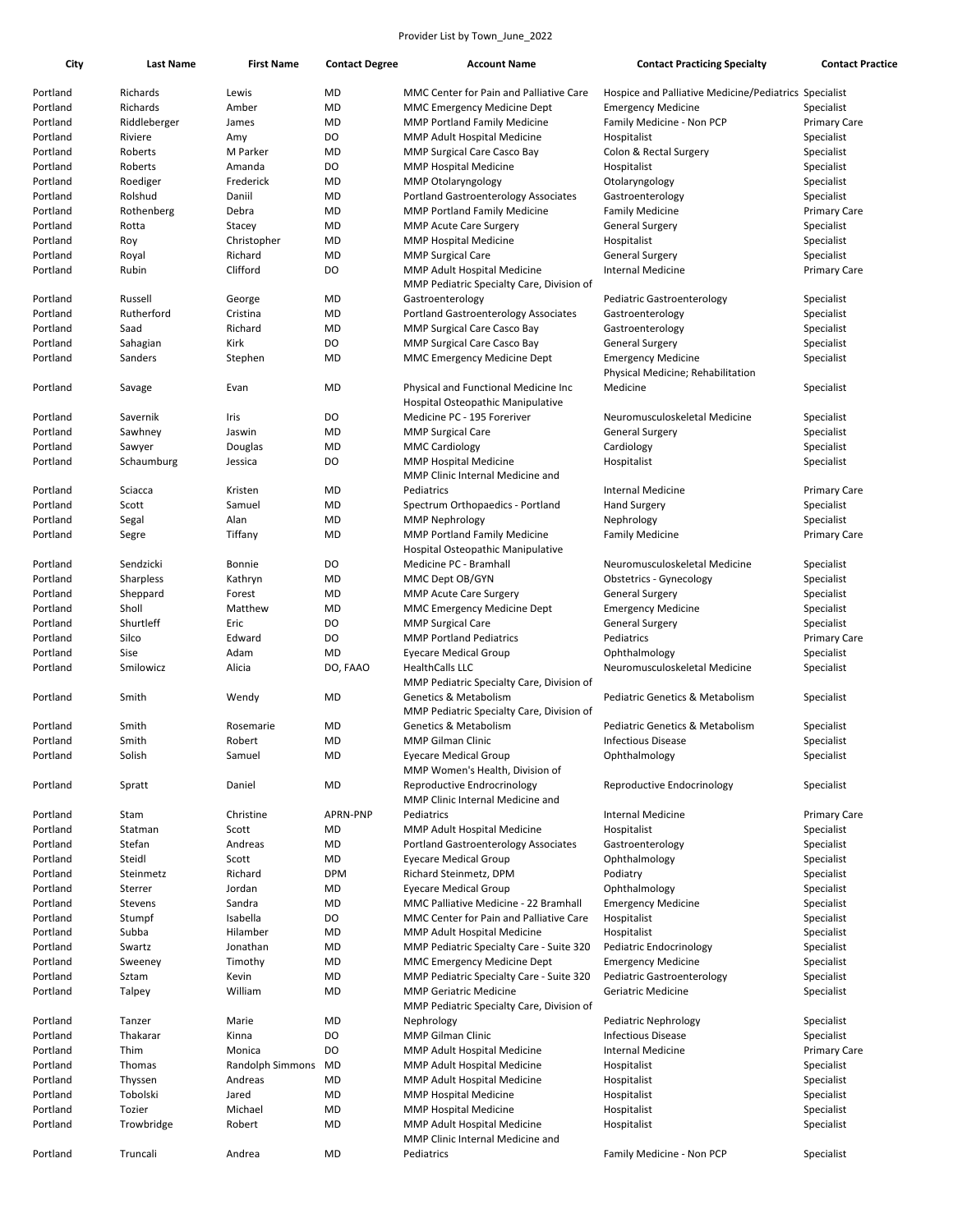| City       | <b>Last Name</b> | <b>First Name</b> | <b>Contact Degree</b> | <b>Account Name</b>                                                       | <b>Contact Practicing Specialty</b> | <b>Contact Practice</b> |
|------------|------------------|-------------------|-----------------------|---------------------------------------------------------------------------|-------------------------------------|-------------------------|
| Portland   | Trydestam        | Cecilia           | <b>MD</b>             | <b>MMP Surgical Care</b>                                                  | <b>General Surgery</b>              | Specialist              |
|            |                  |                   | DO                    |                                                                           |                                     |                         |
| Portland   | Tse              | Lindsay           |                       | MMP Surgical Care Casco Bay                                               | <b>General Surgery</b>              | Specialist              |
| Portland   | Tumavicus        | Edward            | <b>MD</b>             | <b>MMP Portland Family Medicine</b>                                       | <b>Family Medicine</b>              | <b>Primary Care</b>     |
| Portland   | Turner           | Elizabeth         | <b>MD</b>             | <b>MMP Surgical Care</b>                                                  | <b>General Surgery</b>              | Specialist              |
| Portland   | Turner           | Christopher       | <b>MD</b>             | <b>MMP Pediatric Surgery</b>                                              | Pediatric Surgery                   | Specialist              |
|            |                  |                   |                       | Hospital Osteopathic Manipulative                                         |                                     |                         |
| Portland   | Uhler            | Brett             | DO                    | Medicine PC - Bramhall                                                    | <b>Manipulative Medicine</b>        | Specialist              |
|            |                  |                   |                       |                                                                           |                                     |                         |
| Portland   | Varaklis         | Kalli             | <b>MD</b>             | MMC Dept OB/GYN                                                           | <b>Obstetrics - Gynecology</b>      | Specialist              |
| Portland   | Vella            | John              | MD, FACP              | <b>MMP Nephrology</b><br>MMP Pediatric Specialty Care, Division of        | Nephrology                          | Specialist              |
| Portland   | Vozzelli         | Kathleen          | MD                    | <b>Infectious Disease</b>                                                 | Pediatric Infectious Disease        | Specialist              |
| Portland   | Wajda            | Brynn             | <b>MD</b>             | Maine Eye Center                                                          | Ophthalmology                       | Specialist              |
| Portland   | Wang             |                   | <b>MD</b>             | MMC Emergency Medicine Dept                                               | <b>Emergency Medicine</b>           | Specialist              |
|            |                  | Xiangyu           |                       |                                                                           |                                     |                         |
| Portland   | Wasserman        | James             | <b>MD</b>             | <b>MMP Nephrology</b><br>MMP Women's Health, Division of                  | Nephrology                          | Specialist              |
| Portland   | Wax              | Joseph            | <b>MD</b>             | Maternal / Fetal Medicine                                                 | <b>Maternal Fetal Medicine</b>      | Specialist              |
| Portland   | Wendell          | Lauren            | MD                    | MMC Emergency Medicine Dept                                               | <b>Emergency Medicine</b>           | Specialist              |
|            |                  |                   |                       |                                                                           |                                     |                         |
| Portland   | White            | Raymond           | <b>MD</b>             | MMP Orthopedic, Trauma & Fracture Care Orthopedic Surgery                 |                                     | Specialist              |
| Portland   | Whiting          | James             | MD                    | <b>MMP Surgical Care</b>                                                  | <b>Transplant Surgery</b>           | Specialist              |
| Portland   | Wierman          | Heidi             | MD                    | <b>MMP Geriatric Medicine</b>                                             | Geriatric Medicine                  | Specialist              |
|            |                  |                   |                       |                                                                           |                                     |                         |
| Portland   | Wilkerson        | James             | <b>MD</b>             | Spectrum Orthopaedics - Portland                                          | Hand Surgery; Orthopedic Surgery    | Specialist              |
| Portland   | Williams         | Rachel            | MD                    | <b>MMC Emergency Medicine Dept</b>                                        | <b>Emergency Medicine</b>           | Specialist              |
| Portland   | Wilson           | Christina         | MD                    | <b>MMC Emergency Medicine Dept</b>                                        | <b>Emergency Medicine</b>           | Specialist              |
| Portland   | Withers          | Laura             | MD                    | <b>MMP Surgical Care</b>                                                  | <b>General Surgery</b>              | Specialist              |
| Portland   | Withers          | Christopher       | MD                    | MMP Adult Hospital Medicine                                               | Hospitalist                         | Specialist              |
| Portland   | Wolf             | Bryce             | MD                    | Spectrum Orthopaedics - Portland                                          | Orthopedic Surgery                  | Specialist              |
|            |                  |                   |                       |                                                                           |                                     |                         |
| Portland   | Wood             | <b>Nellie</b>     | MD                    | <b>MMP Hospital Medicine</b>                                              | Hospitalist                         | Specialist              |
| Portland   | Wood             | Samantha          | MD                    | MMC Emergency Medicine Dept                                               | <b>Emergency Medicine</b>           | Specialist              |
| Portland   | Woodworth        | Samuel            | MD                    | MMP Adult Hospital Medicine                                               | Hospitalist                         | Specialist              |
| Portland   | Woolston         | Sophie            | <b>MD</b>             | <b>MMC Infectious Disease</b>                                             | <b>Infectious Disease</b>           | Specialist              |
| Portland   | Wu               | Leslie            | MD                    | <b>MMP Surgical Care</b>                                                  | <b>General Surgery</b>              | Specialist              |
|            |                  |                   |                       | MMP Pediatric Specialty Care, Division of                                 |                                     |                         |
| Portland   | Wyatt            | Colby             | MD                    | Pulmonary                                                                 | Pediatric Pulmonary                 | Specialist              |
|            |                  |                   |                       | MMP Women's Health, Division of                                           |                                     |                         |
| Portland   | Zamore           | Elizabeth         | DO                    | Maternal / Fetal Medicine                                                 | <b>Obstetrics - Gynecology</b>      | Specialist              |
| Portland   | Zarookian        | Emily             | MD                    | MMP Adult Hospital Medicine                                               | <b>Internal Medicine</b>            | <b>Primary Care</b>     |
| Portland   | Zimmerman        | Kate              | DO                    | MMC Emergency Medicine Dept                                               | <b>Emergency Medicine</b>           | Specialist              |
|            |                  |                   |                       |                                                                           |                                     |                         |
| Portland   | Zoll             | Eden              | DO                    | Portland Osteopathic, PA                                                  | <b>Manipulative Medicine</b>        | Specialist              |
| Portland   | Zubrow           | Michael           | MD                    | MMC Pediatric Intensive Care Unit                                         | <b>Pediatric Critical Care</b>      | Specialist              |
| Portland   | Zviti            | Ronald            | <b>MD</b>             | MMP Pediatric Specialty Care - Suite 320                                  | Pediatric Nephrology                | Specialist              |
|            |                  |                   |                       | Maine Center for Cancer Medicine and<br>Blood Disorders d/b/a New England |                                     |                         |
| Portsmouth | Fukuda           | Yoko              | MD                    | Cancer Specialists - Portsmouth                                           | Oncology                            | Specialist              |
|            |                  |                   | DO                    |                                                                           |                                     |                         |
| Rockland   | Emery            | Kendra            |                       | PenBay Primary Care Rockland                                              | <b>Family Medicine</b>              | <b>Primary Care</b>     |
| Rockport   | Abernathy        | Karen             | MD                    | PenBay Internal Medicine                                                  | <b>Internal Medicine</b>            | <b>Primary Care</b>     |
| Rockport   | Albertson        | Elizabeth         | MD                    | PenBay Urology<br>PenBay Medical Center Hospitalists                      | Urology                             | Specialist              |
|            |                  |                   |                       |                                                                           |                                     |                         |
| Rockport   | Anderson         | Denise            | DO                    | Services                                                                  | Hospitalist                         | Specialist              |
| Rockport   | Barrett-Hibl     | Jenny             | <b>FNP</b>            | PenBay Family Medicine                                                    | <b>Family Medicine</b>              | <b>Primary Care</b>     |
| Rockport   | Bernadino        | Kirk              | MD                    | PenBay Gastroenterology                                                   | Gastroenterology                    | Specialist              |
|            |                  |                   |                       |                                                                           |                                     |                         |
| Rockport   | Billington       | Mark              | MD                    | PenBay Surgery & Wound Healing Center                                     | <b>General Surgery</b>              | Specialist              |
| Rockport   | Carter           | Olivia            | <b>MD</b>             | PenBay Family Medicine                                                    | <b>Family Medicine</b>              | <b>Primary Care</b>     |
| Rockport   | Chamberlin       | G. Parker         | MD                    | PenBay Ear, Nose, & Throat                                                | Otolaryngology                      | Specialist              |
|            |                  |                   |                       | PenBay Medical Center - Emergency                                         |                                     |                         |
| Rockport   | Civiello         | Caitlin           | <b>MD</b>             | Department                                                                | <b>Emergency Medicine</b>           | Specialist              |
|            |                  |                   |                       | PenBay Medical Center - Emergency                                         |                                     |                         |
| Rockport   | Clark            | Ariel             | MD                    | Department                                                                | <b>Emergency Medicine</b>           | Specialist              |
|            |                  | Joshua            |                       |                                                                           |                                     | Specialist              |
| Rockport   | Cowgill          |                   | MD                    | MMP MaineHealth Rockport Cardiology                                       | Cardiology                          |                         |
| Rockport   | Crosslin, III    | Thomas            | MD                    | PenBay Surgery & Wound Healing Center                                     | <b>General Surgery</b>              | Specialist              |
|            |                  | <b>Brien</b>      |                       |                                                                           |                                     |                         |
| Rockport   | Davis            |                   | <b>NP</b>             | PenBay Family Medicine                                                    | <b>Family Medicine</b>              | <b>Primary Care</b>     |
| Rockport   | Degani           | Jason             | MD                    | PenBay Medical Center Anesthesia Dept.                                    | Anesthesiology                      | Specialist              |
|            |                  |                   |                       | Camden Dermatology & Mohs Surgery,                                        |                                     |                         |
| Rockport   | Dewitt           | Corey             | MD                    | LLC                                                                       | Dermatology                         | Specialist              |
| Rockport   | Dobbins          | Kristin           | APRN, FNP-C           | PenBay Internal Medicine                                                  | <b>Internal Medicine</b>            | <b>Primary Care</b>     |
| Rockport   | Eggena           | Mark              | MD                    | PenBay Medicine and Infectious Disease                                    | Internal Medicine                   | <b>Primary Care</b>     |
| Rockport   | Ellison          | Lars              | MD                    | PenBay Urology                                                            | Urology                             | Specialist              |
|            |                  |                   |                       | PenBay Medical Center - Emergency                                         |                                     |                         |
| Rockport   | Ettinger         | Kyle              | DO                    | Department                                                                | <b>Emergency Medicine</b>           | Specialist              |
|            |                  |                   |                       |                                                                           |                                     |                         |
| Rockport   | Evans            | Richard           | <b>MD</b>             | PenBay Medical Center Anesthesia Dept.                                    | Anesthesiology                      | Specialist              |
|            |                  |                   |                       |                                                                           |                                     |                         |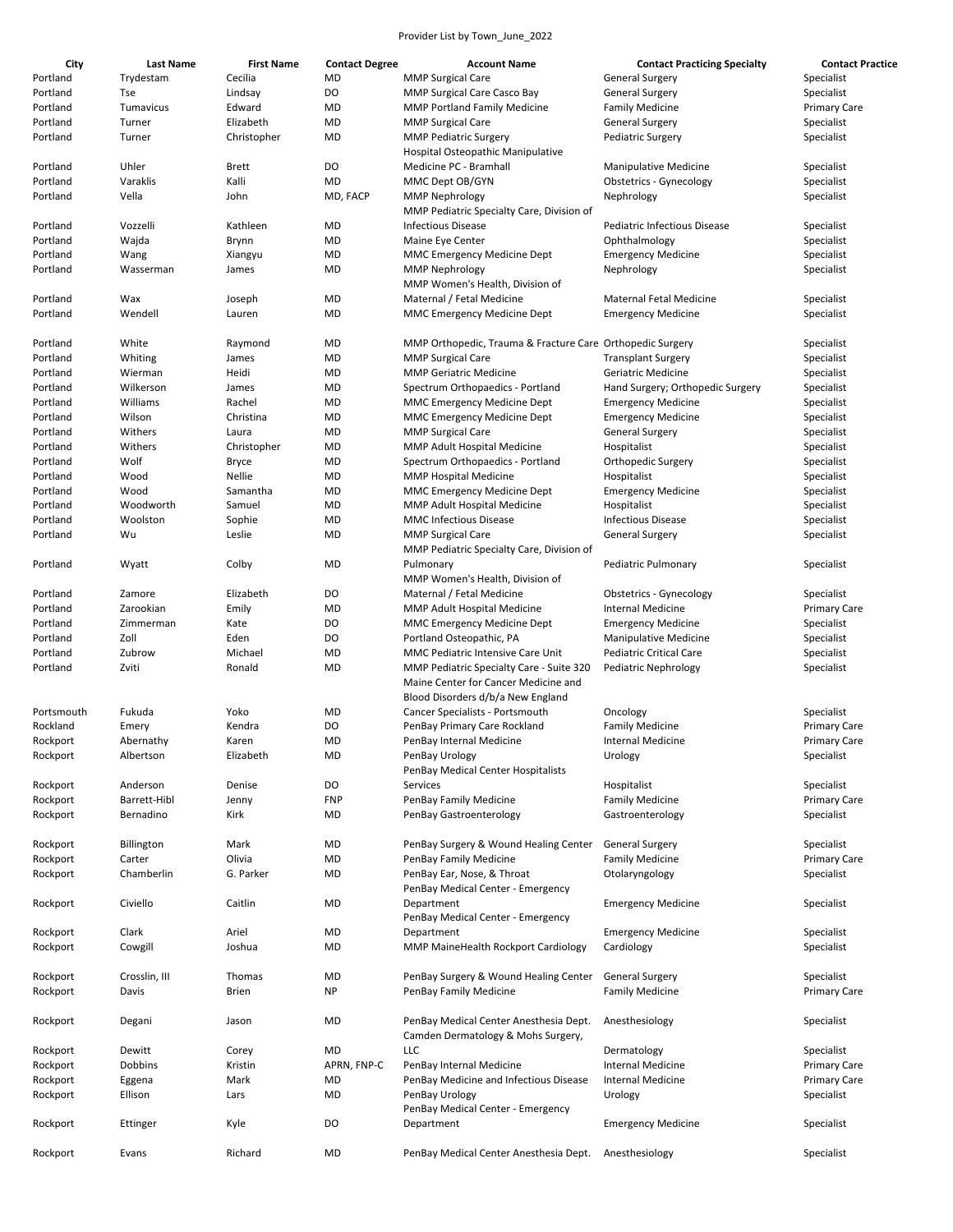| City     | <b>Last Name</b> | <b>First Name</b> | <b>Contact Degree</b> | <b>Account Name</b>                        | <b>Contact Practicing Specialty</b> | <b>Contact Practice</b> |
|----------|------------------|-------------------|-----------------------|--------------------------------------------|-------------------------------------|-------------------------|
| Rockport | Filderman        | Andrew            | MD                    | PenBay Pulmonary                           | Pulmonology                         | Specialist              |
| Rockport | Gelwix           | Christopher       | MD                    | MMP MaineHealth Rockport Cardiology        | Cardiology                          | Specialist              |
|          |                  |                   |                       | PenBay Medical Center - Emergency          |                                     |                         |
| Rockport | Giberson         | Tyler             | MD                    | Department                                 | <b>Emergency Medicine</b>           | Specialist              |
|          |                  |                   |                       | PenBay Medical Center Hospitalists         |                                     |                         |
| Rockport | Goldberg         | Jennifer          | MD                    | Services                                   | Hospitalist                         | Specialist              |
| Rockport | Gramas           | Deirdre           | MD                    | PenBay Rheumatology                        | Rheumatology                        | Specialist              |
| Rockport | Guilfoyle        | Jennifer          | ΝP                    | PenBay Medicine and Infectious Disease     | <b>Family Medicine</b>              | <b>Primary Care</b>     |
| Rockport | Hall             | Marshall          | MD                    | PenBay Urology                             | Urology                             | Specialist              |
| Rockport | Hall             | Samuel            | DPM                   | PenBay Podiatry                            | Podiatry                            | Specialist              |
| Rockport | Hamill           | Ralph             | MD                    | MMP MaineHealth Rockport Cardiology        | Cardiology                          | Specialist              |
|          |                  |                   |                       | PenBay Medical Center - Emergency          |                                     |                         |
| Rockport | Harish           | Nir               | MD                    | Department                                 | <b>Emergency Medicine</b>           | Specialist              |
| Rockport | Hirschfeld       | Hannah            | <b>FNP</b>            | PenBay Medicine and Infectious Disease     | <b>Family Medicine</b>              | <b>Primary Care</b>     |
| Rockport | Hirshberg        | Rotchana          | APRN-FNP              | PenBay Internal Medicine                   | Internal Medicine                   | <b>Primary Care</b>     |
| Rockport | Hoekstra         | <b>Bruce</b>      | MD                    | PenBay Dermatology and Mohs Surgery        | Family Medicine - Non PCP           | Specialist              |
|          |                  |                   |                       | PenBay Medical Center Hospitalists         |                                     |                         |
| Rockport | Howe             | Barry             | MD                    | Services                                   | Hospitalist                         | Specialist              |
|          |                  |                   |                       | PenBay Medical Center Hospitalists         |                                     |                         |
| Rockport | Humphrey         | Ceba              | MD                    | Services                                   | Hospitalist                         | Specialist              |
|          |                  |                   |                       | PenBay Medical Center - Emergency          |                                     |                         |
| Rockport | Jalbuena         | Tracy             | MD                    | Department                                 | <b>Emergency Medicine</b>           | Specialist              |
| Rockport | Kava             | Charles           | DO                    | PenBay Ear, Nose, & Throat                 | Otolaryngology                      | Specialist              |
| Rockport | Kirkpatrick      | Sally             | MD                    | PenBay Neurology                           | Neurology                           | Specialist              |
| Rockport | Kloby            | Margaret          | MD                    | <b>PenBay Pediatrics</b>                   | Pediatrics                          | <b>Primary Care</b>     |
|          |                  | Paul              | MD                    |                                            |                                     | Specialist              |
| Rockport | Kluger           |                   |                       | PenBay Ear, Nose, & Throat                 | Otolaryngology                      |                         |
| Rockport | Landfair         | Jeffrey           | MD                    | PenBay Family Medicine                     | <b>Family Medicine</b>              | <b>Primary Care</b>     |
| Rockport | Lash             | Stephanie         | MD                    | PenBay Neurology                           | Neurology                           | Specialist              |
| Rockport | Laurence         | Robert            | MD                    | Robert Laurence MD                         | Internal Medicine                   | Primary Care            |
|          |                  |                   |                       | Camden Dermatology & Mohs Surgery,         |                                     |                         |
| Rockport | Lavigne          | Kerry             | MD                    | LLC                                        | Dermatology                         | Specialist              |
| Rockport | Lawrence         | Elizabeth         | MD                    | PenBay Medical Center                      | <b>Emergency Medicine</b>           | Specialist              |
|          |                  |                   |                       | PenBay Medical Center - Emergency          |                                     |                         |
| Rockport | Lew              | Nicole            | MD                    | Department                                 | <b>Emergency Medicine</b>           | Specialist              |
| Rockport | Liechty          | Cheryl            | MD                    | PenBay Medicine and Infectious Disease     | <b>Internal Medicine</b>            | <b>Primary Care</b>     |
|          |                  |                   |                       | PenBay Medical Center - Emergency          |                                     |                         |
| Rockport | Lowry            | <b>Bruce</b>      | MD                    | Department                                 | <b>Emergency Medicine</b>           | Specialist              |
|          |                  |                   |                       |                                            |                                     |                         |
| Rockport | Maddox           | David             | MD                    | PenBay Medical Center Anesthesia Dept.     | Anesthesiology                      | Specialist              |
|          |                  |                   |                       | PenBay Medical Center - Emergency          |                                     |                         |
| Rockport | Malya            | Rohith            | MD                    | Department                                 | <b>Emergency Medicine</b>           | Specialist              |
|          |                  |                   |                       | PenBay Medical Center Hospitalists         |                                     |                         |
| Rockport | Martindale       | Madeleine         | MD                    | Services                                   | Hospitalist                         | Specialist              |
| Rockport | Mayhorn          | Rodney            | MD                    | <b>MMP MaineHealth Rockport Cardiology</b> | Cardiology                          | Specialist              |
|          |                  |                   |                       | PenBay Medical Center - Emergency          |                                     |                         |
| Rockport | McAllister       | Mark              | MD                    | Department                                 | <b>Emergency Medicine</b>           | Specialist              |
| Rockport | McKenna          | Jennifer          | MD                    | PenBay Womens Health                       | Obstetrics - Gynecology             | Specialist              |
|          |                  |                   |                       | PenBay Medical Center Hospitalists         |                                     |                         |
| Rockport | Mecklenburg      | Emily             | MD                    | Services                                   | Hospitalist                         | Specialist              |
| Rockport | Merrill          | Robert            | MD                    | PenBay Family Medicine                     | <b>Family Medicine</b>              | <b>Primary Care</b>     |
| Rockport | Michalakes       | Chris             | DO                    | PenBay Medical Center                      | <b>Emergency Medicine</b>           | Specialist              |
|          |                  |                   |                       | PenBay Medical Center Hospitalists         |                                     |                         |
| Rockport | Mitchell         | Patrick           | MD                    | Services                                   | Hospitalist                         | Specialist              |
| Rockport | Mitchell         | Thomas            | MD                    | PenBay Orthopaedics                        | Orthopedic Surgery                  | Specialist              |
|          |                  |                   |                       |                                            |                                     |                         |
| Rockport | Myrick-Brewer    | Carol             | MD                    | PenBay Medical Center Anesthesia Dept.     | Anesthesiology                      | Specialist              |
|          |                  |                   |                       |                                            |                                     |                         |
| Rockport | Mytar-Li         | Jennifer          | DO                    | PenBay Medical Center Anesthesia Dept.     | Anesthesiology                      | Specialist              |
|          |                  |                   |                       |                                            | Physical Medicine; Rehabilitation   |                         |
| Rockport | Nelson           | Emily             | MD                    | PenBay Physical Medicine                   | Medicine                            | Specialist              |
|          |                  |                   |                       | PenBay Medical Center - Emergency          |                                     |                         |
| Rockport | Nicolet          | John              | MD                    | Department                                 | <b>Emergency Medicine</b>           | Specialist              |
|          |                  |                   |                       |                                            |                                     |                         |
|          |                  |                   |                       | Camden Dermatology & Mohs Surgery,         |                                     |                         |
| Rockport | Noble            | Elizabeth         | MD                    | LLC                                        | Dermatology                         | Specialist              |
| Rockport | Nuthakki         | Mohan             | MD                    | PenBay Medical Center Cancer Center        | Oncology                            | Specialist              |
|          |                  |                   |                       |                                            |                                     |                         |
| Rockport | O'Brien          | Timothy           | MD                    | PenBay Surgery & Wound Healing Center      | <b>General Surgery</b>              | Specialist              |
| Rockport | O'Connor III     | Thomas            | MD                    | PenBay Womens Health                       | Obstetrics - Gynecology             | Specialist              |
|          |                  |                   |                       | PenBay Medical Center Hospitalists         |                                     |                         |
| Rockport | Oberg-Higgins    | <b>B</b> Payson   | MD                    | Services                                   | Hospitalist                         | Specialist              |
| Rockport | Paine, Jr.       | Gordon            | MD                    | PenBay Surgical Skin Center                | General Surgery                     | Specialist              |
| Rockport | Pappas           | India             | MD                    | PenBay Womens Health                       |                                     | Specialist              |
|          |                  |                   |                       | PenBay Medical Center Hospitalists         |                                     |                         |
| Rockport | Peabody          | Deborah           | MD                    | Services                                   | Hospitalist                         | Specialist              |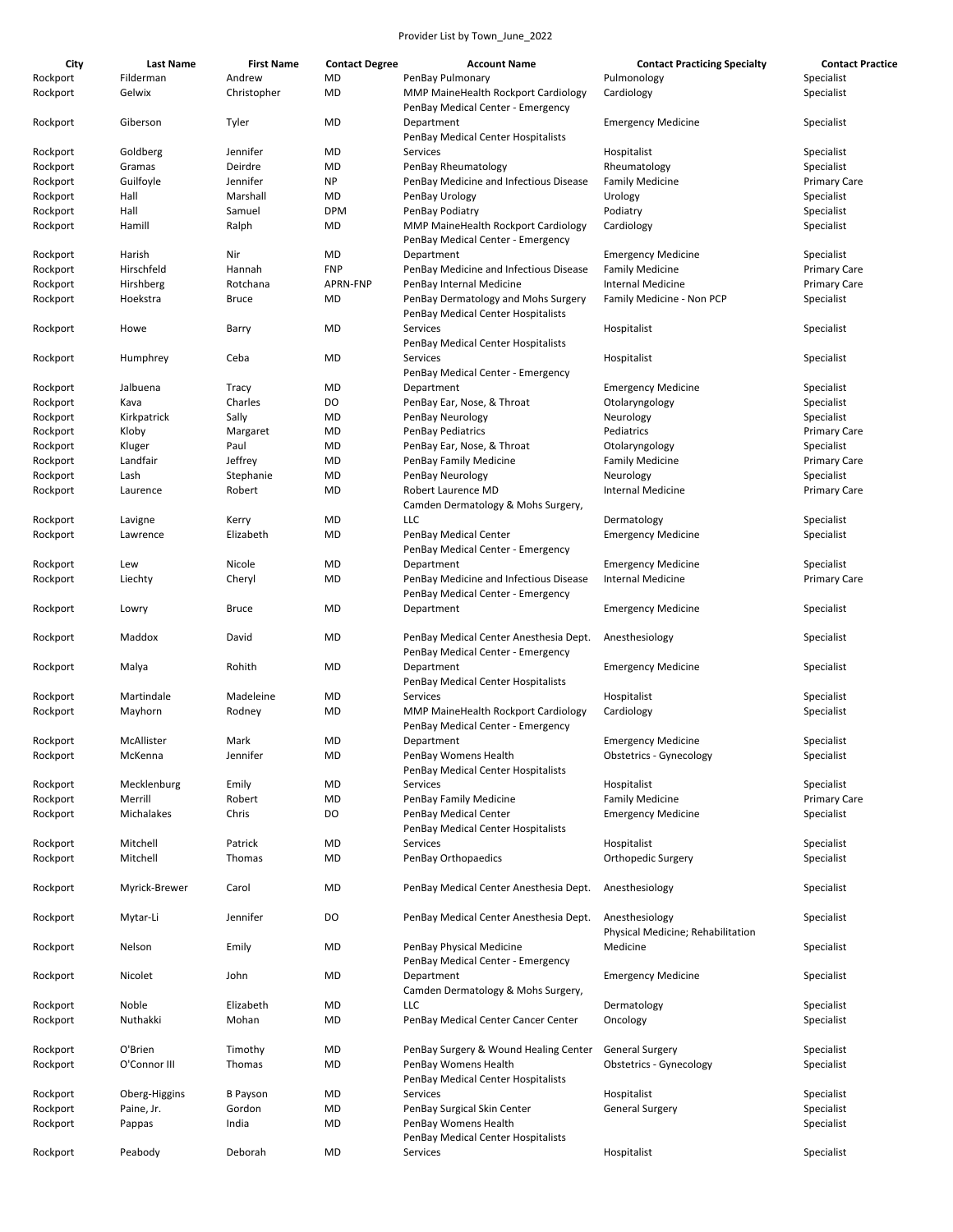| City     | Last Name            | <b>First Name</b> | <b>Contact Degree</b> | <b>Account Name</b>                                                     | <b>Contact Practicing Specialty</b> | <b>Contact Practice</b> |
|----------|----------------------|-------------------|-----------------------|-------------------------------------------------------------------------|-------------------------------------|-------------------------|
|          |                      |                   |                       | PenBay Medical Center Hospitalists                                      |                                     |                         |
| Rockport | Peek                 | David             | MD                    | Services                                                                | Hospitalist                         | Specialist              |
| Rockport | Randolph             | John              | DO                    | PenBay Medical Center                                                   | <b>Emergency Medicine</b>           | Specialist              |
| Rockport | Rasmussen            | Jeffrey           | MD                    | PenBay Orthopaedics                                                     | Orthopedics                         | Specialist              |
| Rockport | Redmond-Durow        | Aoife             | MD                    | PenBay Family Medicine                                                  | <b>Family Medicine</b>              | <b>Primary Care</b>     |
| Rockport | Reilly               | Katherine         | DO                    | PenBay Family Medicine<br>PenBay Medical Center Hospitalists            | <b>Family Medicine</b>              | <b>Primary Care</b>     |
| Rockport | Reynolds             | Carol             | MD                    | Services                                                                | Hospitalist                         | Specialist              |
| Rockport | Ripley               | Tristen           | MD                    | PenBay Family Medicine                                                  | <b>Family Medicine</b>              | <b>Primary Care</b>     |
| Rockport | <b>Rivard Wilcox</b> | Rachel            | PNP                   | <b>PenBay Pediatrics</b>                                                | Pediatrics                          | <b>Primary Care</b>     |
| Rockport | Rose                 | Alana             | <b>FNP</b>            | PenBay Medicine and Infectious Disease                                  | <b>Family Medicine</b>              | <b>Primary Care</b>     |
| Rockport | Santiago             | Karl              | MD                    | <b>PenBay Pediatrics</b>                                                | Pediatrics                          | <b>Primary Care</b>     |
| Rockport | Sapp                 | Abby              | DO                    | PenBay Gastroenterology                                                 | Gastroenterology                    | Specialist              |
|          |                      | Mckenzie          | DO                    |                                                                         | <b>Emergency Medicine</b>           | Specialist              |
| Rockport | Savidge              |                   |                       | PenBay Medical Center                                                   |                                     |                         |
| Rockport | Schenk               | Eric              | DO                    | Coastal Maine Internal Medicine                                         | <b>Internal Medicine</b>            | Primary Care            |
| Rockport | Scordino             | Joseph III        | MD                    | PenBay Orthopaedics<br>PenBay Medical Center - Emergency                | Orthopedic Surgery                  | Specialist              |
| Rockport | Serafini             | Sarah             | MD                    | Department                                                              | <b>Emergency Medicine</b>           | Specialist              |
| Rockport | Serafini             | Mario             | DO                    | PenBay Physical Medicine                                                | Pain Medicine                       | Specialist              |
| Rockport | Sherwood             | Lisa              | MD                    | PenBay Internal Medicine                                                | <b>Internal Medicine</b>            | <b>Primary Care</b>     |
| Rockport | Sigsbee              | <b>Bruce</b>      | MD                    | PenBay Neurology                                                        | Neurology                           | Specialist              |
|          |                      |                   |                       | PenBay Medical Center - Emergency                                       |                                     |                         |
| Rockport | Skinner              | Stephen           | MD                    | Department<br>PenBay Medical Center Hospitalists                        | <b>Emergency Medicine</b>           | Specialist              |
| Rockport | <b>Staples</b>       | Kirsten           | MD                    | Services                                                                | Hospitalist                         | Specialist              |
| Rockport | Stein                | Robert            | MD                    | PenBay Neurology                                                        | Neurology                           | Specialist              |
| Rockport | Stephenson           | William           | MD                    | <b>PenBay Pediatrics</b>                                                | Pediatrics                          | <b>Primary Care</b>     |
|          |                      |                   |                       |                                                                         |                                     |                         |
| Rockport | Tanner               | Cassandre         | DO                    | PenBay Family Medicine                                                  | <b>Family Medicine</b>              | <b>Primary Care</b>     |
| Rockport | Thackeray            | Carrie            | MD                    | PenBay Family Medicine                                                  | <b>Family Medicine</b>              | <b>Primary Care</b>     |
| Rockport | Thro                 | Holly             | MD                    | PenBay Family Medicine                                                  | <b>Family Medicine</b>              | <b>Primary Care</b>     |
| Rockport | Valente              | Sara              | MD                    | PenBay Urology                                                          | Urology                             | Specialist              |
| Rockport | Vickerman            | Peter             | <b>MD</b>             | <b>PenBay Pediatrics</b>                                                | Pediatrics                          | <b>Primary Care</b>     |
| Rockport | von Felten           | Elizabeth         | MD                    | PenBay Medical Center                                                   | Hospitalist                         | Specialist              |
| Rockport | Wesson               | Winsor            | MD                    | PenBay Medical Center Anesthesia Dept.                                  | Hospitalist                         | Specialist              |
| Rockport | White                | Julie             | MD                    | PenBay Surgery & Wound Healing Center                                   | <b>General Surgery</b>              | Specialist              |
| Rockport | Wiley                | Jennifer          | DO                    | PenBay Internal Medicine                                                | <b>Internal Medicine</b>            | <b>Primary Care</b>     |
| Rockport | Winkes               | Adeline           | MD                    | <b>PenBay Pediatrics</b>                                                | Pediatrics                          | <b>Primary Care</b>     |
| Rockport | Yetman               | Cornelius         | DO                    | PenBay Internal Medicine<br>Southern Maine Health Care Family           | <b>Internal Medicine</b>            | <b>Primary Care</b>     |
| Saco     | Boucher-Cornelio     | Catherine         | DO                    | Medicine - Saco<br>Southern Maine Health Care Family                    | <b>Family Medicine</b>              | <b>Primary Care</b>     |
| Saco     | Burla                | Marisa            | DO                    | Medicine - Saco                                                         | <b>Family Medicine</b>              | <b>Primary Care</b>     |
| Saco     | Emery                | Heather           | MD                    | <b>MMP Saco Pediatrics</b>                                              | Pediatrics                          | <b>Primary Care</b>     |
| Saco     | Faucette             | Robert            | MD                    | <b>MMP Saco Pediatrics</b>                                              | Pediatrics                          | <b>Primary Care</b>     |
|          |                      |                   |                       | Southern Maine Health Care Family                                       |                                     |                         |
| Saco     | Hurley               | Robert            | <b>MD</b>             | Medicine - Saco                                                         | <b>Family Medicine</b>              | Primary Care            |
| Saco     | Johnson              | Jo                | MD                    | Jo Johnson, MD                                                          | Ophthalmology                       | Specialist              |
|          |                      |                   |                       | Southern Maine Health Care Family                                       |                                     |                         |
| Saco     | Kowash               | Philip            | MD                    | Medicine - Saco                                                         | <b>Family Medicine</b>              | <b>Primary Care</b>     |
|          |                      |                   |                       | Southern Maine Health Care Family                                       |                                     |                         |
| Saco     | Lake                 | Bethany           | MD                    | Medicine - Saco<br>Southern Maine Health Care Family                    | <b>Family Medicine</b>              | <b>Primary Care</b>     |
| Saco     | Loffredo             | <b>Brett</b>      | MD                    | Medicine - Saco<br>Southern Maine Health Care Walk-In Care              | <b>Family Medicine</b>              | <b>Primary Care</b>     |
| Saco     | Morrison             | Carl              | <b>MD</b>             | Saco                                                                    | Urgent Care (walk-ins)              | Specialist              |
| Saco     | Muca                 | Eric              | <b>DPM</b>            | Eric Muca DPM                                                           | Podiatry                            | Specialist              |
| Saco     | Ouellette            | Lucien            | MD                    | Spectrum Orthopaedics - Saco<br>Southern Maine Health Care Walk-In Care | <b>Sports Medicine</b>              | Specialist              |
| Saco     | Pine                 | Patrick           | MD                    | Saco<br>Southern Maine Health Care Family                               | Urgent Care (walk-ins)              | Specialist              |
| Saco     | Potyk                | Alan              | MD                    | Medicine - Saco<br>Southern Maine Health Care Pediatrics -              | <b>Family Medicine</b>              | <b>Primary Care</b>     |
| Saco     | Price                | Maura             | MD                    | Saco                                                                    | Pediatrics                          | <b>Primary Care</b>     |
|          |                      |                   |                       | Southern Maine Health Care Osteopathic                                  |                                     |                         |
| Saco     | Shepherd             | Sarah             | DO                    | Manipulative Medicine - Saco<br>Southern Maine Health Care Family       | <b>Manipulative Medicine</b>        | Specialist              |
| Saco     | Stevens              | Matthew           | DO                    | Medicine - Saco                                                         | <b>Family Medicine</b>              | <b>Primary Care</b>     |
| Saco     | Tetreault            | Lynne             | MD                    | <b>MMP Saco Pediatrics</b>                                              | Pediatrics                          | Primary Care            |
|          |                      |                   |                       | Southern Maine Health Care Family                                       |                                     |                         |
| Saco     | Truong               | Thanh             | MD                    | Medicine - Saco                                                         | <b>Family Medicine</b>              | <b>Primary Care</b>     |
| Saco     | Welch                | Judy              | <b>MD</b>             | Judy Welch, MD, PA                                                      | <b>Family Medicine</b>              | <b>Primary Care</b>     |
|          |                      |                   |                       |                                                                         |                                     |                         |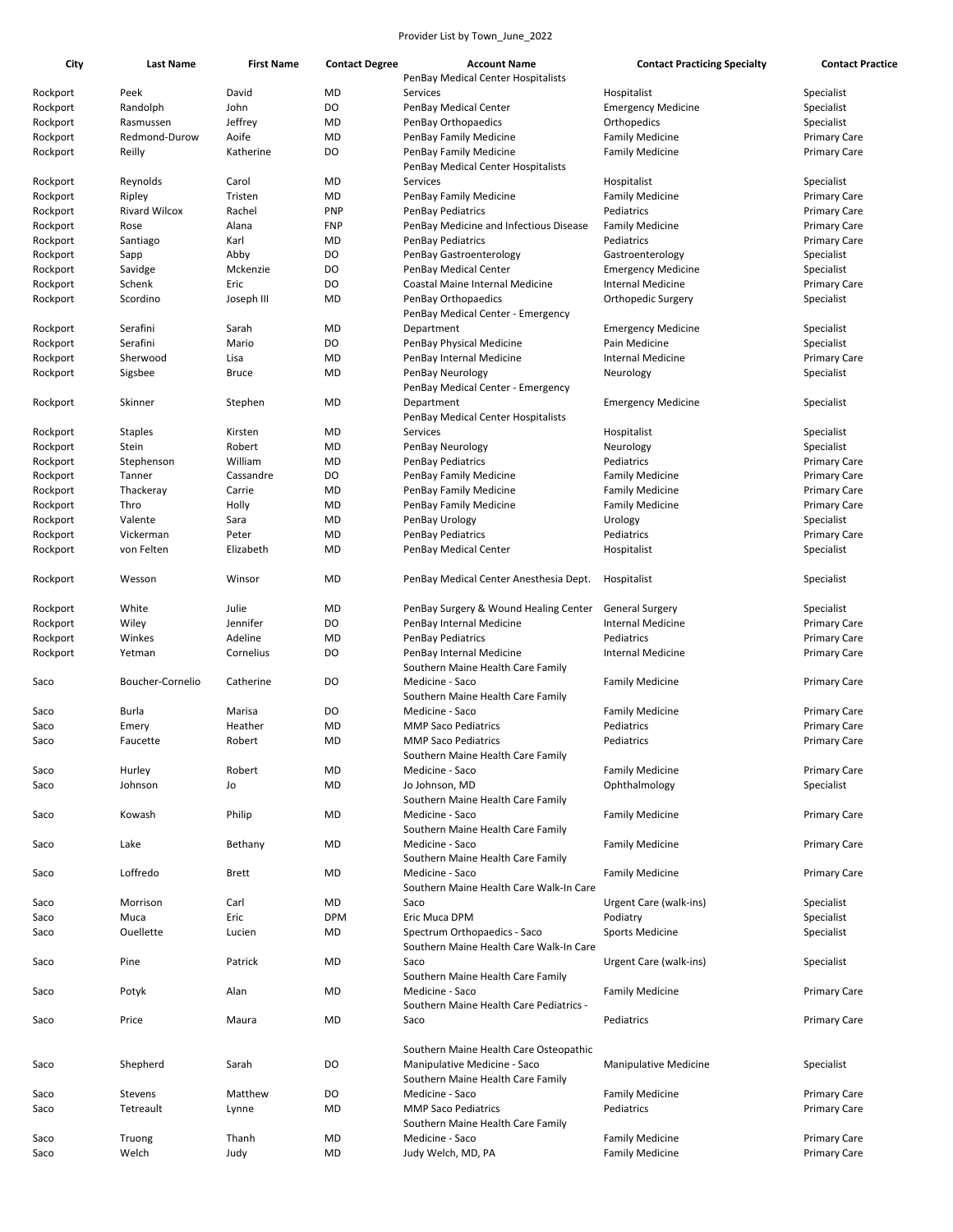| City        | <b>Last Name</b>  | <b>First Name</b> | <b>Contact Degree</b> | <b>Account Name</b>                                 | <b>Contact Practicing Specialty</b> | <b>Contact Practice</b> |
|-------------|-------------------|-------------------|-----------------------|-----------------------------------------------------|-------------------------------------|-------------------------|
| Sanford     | Abraham           | Philip            | MD                    | Philip Abraham, MD LLC                              | <b>Internal Medicine</b>            | <b>Primary Care</b>     |
|             |                   |                   |                       | Southern Maine Health Care Family                   |                                     |                         |
| Sanford     | <b>Breault</b>    | Teresa            | MD                    | Medicine - Sanford                                  | <b>Family Medicine</b>              | <b>Primary Care</b>     |
|             |                   |                   |                       |                                                     |                                     |                         |
| Sanford     | Connelly          | Elizabeth         | DO                    | MaineHealth Cancer Care - Sanford                   | Oncology                            | Specialist              |
| Sanford     | Eisenberg         | Rebecca           | MD                    | MaineHealth Cancer Care - Sanford                   | Hematology & Oncology               | Specialist              |
|             |                   |                   |                       | Southern Maine Health Care Family                   |                                     |                         |
| Sanford     | Eisenberg         | Eric              | MD                    | Medicine - Sanford                                  | <b>Internal Medicine</b>            | <b>Primary Care</b>     |
|             |                   |                   |                       |                                                     |                                     |                         |
|             |                   |                   |                       | Southern Maine Health Care Family                   |                                     |                         |
| Sanford     | Frederick         | Shirley           | MD                    | Medicine - Sanford                                  | <b>Family Medicine</b>              | <b>Primary Care</b>     |
|             |                   |                   |                       | Southern Maine Health Care Orthopedic               |                                     |                         |
| Sanford     | Goudreau          | Frank             | DO                    | Surgery                                             | Orthopedic Surgery                  | Specialist              |
|             | Graichen          |                   |                       |                                                     |                                     |                         |
| Sanford     |                   | Dana              | MD                    | Northeast Retina Associates, PA                     | Ophthalmology                       | Specialist              |
|             |                   |                   |                       | Southern Maine Health Care Orthopedic               |                                     |                         |
| Sanford     | Grosvenor         | Julie             | MD                    | Surgery                                             | Orthopedic Surgery                  | Specialist              |
|             |                   |                   |                       | Southern Maine Health Care Family                   |                                     |                         |
| Sanford     | <b>Ifantides</b>  | Melissa           | DO                    | Medicine - Sanford                                  | <b>Family Medicine</b>              | <b>Primary Care</b>     |
|             |                   |                   |                       |                                                     |                                     |                         |
|             |                   |                   |                       | Southern Maine Health Care Family                   |                                     |                         |
| Sanford     | Lazos             | Spiros            | MD                    | Medicine - Sanford                                  | <b>Family Medicine</b>              | <b>Primary Care</b>     |
|             |                   |                   |                       | Southern Maine Health Care Goodall                  |                                     |                         |
| Sanford     | Lyon              | Donald            | MD                    | Campus, Emergency Department                        | <b>Emergency Medicine</b>           | Specialist              |
|             |                   |                   |                       | Southern Maine Health Care Family                   |                                     |                         |
|             |                   |                   |                       |                                                     |                                     |                         |
| Sanford     | Marshall          | Nancy             | APRN_FNP              | Medicine - Sanford                                  | <b>Family Medicine</b>              | <b>Primary Care</b>     |
| Sanford     | Packer            | Kyle              | MD                    | AEC Financial, Inc - Sanford                        | Ophthalmology                       | Specialist              |
|             |                   |                   |                       | Southern Maine Health Care Goodall                  |                                     |                         |
| Sanford     | Perreault-Nichols | Kimberly          | DO                    | Campus, Emergency Department                        | <b>Emergency Medicine</b>           | Specialist              |
|             |                   |                   |                       |                                                     |                                     |                         |
|             |                   |                   |                       | Southern Maine Health Care Goodall                  |                                     |                         |
| Sanford     | Powell            | Andrew            | MD                    | Campus, Emergency Department                        | <b>Emergency Medicine</b>           | Specialist              |
| Sanford     | Rice              | Robert            | MD                    | Associated Eyecare Ophthalmology, PA                | Ophthalmology                       | Specialist              |
|             |                   |                   |                       | Southern Maine Health Care Goodall                  |                                     |                         |
| Sanford     | Rosenberg         | Keith             | MD                    | Campus, Emergency Department                        | <b>Emergency Medicine</b>           | Specialist              |
|             |                   |                   |                       |                                                     |                                     |                         |
|             |                   |                   |                       | Southern Maine Health Care Goodall                  |                                     |                         |
| Sanford     | Schmitz           | Michael           | DO                    | Campus, Emergency Department                        | <b>Emergency Medicine</b>           | Specialist              |
|             |                   |                   |                       | Southern Maine Health Care Family                   |                                     |                         |
| Sanford     | Schneider         | Steven            | MD                    | Medicine - Sanford                                  | <b>Family Medicine</b>              | <b>Primary Care</b>     |
|             |                   |                   |                       |                                                     |                                     |                         |
|             |                   |                   |                       | Southern Maine Health Care Family                   |                                     |                         |
| Sanford     | Scopellito-Olsen  | Anna              | MD                    | Medicine - Sanford                                  | Internal Medicine                   | <b>Primary Care</b>     |
|             |                   |                   |                       | Southern Maine Health Care Goodall                  |                                     |                         |
| Sanford     | Sears             | Jennifer          | DO                    | Campus, Emergency Department                        | <b>Emergency Medicine</b>           | Specialist              |
|             |                   |                   |                       | Southern Maine Health Care Goodall                  |                                     |                         |
|             |                   |                   |                       |                                                     |                                     |                         |
| Sanford     | Stevens           | Jessica           | MD                    | Campus, Emergency Department                        | <b>Emergency Medicine</b>           | Specialist              |
|             |                   |                   |                       | Southern Maine Health Care Family                   |                                     |                         |
| Sanford     | Theobald          | Timothy           | DO                    | Medicine - Sanford                                  | <b>Family Medicine</b>              | <b>Primary Care</b>     |
|             |                   |                   |                       | Southern Maine Health Care Family                   |                                     |                         |
| Sanford     | Whitaker          |                   | DO                    | Medicine - Sanford                                  | <b>Family Medicine</b>              |                         |
|             |                   | Brittany          |                       |                                                     |                                     | <b>Primary Care</b>     |
|             |                   |                   |                       | MMP MaineHealth Scarborough                         |                                     |                         |
| Scarborough | Abernethy         | Abraham           | <b>MD</b>             | Cardiology                                          | Cardiology                          | Specialist              |
|             |                   |                   |                       | MMP MaineHealth Scarborough                         |                                     |                         |
| Scarborough | Abisalih          | David             | MD                    | Cardiology                                          | Cardiology                          | Specialist              |
|             |                   |                   |                       |                                                     |                                     |                         |
|             |                   |                   |                       | MMP MaineHealth Scarborough                         |                                     |                         |
| Scarborough | Afari             | Maxwell           | MD                    | Cardiology                                          | Cardiology                          | Specialist              |
| Scarborough | Agren             | Mats              | MD                    | MMP Neurosurgery & Spine-Campus                     | Orthopedic Surgery                  | Specialist              |
| Scarborough | Albert            | Thomas            | MD                    | MMP Scarborough Family Medicine                     | <b>Family Medicine</b>              | <b>Primary Care</b>     |
|             |                   |                   |                       |                                                     |                                     |                         |
| Scarborough | Alexander         | Joseph            | MD                    | MMP Neurosurgery & Spine-Campus                     | Neurosurgery                        | Specialist              |
| Scarborough | Amann             | Peter             | MD                    | MMP Scarborough Family Medicine                     | <b>Family Medicine</b>              | <b>Primary Care</b>     |
| Scarborough | Andrade           | Lauren            | MD                    | <b>MMP Congenital Heart</b>                         | Cardiology; Pediatric Cardiology    | Specialist              |
|             |                   |                   |                       | MMP MaineHealth Scarborough                         |                                     |                         |
| Scarborough | Annamalai         | Shiva             | MD                    | Cardiology                                          | Cardiology                          | Specialist              |
|             |                   |                   |                       |                                                     |                                     |                         |
| Scarborough | Anson             | Philip            | MD                    | MMP Neurosurgery & Spine-Campus                     | Orthopedic Surgery                  | Specialist              |
| Scarborough | Atchley           | Dylan             | MD                    | MMP Scarborough Internal Medicine                   | <b>Internal Medicine</b>            | <b>Primary Care</b>     |
| Scarborough | <b>Babirak</b>    | Stephan           | MD, PhD               | Metabolic Leader, LLC                               | Endocrinology                       | Specialist              |
| Scarborough | Baldwin           | Kelly             | MD                    | <b>MMP Neurology</b>                                | Neurology                           | Specialist              |
|             |                   |                   |                       |                                                     |                                     |                         |
| Scarborough | Ball              | Nancy             | MD                    | MMP Neurosurgery & Spine-Campus                     | <b>Physical Medicine</b>            | Specialist              |
| Scarborough | Barth             | Konrad N M        | MD                    | MMP Neurosurgery & Spine-Campus                     | Neurosurgery                        | Specialist              |
|             |                   |                   |                       | Maine Center for Cancer Medicine and                |                                     |                         |
|             |                   |                   |                       | Blood Disorders d/b/a New England                   |                                     |                         |
| Scarborough | Battelli          | Chiara            | MD                    | Cancer Specialists - Scarborough                    | Oncology                            | Specialist              |
|             |                   |                   |                       |                                                     |                                     |                         |
| Scarborough | Bennett           | Elena             | MD                    | MMC Outpatient Care Scarborough                     | <b>Thoracic Surgery</b>             | Specialist              |
| Scarborough | Beretich          | Biljana           | MD                    | <b>MMP Neurology</b>                                | Neurology                           | Specialist              |
| Scarborough | <b>Binette</b>    | Michael           | MD                    | MMP Neurosurgery & Spine-Campus                     | Orthopedic Surgery                  | Specialist              |
| Scarborough | Birch             | Craig             | MD                    | MMP Neurosurgery & Spine-Campus                     | Orthopedic Surgery                  | Specialist              |
|             |                   |                   |                       |                                                     |                                     |                         |
|             |                   |                   |                       |                                                     |                                     |                         |
| Scarborough | <b>Birknes</b>    | John              | MD                    | MMP Neurosurgery & Spine - Scarborough Neurosurgery |                                     | Specialist              |
|             |                   |                   |                       | MMP Women's Health, Division of                     |                                     |                         |
| Scarborough | <b>Bradford</b>   | Leslie            | MD                    | Oncology                                            | <b>Obstetrics - Gynecology</b>      | Specialist              |
| Scarborough | <b>Branch</b>     | Benjamin          | DO                    | MMP Neurosurgery & Spine-Campus                     | <b>Rehabilitation Medicine</b>      | Specialist              |
|             |                   |                   |                       |                                                     |                                     |                         |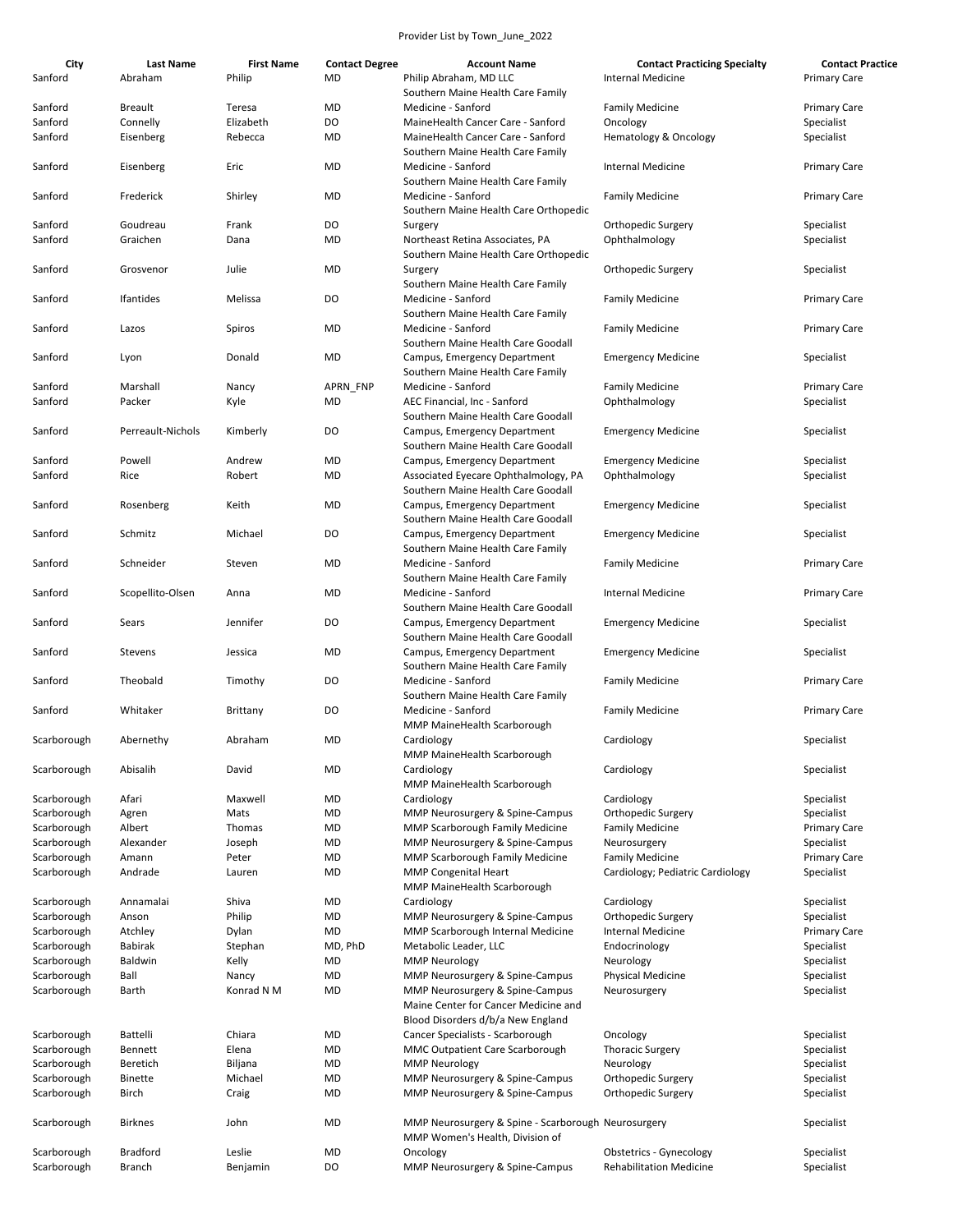| City        | <b>Last Name</b> | <b>First Name</b>   | <b>Contact Degree</b> | <b>Account Name</b>                                                                                            | <b>Contact Practicing Specialty</b> | <b>Contact Practice</b> |
|-------------|------------------|---------------------|-----------------------|----------------------------------------------------------------------------------------------------------------|-------------------------------------|-------------------------|
| Scarborough | Braun            | Mark                | MD                    | Mark Braun, MD                                                                                                 | <b>Internal Medicine</b>            | <b>Primary Care</b>     |
|             |                  |                     |                       | MMP Endocrinology & Diabetes Center -                                                                          |                                     |                         |
| Scarborough | Brodsky          | Irwin               | <b>MD</b>             | Scarborough                                                                                                    | Endocrinology                       | Specialist              |
| Scarborough | <b>Brooker</b>   | Catherine           | <b>MD</b>             | Coastal Women's Healthcare                                                                                     | <b>Obstetrics - Gynecology</b>      | Specialist              |
| Scarborough | <b>Buck</b>      | Alison              | MD                    | Coastal Women's Healthcare                                                                                     | <b>Obstetrics - Gynecology</b>      | Specialist              |
|             |                  |                     |                       | MMP MaineHealth Scarborough                                                                                    |                                     |                         |
| Scarborough | <b>Burkey</b>    | David               | MD                    | Cardiology                                                                                                     | Cardiology                          | Specialist              |
| Scarborough | Burkley          | Carla               | <b>MD</b>             | Coastal Women's Healthcare<br>MMP MaineHealth Scarborough                                                      | Obstetrics - Gynecology             | Specialist              |
| Scarborough | <b>Butzel</b>    | David               | MD                    | Cardiology                                                                                                     | Cardiology                          | Specialist              |
| Scarborough | Buxton           | Douglas             | MD                    | MMP Neurosurgery & Spine - Scarborough Rehabilitation Medicine<br>MMP Endocrinology & Diabetes Center -        |                                     | Specialist              |
| Scarborough | Caldwell         | Marie               | MD                    | Scarborough<br>MMP MaineHealth Scarborough                                                                     | Endocrinology                       | Specialist              |
| Scarborough | Carpenter        | Charles             | MD                    | Cardiology<br>MMP MaineHealth Scarborough                                                                      | Cardiology                          | Specialist              |
| Scarborough | Chakravartti     | Jaidip              | MD                    | Cardiology                                                                                                     | Cardiology                          | Specialist              |
| Scarborough | Chaleff          |                     | MD                    | Maine Children's Cancer Program                                                                                | Pediatric Hematology-Oncology       | Specialist              |
|             | Chamberlin       | Stanley<br>Marshall | MD                    | <b>MMP Scarborough Family Medicine</b>                                                                         | <b>Internal Medicine</b>            |                         |
| Scarborough |                  |                     |                       |                                                                                                                | Physical Medicine; Rehabilitation   | <b>Primary Care</b>     |
| Scarborough | Chan             | Stephanie           | MD                    | MMP Neurosurgery & Spine - Scarborough Medicine                                                                |                                     | Specialist              |
| Scarborough | Cherbuliez       | Nicole              | <b>MD</b>             | MMP Scarborough Family Medicine                                                                                | <b>Family Medicine</b>              | <b>Primary Care</b>     |
| Scarborough | Clement          | Catherine           | <b>FNP</b>            | MMP Scarborough Internal Medicine                                                                              | <b>Internal Medicine</b>            | <b>Primary Care</b>     |
|             |                  |                     |                       | MMP MaineHealth Scarborough                                                                                    | Advanced Heart Failure & Transplant |                         |
| Scarborough | Coffin           | Samuel              | MD                    | Cardiology                                                                                                     | Cardiology                          | Specialist              |
|             |                  |                     |                       | MMP MaineHealth Scarborough                                                                                    |                                     |                         |
| Scarborough | Cohen            | Mylan               | MD                    | Cardiology<br>MMP MaineHealth Scarborough                                                                      | Cardiology                          | Specialist              |
| Scarborough | Cole             | Geoffrey            | <b>MD</b>             | Cardiology                                                                                                     | Cardiology                          | Specialist              |
|             |                  |                     |                       | MMP MaineHealth Scarborough                                                                                    |                                     |                         |
| Scarborough | Corsello         | Andrew              | MD                    | Cardiology<br>MMP MaineHealth Scarborough                                                                      | Cardiology                          | Specialist              |
| Scarborough | Coyle            | Louis               | DO                    | Cardiology                                                                                                     | Cardiology                          | Specialist              |
| Scarborough | Craig            | Alexa               | MD                    | <b>MMP Neurology</b>                                                                                           | <b>Pediatric Neurology</b>          | Specialist              |
| Scarborough | Cummings         | Christopher         | MD                    | <b>MMP Neurology</b>                                                                                           | Neurology                           | Specialist              |
| Scarborough | Cutler           | Joel                | MD                    | MMP MaineHealth Scarborough<br>Cardiology                                                                      | Cardiology                          | Specialist              |
| Scarborough | D'Angelo         | William             | MD                    | MMP Neurosurgery & Spine - Scarborough Neurosurgery                                                            |                                     | Specialist              |
| Scarborough | Dawson-Chalat    | Erin                | MD                    | Coastal Women's Healthcare                                                                                     | <b>Obstetrics - Gynecology</b>      | Specialist              |
| Scarborough | DeGrinney III    | Joseph              | MD                    | MMP Scarborough Internal Medicine                                                                              | <b>Internal Medicine</b>            | <b>Primary Care</b>     |
| Scarborough | Del Prato        | Lauren              | DO                    | MMP Neurosurgery & Spine - Scarborough Physical Medicine<br>MMP Endocrinology & Diabetes Center -              |                                     | Specialist              |
| Scarborough | Demetriou        | Emily               | <b>MD</b>             | Scarborough                                                                                                    | Endocrinology                       | Specialist              |
| Scarborough | Desai            |                     | MD                    | MMP Neurosurgery & Spine - Scarborough Neurosurgery                                                            |                                     | Specialist              |
|             |                  | Rajiv               |                       |                                                                                                                |                                     |                         |
| Scarborough | DesJardin        | Elizabeth           | <b>MD</b>             | <b>MMC Breast Care Center</b><br>MMP MaineHealth Scarborough                                                   | <b>General Surgery</b>              | Specialist              |
| Scarborough | Diaz             | Marco               | MD                    | Cardiology                                                                                                     | Cardiology                          | Specialist              |
| Scarborough | Dinnerstein      | Eric                | MD                    | <b>MMP Neurology</b>                                                                                           | Neurology                           | Specialist              |
| Scarborough | Dodwell          | Sarah               | MD                    | <b>MMP Neurology</b>                                                                                           | Neurology                           | Specialist              |
|             |                  |                     |                       | MMP MaineHealth Scarborough                                                                                    |                                     |                         |
| Scarborough | Donaldson        | Cameron             | <b>MD</b>             | Cardiology                                                                                                     | Cardiology                          | Specialist              |
| Scarborough | Donnelly         | Jon                 | MD                    | <b>MMP Congenital Heart</b><br>Maine Center for Cancer Medicine and                                            | Pediatric Cardiology                | Specialist              |
|             |                  |                     |                       | Blood Disorders d/b/a New England                                                                              |                                     |                         |
| Scarborough | Dugan            | Matthew             | DO                    | Cancer Specialists - Scarborough                                                                               | Oncology                            | Specialist              |
|             |                  |                     |                       |                                                                                                                |                                     |                         |
| Scarborough | Ecker            | Robert              | MD                    | MMP Neurosurgery & Spine - Scarborough Neurosurgery                                                            |                                     | Specialist              |
| Scarborough | Eleftheriou      | Evdokia             | MD                    | <b>MMP Neurology</b><br>MMP MaineHealth Scarborough                                                            | Neurology                           | Specialist              |
| Scarborough | Estrada          | Jeremy              | MD                    | Cardiology<br>Maine Center for Cancer Medicine and                                                             | Cardiology                          | Specialist              |
| Scarborough | Evans            | Devon               | MD                    | Blood Disorders d/b/a New England<br>Cancer Specialists - Scarborough<br>MMP Endocrinology & Diabetes Center - | Hematology & Oncology               | Specialist              |
| Scarborough | Farahmand        | Abtin               | <b>MD</b>             | Scarborough                                                                                                    | Endocrinology                       | Specialist              |
| Scarborough | Farino           | Benedict            | MD, MS                | MMP Scarborough Internal Medicine                                                                              | <b>Internal Medicine</b>            | <b>Primary Care</b>     |
| Scarborough | Febbraro         | Terri               | MD                    | MMP Women's Health, Division of<br>Oncology                                                                    | Obstetrics - Gynecology             | Specialist              |
| Scarborough | Florman          | Jeffrey             | MD                    | MMP Neurosurgery & Spine - Scarborough Neurosurgery                                                            |                                     | Specialist              |
|             |                  |                     |                       |                                                                                                                |                                     |                         |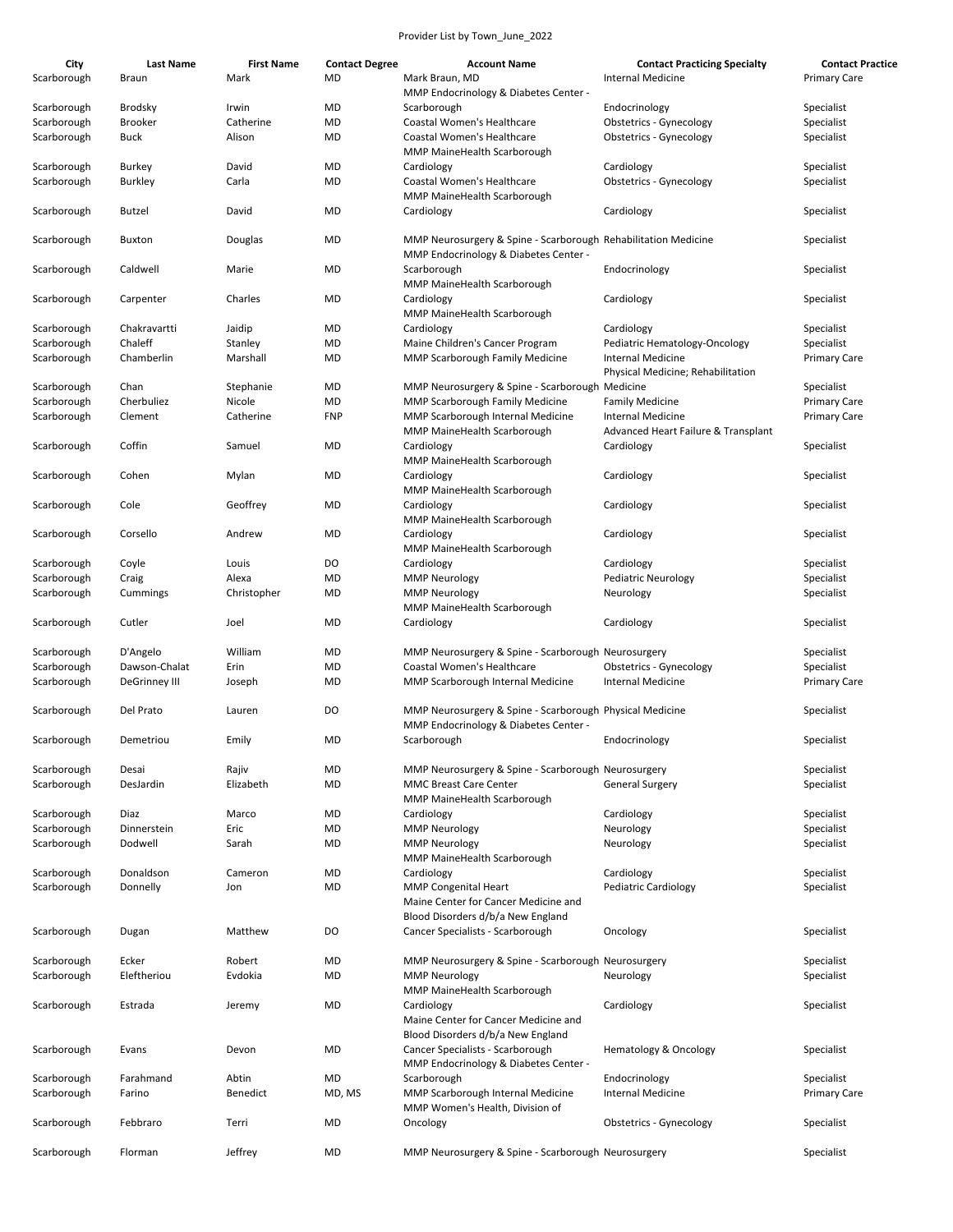| City        | <b>Last Name</b> | <b>First Name</b> | <b>Contact Degree</b> | <b>Account Name</b><br>MMP Neurosurgery & Spine - 92 Campus                                   | <b>Contact Practicing Specialty</b><br>Physical Medicine; Rehabilitation | <b>Contact Practice</b>        |
|-------------|------------------|-------------------|-----------------------|-----------------------------------------------------------------------------------------------|--------------------------------------------------------------------------|--------------------------------|
| Scarborough | Fogelman         | David             | MD                    | Drive                                                                                         | Medicine                                                                 | Specialist                     |
|             |                  |                   |                       | MMP MaineHealth Scarborough                                                                   |                                                                          |                                |
| Scarborough | Francis          | Sanjeev           | MD                    | Cardiology<br>MMP MaineHealth Scarborough                                                     | Cardiology                                                               | Specialist                     |
| Scarborough | Frey             | Paul              | MD, MPH               | Cardiology<br>MMP MaineHealth Scarborough                                                     | Cardiology                                                               | Specialist                     |
| Scarborough | Geller           | <b>Bram</b>       | MD                    | Cardiology                                                                                    | Cardiology                                                               | Specialist                     |
| Scarborough | Golden           | Heidi             | MD                    | MMP Endocrinology & Diabetes Center -<br>Scarborough                                          | Endocrinology                                                            | Specialist                     |
| Scarborough | Goodman          | Diana             | MD                    | <b>MMP Neurology</b>                                                                          | Nephrology                                                               | Specialist                     |
| Scarborough | Greatorex        | Patricia          | MD                    | MMC Outpatient Care Scarborough                                                               | <b>General Surgery</b>                                                   | Specialist                     |
|             |                  |                   |                       | MMP Endocrinology & Diabetes Center -                                                         |                                                                          |                                |
| Scarborough | Gujral           | Kiranjot          | MD                    | Scarborough                                                                                   | Endocrinology                                                            | Specialist                     |
| Scarborough | Hall             | John              | MD                    | MMP Neurosurgery & Spine - Scarborough Rehabilitation Medicine                                |                                                                          | Specialist                     |
| Scarborough | Hall             | Genevieve         | MD                    | MMP Neurosurgery & Spine - Scarborough Neuromusculoskeletal Medicine                          |                                                                          | Specialist                     |
| Scarborough | Hart             | Michael           | MD                    | <b>MMP Congenital Heart</b>                                                                   | <b>Pediatric Cardiology</b>                                              | Specialist                     |
| Scarborough | Heise            | Claudia           | MD                    | Whole Medicine LLC                                                                            | <b>Family Medicine</b>                                                   | <b>Primary Care</b>            |
| Scarborough | Helis            | Jason             | MD                    | <b>MMP Neurology</b>                                                                          | <b>Pediatric Neurology</b>                                               | Specialist                     |
| Scarborough | Henninger        | Heidi             | MD                    | <b>MMP Neurology</b>                                                                          | Neurology                                                                | Specialist                     |
|             |                  |                   |                       | MMP MaineHealth Scarborough                                                                   |                                                                          |                                |
| Scarborough | Higgins          | Angela            | MD                    | Cardiology<br>MMP MaineHealth Scarborough                                                     | Cardiology                                                               | Specialist                     |
| Scarborough | Hillstrom        | Jennifer          | MD                    | Cardiology                                                                                    | Cardiology                                                               | Specialist                     |
| Scarborough | Hochheiser       | Gary              | MD                    | MMC Outpatient Care Scarborough                                                               | <b>Thoracic Surgery</b>                                                  | Specialist                     |
| Scarborough | Hogue            | Grant             | <b>MD</b>             | MMP Neurosurgery & Spine-Campus                                                               | Orthopedic Surgery                                                       | Specialist                     |
| Scarborough | lannetta         | Joshua            | DO                    | Iannetta Osteopathic Manipulation                                                             | <b>Manipulative Medicine</b>                                             | Specialist                     |
| Scarborough | Isacke           | Adriana           | DO                    | MMP Scarborough Family Medicine                                                               | Family Medicine; Sports Medicine                                         | <b>Primary Care/Specialist</b> |
|             |                  |                   |                       | MMC Cancer Risk & Prevention - Adult                                                          |                                                                          |                                |
| Scarborough | Jeter            | Joanne            | MD                    | Oncology                                                                                      | Oncology                                                                 | Specialist                     |
| Scarborough | Kaminow          | Leonard           | MD                    | MMP Neurosurgery & Spine-Campus                                                               | Neurology                                                                | Specialist                     |
| Scarborough | Kastle           | Nadav             | MD                    | Maine Children's Cancer Program                                                               | Pediatric Hematology-Oncology                                            | Specialist                     |
| Scarborough | Kenny            | Emily             | MD                    | Coastal Women's Healthcare                                                                    | <b>Obstetrics - Gynecology</b>                                           | Specialist                     |
| Scarborough | Kleinman         | Michael           | DO                    | <b>MMP Neurology</b>                                                                          | Neurology                                                                | Specialist                     |
|             |                  |                   |                       | MMP Women's Health, Division of                                                               |                                                                          |                                |
| Scarborough | Lachance         | Jason             | MD                    | Oncology                                                                                      | Obstetrics & Gynecology/Oncology                                         | Specialist                     |
| Scarborough | Lamoreau         | Bryan             | MD                    | <b>MMP Scarborough Family Medicine</b>                                                        | <b>Family Medicine</b>                                                   | <b>Primary Care</b>            |
| Scarborough | Larsen           | Eric              | MD                    | Maine Children's Cancer Program<br>MMP Endocrinology & Diabetes Center -                      | Pediatric Hematology-Oncology                                            | Specialist                     |
| Scarborough | Leary            | Rebecca           | DO                    | Scarborough<br>MMP MaineHealth Scarborough                                                    | Endocrinology                                                            | Specialist                     |
| Scarborough | Leyton-Mange     | Jordan            | MD                    | Cardiology<br>MMP MaineHealth Scarborough                                                     | Cardiology                                                               | Specialist                     |
| Scarborough | Lualdi           | John              | MD                    | Cardiology                                                                                    | Cardiology                                                               | Specialist                     |
| Scarborough | Lu-Emerson       | Christine         | MD                    | <b>MMP Neurology</b>                                                                          | Neurology                                                                | Specialist                     |
| Scarborough | McAllister       | Mark              | MD                    | <b>MMP Neurology</b>                                                                          | Neurology                                                                | Specialist                     |
|             |                  |                   |                       | MMP MaineHealth Scarborough                                                                   |                                                                          |                                |
| Scarborough | Mehta            | Tapan             | MD                    | Cardiology<br>MMC Cancer Risk & Prevention - Adult                                            | Cardiology                                                               | Specialist                     |
| Scarborough | Miesfeldt        | Susan             | MD                    | Oncology                                                                                      | Oncology                                                                 | Specialist                     |
| Scarborough | Miller           | Thomas            | DO                    | <b>MMP Congenital Heart</b>                                                                   | Pediatric Cardiology                                                     | Specialist                     |
| Scarborough | Minnehan         | Kaitlin           | MD                    | MMP Scarborough Family Medicine<br>MMP MaineHealth Scarborough                                | <b>Family Medicine</b>                                                   | <b>Primary Care</b>            |
| Scarborough | Monti            | Jennifer          | MD                    | Cardiology                                                                                    | Cardiology                                                               | Specialist                     |
| Scarborough | Moran            | Adrian            | MD                    | <b>MMP Congenital Heart</b>                                                                   | <b>Pediatric Cardiology</b>                                              | Specialist                     |
| Scarborough | Morris           |                   | MD                    | <b>MMP Neurology</b>                                                                          |                                                                          |                                |
|             |                  | Jane              |                       |                                                                                               | Neurology                                                                | Specialist                     |
| Scarborough | Morrison         | Peter             | MD                    | <b>MMP Neurology</b>                                                                          | Neurology                                                                | Specialist                     |
| Scarborough | Mukai            | Eric              | MD                    | MMP Scarborough Internal Medicine                                                             | Internal Medicine                                                        | <b>Primary Care</b>            |
| Scarborough | Muscat           | Paul              | MD                    | <b>MMP Neurology</b>                                                                          | Neurology                                                                | Specialist                     |
| Scarborough | Newman           | Bram              | MD                    | MMP Neurosurgery & Spine-Campus                                                               | <b>Sports Medicine</b>                                                   | Specialist                     |
| Scarborough | O'Leary          | Edward            | MD                    | <b>MMP Congenital Heart</b>                                                                   | Pediatric Cardiology                                                     | Specialist                     |
| Scarborough | Ocampo           | Peter             | <b>DPM</b>            | Southern Maine Foot & Ankle<br>MMP Endocrinology & Diabetes Center -                          | Podiatry                                                                 | Specialist                     |
| Scarborough | Oppenheim        | Daniel            | MD                    | Scarborough                                                                                   | Endocrinology                                                            | Specialist                     |
| Scarborough | Owen             | Adam              | MD                    | MMP Neurosurgery & Spine - Scarborough Anesthesiology                                         |                                                                          | Specialist                     |
| Scarborough | Patregnani       | Jason             | MD                    | <b>MMP Congenital Heart</b>                                                                   | Pediatric Cardiology                                                     | Specialist                     |
|             |                  |                   |                       | MMP MaineHealth Scarborough                                                                   |                                                                          |                                |
| Scarborough | Phillips         | Colin             | MD                    | Cardiology                                                                                    | Cardiology                                                               | Specialist                     |
| Scarborough | Pier             | John              | MD                    | MMP Neurosurgery & Spine - Scarborough Rehabilitation Medicine<br>MMP MaineHealth Scarborough |                                                                          | Specialist                     |
| Scarborough | Powers           | James             | MD                    | Cardiology                                                                                    | Cardiology                                                               | Specialist                     |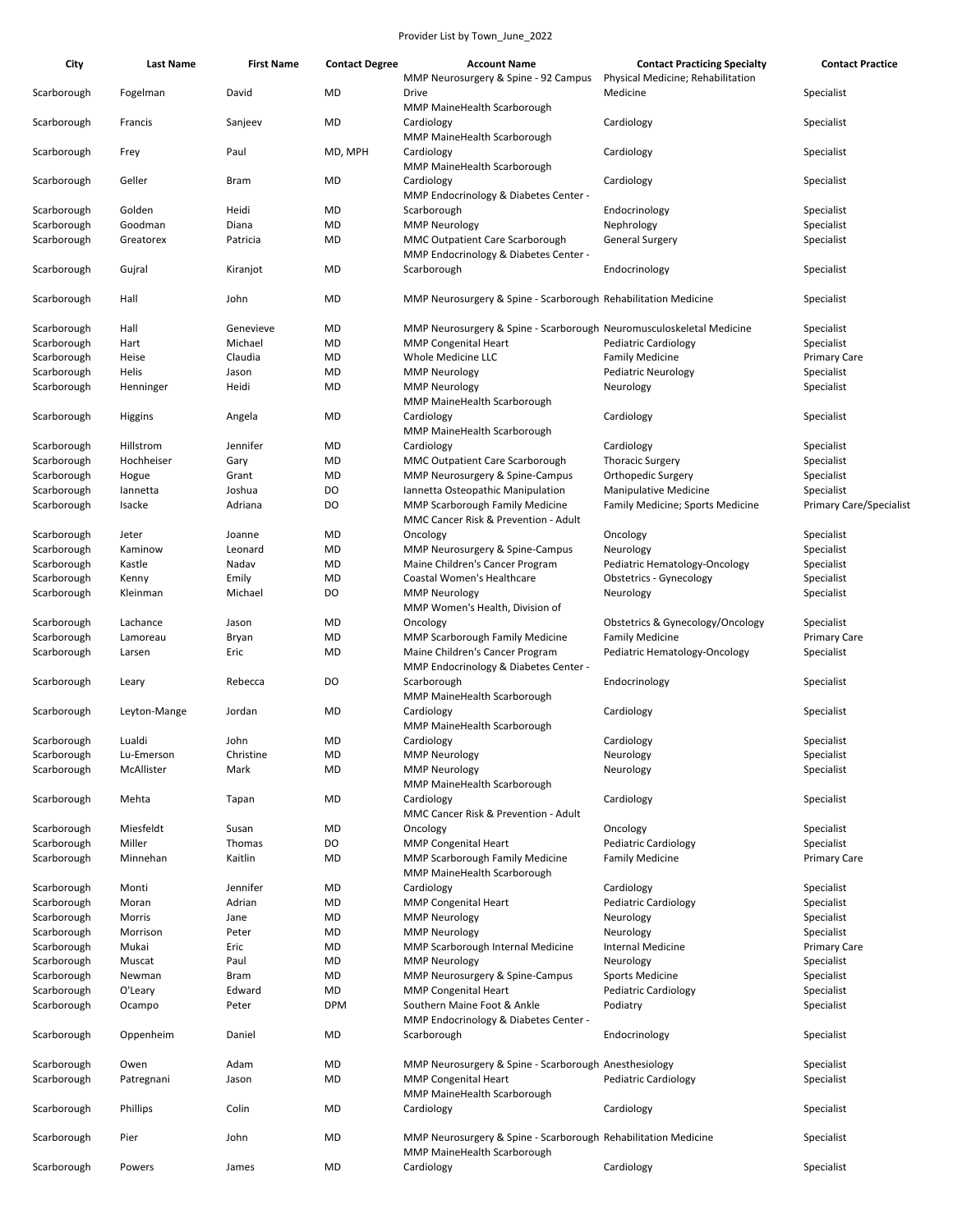| City        | <b>Last Name</b>     | <b>First Name</b> | <b>Contact Degree</b> | <b>Account Name</b>                                                              | <b>Contact Practicing Specialty</b> | <b>Contact Practice</b>        |
|-------------|----------------------|-------------------|-----------------------|----------------------------------------------------------------------------------|-------------------------------------|--------------------------------|
| Scarborough | Remick               | Scot              | MD                    | MMC Outpatient Care Scarborough                                                  | Oncology                            | Specialist                     |
| Scarborough | Reynolds             | Thomas            | MD                    | <b>MMP Neurology</b>                                                             | <b>Pediatric Neurology</b>          | Specialist                     |
| Scarborough | Ricci                | Samantha          | MD                    | Coastal Women's Healthcare                                                       | <b>Obstetrics - Gynecology</b>      | Specialist                     |
|             |                      |                   |                       | MMP MaineHealth Scarborough                                                      |                                     |                                |
| Scarborough | Ritvo                | <b>Brooke</b>     | MD                    | Cardiology                                                                       | Cardiac Electrophysiology           | Specialist                     |
|             |                      |                   |                       | MMP Endocrinology & Diabetes Center -                                            |                                     |                                |
| Scarborough | Rockwell             | Jessica           | MD                    | Scarborough                                                                      | Endocrinology                       | Specialist                     |
|             |                      |                   |                       | MMP MaineHealth Scarborough                                                      |                                     |                                |
| Scarborough | Rosenblatt           | Jeffrey           | MD                    | Cardiology                                                                       | Cardiology                          | Specialist                     |
|             |                      |                   |                       |                                                                                  |                                     |                                |
| Scarborough | Rughani              | Anand             | MD                    | MMP Neurosurgery & Spine - Scarborough Neurosurgery                              |                                     | Specialist                     |
|             |                      |                   |                       | Maine Center for Cancer Medicine and                                             |                                     |                                |
|             |                      |                   |                       | Blood Disorders d/b/a New England                                                |                                     |                                |
| Scarborough | Ryan                 | Helen             | MD                    | Cancer Specialists - Scarborough                                                 | Oncology                            | Specialist                     |
|             |                      |                   |                       | MMP MaineHealth Scarborough                                                      |                                     |                                |
| Scarborough | Ryan                 | Thomas            | MD                    | Cardiology                                                                       | Cardiology                          | Specialist                     |
|             |                      |                   |                       |                                                                                  |                                     |                                |
| Scarborough | Sanborn              | Matthew           | MD                    | MMP Neurosurgery & Spine - Scarborough Neurosurgery                              |                                     | Specialist                     |
|             |                      | Thomas            | MD                    |                                                                                  |                                     |                                |
| Scarborough | Savadove<br>Schwartz | Tamara            | MD                    | MMP Neurosurgery & Spine - Scarborough Physical Medicine<br><b>MMP Neurology</b> | Neurology                           | Specialist<br>Specialist       |
| Scarborough |                      |                   |                       | MMP MaineHealth Scarborough                                                      |                                     |                                |
| Scarborough | Schwartzman          | Andrew            | MD                    | Cardiology                                                                       | Cardiology                          | Specialist                     |
| Scarborough | Scopaz               | Kristen           | MD                    | MMP Scarborough Family Medicine                                                  | Family Medicine; Sports Medicine    | <b>Primary Care/Specialist</b> |
| Scarborough | Selvitelli           | Megan             | MD                    | <b>MMP Neurology</b>                                                             | Neurology                           | Specialist                     |
|             |                      |                   |                       | MMP MaineHealth Scarborough                                                      |                                     |                                |
| Scarborough | Sesselberg           | Henry             | MD                    | Cardiology                                                                       | Cardiology                          | Specialist                     |
|             |                      |                   |                       | MMP MaineHealth Scarborough                                                      | Advanced Heart Failure & Transplant |                                |
| Scarborough | Shao                 | Esther            | MD                    | Cardiology                                                                       | Cardiology                          | Specialist                     |
| Scarborough | Shinners             | Jennifer          | MD                    | Coastal Women's Healthcare                                                       | Obstetrics - Gynecology             | Specialist                     |
|             |                      |                   |                       | MMP Neurosurgery & Spine - 92 Campus                                             |                                     |                                |
| Scarborough | Shore                | Benjamin          | MD                    | Drive                                                                            | Orthopedic Surgery                  | Specialist                     |
| Scarborough | Silvia               | Kristen           | MD                    | MMP Scarborough Family Medicine                                                  | <b>Family Medicine</b>              | <b>Primary Care</b>            |
| Scarborough | Sinkin               | Joshua            | MD                    | Coastal Women's Healthcare                                                       | Obstetrics - Gynecology             | Specialist                     |
| Scarborough | Slager               | Barbara           | MD                    | Coastal Women's Healthcare                                                       | <b>Obstetrics - Gynecology</b>      | Specialist                     |
|             |                      |                   |                       | MMP Women's Health, Division of                                                  |                                     |                                |
| Scarborough | Small                | Laurie            | MD                    | Oncology                                                                         | Obstetrics & Gynecology/Oncology    | Specialist                     |
|             |                      |                   |                       | MMP Women's Health, Division of                                                  |                                     |                                |
| Scarborough | Soultanakis          | Emmanual          | MD                    | Oncology                                                                         | Obstetrics & Gynecology/Oncology    | Specialist                     |
| Scarborough | Speckhart            | S Ashley          | MD                    | Maine Children's Cancer Program                                                  | Pediatric Hematology-Oncology       | Specialist                     |
|             |                      |                   |                       | MMP MaineHealth Scarborough                                                      |                                     |                                |
| Scarborough | Sweeney              | Paul              | MD                    | Cardiology                                                                       | Cardiology                          | Specialist                     |
| Scarborough | Sze                  | Sei-Gyung         | MD                    | Maine Children's Cancer Program                                                  | Pediatric Hematology-Oncology       | Specialist                     |
|             |                      |                   |                       | MMP MaineHealth Scarborough                                                      |                                     |                                |
| Scarborough | Sze                  | Edward            | MD                    | Cardiology                                                                       | Cardiology                          | Specialist                     |
|             |                      |                   |                       | MMP MaineHealth Scarborough                                                      |                                     |                                |
| Scarborough | Tandon               | Kunal             | MD                    | Cardiology                                                                       | Cardiology                          | Specialist                     |
| Scarborough | Taplinger            | David             | MD                    | <b>MMP Neurology</b>                                                             | Neurology                           | Specialist                     |
| Scarborough | Teller               | Paige             | MD                    | MMC Breast Care Center                                                           | <b>General Surgery</b>              | Specialist                     |
|             |                      |                   |                       | Maine Center for Cancer Medicine and                                             |                                     |                                |
|             |                      |                   |                       | Blood Disorders d/b/a New England                                                |                                     |                                |
| Scarborough | Thomas               | Christian         | MD                    | Cancer Specialists - Scarborough                                                 | Oncology                            | Specialist                     |
|             |                      |                   |                       | MMP MaineHealth Scarborough                                                      |                                     |                                |
| Scarborough | Thomas               | Lisa              | MD                    | Cardiology                                                                       | Cardiology                          | Specialist                     |
|             |                      |                   |                       |                                                                                  |                                     |                                |
| Scarborough | Totta                | Michael           | MD                    | MMP Neurosurgery & Spine - Scarborough Rehabilitation Medicine                   |                                     | Specialist                     |
|             |                      |                   |                       | MMP Endocrinology & Diabetes Center -                                            |                                     |                                |
| Scarborough | Twining              | Christine         | MD                    | Scarborough                                                                      | Endocrinology                       | Specialist                     |
|             |                      |                   |                       | MMP MaineHealth Scarborough                                                      |                                     |                                |
| Scarborough | Vasaiwala            | Samip             | MD                    | Cardiology                                                                       | Cardiology                          | Specialist                     |
| Scarborough | Walls                | Heidi             | MD                    | MMP Scarborough Family Medicine                                                  | <b>Family Medicine</b>              | Primary Care                   |
| Scarborough | Watkins              | Colyn             | MD                    | MMP Neurosurgery & Spine-Campus                                                  | Orthopedic Surgery                  | Specialist                     |
|             |                      |                   |                       | Maine Center for Cancer Medicine and                                             |                                     |                                |
|             |                      |                   |                       | Blood Disorders d/b/a New England                                                |                                     |                                |
| Scarborough | Weisberg             | Tracey            | MD                    | Cancer Specialists - Scarborough                                                 | Oncology                            | Specialist                     |
| Scarborough | Weiss                | Aaron             | DO                    | Maine Children's Cancer Program                                                  | Pediatric Hematology-Oncology       | Specialist                     |
| Scarborough | Wellen               | Shari             | MD                    | <b>MMP Congenital Heart</b>                                                      | Pediatric Cardiology                | Specialist                     |
|             |                      |                   |                       | MMP MaineHealth Scarborough                                                      |                                     |                                |
| Scarborough | Welsh                | Aimee             | MD                    | Cardiology                                                                       | Cardiology                          | Specialist                     |
| Scarborough | White                | Elbert            | MD                    | MMP Neurosurgery & Spine - Scarborough Neurosurgery                              |                                     | Specialist                     |
|             |                      |                   |                       | MMP MaineHealth Scarborough                                                      |                                     |                                |
| Scarborough | Wiernek              | Szymon            | MD                    | Cardiology                                                                       | Cardiology                          | Specialist                     |
|             |                      |                   |                       | MMP MaineHealth Scarborough                                                      | Advanced Heart Failure & Transplant |                                |
| Scarborough | Wight                | Joseph            | MD                    | Cardiology                                                                       | Cardiology                          | Specialist                     |
|             |                      |                   |                       |                                                                                  |                                     |                                |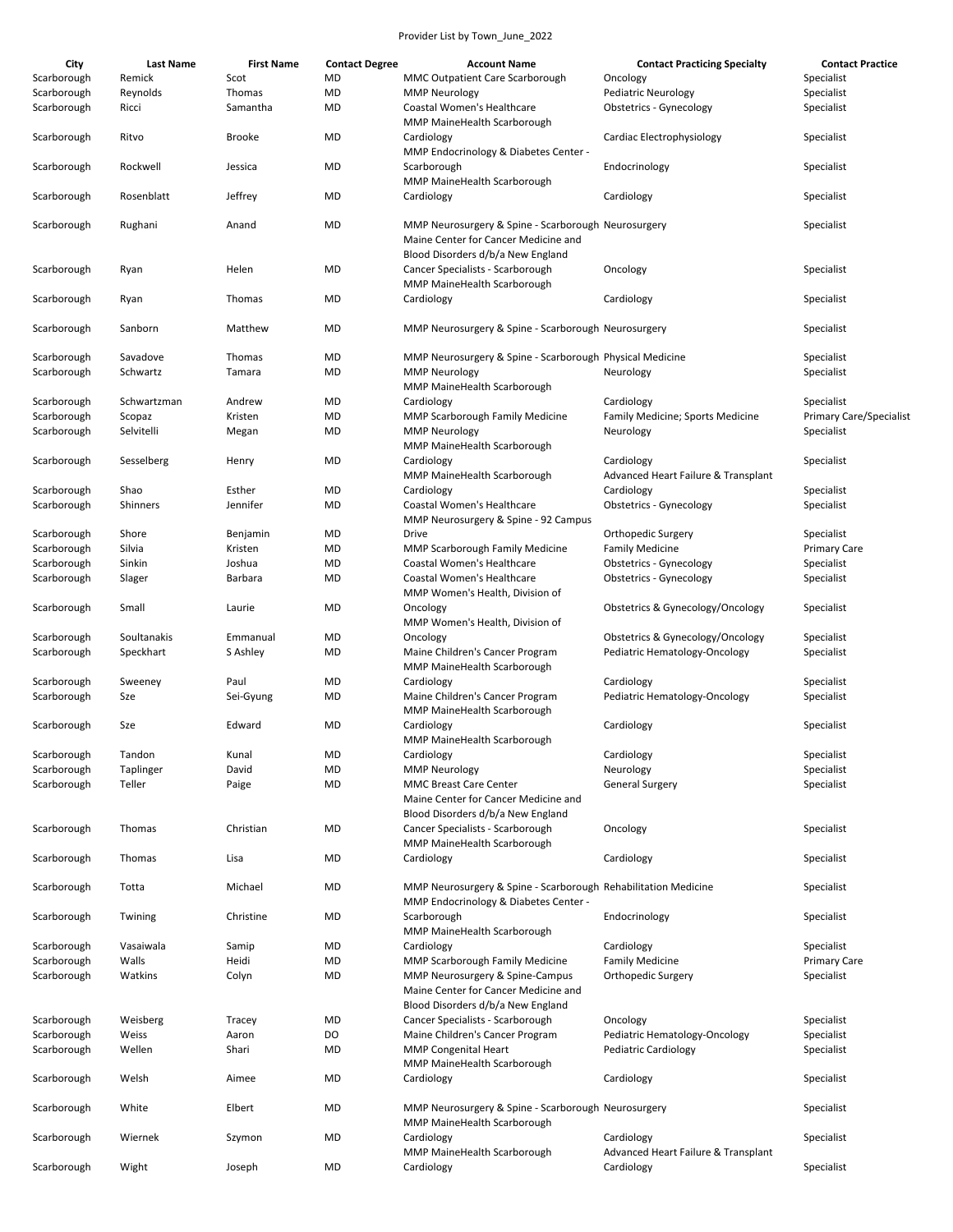| City                       | <b>Last Name</b>   | <b>First Name</b> | <b>Contact Degree</b> | <b>Account Name</b>                                                   | <b>Contact Practicing Specialty</b>                     | <b>Contact Practice</b> |
|----------------------------|--------------------|-------------------|-----------------------|-----------------------------------------------------------------------|---------------------------------------------------------|-------------------------|
| Scarborough                | Willard            | Caitlin           | MD                    | MMP Scarborough Family Medicine                                       | <b>Family Medicine</b>                                  | <b>Primary Care</b>     |
|                            |                    |                   |                       |                                                                       |                                                         |                         |
| Scarborough                | Wilson             | James             | <b>MD</b>             | MMP Neurosurgery & Spine - Scarborough Neurosurgery                   |                                                         | Specialist              |
|                            |                    |                   |                       | Maine Center for Cancer Medicine and                                  |                                                         |                         |
|                            |                    |                   |                       | Blood Disorders d/b/a New England<br>Cancer Specialists - Scarborough |                                                         | Specialist              |
| Scarborough<br>Scarborough | Winters<br>Worster | John<br>Tasha     | MD<br>MD              | Coastal Women's Healthcare                                            | Hematology & Oncology<br><b>Obstetrics - Gynecology</b> | Specialist              |
|                            |                    |                   |                       | Maine Center for Cancer Medicine and                                  |                                                         |                         |
|                            |                    |                   |                       | Blood Disorders d/b/a New England                                     |                                                         |                         |
| Scarborough                | Wrona              | Mark              | MD                    | Cancer Specialists - RT 1 Scarborough                                 | Palliative Care                                         | Specialist              |
|                            |                    |                   |                       | MMP Endocrinology & Diabetes Center -                                 |                                                         |                         |
| Scarborough                | Zerikly            | Rahfa             | MD                    | Scarborough                                                           | Endocrinology                                           | Specialist              |
|                            |                    |                   |                       | Waldo County Medical Partners Physical &                              |                                                         |                         |
| Searsport                  | Ashmore            | Mary              | DO                    | <b>Integrative Medicine</b>                                           | Neuromusculoskeletal Medicine                           | Specialist              |
|                            |                    |                   |                       | Waldo County Medical Partners Physical &                              |                                                         |                         |
| Searsport                  | <b>Britton</b>     | Megan             | MD                    | <b>Integrative Medicine</b>                                           | Family Medicine - Non PCP                               | Specialist              |
|                            |                    |                   |                       | Waldo County Medical Partners - Physical                              | Physical Medicine; Rehabilitation                       |                         |
| Searsport                  | Haigney            | Dayton            | <b>MD</b>             | Medicine                                                              | Medicine                                                | Specialist              |
|                            |                    |                   |                       | Spectrum Healthcare Partners, P.A.                                    |                                                         |                         |
| South Portland             | Abruzzese          | Christopher       | DO                    | /Anesthesiology                                                       | Anesthesiology                                          | Specialist              |
|                            |                    |                   |                       | Cindy Asbjornsen DO LLC dba Vein                                      |                                                         |                         |
| South Portland             | Adams              | Sophia            | DO                    | <b>Healthcare Center</b>                                              | Family Medicine - Non PCP                               | Specialist              |
| South Portland             | Adams              | Christopher       | MD                    | Spectrum Healthcare Partners, PA                                      | Anesthesiology                                          | Specialist              |
| South Portland             | Adey               | Gregory           | <b>MD</b>             | Fore River Urology LLC                                                | Urology                                                 | Specialist              |
| South Portland             | Ahmad              | Bilal             | <b>MD</b>             | Spectrum Healthcare Partners, PA                                      | Pathology                                               | Specialist              |
|                            |                    |                   |                       | Spectrum Healthcare Partners, P.A.                                    |                                                         |                         |
| South Portland             | Akard              | William           | <b>MD</b>             | /Radiology Div.                                                       | Radiology                                               | Specialist              |
|                            |                    |                   |                       | Spectrum Healthcare Partners, P.A.                                    |                                                         |                         |
| South Portland             | Allison            | James             | MD                    | /Radiology Div.                                                       | Radiology                                               | Specialist              |
|                            |                    |                   |                       | Spectrum Healthcare Partners, P.A.                                    |                                                         |                         |
| South Portland             | Allyn              | John              | MD                    | /Anesthesiology                                                       | Anesthesiology                                          | Specialist              |
| South Portland             | Alter              | Adam              | MD                    | <b>Chest Medicine Associates</b>                                      | Pulmonology                                             | Specialist              |
| South Portland             | Amano              | Shinya            | MD                    | MMP Dermatology - South Portland                                      | Dermatology                                             | Specialist              |
|                            |                    |                   |                       | Cindy Asbjornsen DO LLC dba Vein                                      |                                                         |                         |
| South Portland             | Asbjornsen         | Cynthia           | DO                    | <b>Healthcare Center</b>                                              | Phlebology                                              | Specialist              |
|                            |                    |                   |                       | Spectrum Healthcare Partners, P.A.                                    |                                                         |                         |
| South Portland             | Ascanio            | Robert            | MD                    | /Anesthesiology                                                       | Anesthesiology                                          | Specialist              |
| South Portland             | Avery              | F Lincoln         | MD                    | <b>MMP Orthopedics</b>                                                | Orthopedic Surgery                                      | Specialist              |
| South Portland             | Azis               | Leyla             | MD                    | <b>MMP Adult Infectious Diseases</b>                                  | <b>Infectious Disease</b>                               | Specialist              |
| South Portland             | Bander             | Thomas            | <b>MD</b>             | MMP Dermatology - South Portland                                      | Dermatology                                             | Specialist              |
| South Portland             | Bean               | Jeffrey           | DO                    | <b>MMP Orthopedics</b>                                                | <b>Sports Medicine</b>                                  | Specialist              |
| South Portland             | Beaule             | Lisa              | MD                    | <b>MMP Urology</b>                                                    | Urology                                                 | Specialist              |
| South Portland             | Beeler             | Whitney           | MD                    | Spectrum Healthcare Partners, PA                                      | Radiology                                               | Specialist              |
|                            |                    |                   |                       | Spectrum Healthcare Partners, P.A.                                    |                                                         |                         |
| South Portland             | Beeler             | Christopher       | MD                    | /Anesthesiology                                                       | Anesthesiology                                          | Specialist              |
| South Portland             | Beladi             | Kristina          | <b>FNP</b>            | K Beladi, FNP, LLC                                                    | <b>Family Medicine</b>                                  | <b>Primary Care</b>     |
| South Portland             | Bian               | Jessica           | MD                    | MaineHealth Cancer Care - So Portland                                 | Oncology                                                | Specialist              |
| South Portland             | Biczak             | Laureen           | DO                    | <b>MMP Adult Infectious Diseases</b>                                  | <b>Infectious Disease</b>                               | Specialist              |
| South Portland             | Bigosinski         | Krystian          | MD                    | <b>MMP Orthopedics</b>                                                | <b>Sports Medicine</b>                                  | Specialist              |
|                            |                    |                   |                       | Spectrum Healthcare Partners,                                         |                                                         |                         |
| South Portland             | Blaszyk            | Hagen             | MD                    | P.A./Pathology                                                        | Pathology                                               | Specialist              |
| South Portland             | Bokinsky           | George            | MD                    | <b>Chest Medicine Associates</b>                                      | Pulmonology                                             | Specialist              |
|                            |                    |                   |                       | Spectrum Healthcare Partners, P.A.                                    |                                                         |                         |
| South Portland             | <b>Bolles</b>      | Thomas            | MD                    | /Anesthesiology                                                       | Anesthesiology                                          | Specialist              |
| South Portland             | Bose               | Sanchita          | MD                    | <b>MMP Urology</b>                                                    | Urology                                                 | Specialist              |
|                            |                    |                   |                       | Spectrum Healthcare Partners, P.A.                                    |                                                         |                         |
| South Portland             | Boulanger          | Nancy             | MD                    | /Anesthesiology                                                       | Anesthesiology                                          | Specialist              |
|                            |                    |                   |                       | Spectrum Healthcare Partners, P.A.                                    |                                                         |                         |
| South Portland             | Boyd               | William           | MD                    | /Anesthesiology                                                       | Anesthesiology                                          | Specialist              |
|                            |                    |                   |                       | Spectrum Healthcare Partners, P.A.                                    |                                                         |                         |
| South Portland             | <b>Bradley</b>     | James             | MD                    | /Anesthesiology                                                       | Anesthesiology                                          | Specialist              |
|                            |                    |                   |                       | MMP Pelvic Medicine & Reconstructive                                  |                                                         |                         |
| South Portland             | <b>Brandes</b>     | Mary              | MD                    | Surgery Program                                                       | Pelvic Medicine & Reconstructive Surgery                | Specialist              |
|                            |                    |                   |                       | Spectrum Healthcare Partners, P.A.                                    |                                                         |                         |
| South Portland             | Brill              | Kevin             | MD                    | /Anesthesiology                                                       | Anesthesiology                                          | Specialist              |
|                            |                    |                   |                       | Spectrum Healthcare Partners, P.A.                                    |                                                         |                         |
| South Portland             | Brill              | Margaret          | MD                    | /Anesthesiology                                                       | Anesthesiology                                          | Specialist              |
|                            |                    |                   |                       | Spectrum Healthcare Partners, P.A.                                    |                                                         |                         |
| South Portland             | Bristol            | lan               | MD                    | /Oncology                                                             | <b>Radiation Oncology</b>                               | Specialist              |
| South Portland             | <b>Britton</b>     | Russell           | MD                    | <b>MMP South Portland Pediatrics</b>                                  | Pediatrics                                              | <b>Primary Care</b>     |
| South Portland             | Brown              | Eric              | MD                    | Spectrum Healthcare Partners, PA                                      | Anesthesiology                                          | Specialist              |
| South Portland             | <b>Burkhart</b>    | Erica             | <b>FNP</b>            | Erica S Burkhart DNP APRN FNP LLC                                     | <b>Family Medicine</b>                                  | <b>Primary Care</b>     |
|                            |                    |                   |                       | Spectrum Healthcare Partners, P.A.                                    |                                                         |                         |
| South Portland             | Butterly           | Arielle           | MD                    | /Anesthesiology                                                       | Anesthesiology                                          | Specialist              |
| South Portland             | Calabrese          | Marc              | MD                    | Fore River Urology LLC                                                | Urology                                                 | Specialist              |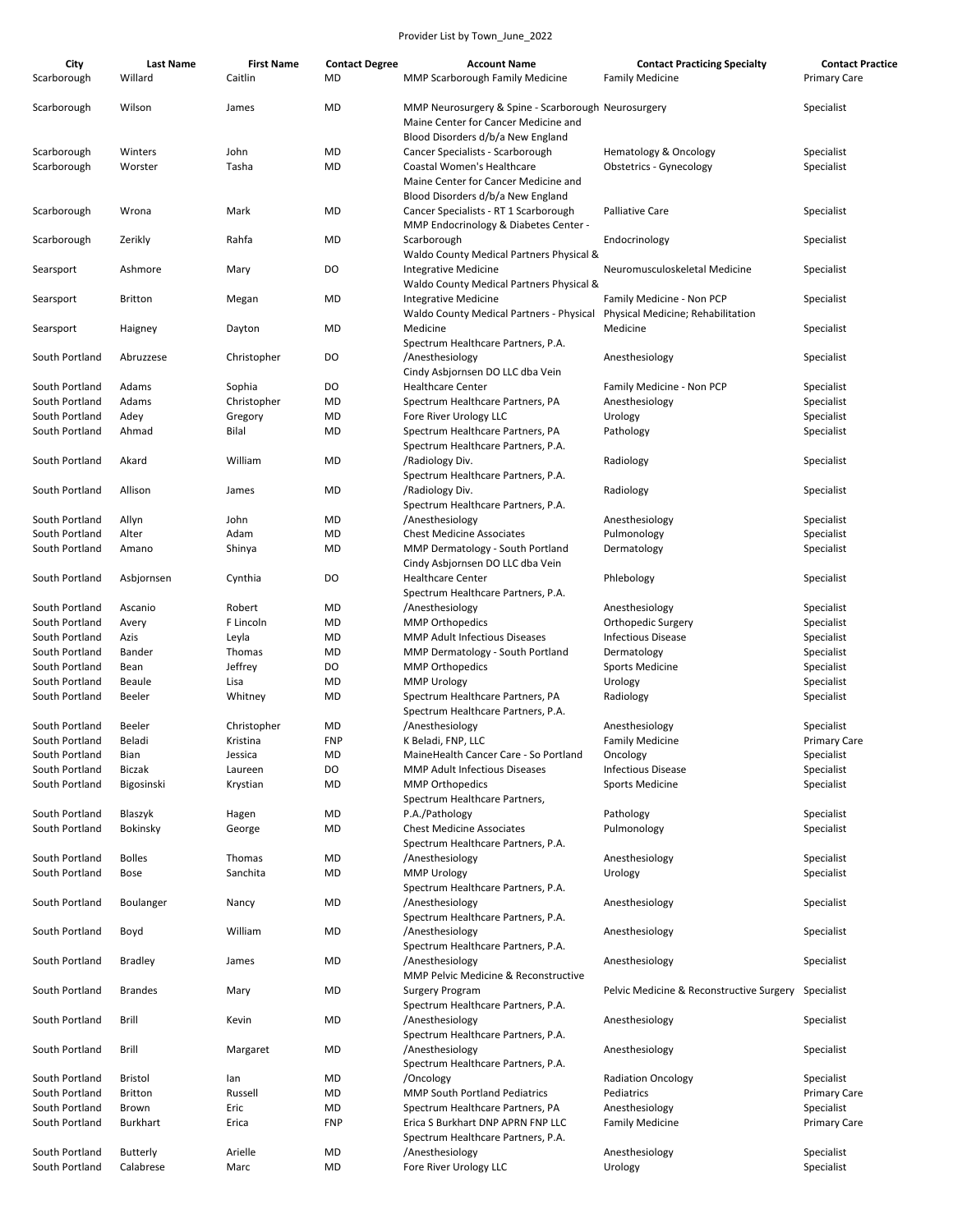| City                             | <b>Last Name</b> | <b>First Name</b> | <b>Contact Degree</b> | <b>Account Name</b>                                                      | <b>Contact Practicing Specialty</b>                 | Contact      |
|----------------------------------|------------------|-------------------|-----------------------|--------------------------------------------------------------------------|-----------------------------------------------------|--------------|
| South Portland                   | Campbell         | Douglas           | MD                    | Spectrum Healthcare Partners, P.A.<br>/Anesthesiology                    | <b>Critical Care Medicine</b>                       | Specialist   |
|                                  |                  |                   |                       | Spectrum Healthcare Partners, P.A.                                       |                                                     |              |
| South Portland                   | Campos, III      | Daniel            | <b>MD</b>             | /Anesthesiology                                                          | Anesthesiology                                      | Specialist   |
| South Portland                   | Carraway         | Thomas            | <b>MD</b>             | Spectrum Healthcare Partners, PA<br>Spectrum Healthcare Partners, P.A.   | Radiology                                           | Specialist   |
| South Portland                   | Carter           | Bryan             | MD                    | /Anesthesiology                                                          | Anesthesiology                                      | Specialist   |
| South Portland                   | Chemmanam        | Issac             | MD                    | Spectrum Healthcare Partners, P.A.<br>/Anesthesiology                    | Anesthesiology                                      | Specialist   |
|                                  |                  |                   |                       | Spectrum Healthcare Partners, P.A.                                       |                                                     |              |
| South Portland                   | Cheney           | Matthew           | <b>MD</b>             | /Radiology Div.<br>Spectrum Healthcare Partners, P.A.                    | Radiology                                           | Specialist   |
| South Portland                   | Christie         | Angus             | MD                    | /Anesthesiology                                                          | Anesthesiology                                      | Specialist   |
|                                  |                  |                   |                       | Spectrum Healthcare Partners,                                            |                                                     |              |
| South Portland                   | Christman        | Robert            | <b>MD</b>             | P.A./Pathology<br>Spectrum Healthcare Partners, P.A.                     | Pathology                                           | Specialist   |
| South Portland                   | Cinelli          | Christina         | <b>MD</b>             | /Radiology Div.                                                          | Radiology                                           | Specialist   |
| South Portland                   | Cohen            | David             | <b>MD</b>             | <b>Chest Medicine Associates</b>                                         | Pulmonology                                         | Specialist   |
| South Portland                   | Collins          | Stephanie         | DO                    | Maine Osteopathic Medicine, LLC                                          | Manipulative Medicine                               | Specialist   |
|                                  |                  |                   |                       | Plastic & Hand Surgical Associates - So                                  |                                                     |              |
| South Portland                   | Connolly         | Katharine         | <b>MD</b>             | Portland<br>Spectrum Healthcare Partners, P.A.                           | <b>Plastic Surgery</b>                              | Specialist   |
| South Portland                   | Cox              | Cydney            | MD                    | /Radiology Div.                                                          | Radiology                                           | Specialist   |
|                                  |                  |                   |                       | Spectrum Healthcare Partners, P.A.                                       |                                                     |              |
| South Portland                   | Crispin          | John              | MD                    | /Anesthesiology                                                          | Anesthesiology                                      | Specialist   |
| South Portland                   | Crovo            | Dana              | MD                    | Spectrum Healthcare Partners, P.A.<br>/Anesthesiology                    | Anesthesiology                                      | Specialist   |
|                                  |                  |                   |                       | Spectrum Healthcare Partners, P.A.                                       |                                                     |              |
| South Portland                   | Cruz             | Edward            | MD                    | /Radiology Div.                                                          | Radiology                                           | Specialist   |
|                                  |                  |                   |                       | Spectrum Healthcare Partners, P.A.                                       |                                                     |              |
| South Portland                   | Curry            | Craig             | <b>MD</b>             | /Anesthesiology                                                          | Anesthesiology                                      | Specialist   |
| South Portland                   | D'Amico          | Jessica           | DO                    | <b>Chest Medicine Associates</b><br>MMP Pelvic Medicine & Reconstructive | Pulmonology                                         | Specialist   |
| South Portland                   | Danby            | Claire            | <b>MD</b>             | <b>Surgery Program</b>                                                   | Obstetrics - Gynecology                             | Specialist   |
|                                  |                  |                   |                       | Spectrum Healthcare Partners, P.A.                                       |                                                     |              |
| South Portland                   | Dean             | Carol             | MD                    | /Anesthesiology                                                          | Anesthesiology                                      | Specialist   |
|                                  |                  |                   |                       | Spectrum Healthcare Partners, P.A.                                       |                                                     |              |
| South Portland                   | Del Rosario III  | Antonio           | MD                    | /Anesthesiology                                                          | Anesthesiology                                      | Specialist   |
| South Portland                   | DiGianvittorio   | Michael           | DO                    | Spectrum Healthcare Partners, PA<br>Spectrum Healthcare Partners, P.A.   | Radiology                                           | Specialist   |
| South Portland                   | DiLisio          | Gary              | MD                    | /Anesthesiology                                                          | Anesthesiology                                      | Specialist   |
| South Portland                   | Diomede          | Olga              | MD                    | Spectrum Healthcare Partners, PA                                         | Anesthesiology                                      | Specialist   |
|                                  |                  |                   |                       | Spectrum Healthcare Partners, P.A.                                       |                                                     |              |
| South Portland                   | Dougherty        | Kolleen           | <b>MD</b>             | /Anesthesiology                                                          | Anesthesiology                                      | Specialist   |
| South Portland                   | Dressel          | Douglas           | MD                    | Spectrum Healthcare Partners,<br>P.A./Pathology                          |                                                     | Specialist   |
|                                  |                  |                   |                       | Spectrum Healthcare Partners, P.A.                                       | Pathology                                           |              |
| South Portland                   | <b>Dykes</b>     | Thomas            | MD                    | /Radiology Div.                                                          | Vascular/Interventional Radiology                   | Specialist   |
|                                  |                  |                   |                       | Spectrum Healthcare Partners, P.A.                                       |                                                     |              |
| South Portland                   | Ebert            | Emily             | MD                    | /Radiology Div.                                                          | Radiology                                           | Specialist   |
| South Portland                   | Edwards          | Sonya             | MD                    | Spectrum Healthcare Partners, PA                                         | Radiology                                           | Specialist   |
| South Portland                   | Epstein          | Robert            | MD                    | Spectrum Healthcare Partners, P.A.<br>/Anesthesiology                    | Anesthesiology                                      | Specialist   |
|                                  |                  |                   |                       | MMP Pelvic Medicine & Reconstructive                                     |                                                     |              |
| South Portland                   | Erekson          | Elisabeth         | MD                    | <b>Surgery Program</b>                                                   | Obstetrics - Gynecology                             | Specialist   |
|                                  |                  |                   |                       | Spectrum Healthcare Partners, P.A.                                       |                                                     |              |
| South Portland<br>South Portland | Ewert            | James<br>Jonathan | <b>MD</b>             | /Anesthesiology<br><b>MMP South Portland Pediatrics</b>                  | Anesthesiology<br>Pediatrics                        | Specialist   |
|                                  | Fanburg          |                   | MD, MPH               | Spectrum Healthcare Partners, P.A.                                       |                                                     | Primary Care |
| South Portland                   | Farraher         | Steven            | MD                    | /Radiology Div.                                                          | Radiology                                           | Specialist   |
|                                  |                  |                   |                       | Spectrum Healthcare Partners, P.A.                                       |                                                     |              |
| South Portland                   | Fife             | Jennifer          | MD                    | /Radiology Div.<br>Spectrum Healthcare Partners, P.A.                    | Radiology                                           | Specialist   |
| South Portland                   | Flowerdew        | James             | MD                    | /Anesthesiology                                                          | Anesthesiology                                      | Specialist   |
| South Portland                   | Forker           | Cynthia           | MD                    | Spectrum Healthcare Partners, PA                                         | Pathology                                           | Specialist   |
|                                  |                  |                   |                       | MMP Pelvic Medicine & Reconstructive                                     |                                                     |              |
| South Portland                   | Foust-Wright     | Caroline          | MD                    | <b>Surgery Program</b>                                                   | Pelvic Medicine & Reconstructive Surgery Specialist |              |
|                                  |                  |                   |                       | Spectrum Healthcare Partners, P.A.                                       |                                                     |              |
| South Portland                   | Fredericks       | Scott             | MD                    | /Radiology Div.<br>Spectrum Healthcare Partners, P.A.                    | Radiology                                           | Specialist   |
| South Portland                   | Gagnon           | James             | MD                    | /Anesthesiology                                                          | Anesthesiology                                      | Specialist   |
|                                  |                  |                   |                       | Spectrum Healthcare Partners,                                            |                                                     |              |
| South Portland                   | Gaindh           | Ramesh            | MD                    | P.A./Pathology                                                           | Pathology                                           | Specialist   |
| South Portland                   | Ganske           | Ingrid            | MD                    | Plastic & Hand Surgical Associates - So<br>Portland                      | <b>Plastic Surgery</b>                              | Specialist   |
|                                  |                  |                   |                       |                                                                          |                                                     |              |

| <b>Account Name</b>                                                 | <b>Contact Practicing Specialty</b>      | <b>Contact Practice</b> |
|---------------------------------------------------------------------|------------------------------------------|-------------------------|
| Spectrum Healthcare Partners, P.A.                                  |                                          |                         |
| /Anesthesiology                                                     | <b>Critical Care Medicine</b>            | Specialist              |
| Spectrum Healthcare Partners, P.A.<br>/Anesthesiology               | Anesthesiology                           | Specialist              |
| Spectrum Healthcare Partners, PA                                    | Radiology                                | Specialist              |
| Spectrum Healthcare Partners, P.A.                                  |                                          |                         |
| /Anesthesiology                                                     | Anesthesiology                           | Specialist              |
| Spectrum Healthcare Partners, P.A.                                  |                                          |                         |
| /Anesthesiology                                                     | Anesthesiology                           | Specialist              |
| Spectrum Healthcare Partners, P.A.                                  |                                          |                         |
| /Radiology Div.                                                     | Radiology                                | Specialist              |
| Spectrum Healthcare Partners, P.A.<br>/Anesthesiology               | Anesthesiology                           |                         |
| Spectrum Healthcare Partners,                                       |                                          | Specialist              |
| P.A./Pathology                                                      | Pathology                                | Specialist              |
| Spectrum Healthcare Partners, P.A.                                  |                                          |                         |
| /Radiology Div.                                                     | Radiology                                | Specialist              |
| <b>Chest Medicine Associates</b>                                    | Pulmonology                              | Specialist              |
| Maine Osteopathic Medicine, LLC                                     | Manipulative Medicine                    | Specialist              |
| Plastic & Hand Surgical Associates - So                             |                                          |                         |
| Portland                                                            | <b>Plastic Surgery</b>                   | Specialist              |
| Spectrum Healthcare Partners, P.A.                                  |                                          |                         |
| /Radiology Div.<br>Spectrum Healthcare Partners, P.A.               | Radiology                                | Specialist              |
| /Anesthesiology                                                     | Anesthesiology                           | Specialist              |
| Spectrum Healthcare Partners, P.A.                                  |                                          |                         |
| /Anesthesiology                                                     | Anesthesiology                           | Specialist              |
| Spectrum Healthcare Partners, P.A.                                  |                                          |                         |
| /Radiology Div.                                                     | Radiology                                | Specialist              |
| Spectrum Healthcare Partners, P.A.                                  |                                          |                         |
| /Anesthesiology                                                     | Anesthesiology                           | Specialist              |
| <b>Chest Medicine Associates</b>                                    | Pulmonology                              | Specialist              |
| MMP Pelvic Medicine & Reconstructive                                |                                          |                         |
| <b>Surgery Program</b>                                              | <b>Obstetrics - Gynecology</b>           | Specialist              |
| Spectrum Healthcare Partners, P.A.<br>/Anesthesiology               | Anesthesiology                           | Specialist              |
| Spectrum Healthcare Partners, P.A.                                  |                                          |                         |
| /Anesthesiology                                                     | Anesthesiology                           | Specialist              |
| Spectrum Healthcare Partners, PA                                    | Radiology                                | Specialist              |
| Spectrum Healthcare Partners, P.A.                                  |                                          |                         |
| /Anesthesiology                                                     | Anesthesiology                           | Specialist              |
| Spectrum Healthcare Partners, PA                                    | Anesthesiology                           | Specialist              |
| Spectrum Healthcare Partners, P.A.                                  |                                          |                         |
| /Anesthesiology                                                     | Anesthesiology                           | Specialist              |
| Spectrum Healthcare Partners,                                       |                                          |                         |
| P.A./Pathology                                                      | Pathology                                | Specialist              |
| Spectrum Healthcare Partners, P.A.<br>/Radiology Div.               | Vascular/Interventional Radiology        | Specialist              |
| Spectrum Healthcare Partners, P.A.                                  |                                          |                         |
| /Radiology Div.                                                     | Radiology                                | Specialist              |
| Spectrum Healthcare Partners, PA                                    | Radiology                                | Specialist              |
| Spectrum Healthcare Partners, P.A.                                  |                                          |                         |
| /Anesthesiology                                                     | Anesthesiology                           | Specialist              |
| MMP Pelvic Medicine & Reconstructive                                |                                          |                         |
| <b>Surgery Program</b>                                              | <b>Obstetrics - Gynecology</b>           | Specialist              |
| Spectrum Healthcare Partners, P.A.                                  |                                          |                         |
| /Anesthesiology                                                     | Anesthesiology                           | Specialist              |
| MMP South Portland Pediatrics<br>Spectrum Healthcare Partners, P.A. | Pediatrics                               | Primary Care            |
| /Radiology Div.                                                     | Radiology                                | Specialist              |
| Spectrum Healthcare Partners, P.A.                                  |                                          |                         |
| /Radiology Div.                                                     | Radiology                                | Specialist              |
| Spectrum Healthcare Partners, P.A.                                  |                                          |                         |
| /Anesthesiology                                                     | Anesthesiology                           | Specialist              |
| Spectrum Healthcare Partners, PA                                    | Pathology                                | Specialist              |
| MMP Pelvic Medicine & Reconstructive                                |                                          |                         |
| <b>Surgery Program</b>                                              | Pelvic Medicine & Reconstructive Surgery | Specialist              |
| Spectrum Healthcare Partners, P.A.                                  |                                          |                         |
| /Radiology Div.                                                     | Radiology                                | Specialist              |
| Spectrum Healthcare Partners, P.A.<br>/Anesthesiology               | Anesthesiology                           | Specialist              |
| Spectrum Healthcare Partners,                                       |                                          |                         |
| P.A./Pathology                                                      | Pathology                                | Specialist              |
| Plastic & Hand Surgical Associates - So                             |                                          |                         |
| Portland                                                            | <b>Plastic Surgery</b>                   | Specialist              |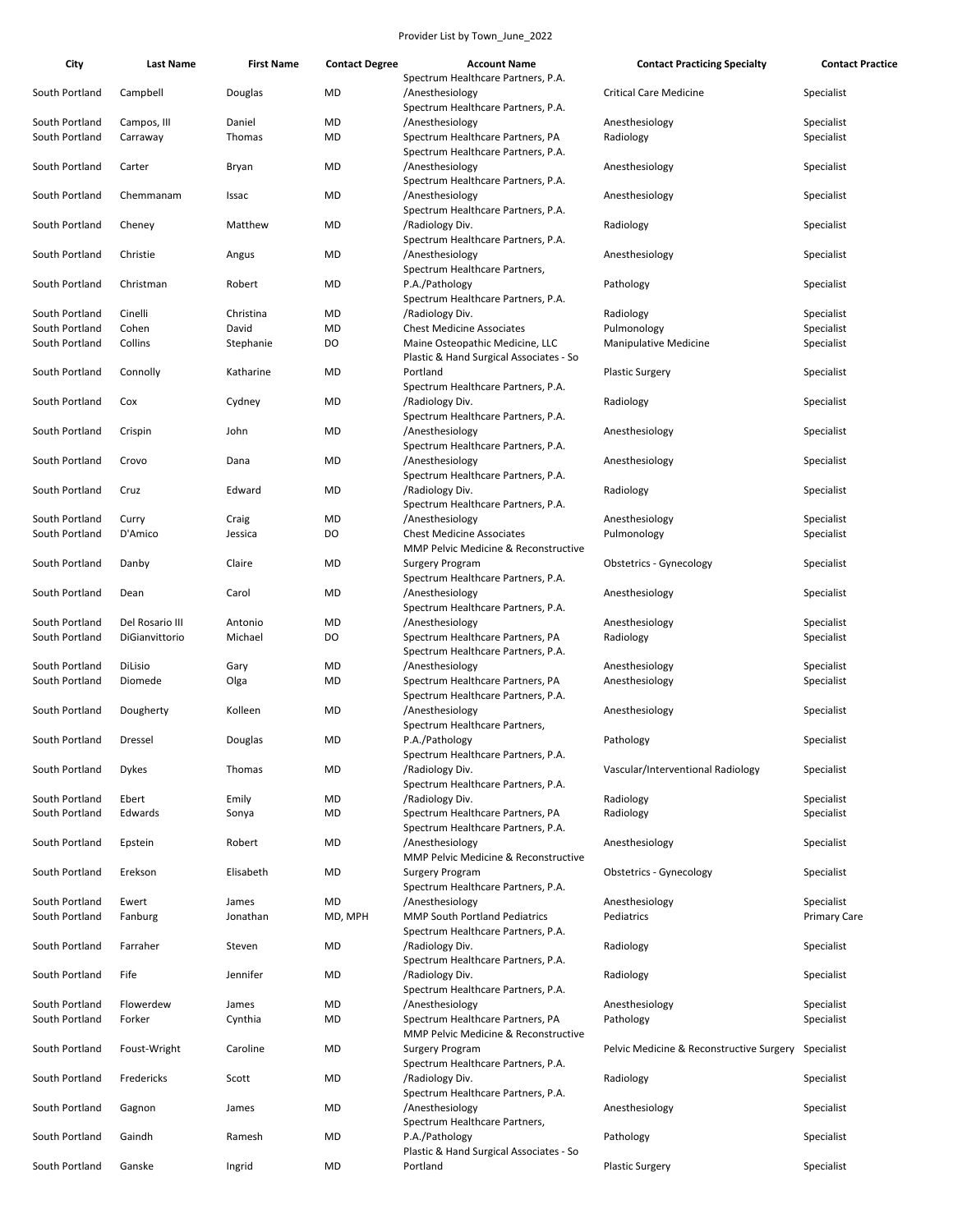| City           | <b>Last Name</b> | <b>First Name</b> | <b>Contact Degree</b> | <b>Account Name</b>                     | <b>Contact Practicing Specialty</b> | Contact      |
|----------------|------------------|-------------------|-----------------------|-----------------------------------------|-------------------------------------|--------------|
| South Portland | Garcia           | Joseph            | MD                    | Spectrum Healthcare Partners, PA        | Anesthesiology                      | Specialist   |
|                |                  |                   |                       | Spectrum Healthcare Partners, P.A.      |                                     |              |
| South Portland | George           | Dale              | MD                    | /Anesthesiology                         | Anesthesiology                      | Specialist   |
|                |                  |                   |                       | Spectrum Healthcare Partners, P.A.      |                                     |              |
| South Portland | Gerding          | Joseph            | <b>MD</b>             | /Radiology Div.                         | Vascular/Interventional Radiology   | Specialist   |
| South Portland | Giblin           | Christina         | DO                    | Spectrum Healthcare Partners, PA        | Anesthesiology                      | Specialist   |
| South Portland | Gillespie        | Heather           | MD                    | <b>MMP Orthopedics</b>                  | <b>Sports Medicine</b>              | Specialist   |
|                |                  |                   |                       | Spectrum Healthcare Partners,           |                                     |              |
| South Portland | Ginevan          | Kim               | MD                    | P.A./Pathology                          | Pathology                           | Specialist   |
|                |                  |                   |                       | Spectrum Healthcare Partners, P.A.      |                                     |              |
| South Portland | Gleason          | Barry             | MD                    | /Anesthesiology                         | Anesthesiology                      | Specialist   |
|                |                  |                   |                       | Spectrum Healthcare Partners, P.A.      |                                     |              |
|                |                  |                   |                       |                                         |                                     |              |
| South Portland | Goldfinger       | Michael           | MD                    | /Radiology Div.                         | Radiology                           | Specialist   |
| South Portland | Gorman           | Stephen           | DO                    | <b>Chest Medicine Associates</b>        | Pulmonology                         | Specialist   |
|                |                  |                   |                       | Spectrum Healthcare Partners, P.A.      |                                     |              |
| South Portland | Green            | Matthew           | MD                    | /Anesthesiology                         | Anesthesiology                      | Specialist   |
|                |                  |                   |                       | Spectrum Healthcare Partners,           |                                     |              |
| South Portland | Guibord          | Ronald            | <b>MD</b>             | P.A./Pathology                          | Pathology                           | Specialist   |
|                |                  |                   |                       | Spectrum Healthcare Partners, P.A.      |                                     |              |
| South Portland | Hackett          | Patrick           | MD                    | /Anesthesiology                         | Anesthesiology                      | Specialist   |
|                |                  |                   |                       | Spectrum Healthcare Partners,           |                                     |              |
| South Portland | Hammour          | Tarek             | MD                    | P.A./Pathology                          | Pathology                           | Specialist   |
|                |                  |                   |                       | Spectrum Healthcare Partners, P.A.      |                                     |              |
| South Portland | Hankes           | Diane             | DO                    | /Anesthesiology                         | Anesthesiology                      | Specialist   |
|                |                  |                   |                       | Spectrum Healthcare Partners, P.A.      |                                     |              |
| South Portland | Harden           | Stephen           | MD                    |                                         | Anesthesiology                      |              |
|                |                  |                   |                       | /Anesthesiology                         |                                     | Specialist   |
|                |                  |                   |                       | Spectrum Healthcare Partners, P.A.      |                                     |              |
| South Portland | Hathaway         | Jessica           | <b>MD</b>             | /Anesthesiology                         | Anesthesiology                      | Specialist   |
|                |                  |                   |                       | Spectrum Healthcare Partners, P.A.      |                                     |              |
| South Portland | Hathcock         | Byron             | MD                    | /Anesthesiology                         | Anesthesiology                      | Specialist   |
|                |                  |                   |                       | Spectrum Healthcare Partners,           |                                     |              |
| South Portland | Hayes            | Timothy           | MD, DVM               | P.A./Pathology                          | Pathology                           | Specialist   |
|                |                  |                   |                       | Spectrum Healthcare Partners, P.A.      |                                     |              |
| South Portland | Hayman           | Allan             | MD                    | /Anesthesiology                         | Anesthesiology                      | Specialist   |
| South Portland | Hayn             | Matthew           | MD                    | <b>MMP Urology</b>                      | Urology                             | Specialist   |
|                |                  |                   |                       | Spectrum Healthcare Partners, P.A.      |                                     |              |
| South Portland | Hicks            | Anne              | MD                    | /Anesthesiology                         | Anesthesiology                      | Specialist   |
| South Portland | Hinrichs         | Karl              | MD                    | Spectrum Healthcare Partners, PA        | Anesthesiology                      | Specialist   |
| South Portland | Hintz            | Steven            | MD                    | Spectrum Healthcare Partners, PA        | Radiology                           | Specialist   |
|                |                  |                   |                       |                                         |                                     |              |
| South Portland | Hodroff          | Marc              | MD                    | Fore River Urology LLC                  | Urology                             | Specialist   |
| South Portland | Hoffman          | Sarah             | DO                    | <b>MMP Orthopedics</b>                  | <b>Sports Medicine</b>              | Specialist   |
| South Portland | Houk             | Laura             | MD                    | MMP Dermatology - South Portland        | Dermatology                         | Specialist   |
|                |                  |                   |                       | Spectrum Healthcare Partners, P.A.      |                                     |              |
| South Portland | Hubbs            | Peter             | MD                    | /Anesthesiology                         | Anesthesiology                      | Specialist   |
| South Portland | Inhorn           | Roger             | MD                    | MaineHealth Cancer Care - So Portland   | Oncology                            | Specialist   |
|                |                  |                   |                       | Spectrum Healthcare Partners,           |                                     |              |
| South Portland | Jones            | Michael           | MD                    | P.A./Pathology                          | Pathology                           | Specialist   |
| South Portland | Joy              | Stephanie         | MD                    | <b>MMP South Portland Pediatrics</b>    | Pediatrics                          | Primary Care |
|                |                  |                   |                       | Spectrum Healthcare Partners, P.A.      |                                     |              |
| South Portland | Kalman           | Rebecca           | MD                    | /Anesthesiology                         | Anesthesiology                      | Specialist   |
|                |                  |                   |                       | Spectrum Healthcare Partners, P.A.      |                                     |              |
| South Portland | Kelly            | Sean              | MD                    | /Anesthesiology                         | Anesthesiology                      | Specialist   |
| South Portland | Kerr             | Jessie            | MD                    | MMP South Portland Pediatrics           | Pediatrics                          | Primary Care |
| South Portland | Ketchum          | Sarah             | MD                    | MaineHealth Cancer Care - So Portland   | Oncology                            | Specialist   |
| South Portland | Kidd             | John              | MD                    |                                         |                                     | Specialist   |
|                |                  |                   |                       | Spectrum Healthcare Partners, PA        | Anesthesiology                      |              |
|                |                  |                   |                       | Spectrum Healthcare Partners,           |                                     |              |
| South Portland | Kidric           | Diane             | DO                    | P.A./Pathology                          | Pathology                           | Specialist   |
|                |                  |                   |                       | Spectrum Healthcare Partners, P.A.      |                                     |              |
| South Portland | Kim              | Paul              | MD                    | /Radiology Div.                         | Vascular/Interventional Radiology   | Specialist   |
| South Portland | Kimmelshue       | Katherine         | MD                    | Spectrum Healthcare Partners, PA        | Pathology                           | Specialist   |
| South Portland | Kinkead          | Thomas            | MD                    | <b>MMP Urology</b>                      | Urology                             | Specialist   |
|                |                  |                   |                       | Plastic & Hand Surgical Associates - So |                                     |              |
| South Portland | Kirkham          | John              | MD                    | Portland                                | <b>Plastic Surgery</b>              | Specialist   |
| South Portland | Klazynski        | Brian             | MD                    | Spectrum Healthcare Partners, PA        | Pathology                           | Specialist   |
|                |                  |                   |                       | Spectrum Healthcare Partners, P.A.      |                                     |              |
| South Portland | Kloda            | Daniel            | DO                    | /Radiology Div.                         | Vascular/Interventional Radiology   | Specialist   |
| South Portland | Knauft           | M Elizabeth       | MD                    | <b>Chest Medicine Associates</b>        | Pulmonology                         | Specialist   |
|                |                  |                   |                       | Spectrum Healthcare Partners, P.A.      |                                     |              |
|                |                  |                   |                       |                                         |                                     |              |
| South Portland | <b>KORSUNSKY</b> | Galina            | MD                    | /Anesthesiology                         | Anesthesiology                      | Specialist   |
| South Portland | Kramer           | Erica             | <b>FNP</b>            | Erica Kramer FNP, LLC                   | <b>Family Medicine</b>              | Primary Care |
|                |                  |                   |                       | Spectrum Healthcare Partners, P.A.      |                                     |              |
| South Portland | Kustan           | John              | MD                    | /Radiology Div.                         | Radiology                           | Specialist   |
|                |                  |                   |                       | Plastic & Hand Surgical Associates - So |                                     |              |
| South Portland | Kutz             | Richard           | MD                    | Portland                                | <b>Plastic Surgery</b>              | Specialist   |
| South Portland | Kwock            | John              | MD                    | Spectrum Healthcare Partners, PA        | Anesthesiology                      | Specialist   |

| <b>Account Name</b><br>Spectrum Healthcare Partners, PA                | <b>Contact Practicing Specialty</b><br>Anesthesiology | <b>Contact Practice</b><br>Specialist |
|------------------------------------------------------------------------|-------------------------------------------------------|---------------------------------------|
| Spectrum Healthcare Partners, P.A.<br>/Anesthesiology                  | Anesthesiology                                        | Specialist                            |
| Spectrum Healthcare Partners, P.A.<br>/Radiology Div.                  | Vascular/Interventional Radiology                     | Specialist                            |
| Spectrum Healthcare Partners, PA                                       | Anesthesiology                                        | Specialist                            |
| <b>MMP Orthopedics</b>                                                 | <b>Sports Medicine</b>                                | Specialist                            |
| Spectrum Healthcare Partners,                                          |                                                       |                                       |
| P.A./Pathology                                                         | Pathology                                             | Specialist                            |
| Spectrum Healthcare Partners, P.A.                                     |                                                       |                                       |
| /Anesthesiology                                                        | Anesthesiology                                        | Specialist                            |
| Spectrum Healthcare Partners, P.A.                                     |                                                       |                                       |
| /Radiology Div.                                                        | Radiology                                             | Specialist                            |
| <b>Chest Medicine Associates</b>                                       | Pulmonology                                           | Specialist                            |
| Spectrum Healthcare Partners, P.A.                                     |                                                       |                                       |
| /Anesthesiology                                                        | Anesthesiology                                        | Specialist                            |
| Spectrum Healthcare Partners,                                          |                                                       |                                       |
| P.A./Pathology                                                         | Pathology                                             | Specialist                            |
| Spectrum Healthcare Partners, P.A.                                     |                                                       |                                       |
| /Anesthesiology                                                        | Anesthesiology                                        | Specialist                            |
| Spectrum Healthcare Partners,                                          |                                                       |                                       |
| P.A./Pathology                                                         | Pathology                                             | Specialist                            |
| Spectrum Healthcare Partners, P.A.                                     |                                                       |                                       |
| /Anesthesiology                                                        | Anesthesiology                                        | Specialist                            |
| Spectrum Healthcare Partners, P.A.<br>/Anesthesiology                  | Anesthesiology                                        | Specialist                            |
| Spectrum Healthcare Partners, P.A.                                     |                                                       |                                       |
| /Anesthesiology                                                        | Anesthesiology                                        | Specialist                            |
| Spectrum Healthcare Partners, P.A.                                     |                                                       |                                       |
| /Anesthesiology                                                        | Anesthesiology                                        | Specialist                            |
| Spectrum Healthcare Partners,                                          |                                                       |                                       |
| P.A./Pathology                                                         | Pathology                                             | Specialist                            |
| Spectrum Healthcare Partners, P.A.                                     |                                                       |                                       |
| /Anesthesiology                                                        | Anesthesiology                                        | Specialist                            |
| <b>MMP Urology</b>                                                     | Urology                                               | Specialist                            |
| Spectrum Healthcare Partners, P.A.                                     |                                                       |                                       |
| /Anesthesiology                                                        | Anesthesiology                                        | Specialist                            |
| Spectrum Healthcare Partners, PA                                       | Anesthesiology                                        | Specialist                            |
| Spectrum Healthcare Partners, PA                                       | Radiology                                             | Specialist                            |
| Fore River Urology LLC                                                 | Urology                                               | Specialist                            |
| <b>MMP Orthopedics</b>                                                 | <b>Sports Medicine</b>                                | Specialist                            |
| MMP Dermatology - South Portland                                       | Dermatology                                           | Specialist                            |
| Spectrum Healthcare Partners, P.A.                                     |                                                       |                                       |
| /Anesthesiology                                                        | Anesthesiology                                        | Specialist                            |
| MaineHealth Cancer Care - So Portland<br>Spectrum Healthcare Partners, | Oncology                                              | Specialist                            |
| P.A./Pathology                                                         |                                                       | Specialist                            |
| MMP South Portland Pediatrics                                          | Pathology<br>Pediatrics                               | <b>Primary Care</b>                   |
| Spectrum Healthcare Partners, P.A.                                     |                                                       |                                       |
| /Anesthesiology                                                        | Anesthesiology                                        | Specialist                            |
| Spectrum Healthcare Partners, P.A.                                     |                                                       |                                       |
| /Anesthesiology                                                        | Anesthesiology                                        | Specialist                            |
| <b>MMP South Portland Pediatrics</b>                                   | Pediatrics                                            | <b>Primary Care</b>                   |
| MaineHealth Cancer Care - So Portland                                  | Oncology                                              | Specialist                            |
| Spectrum Healthcare Partners, PA                                       | Anesthesiology                                        | Specialist                            |
| Spectrum Healthcare Partners,                                          |                                                       |                                       |
| P.A./Pathology                                                         | Pathology                                             | Specialist                            |
| Spectrum Healthcare Partners, P.A.                                     |                                                       |                                       |
| /Radiology Div.                                                        | Vascular/Interventional Radiology                     | Specialist                            |
| Spectrum Healthcare Partners, PA                                       | Pathology                                             | Specialist                            |
| <b>MMP Urology</b>                                                     | Urology                                               | Specialist                            |
| Plastic & Hand Surgical Associates - So                                |                                                       |                                       |
| Portland                                                               | <b>Plastic Surgery</b>                                | Specialist                            |
| Spectrum Healthcare Partners, PA                                       | Pathology                                             | Specialist                            |
| Spectrum Healthcare Partners, P.A.                                     |                                                       |                                       |
| /Radiology Div.                                                        | Vascular/Interventional Radiology                     | Specialist                            |
| <b>Chest Medicine Associates</b>                                       | Pulmonology                                           | Specialist                            |
| Spectrum Healthcare Partners, P.A.                                     |                                                       |                                       |
| /Anesthesiology                                                        | Anesthesiology                                        | Specialist                            |
| Erica Kramer FNP, LLC<br>Spectrum Healthcare Partners, P.A.            | <b>Family Medicine</b>                                | Primary Care                          |
| /Radiology Div.                                                        | Radiology                                             | Specialist                            |
| Plastic & Hand Surgical Associates - So                                |                                                       |                                       |
| Portland                                                               | <b>Plastic Surgery</b>                                | Specialist                            |
| Spectrum Healthcare Partners, PA                                       | Anesthesiology                                        | Specialist                            |
|                                                                        |                                                       |                                       |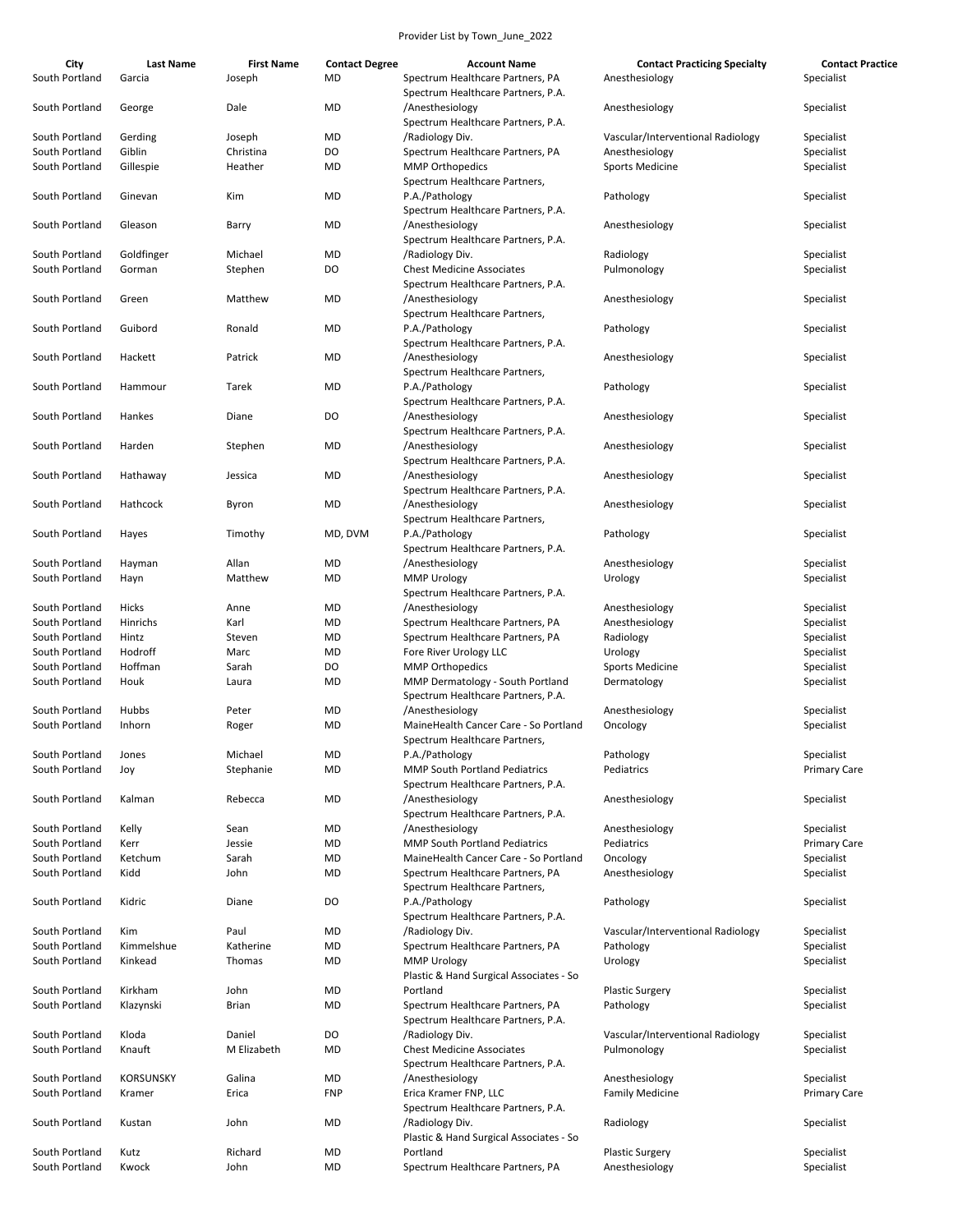| City           | Last Name    | <b>First Name</b> | <b>Contact Degree</b> | <b>Account Name</b>                                                              | <b>Contact Practicing Specialty</b> | <b>Contact Practice</b> |
|----------------|--------------|-------------------|-----------------------|----------------------------------------------------------------------------------|-------------------------------------|-------------------------|
| South Portland | Lachance     | Brittany          | DO                    | <b>Chest Medicine Associates</b><br>Spectrum Healthcare Partners, P.A.           | <b>Critical Care Medicine</b>       | Specialist              |
| South Portland | Laduzenski   | Sarah             | MD                    | /Anesthesiology                                                                  | Anesthesiology                      | Specialist              |
| South Portland | Lambie       | William           | MD                    | Spectrum Healthcare Partners, PA<br>Spectrum Healthcare Partners, P.A.           | Pathology                           | Specialist              |
| South Portland | Landes       | Andrew            | MD                    | /Radiology Div.                                                                  | Radiology                           | Specialist              |
| South Portland | Lebeis       | Christopher       | MD                    | Fore River Urology LLC<br>Spectrum Healthcare Partners, P.A.                     | Urology                             | Specialist              |
| South Portland | Lennon       | Paul              | MD                    | /Anesthesiology                                                                  | Anesthesiology                      | Specialist              |
| South Portland | Lerwick      | Patricia          | MD                    | <b>Chest Medicine Associates</b>                                                 | Pulmonology                         | Specialist              |
| South Portland | Letourneau   |                   |                       |                                                                                  |                                     |                         |
|                |              | Katherine         | <b>NP</b>             | Katherine J Letourneau, AGNP, LLC                                                | <b>Family Medicine</b>              | <b>Primary Care</b>     |
| South Portland | Levin        | Benjamin          | MD                    | Spectrum Healthcare Partners, PA                                                 | Anesthesiology                      | Specialist              |
| South Portland | Libby        | Brock             | MD                    | <b>MMP South Portland Pediatrics</b>                                             | Pediatrics                          | <b>Primary Care</b>     |
| South Portland | Liu          | Johnson           | MD                    | MaineHealth Cancer Care - So Portland<br>Spectrum Healthcare Partners, P.A.      | Hematology                          | Specialist              |
| South Portland | Livingston   | Brian             | MD                    | /Radiology Div.<br>Spectrum Healthcare Partners, P.A.                            | Radiology                           | Specialist              |
| South Portland | Lloyd        | Aaron             | MD                    | /Anesthesiology<br>Spectrum Healthcare Partners, P.A.                            | Anesthesiology                      | Specialist              |
| South Portland | Lord         | Charles           | MD                    | /Anesthesiology                                                                  | Anesthesiology                      | Specialist              |
| South Portland | Lubiner      | Eric              | DO                    | MaineHealth Cancer Care - So Portland<br>Plastic & Hand Surgical Associates - So | Oncology                            | Specialist              |
| South Portland | Maddali      | Sirish            | MD                    | Portland                                                                         | <b>Plastic Surgery</b>              | Specialist              |
| South Portland | Maher        | Keila             | MD                    |                                                                                  | Anesthesiology                      | Specialist              |
|                |              |                   |                       | Spectrum Healthcare Partners, PA                                                 |                                     |                         |
| South Portland | Mailloux     | Patrick           | DO                    | <b>Chest Medicine Associates</b><br>Spectrum Healthcare Partners, P.A.           | <b>Critical Care Medicine</b>       | Specialist              |
| South Portland | Makrides     | John              | MD                    | /Anesthesiology                                                                  | Anesthesiology                      | Specialist              |
| South Portland | Mamon        | John              | MD                    | Spectrum Healthcare Partners, PA<br>Spectrum Healthcare Partners, P.A.           | Radiology                           | Specialist              |
| South Portland | Mancall      | Andrew            | MD                    | /Radiology Div.                                                                  | Radiology                           | Specialist              |
| South Portland | May          | Teresa            | DO                    | <b>Chest Medicine Associates</b><br>Spectrum Healthcare Partners, P.A.           | Pulmonology                         | Specialist              |
| South Portland | McAllister   | Brian             | MD                    | /Anesthesiology<br>Spectrum Healthcare Partners, P.A.                            | Anesthesiology                      | Specialist              |
| South Portland | McElhinney   | Brian             | DO                    | /Radiology Div.<br>Spectrum Healthcare Partners, P.A.                            | Radiology                           | Specialist              |
| South Portland | McGinn       | Cornelius         | MD                    | /Oncology<br>Spectrum Healthcare Partners, P.A.                                  | <b>Radiation Oncology</b>           | Specialist              |
| South Portland | Meade        | Christine         | MD                    | /Radiology Div.<br>Spectrum Healthcare Partners,                                 | Vascular/Interventional Radiology   | Specialist              |
| South Portland | Melhus       | Ola               | MD                    | P.A./Pathology                                                                   | Pathology                           | Specialist              |
| South Portland | Mendelson    | Kenneth           | MD                    | Spectrum Healthcare Partners, PA<br>Spectrum Healthcare Partners,                | Radiology                           | Specialist              |
| South Portland | Meserve      | Emily             | MD                    | P.A./Pathology<br>Spectrum Healthcare Partners, P.A.                             | Pathology                           | Specialist              |
| South Portland | Meserve      | Jonathan          | MD                    | /Anesthesiology                                                                  | Anesthesiology                      | Specialist              |
| South Portland | Moore        | Meagan            | MD                    | <b>Chest Medicine Associates</b>                                                 | Pulmonology                         | Specialist              |
|                |              |                   | MD                    |                                                                                  |                                     | Specialist              |
| South Portland | Moran        | Jason             |                       | MaineHealth Cancer Care - So Portland                                            | Oncology                            |                         |
| South Portland | Moretz       | Jeremy            | MD                    | Spectrum Healthcare Partners, PA                                                 | Radiology                           | Specialist              |
| South Portland | Morneault    | Erin              | DO                    | <b>MMP South Portland Pediatrics</b><br>Spectrum Healthcare Partners, P.A.       | Pediatrics                          | <b>Primary Care</b>     |
| South Portland | Morrissette  | Gregory           | MD                    | /Anesthesiology<br>Spectrum Healthcare Partners, P.A.                            | Anesthesiology                      | Specialist              |
| South Portland | Morrissette  | Nina              | MD                    | /Anesthesiology<br>Spectrum Healthcare Partners, P.A.                            | Anesthesiology                      | Specialist              |
| South Portland | Mountjoy     | Ryan              | MD                    | /Anesthesiology<br>Spectrum Healthcare Partners, P.A.                            | Anesthesiology                      | Specialist              |
| South Portland | Mullen       | Charles           | MD                    | /Radiology Div.                                                                  | Radiology                           | Specialist              |
| South Portland | Murray       | Lindsay           | MD                    | Spectrum Healthcare Partners, PA                                                 | Anesthesiology                      | Specialist              |
| South Portland | Mutter       | Christopher       | DO                    | Spectrum Healthcare Partners, PA<br>Spectrum Healthcare Partners, P.A.           | Radiology                           | Specialist              |
| South Portland | Nohr         | Orion             | MD                    | /Anesthesiology                                                                  | Anesthesiology                      | Specialist              |
| South Portland | Novak        | Sean              | MD                    | Spectrum Healthcare Partners, PA                                                 | Radiology                           | Specialist              |
|                |              |                   |                       | Spectrum Healthcare Partners, P.A.                                               |                                     |                         |
| South Portland | O'Brien      | Adam              | DO                    | /Anesthesiology<br>MMP Pelvic Medicine & Reconstructive                          | Anesthesiology                      | Specialist              |
| South Portland | Ogorek       | John              | MD                    | <b>Surgery Program</b>                                                           | <b>Obstetrics - Gynecology</b>      | Specialist              |
| South Portland | Ordonez      | Maria             | MD                    | <b>MMP Urology</b>                                                               | Urology                             | Specialist              |
| South Portland | Palminteri   | Jennifer          | MD                    | <b>Chest Medicine Associates</b>                                                 | Pulmonology                         | Specialist              |
| South Portland | Paolino      | Ryan              | MD                    | Spectrum Healthcare Partners, PA<br>Spectrum Healthcare Partners, P.A.           | Pathology                           | Specialist              |
| South Portland | Papalimberis | Theodoros         | MD                    | /Anesthesiology                                                                  | Anesthesiology                      | Specialist              |
| South Portland | Parker       | Victoria          | DO                    | Spectrum Healthcare Partners, PA<br>Plastic & Hand Surgical Associates - So      | Pathology                           | Specialist              |
| South Portland | Persing      | John              | MD                    | Portland                                                                         | <b>Plastic Surgery</b>              | Specialist              |

| Account Name                            | Contact Practicing Specialty      | Contact Pract       |
|-----------------------------------------|-----------------------------------|---------------------|
| <b>Chest Medicine Associates</b>        | <b>Critical Care Medicine</b>     | Specialist          |
| Spectrum Healthcare Partners, P.A.      |                                   |                     |
| /Anesthesiology                         | Anesthesiology                    | Specialist          |
| Spectrum Healthcare Partners, PA        | Pathology                         | Specialist          |
| Spectrum Healthcare Partners, P.A.      |                                   |                     |
| /Radiology Div.                         | Radiology                         | Specialist          |
|                                         |                                   |                     |
| Fore River Urology LLC                  | Urology                           | Specialist          |
| Spectrum Healthcare Partners, P.A.      |                                   |                     |
| /Anesthesiology                         | Anesthesiology                    | Specialist          |
| <b>Chest Medicine Associates</b>        | Pulmonology                       | Specialist          |
| Katherine J Letourneau, AGNP, LLC       | <b>Family Medicine</b>            | <b>Primary Care</b> |
| Spectrum Healthcare Partners, PA        | Anesthesiology                    | Specialist          |
| <b>MMP South Portland Pediatrics</b>    | Pediatrics                        | <b>Primary Care</b> |
| MaineHealth Cancer Care - So Portland   | Hematology                        | Specialist          |
| Spectrum Healthcare Partners, P.A.      |                                   |                     |
|                                         |                                   |                     |
| /Radiology Div.                         | Radiology                         | Specialist          |
| Spectrum Healthcare Partners, P.A.      |                                   |                     |
| /Anesthesiology                         | Anesthesiology                    | Specialist          |
| Spectrum Healthcare Partners, P.A.      |                                   |                     |
| /Anesthesiology                         | Anesthesiology                    | Specialist          |
| MaineHealth Cancer Care - So Portland   | Oncology                          | Specialist          |
| Plastic & Hand Surgical Associates - So |                                   |                     |
| Portland                                | <b>Plastic Surgery</b>            | Specialist          |
| Spectrum Healthcare Partners, PA        | Anesthesiology                    | Specialist          |
|                                         | <b>Critical Care Medicine</b>     |                     |
| <b>Chest Medicine Associates</b>        |                                   | Specialist          |
| Spectrum Healthcare Partners, P.A.      |                                   |                     |
| /Anesthesiology                         | Anesthesiology                    | Specialist          |
| Spectrum Healthcare Partners, PA        | Radiology                         | Specialist          |
| Spectrum Healthcare Partners, P.A.      |                                   |                     |
| /Radiology Div.                         | Radiology                         | Specialist          |
| <b>Chest Medicine Associates</b>        | Pulmonology                       | Specialist          |
| Spectrum Healthcare Partners, P.A.      |                                   |                     |
|                                         |                                   |                     |
| /Anesthesiology                         | Anesthesiology                    | Specialist          |
| Spectrum Healthcare Partners, P.A.      |                                   |                     |
| /Radiology Div.                         | Radiology                         | Specialist          |
| Spectrum Healthcare Partners, P.A.      |                                   |                     |
| /Oncology                               | <b>Radiation Oncology</b>         | Specialist          |
| Spectrum Healthcare Partners, P.A.      |                                   |                     |
| /Radiology Div.                         | Vascular/Interventional Radiology | Specialist          |
| Spectrum Healthcare Partners,           |                                   |                     |
|                                         |                                   |                     |
| P.A./Pathology                          | Pathology                         | Specialist          |
| Spectrum Healthcare Partners, PA        | Radiology                         | Specialist          |
| Spectrum Healthcare Partners,           |                                   |                     |
| P.A./Pathology                          | Pathology                         | Specialist          |
| Spectrum Healthcare Partners, P.A.      |                                   |                     |
| /Anesthesiology                         | Anesthesiology                    | Specialist          |
| <b>Chest Medicine Associates</b>        | Pulmonology                       | Specialist          |
| MaineHealth Cancer Care - So Portland   | Oncology                          |                     |
|                                         |                                   | Specialist          |
| Spectrum Healthcare Partners, PA        | Radiology                         | Specialist          |
| <b>MMP South Portland Pediatrics</b>    | Pediatrics                        | <b>Primary Care</b> |
| Spectrum Healthcare Partners, P.A.      |                                   |                     |
| /Anesthesiology                         | Anesthesiology                    | Specialist          |
| Spectrum Healthcare Partners, P.A.      |                                   |                     |
| /Anesthesiology                         | Anesthesiology                    | Specialist          |
| Spectrum Healthcare Partners, P.A.      |                                   |                     |
| /Anesthesiology                         |                                   |                     |
|                                         | Anesthesiology                    | Specialist          |
| Spectrum Healthcare Partners, P.A.      |                                   |                     |
| /Radiology Div.                         | Radiology                         | Specialist          |
| Spectrum Healthcare Partners, PA        | Anesthesiology                    | Specialist          |
| Spectrum Healthcare Partners, PA        | Radiology                         | Specialist          |
| Spectrum Healthcare Partners, P.A.      |                                   |                     |
| /Anesthesiology                         | Anesthesiology                    | Specialist          |
| Spectrum Healthcare Partners, PA        | Radiology                         | Specialist          |
| Spectrum Healthcare Partners, P.A.      |                                   |                     |
|                                         |                                   |                     |
| /Anesthesiology                         | Anesthesiology                    | Specialist          |
| MMP Pelvic Medicine & Reconstructive    |                                   |                     |
| <b>Surgery Program</b>                  | <b>Obstetrics - Gynecology</b>    | Specialist          |
| <b>MMP Urology</b>                      | Urology                           | Specialist          |
| <b>Chest Medicine Associates</b>        | Pulmonology                       | Specialist          |
| Spectrum Healthcare Partners, PA        | Pathology                         | Specialist          |
| Spectrum Healthcare Partners, P.A.      |                                   |                     |
| /Anesthesiology                         | Anesthesiology                    | Specialist          |
|                                         |                                   |                     |
| Spectrum Healthcare Partners, PA        | Pathology                         | Specialist          |
| Plastic & Hand Surgical Associates - So |                                   |                     |
| Portland                                | <b>Plastic Surgery</b>            | Specialist          |
|                                         |                                   |                     |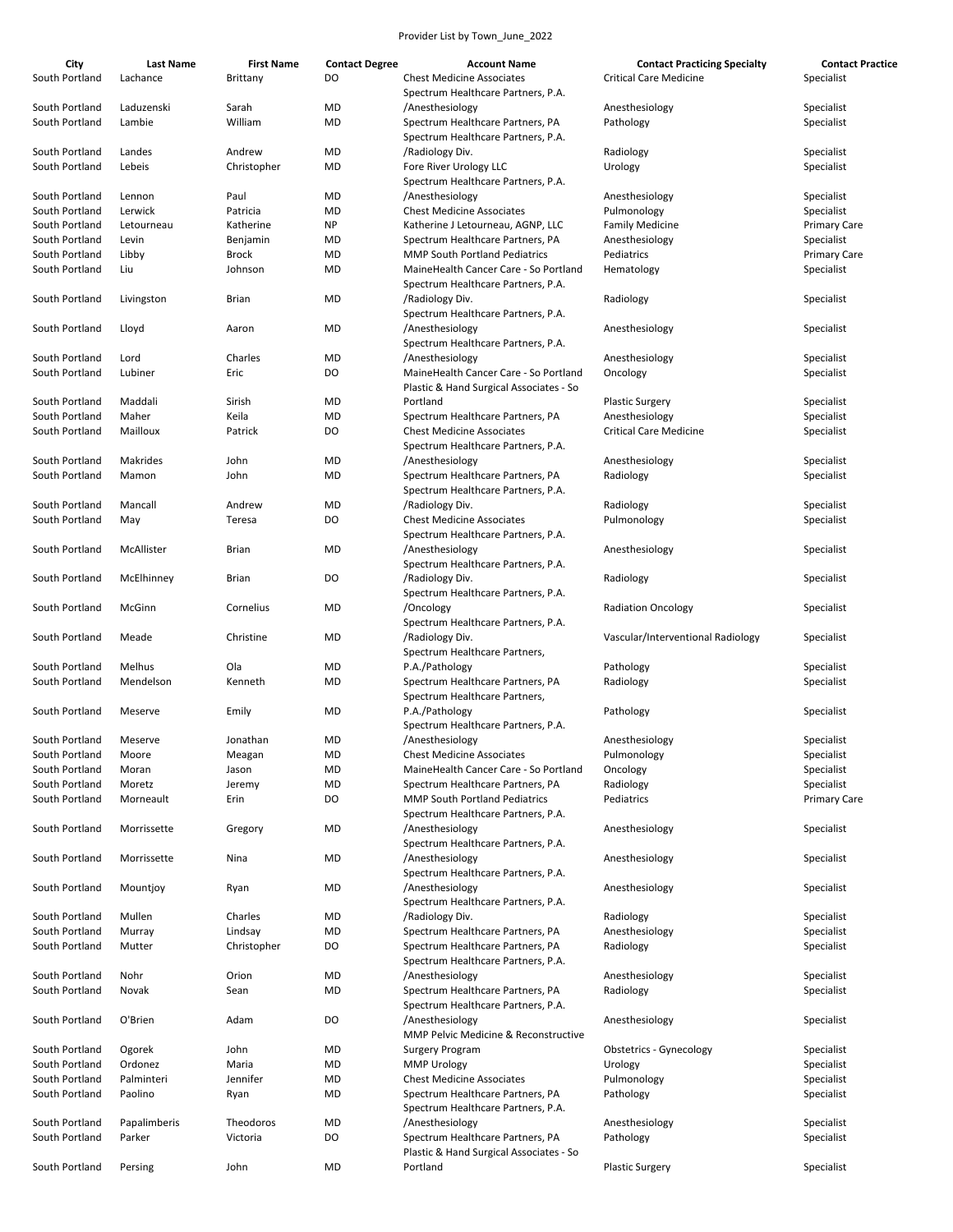| City           | <b>Last Name</b> | <b>First Name</b> | <b>Contact Degree</b> | <b>Account Name</b>                                                    | <b>Contact Practicing Specialty</b> | Contact             |
|----------------|------------------|-------------------|-----------------------|------------------------------------------------------------------------|-------------------------------------|---------------------|
|                |                  |                   |                       | Spectrum Healthcare Partners, P.A.                                     |                                     |                     |
| South Portland | Pietras          | Elizabeth         | <b>MD</b>             | /Radiology Div.<br>Spectrum Healthcare Partners, P.A.                  | Radiology                           | Specialist          |
| South Portland | Pisini           | James             | DO                    | /Anesthesiology<br>Spectrum Healthcare Partners, P.A.                  | Anesthesiology                      | Specialist          |
| South Portland | Place            | James             | MD                    | /Radiology Div.                                                        | Radiology                           | Specialist          |
| South Portland | Pluto            | Luke              | MD                    | <b>Chest Medicine Associates</b>                                       | Sleep Medicine                      | Specialist          |
|                |                  |                   |                       | Spectrum Healthcare Partners, P.A.                                     |                                     |                     |
| South Portland | Poltak           | Justin            | <b>MD</b>             | /Anesthesiology                                                        | Anesthesiology                      | Specialist          |
| South Portland | Pozzessere       | Nicholas          | DO                    | <b>Chest Medicine Associates</b>                                       | Pulmonology                         | Specialist          |
| South Portland | Pryzant          | Rodger            | MD                    | Spectrum Healthcare Partners, P.A.<br>/Oncology                        | <b>Radiation Oncology</b>           | Specialist          |
| South Portland | Quattrochi       | <b>Brian</b>      | MD, PhD               | Spectrum Healthcare Partners, PA                                       | Pathology                           | Specialist          |
|                |                  |                   |                       | Spectrum Healthcare Partners, P.A.                                     |                                     |                     |
| South Portland | Quaye            | Aurora            | <b>MD</b>             | /Anesthesiology<br>Spectrum Healthcare Partners, P.A.                  | Anesthesiology                      | Specialist          |
| South Portland | Quinn            | Michael           | MD                    | /Radiology Div.                                                        | Radiology                           | Specialist          |
| South Portland | Quinn            | Kate              | DO                    | <b>MMP Orthopedics</b>                                                 | Neuromusculoskeletal Medicine       | Specialist          |
|                |                  |                   |                       | MMP Adult Infectious Diseases - Dean                                   |                                     |                     |
| South Portland | Rawlings         | Stephen           | MD                    | Drive                                                                  | <b>Infectious Disease</b>           | Specialist          |
| South Portland | Reidman          | Daniel            | DO                    | Spectrum Healthcare Partners, PA                                       | Radiology                           | Specialist          |
|                |                  |                   |                       | Spectrum Healthcare Partners, P.A.                                     |                                     |                     |
| South Portland | Resnick          | Elena             | MD                    | /Radiology Div.                                                        | Radiology                           | Specialist          |
| South Portland | Riker            | Richard           | MD                    | <b>Chest Medicine Associates</b>                                       | Pulmonology                         | Specialist          |
| South Portland | Rogers           | Andrew            | MD                    | MaineHealth Cancer Care - So Portland                                  | Hematology & Oncology               | Specialist          |
| South Portland | Rosenthal        | Jessica           | <b>MD</b>             | <b>MMP South Portland Pediatrics</b>                                   | Pediatrics                          | <b>Primary Care</b> |
|                |                  |                   |                       | Spectrum Healthcare Partners, P.A.                                     |                                     |                     |
| South Portland | Rosner           | Irl               | <b>MD</b>             | /Anesthesiology                                                        | Anesthesiology                      | Specialist          |
| South Portland | Russell          | Erich             | DO                    | Spectrum Healthcare Partners, PA                                       | Radiology                           | Specialist          |
| South Portland | Ryan             | Stephen           | MD                    | <b>MMP Urology</b>                                                     | Urology                             | Specialist          |
| South Portland | Sammon           | Jesse             | DO                    | <b>MMP Urology</b>                                                     | Urology                             | Specialist          |
|                |                  |                   |                       | Spectrum Healthcare Partners, P.A.                                     |                                     |                     |
| South Portland | Sarma            | Umesh             | MD                    | /Radiology Div.                                                        | Radiology                           | Specialist          |
| South Portland | Sarrafpour       | Syena             | MD                    | Spectrum Healthcare Partners, PA                                       | Anesthesiology                      | Specialist          |
|                |                  |                   |                       | Spectrum Healthcare Partners, P.A.                                     |                                     |                     |
| South Portland | Sauer            | William           | MD                    | /Anesthesiology<br>Spectrum Healthcare Partners, P.A.                  | Anesthesiology                      | Specialist          |
| South Portland | Sawtelle         | Anna              | MD                    | /Anesthesiology                                                        | Anesthesiology                      | Specialist          |
| South Portland | Sawyer           | Gregory           | MD                    | <b>MMP Orthopedics</b>                                                 | Orthopedic Surgery                  | Specialist          |
| South Portland | Schwindt         | Laura             | MD                    | <b>MMP South Portland Pediatrics</b>                                   | Pediatrics                          | Primary Care        |
| South Portland | Scoll            | Benjamin          | MD                    | Fore River Urology LLC                                                 | Urology                             | Specialist          |
| South Portland | Sears Jr         | Edmund            | MD                    | <b>Chest Medicine Associates</b>                                       | Pulmonology                         | Specialist          |
| South Portland | Seder            | David             | MD                    | <b>Chest Medicine Associates</b>                                       | Pulmonology                         | Specialist          |
| South Portland | Seiverling       | Elizabeth         | MD                    | MMP Dermatology - South Portland                                       | Dermatology                         | Specialist          |
|                |                  |                   |                       | Spectrum Healthcare Partners, P.A.                                     |                                     |                     |
| South Portland | Siegel           | Sharon            | MD                    | /Radiology Div.                                                        | Radiology                           | Specialist          |
|                |                  |                   |                       | Spectrum Healthcare Partners, P.A.                                     |                                     |                     |
| South Portland | Smith            | Daniel            | MD                    | /Anesthesiology                                                        | Anesthesiology                      | Specialist          |
| South Portland | Song             | Sharon            | MD                    | Spectrum Healthcare Partners, PA                                       | Pathology                           | Specialist          |
| South Portland | Spiro            | Corey             | MD                    | Spectrum Healthcare Partners, PA                                       | Anesthesiology                      | Specialist          |
| South Portland | Sprague          | Kellie            | MD                    | MaineHealth Cancer Care - So Portland                                  | Hematology                          | Specialist          |
| South Portland | Stadler          | Christopher       | MD                    | <b>MMP Orthopedics</b>                                                 | Orthopedic Surgery                  | Specialist          |
| South Portland | Steciuk          | Mark              | MD                    | Spectrum Healthcare Partners, PA                                       | Pathology                           | Specialist          |
|                |                  |                   |                       | Spectrum Healthcare Partners, P.A.                                     |                                     |                     |
| South Portland | Stephenson       | Matthew           | MD                    | /Radiology Div.                                                        | Radiology                           | Specialist          |
| South Portland | Stogsdill        | Patricia          | MD                    | <b>MMP Adult Infectious Diseases</b>                                   | <b>Infectious Disease</b>           | Specialist          |
| South Portland | Sutherland       | Laurie            | MD                    | Spectrum Healthcare Partners, P.A.<br>/Anesthesiology                  | Anesthesiology                      | Specialist          |
|                |                  |                   |                       | Spectrum Healthcare Partners, P.A.                                     |                                     |                     |
| South Portland | Swartz           | William           | MD                    | /Anesthesiology                                                        | Anesthesiology                      | Specialist          |
|                |                  |                   |                       | Spectrum Healthcare Partners, P.A.                                     |                                     |                     |
| South Portland | Talmadge         | Jennifer          | MD                    | /Radiology Div.                                                        | Radiology                           | Specialist          |
| South Portland | Tchekmedyian     | Vatche            | MD                    | MaineHealth Cancer Care - So Portland                                  | Oncology                            | Specialist          |
| South Portland | Tomic            | Sonja             | MD                    | Spectrum Healthcare Partners, PA<br>Spectrum Healthcare Partners, P.A. | Pathology                           | Specialist          |
| South Portland | Travis           | Bryn              | MD                    | /Anesthesiology<br>Plastic & Hand Surgical Associates - So             | Anesthesiology                      | Specialist          |
| South Portland | Turko            | Arthur            | MD                    | Portland                                                               | <b>Plastic Surgery</b>              | Specialist          |
| South Portland | Ursiny           | Michal            | MD                    | Fore River Urology LLC                                                 | Urology                             | Specialist          |
| South Portland | Van der Kloot    | Thomas            | MD                    | <b>Chest Medicine Associates</b>                                       | Pulmonology                         | Specialist          |
|                |                  |                   |                       | Plastic & Hand Surgical Associates - So                                |                                     |                     |
| South Portland | Vaughan          | Thomas            | MD                    | Portland                                                               | <b>Plastic Surgery</b>              | Specialist          |
| South Portland | Vaughn           | Joshua            | MD                    | MMP Orthopedics - Gannett Drive                                        | Orthopedic Surgery                  | Specialist          |
|                |                  |                   |                       | Spectrum Healthcare Partners, P.A.                                     |                                     |                     |
| South Portland | Vaz              | O'Neal            | DO                    | /Anesthesiology                                                        | Anesthesiology                      | Specialist          |

| <b>Account Name</b><br>Spectrum Healthcare Partners, P.A. | <b>Contact Practicing Specialty</b> | <b>Contact Practice</b> |
|-----------------------------------------------------------|-------------------------------------|-------------------------|
| /Radiology Div.                                           | Radiology                           | Specialist              |
| Spectrum Healthcare Partners, P.A.                        |                                     |                         |
| /Anesthesiology                                           | Anesthesiology                      | Specialist              |
| Spectrum Healthcare Partners, P.A.                        |                                     |                         |
| /Radiology Div.                                           | Radiology                           | Specialist              |
| <b>Chest Medicine Associates</b>                          | Sleep Medicine                      | Specialist              |
| Spectrum Healthcare Partners, P.A.                        |                                     |                         |
| /Anesthesiology                                           | Anesthesiology                      | Specialist              |
| <b>Chest Medicine Associates</b>                          | Pulmonology                         | Specialist              |
| Spectrum Healthcare Partners, P.A.                        |                                     |                         |
| /Oncology                                                 | <b>Radiation Oncology</b>           | Specialist              |
| Spectrum Healthcare Partners, PA                          | Pathology                           | Specialist              |
| Spectrum Healthcare Partners, P.A.                        |                                     |                         |
| /Anesthesiology                                           | Anesthesiology                      | Specialist              |
| Spectrum Healthcare Partners, P.A.                        |                                     |                         |
| /Radiology Div.                                           | Radiology                           | Specialist              |
| <b>MMP Orthopedics</b>                                    | Neuromusculoskeletal Medicine       | Specialist              |
| MMP Adult Infectious Diseases - Dean                      |                                     |                         |
| Drive                                                     | <b>Infectious Disease</b>           | Specialist              |
| Spectrum Healthcare Partners, PA                          |                                     | Specialist              |
|                                                           | Radiology                           |                         |
| Spectrum Healthcare Partners, P.A.                        |                                     |                         |
| /Radiology Div.                                           | Radiology                           | Specialist              |
| <b>Chest Medicine Associates</b>                          | Pulmonology                         | Specialist              |
| MaineHealth Cancer Care - So Portland                     | Hematology & Oncology               | Specialist              |
| <b>MMP South Portland Pediatrics</b>                      | Pediatrics                          | <b>Primary Care</b>     |
| Spectrum Healthcare Partners, P.A.                        |                                     |                         |
| /Anesthesiology                                           | Anesthesiology                      | Specialist              |
| Spectrum Healthcare Partners, PA                          | Radiology                           | Specialist              |
| MMP Urology                                               | Urology                             | Specialist              |
| <b>MMP Urology</b>                                        | Urology                             | Specialist              |
| Spectrum Healthcare Partners, P.A.                        |                                     |                         |
| /Radiology Div.                                           | Radiology                           | Specialist              |
| Spectrum Healthcare Partners, PA                          | Anesthesiology                      | Specialist              |
| Spectrum Healthcare Partners, P.A.                        |                                     |                         |
| /Anesthesiology                                           | Anesthesiology                      | Specialist              |
| Spectrum Healthcare Partners, P.A.                        |                                     |                         |
| /Anesthesiology                                           | Anesthesiology                      | Specialist              |
| <b>MMP Orthopedics</b>                                    | Orthopedic Surgery                  | Specialist              |
| <b>MMP South Portland Pediatrics</b>                      | Pediatrics                          | <b>Primary Care</b>     |
| Fore River Urology LLC                                    | Urology                             | Specialist              |
| <b>Chest Medicine Associates</b>                          | Pulmonology                         | Specialist              |
| <b>Chest Medicine Associates</b>                          | Pulmonology                         | Specialist              |
| MMP Dermatology - South Portland                          | Dermatology                         | Specialist              |
| Spectrum Healthcare Partners, P.A.                        |                                     |                         |
| /Radiology Div.                                           | Radiology                           | Specialist              |
| Spectrum Healthcare Partners, P.A.                        |                                     |                         |
| /Anesthesiology                                           | Anesthesiology                      | Specialist              |
| Spectrum Healthcare Partners, PA                          | Pathology                           | Specialist              |
| Spectrum Healthcare Partners, PA                          | Anesthesiology                      | Specialist              |
| MaineHealth Cancer Care - So Portland                     | Hematology                          | Specialist              |
| <b>MMP Orthopedics</b>                                    | Orthopedic Surgery                  | Specialist              |
| Spectrum Healthcare Partners, PA                          | Pathology                           | Specialist              |
| Spectrum Healthcare Partners, P.A.                        |                                     |                         |
| /Radiology Div.                                           | Radiology                           | Specialist              |
| MMP Adult Infectious Diseases                             | <b>Infectious Disease</b>           | Specialist              |
|                                                           |                                     |                         |
| Spectrum Healthcare Partners, P.A.                        |                                     |                         |
| /Anesthesiology                                           | Anesthesiology                      | Specialist              |
| Spectrum Healthcare Partners, P.A.                        |                                     |                         |
| /Anesthesiology                                           | Anesthesiology                      | Specialist              |
| Spectrum Healthcare Partners, P.A.                        |                                     |                         |
| /Radiology Div.                                           | Radiology                           | Specialist              |
| MaineHealth Cancer Care - So Portland                     | Oncology                            | Specialist              |
| Spectrum Healthcare Partners, PA                          | Pathology                           | Specialist              |
| Spectrum Healthcare Partners, P.A.                        |                                     |                         |
| /Anesthesiology                                           | Anesthesiology                      | Specialist              |
| Plastic & Hand Surgical Associates - So                   |                                     |                         |
| Portland                                                  | <b>Plastic Surgery</b>              | Specialist              |
| Fore River Urology LLC                                    | Urology                             | Specialist              |
| <b>Chest Medicine Associates</b>                          | Pulmonology                         | Specialist              |
| Plastic & Hand Surgical Associates - So                   |                                     |                         |
| Portland                                                  | <b>Plastic Surgery</b>              | Specialist              |
| MMP Orthopedics - Gannett Drive                           | Orthopedic Surgery                  | Specialist              |
| Spectrum Healthcare Partners, P.A.                        |                                     |                         |
| /Anesthesiology                                           | Anesthesiology                      | Specialist              |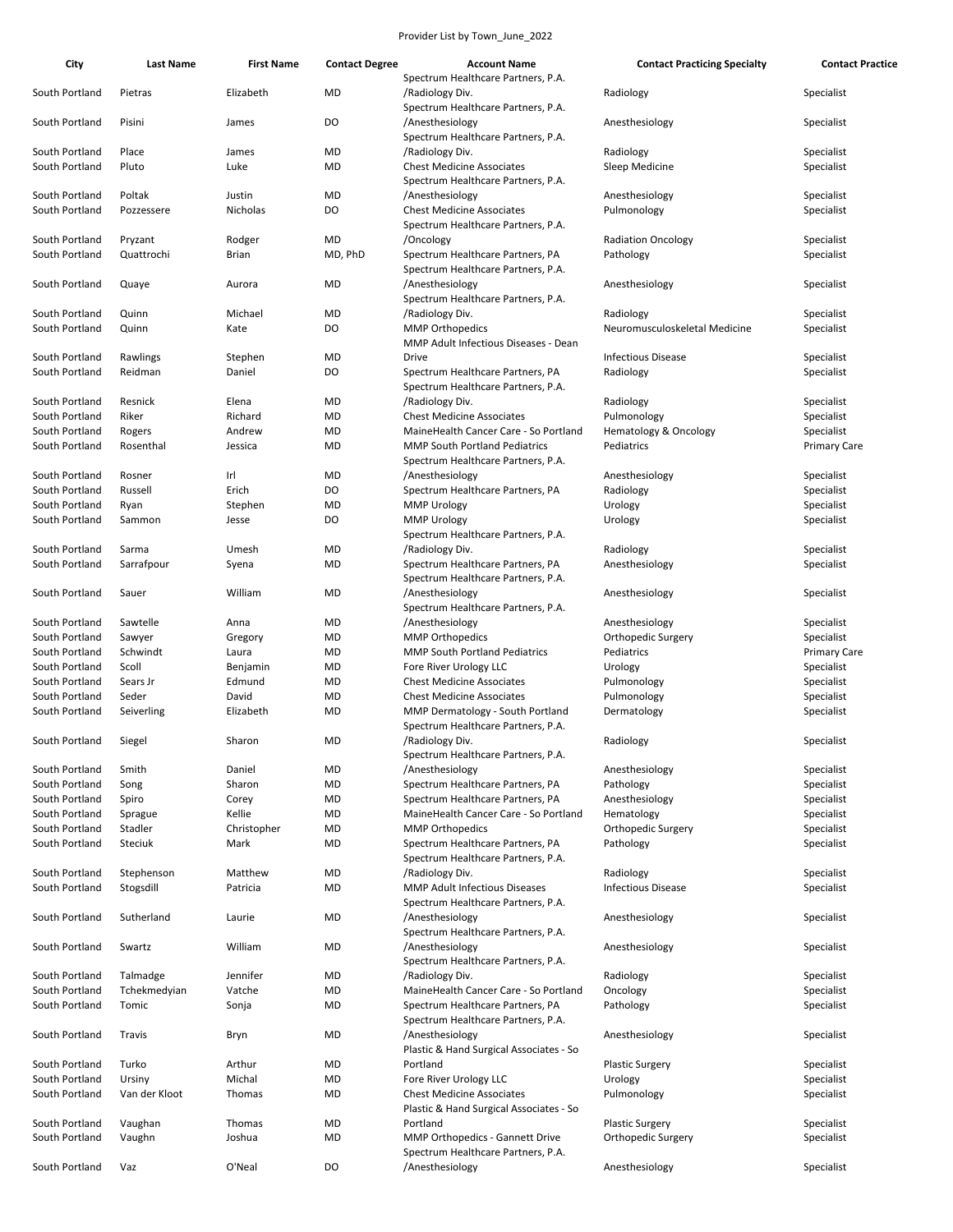| City               | Last Name    | <b>First Name</b> | <b>Contact Degree</b> | <b>Account Name</b>                                                         | <b>Contact Practicing Specialty</b> | <b>Contact Practice</b> |
|--------------------|--------------|-------------------|-----------------------|-----------------------------------------------------------------------------|-------------------------------------|-------------------------|
| South Portland     | VerLee       | Graham            | MD                    | <b>MMP Urology</b>                                                          | Urology                             | Specialist              |
|                    |              |                   |                       | Spectrum Healthcare Partners, P.A.                                          |                                     |                         |
| South Portland     | Villiotte    | Philip            | MD                    | /Oncology                                                                   | <b>Radiation Oncology</b>           | Specialist              |
| South Portland     | Voisine      | Michael           | DO                    | MaineHealth Cancer Care - So Portland                                       | Oncology                            | Specialist              |
|                    |              |                   |                       |                                                                             |                                     |                         |
| South Portland     | Warters      | Roberts           | MD                    | Spectrum Healthcare Partners, PA                                            | Anesthesiology                      | Specialist              |
| South Portland     | Weidenbach   | Kaitlyn           | MD                    | Spectrum Healthcare Partners, PA<br>Spectrum Healthcare Partners, P.A.      | Radiology                           | Specialist              |
| South Portland     | Williams     | Susan             | MD                    | /Radiology Div.                                                             | Radiology                           | Specialist              |
| South Portland     | Wingfield    | Dylan             | MD                    | Spectrum Healthcare Partners, PA                                            | Hospitalist                         | Specialist              |
|                    |              |                   |                       |                                                                             |                                     |                         |
|                    |              |                   |                       | Spectrum Healthcare Partners, P.A.                                          |                                     |                         |
| South Portland     | Winn         | Steven            | MD                    | /Radiology Div.                                                             | Radiology                           | Specialist              |
| South Portland     | Wirth        | Joel              | MD                    | <b>Chest Medicine Associates</b><br>Spectrum Healthcare Partners, P.A.      | Pulmonology                         | Specialist              |
| South Portland     | Wonderlick   | Julien            | MD                    | /Radiology Div.                                                             | Radiology                           | Specialist              |
| South Portland     | Wood         | Emily             | MD                    | <b>MMP Adult Infectious Diseases</b>                                        | <b>Infectious Disease</b>           | Specialist              |
|                    |              |                   |                       |                                                                             |                                     |                         |
| South Portland     | Yahwak       | Jason             | MD                    | <b>Chest Medicine Associates</b><br>Plastic & Hand Surgical Associates - So | Pulmonology                         | Specialist              |
| South Portland     | Zelones      | Justin            | MD                    | Portland                                                                    | <b>Plastic Surgery</b>              | Specialist              |
| South Portland     | Zuckerman    | Jonathan          | MD                    | <b>Chest Medicine Associates</b>                                            | Pulmonology                         | Specialist              |
| Springvale         | Miele        | Cathy             | MD                    | Just for Women Gynecology                                                   | <b>Obstetrics - Gynecology</b>      | Specialist              |
|                    |              |                   |                       |                                                                             |                                     |                         |
| Springvale         | Morris       | Kathleen          | MD                    | Just for Women Gynecology                                                   | <b>Obstetrics - Gynecology</b>      | Specialist              |
| Standish           | Chase        | Scott             | DO                    | MMP Standish Primary Care                                                   | <b>Family Medicine</b>              | <b>Primary Care</b>     |
| <b>Steep Falls</b> | Rovner       | Robert            | MD                    | Steep Falls Family Practice<br>Waldo County Medical Partners - Stockton     | <b>Family Medicine</b>              | <b>Primary Care</b>     |
| Stockton Springs   | Lang         | Daphne            | MD                    | Springs Regional Health Center                                              | <b>Family Medicine</b>              | <b>Primary Care</b>     |
|                    |              |                   |                       | Maine Center for Cancer Medicine and                                        |                                     |                         |
|                    |              |                   |                       |                                                                             |                                     |                         |
|                    |              |                   |                       | Blood Disorders d/b/a New England                                           |                                     |                         |
| Topsham            | Benton       | David             | MD                    | Cancer Specialists - Topsham                                                | Hematology & Oncology               | Specialist              |
| Topsham            | Gibbons      | Daniel            | DO                    | Rivertree Osteopathic Health                                                | <b>Manipulative Medicine</b>        | Specialist              |
| Topsham            | Goddard      | Jacey             | DO                    | Rivertree Osteopathic Health                                                | Neuromusculoskeletal Medicine       | Specialist              |
|                    |              |                   |                       | Maine Center for Cancer Medicine and<br>Blood Disorders d/b/a New England   |                                     |                         |
|                    |              |                   |                       |                                                                             |                                     |                         |
| Topsham            | Haney        | Brian             | DO                    | Cancer Specialists - Topsham                                                | Oncology                            | Specialist              |
|                    |              |                   |                       | Mid Coast Medical Group - Topsham                                           |                                     |                         |
| Topsham            | Jhamb        | Kristin           | MD                    | <b>Internal Medicine</b>                                                    | <b>Internal Medicine</b>            | Primary Care            |
|                    |              |                   |                       | Mid Coast Medical Group - Topsham                                           |                                     |                         |
| Topsham            | Martin       | Valeska           | <b>ANP</b>            | Internal Medicine                                                           | <b>Internal Medicine</b>            | <b>Primary Care</b>     |
|                    |              |                   |                       | Mid Coast Medical Group - Topsham                                           |                                     |                         |
| Topsham            | Meserve      | Christopher       | MD                    | <b>Internal Medicine</b>                                                    | <b>Internal Medicine</b>            | <b>Primary Care</b>     |
|                    |              |                   |                       | Maine Center for Cancer Medicine and                                        |                                     |                         |
|                    |              |                   |                       |                                                                             |                                     |                         |
|                    |              |                   |                       | Blood Disorders d/b/a New England                                           |                                     |                         |
| Topsham            | Moukharskaya | Julia             | <b>MD</b>             | Cancer Specialists - Topsham                                                | Oncology                            | Specialist              |
|                    |              |                   |                       | Maine Center for Cancer Medicine and                                        |                                     |                         |
|                    |              |                   |                       | Blood Disorders d/b/a New England                                           |                                     |                         |
| Topsham            | Nackos       | Eleni             | MD                    | Cancer Specialists - Topsham                                                | Hematology & Oncology               | Specialist              |
|                    |              |                   |                       | Mid Coast Medical Group - Topsham                                           |                                     |                         |
|                    |              |                   |                       |                                                                             |                                     |                         |
| Topsham            | Parris       | Kristin           | MD                    | Internal Medicine                                                           | Internal Medicine                   | Primary Care            |
|                    |              |                   |                       | Mid Coast Medical Group - Topsham                                           |                                     |                         |
| Topsham            | Riehl        | Jennifer          | MD                    | Internal Medicine                                                           | <b>Internal Medicine</b>            | <b>Primary Care</b>     |
| Topsham            | Thieme       | Victoria          | DO                    | Victoria Thieme, DO                                                         | Neuromusculoskeletal Medicine       | Specialist              |
| Waldoboro          | Aldrich      | Judith            | DO                    | <b>Waldoboro Family Medicine</b>                                            | <b>Family Medicine</b>              | <b>Primary Care</b>     |
| Waldoboro          | Allen        | Jay               | MD                    | <b>Waldoboro Family Medicine</b>                                            | <b>Family Medicine</b>              | <b>Primary Care</b>     |
|                    |              |                   |                       | LincolnHealth - Family Medicine,                                            |                                     |                         |
| Waldoboro          | Coughlan     | Ann               | MD                    | Waldoboro                                                                   | <b>Internal Medicine</b>            | <b>Primary Care</b>     |
|                    |              |                   |                       |                                                                             |                                     |                         |
| Waldoboro          | Davey        | Kevin             | MD                    | <b>Waldoboro Family Medicine</b>                                            | Pediatrics                          | <b>Primary Care</b>     |
|                    |              |                   |                       | LincolnHealth - Family Medicine,                                            |                                     |                         |
| Waldoboro          | Dickens      | John              | MD                    | Waldoboro                                                                   | <b>Family Medicine</b>              | <b>Primary Care</b>     |
| Waldoboro          | Love         | Walter            | MD                    | <b>Medomak Family Medicine</b>                                              | <b>Family Medicine</b>              | <b>Primary Care</b>     |
|                    |              |                   |                       | LincolnHealth - Family Medicine,                                            |                                     |                         |
| Waldoboro          | Staring      | Katelyn           | MD                    | Waldoboro                                                                   | <b>Family Medicine</b>              | <b>Primary Care</b>     |
| Waldoboro          | Webb         | Margaret          | MD                    | <b>Medomak Family Medicine</b>                                              | <b>Family Medicine</b>              | Primary Care            |
|                    |              |                   |                       |                                                                             |                                     |                         |
|                    |              |                   |                       |                                                                             |                                     |                         |
| Waterville         | White        | Kevin             | MD                    | MMP MaineHealth Waterville Cardiology                                       | Cardiology                          | Specialist              |
| Westbrook          | Ahrns        | Hadjh             | MD                    | MMP Westbrook Family Medicine                                               | <b>Family Medicine</b>              | <b>Primary Care</b>     |
| Westbrook          | Amory        | Lucy              | MD                    | <b>MMP Westbrook Pediatrics</b>                                             | Pediatrics                          | <b>Primary Care</b>     |
| Westbrook          | Daggett      | John              | MD                    | MMP Westbrook Internal Medicine                                             | Internal Medicine                   | <b>Primary Care</b>     |
| Westbrook          | Hayes        | Stephen           | MD                    | MMP Westbrook Internal Medicine                                             | <b>Internal Medicine</b>            | <b>Primary Care</b>     |
| Westbrook          | Ho           | Jane              | MD                    | <b>MMP Westbrook Pediatrics</b>                                             | Pediatrics                          | <b>Primary Care</b>     |
|                    |              |                   |                       |                                                                             |                                     |                         |
| Westbrook          | Johnson      | Ellis             | MD                    | MMP Westbrook Internal Medicine                                             | <b>Internal Medicine</b>            | <b>Primary Care</b>     |
| Westbrook          | Kimball      | Marc              | MD                    | MMP Westbrook Family Medicine                                               | <b>Family Medicine</b>              | <b>Primary Care</b>     |
|                    |              |                   |                       | Coastal Osteopathic Center, Timothy J                                       |                                     |                         |
| Westbrook          | Manahan      | Timothy           | DO                    | Manahan                                                                     | <b>Manipulative Medicine</b>        | Specialist              |
| Westbrook          | Medd         | Donald            | MD                    | MMP Westbrook Internal Medicine                                             | <b>Internal Medicine</b>            | <b>Primary Care</b>     |
| Westbrook          | Peterson     | Darlene           | MD                    | MMP Westbrook Family Medicine                                               | <b>Family Medicine</b>              | <b>Primary Care</b>     |
|                    |              |                   |                       |                                                                             |                                     |                         |